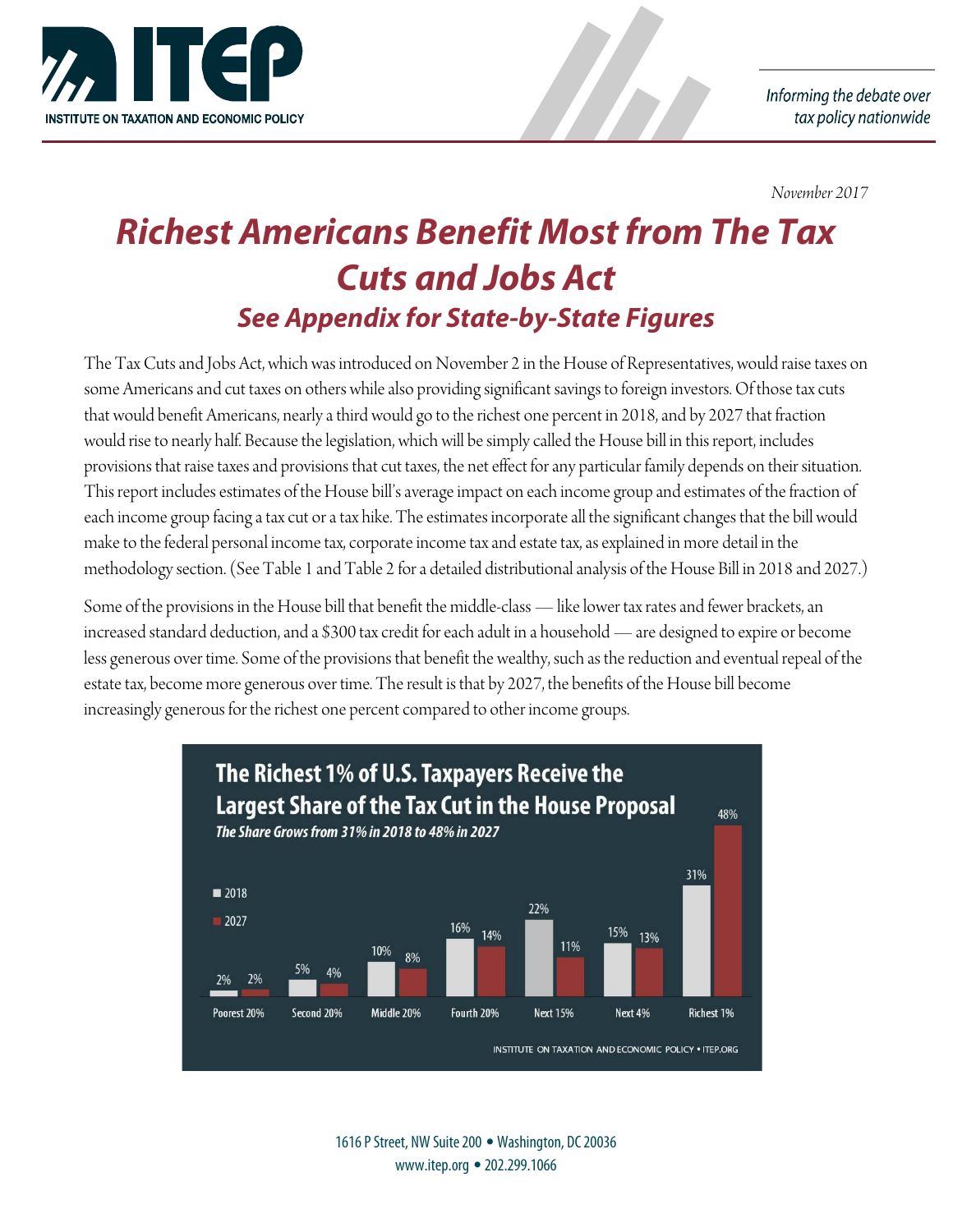The middle 20 percent of income-earners in America, the group that is quite literally the "middle-class," would receive 10 percent of the benefits in the U.S. in 2018 and just 8 percent of the benefits in 2027. In other words, in 2027 the middle fifth of Americans would receive only one sixth of the benefits received by the richest one percent of Americans.

According to Congress's official revenue estimators, the House bill would have a net effect of losing a little less than \$1.5 trillion over ten years.[1](#page-11-0) The bill was drafted with the goal of increasing the deficit by no more than \$1.5 trillion over ten years because this is the rule set out in a budget resolution already passed by Congress. In order to meet this goal while still enacting tax cuts that some lawmakers desire, the bill's drafters included a complex scheme that phases some provisions in over time while causing others to expire and relying on some revenue raised that would not likely be sustained in the future.<sup>[2](#page-11-1)</sup>

The richest one percent of Americans would enjoy an average tax cut of \$48,580 in 2018, and this average tax cut would rise to \$64,720 in 2027. The middle fifth of income-earners would receive an average tax cut of \$750 in 2018, which would fall to \$460 in 2027.



Some might be tempted to believe that because income inequality is so great, the tax cuts might be simply proportionate to household income. One might wonder if the \$460 average tax cut for the middle fifth of income-earners is fairly significant relative to their income level, and the average tax break of \$64,720 for the richest one percent that year is simply proportionate to the income of that group. But that is not what the numbers show. Even when measured as a percentage of income, the richest one percent receive a larger average tax break in 2018 and 2027 than any other income group. As illustrated in the graph below, the richest one percent receive an average tax cut equal to about two and a half percent of their income in 2018 and 2027. The middle fifth of income-earners receive a break equal to 1.4 percent of their income in 2018, falling to just 0.6 percent of their income in 2027.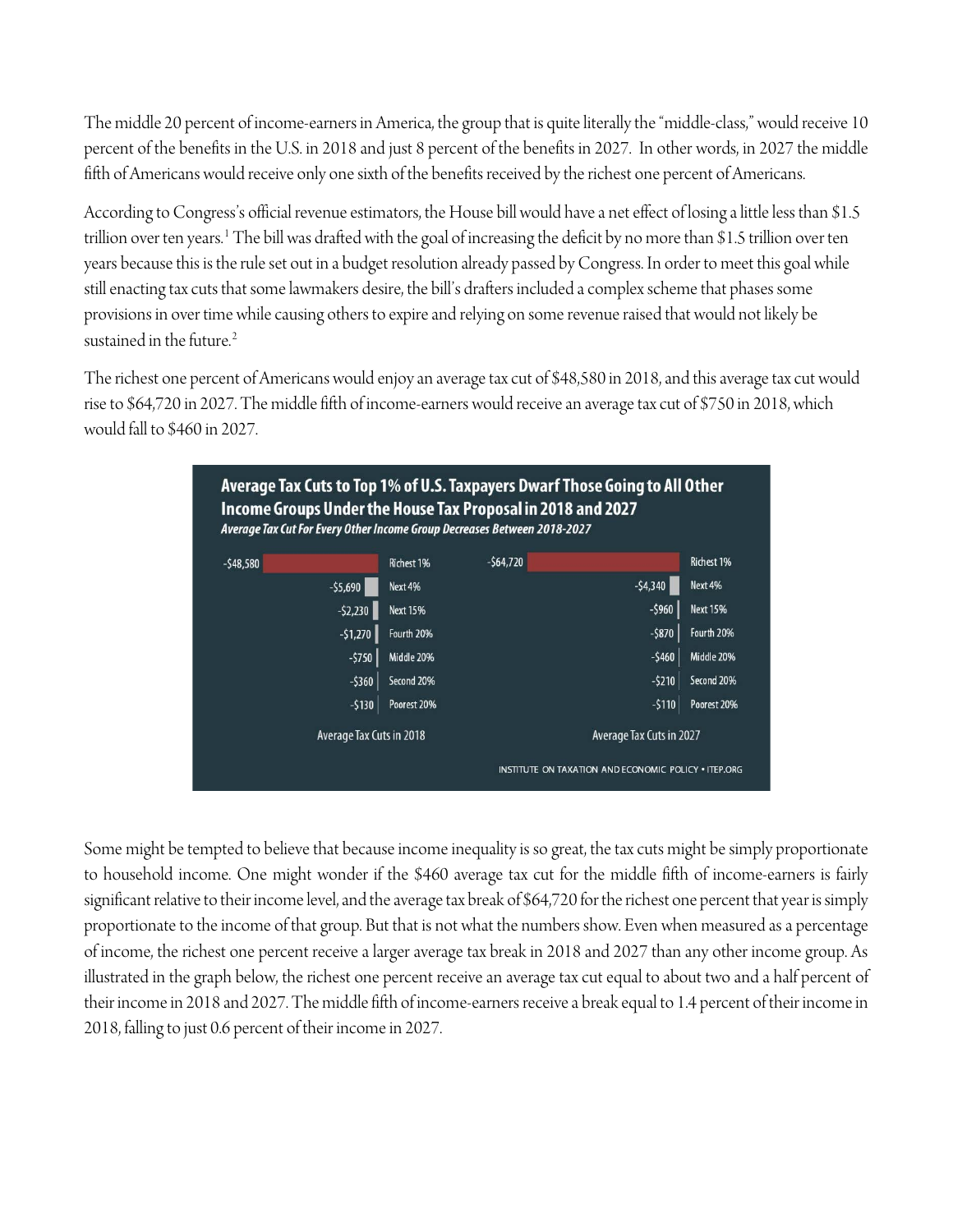

The House bill includes features that are apparently designed to make the plan appear less generous to the wealthy than previous versions of tax reform that have been discussed. For example, the top personal income tax rate today is 39.6 percent, and in a departure from previous proposals, this bill would retain that top rate for married couples with taxable income exceeding \$1 million and singles with taxable income exceeding \$500,000. Also, the benefits of the lowest income tax bracket (12 percent under the House bill) would be phased out for the very rich.

But these changes prove to be largely cosmetic because much of the benefits for the richest Americans come from other provisions in the bill. For example, the provision reducing the corporate tax rate from 35 percent to 20 percent would mostly benefit the owners of corporate stocks, which mostly include high-income Americans and foreign investors. Another example is the special top tax rate of 25 percent for some "pass-through" business income. Pass-through businesses have profits that are not subject to the corporate income tax but instead are reported on their owners' tax returns and subject only to the personal income tax. While proponents of this special tax rate for pass-through businesses often call it a break for "small businesses," most pass-through income goes to the richest one percent of Americans.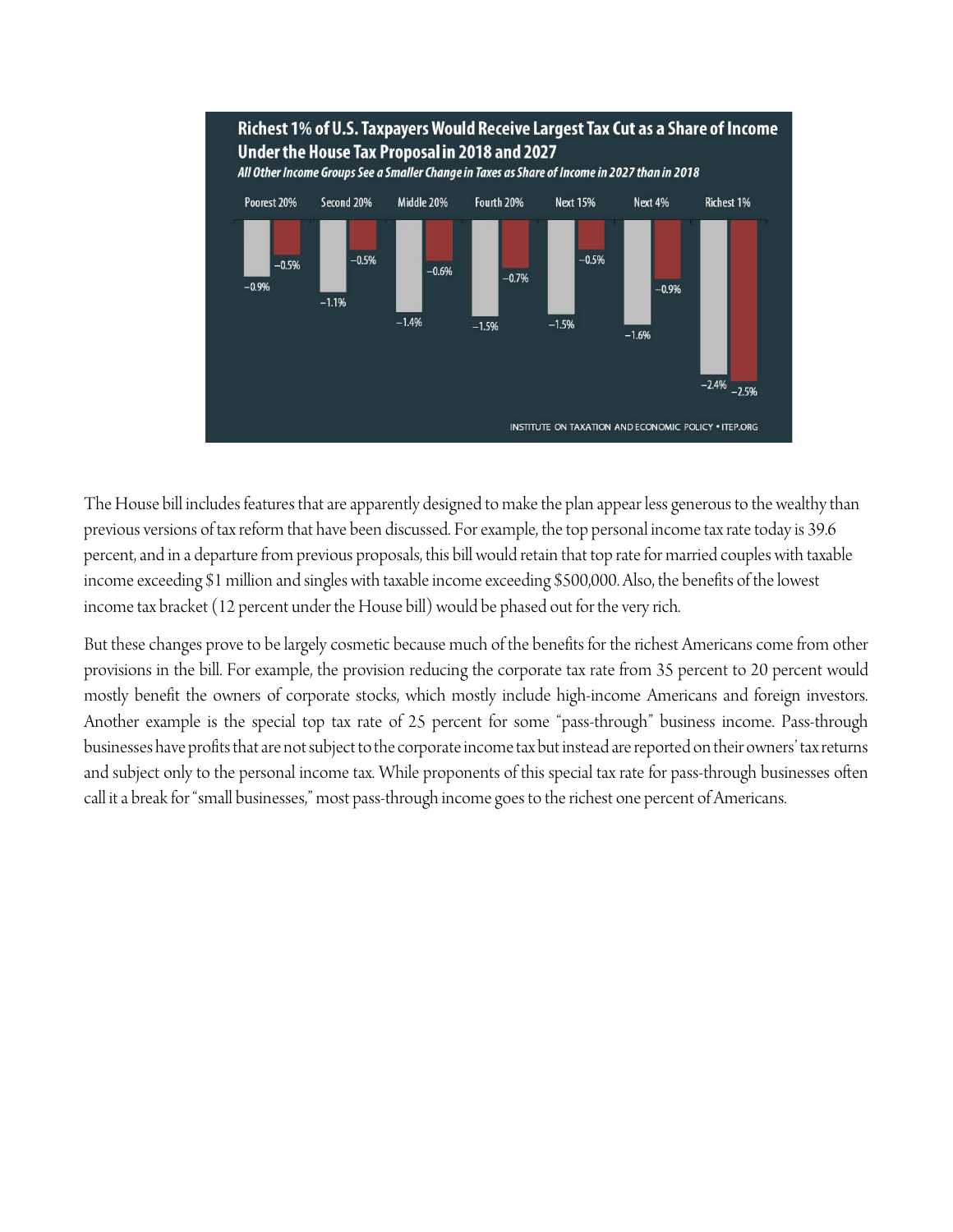The White House has recently argued that any plan to cut taxes will inevitably provide the largest benefits to the rich because they have the most income and because they pay the most in taxes.<sup>[3](#page-11-2)</sup> But as the graph below shows, the share of the bill's tax cuts that the richest one percent would receive in 2018 (31 percent) exceeds their share of income and the share of federal taxes paid by this group.



Some households in every income group would face a tax hike under the bill. For example, in 2018, 8 percent of households in the middle fifth of the income distribution would face a tax hike, rising to 21 percent of these households in 2027. This would occur because several provisions in the bill raise revenue by repealing or limiting tax breaks that benefit the middle-class, and for some households the loss of these tax breaks would not be offset by the new tax breaks introduced in the bill.

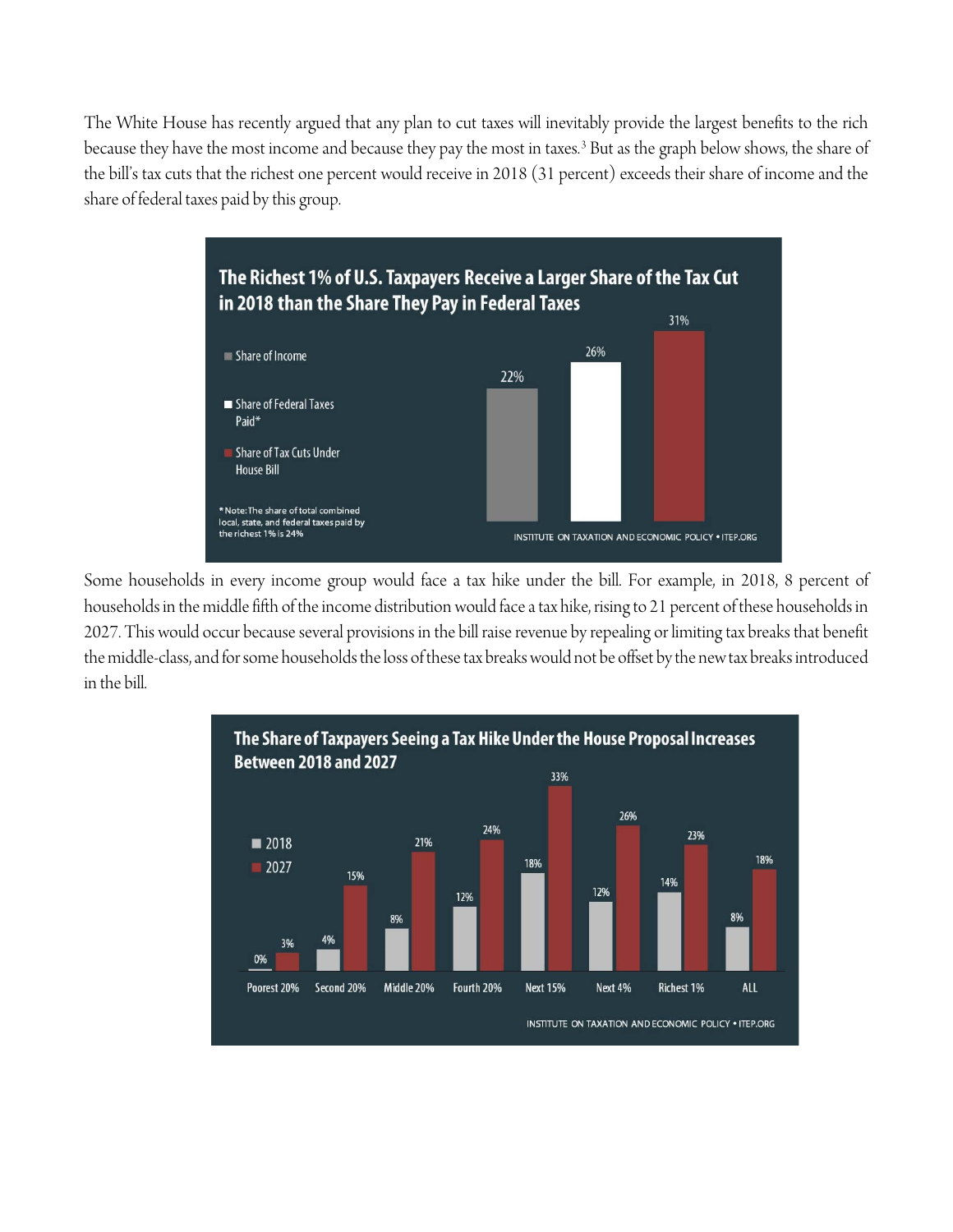For example, the bill would increase the standard deduction in 2018 from \$13,000 for a married couple to \$24,400. But the bill also repeals the personal exemption that taxpayers claim for each member of their household. The standard deduction and the personal exemption together define the amount of income that is free of federal income taxes for most middle-class families. For example, in 2018, a married couple with two children will be allowed, under current law, to claim a standard deduction of \$13,000 plus four personal exemptions of \$4,150 for each member of their family, for a total of \$29,600 of income that is shielded from federal income taxes. Under the House bill, this family would be allowed to claim a standard deduction of \$24,400 but no personal exemptions, meaning only \$24,400 of income would be shielded from federal income taxes.

The bill does offer an additional benefit to the middle-class by increasing the child tax credit from \$1,000 to \$1,600 and introducing a new tax credit of \$300 for each member of the family that is not a child. But, as explained later in this report, these changes would not help the poorest families and the \$300 credit for other members of the family would expire after 2022.

Some households would not be affected at all by the House bill. In 2018, nearly half of taxpayers among the poorest fifth of Americans would not see a tax hike or a tax cut.

This report has, up to this point, discussed the distribution of benefits of the bill among households in the United States. But the bill would also provide significant benefits to foreign investors. Several provisions of the bill would change the federal corporate income tax and by far the most significant would reduce the statutory corporate income tax rate from 35 percent to 20 percent. As explained in more detail in the methodology section, corporate tax cuts mostly benefit those who own corporate stocks. Recent academic research has concluded that 35 percent of stocks in American corporations are owned by foreign investors, who would therefore receive a significant share of the benefits from a corporate tax cut. In 2018, foreign investors would receive \$47 billion in benefits from the House bill in 2018. This is more than the \$38 billion in benefits that would go to the bottom three-fifths of Americans that year.

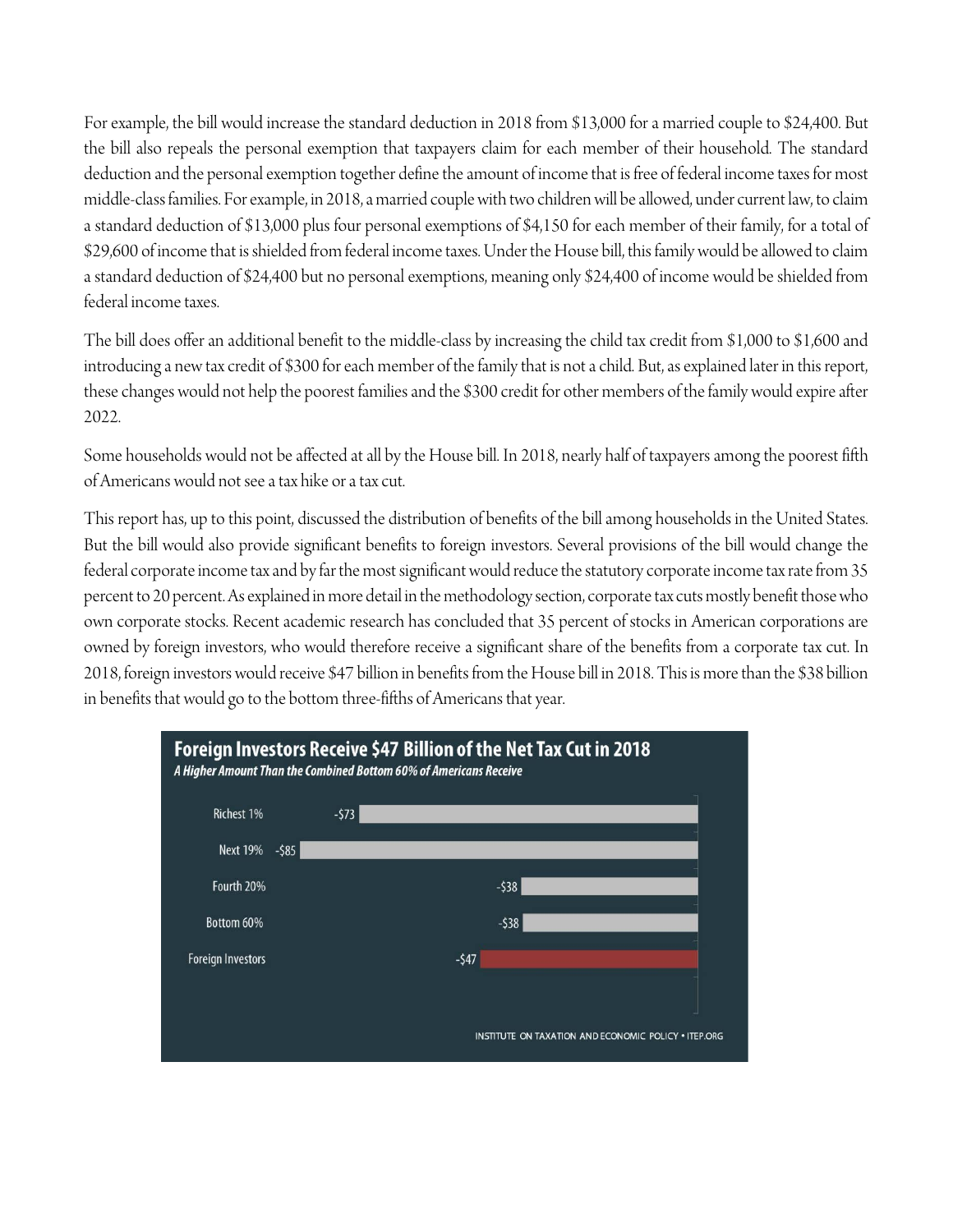|                        | <b>Income</b> |                     |           |  |                          |                              |                              |                                              | Taxpayers w/Tax Cut                  | Taxpayers w/ Tax Hike      |             |                             |              |
|------------------------|---------------|---------------------|-----------|--|--------------------------|------------------------------|------------------------------|----------------------------------------------|--------------------------------------|----------------------------|-------------|-----------------------------|--------------|
| <b>Income</b><br>Group |               | <b>Income Range</b> |           |  | Average<br><b>Income</b> | <b>Tot. Change (\$1000s)</b> | Avg. Tax<br><b>Change \$</b> | Change as a %<br>of Pre-Tax<br><b>Income</b> | <b>Share of Tax</b><br><b>Change</b> | Share w/<br><b>Tax Cut</b> | Avg. Cut \$ | Share w/<br><b>Tax Hike</b> | Avg. Hike \$ |
| Poorest 20%            | Less than     |                     | \$23,400  |  | 14,200                   | $-53,815,700$                | $-5130$                      | $-0.9%$                                      | 2%                                   | 52%                        | $$ -250$    | 0%                          | $$+330$      |
| Second 20%             | \$23,400      | to                  | \$40,750  |  | 31,900                   | $-510,962,300$               | $-5360$                      | $-1.1%$                                      | 5%                                   | 78%                        | $$ -490$    | 4%                          | $$+530$      |
| Middle 20%             | \$40,750      | to                  | \$65,150  |  | 52,000                   | $-522,800,000$               | $-5750$                      | $-1.4%$                                      | 10%                                  | 87%                        | $$ -930$    | 8%                          | $$+790$      |
| Fourth 20%             | \$65,150      | to                  | \$109,000 |  | 84,100                   | $-537,936,200$               | $-51,270$                    | $-1.5%$                                      | 16%                                  | 87%                        | $$ -1,610$  | 12%                         | $$+1,190$    |
| <b>Next 15%</b>        | \$109,000     | to                  | \$231,700 |  | 151,200                  | $-550,395,500$               | $-52,230$                    | $-1.5%$                                      | 22%                                  | 82%                        | $$ -3,120$  | 18%                         | $$+1,810$    |
| Next 4%                | \$231,700     | to                  | \$596,090 |  | 346,500                  | $-535,054,700$               | $-55,690$                    | $-1.6%$                                      | 15%                                  | 87%                        | $$ -6,830$  | 12%                         | $$+2,160$    |
| <b>Richest 1%</b>      | \$596,090     | and                 | higher    |  | 2,004,400                | $-572,781,300$               | $-548,580$                   | $-2.4%$                                      | 31%                                  | 86%                        | $$ -59,450$ | 14%                         | $$+16,400$   |
| <b>ALL</b>             |               |                     |           |  | \$92,000                 | $$ -233,753,500$             | $$ -1,530$                   | $-1.7%$                                      | 100%                                 | 77%                        | $$ -2,150$  | 8%                          | $$+1,570$    |
| <b>Bottom 60%</b>      | Less than     |                     | \$65,150  |  | \$32,800                 | $$ -37,578,000$              | $$ -410$                     | $-1.3%$                                      | 16%                                  | 72%                        | $$ -610$    | 4%                          | $$+690$      |

# **Table 1: Distributional Impacts of the House Tax Plan in 2018 in United States**

# **Table 2: Distributional Impacts of the House Tax Plan in 2027 in United States**

|                        | Income    |                               |           |                          | <b>All Taxpayers</b>         |                       |                                              |                                      | Taxpayers w/ Tax Cut       |             | Taxpayers w/Tax Hike        |              |
|------------------------|-----------|-------------------------------|-----------|--------------------------|------------------------------|-----------------------|----------------------------------------------|--------------------------------------|----------------------------|-------------|-----------------------------|--------------|
| <b>Income</b><br>Group |           | <b>Income Range</b>           |           | Average<br><b>Income</b> | <b>Tot. Change (\$1000s)</b> | Avg. Tax<br>Change \$ | Change as a %<br>of Pre-Tax<br><b>Income</b> | <b>Share of Tax</b><br><b>Change</b> | Share w/<br><b>Tax Cut</b> | Avg. Cut \$ | Share w/<br><b>Tax Hike</b> | Avg. Hike \$ |
| Poorest 20%            | Less than | $\hspace{0.05cm}$             | \$32,300  | \$19,300                 | $-53,935,900$                | $-5110$               | $-0.5%$                                      | 2%                                   | 86%                        | $$ -140$    | 3%                          | $$+410$      |
| Second 20%             | \$32,300  | to                            | \$56,350  | \$43,800                 | $-57,414,200$                | $-5210$               | $-0.5%$                                      | 4%                                   | 76%                        | $$ -400$    | 15%                         | $$+640$      |
| Middle 20%             | \$56,350  | to                            | \$90,300  | \$72,000                 | $-516,102,800$               | $-5460$               | $-0.6%$                                      | 8%                                   | 75%                        | $$ -910$    | 21%                         | $$+1,010$    |
| Fourth 20%             | \$90,300  | to                            | \$150,500 | \$115,900                | $-528,936,100$               | $-5870$               | $-0.7%$                                      | 14%                                  | 75%                        | $$ -1,680$  | 24%                         | $$+1,690$    |
| <b>Next 15%</b>        | \$150,500 | to                            | \$315,000 | \$207,000                | $-522,626,300$               | $-5960$               | $-0.5%$                                      | 11%                                  | 66%                        | $$ -3,060$  | 33%                         | $$+3,240$    |
| Next 4%                | \$315,000 | to                            | \$786,980 | \$468,900                | $-527,690,000$               | $-54,340$             | $-0.9%$                                      | 13%                                  | 74%                        | $$ -7,870$  | 26%                         | $$+5,620$    |
| <b>Richest 1%</b>      | \$786,980 | and                           | higher    | \$2,561,000              | $-598,796,800$               | $-564,720$            | $-2.5%$                                      | 48%                                  | 77%                        | $$ -93,140$ | 23%                         | $$+32,560$   |
| <b>ALL</b>             |           |                               |           | \$117,100                | $$ -205,530,800$             | $$ -1,180$            | $-1.0%$                                      | 100%                                 | 76%                        | $$ -2,080$  | 18%                         | $$+2,220$    |
| <b>Bottom 60%</b>      | Less than | $\overbrace{\phantom{13333}}$ | \$90,300  | \$44,500                 | $$ -27,452,900$              | $$ -250$              | $-0.6%$                                      | 13%                                  | 79%                        | $$ -460$    | 13%                         | $$+810$      |

*Source: Institute on Taxation and Econonomic Policy Microsimulation Tax Model, November 2017*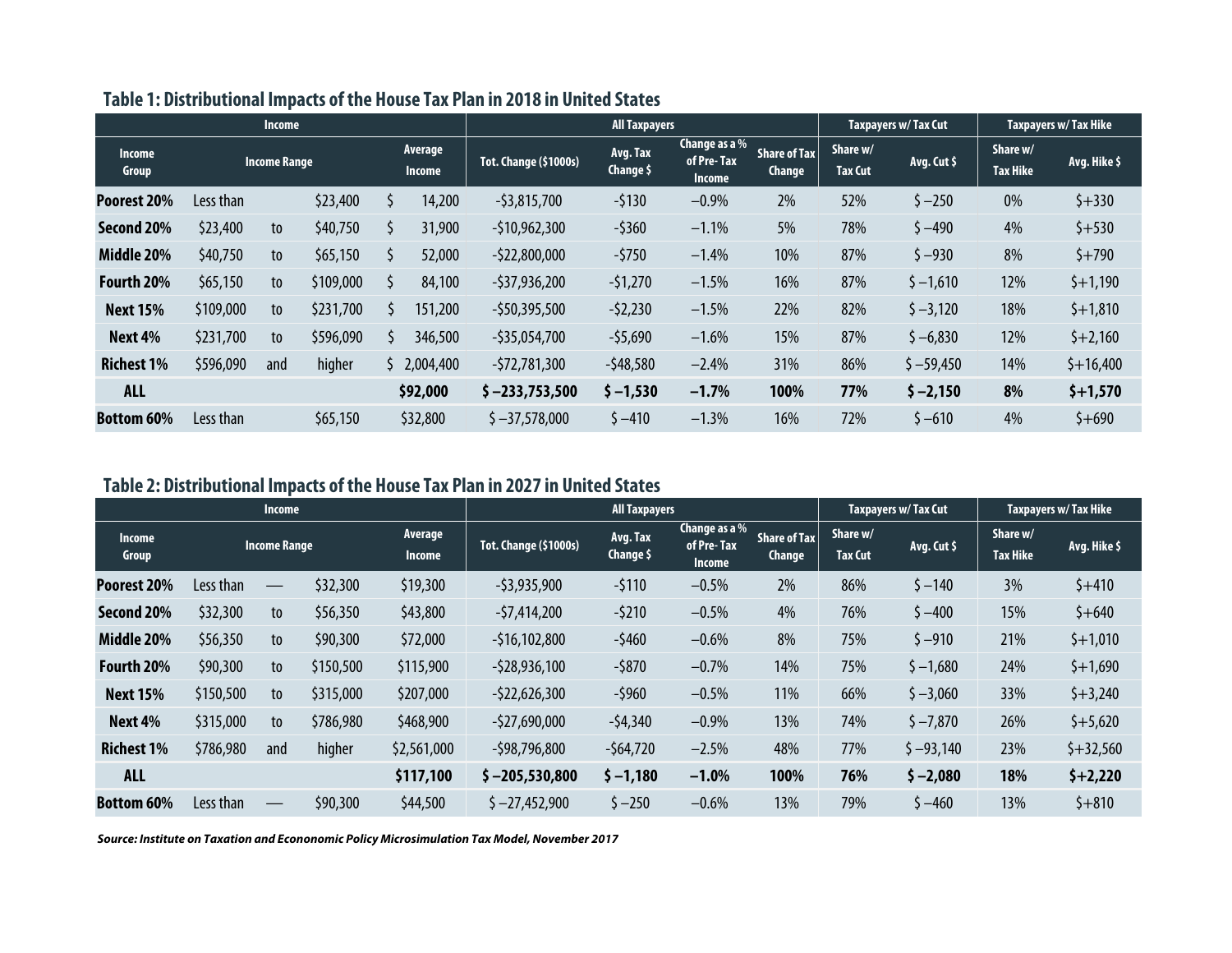The effects of this tax bill on households vary a great deal, even for households in the same income group, depending on the types of income and types of expenses that different families have. This also results in a great deal of variation across states, which is illustrated in detail in the state-by-state figures in the appendix.

# **Methodology**

# **The Provisions Included in this Analysis**

This analysis incorporates all the significant provisions in the House tax bill, including any that cost at least \$50 billion or lose at least \$50 billion over ten years according to estimates from the Joint Committee on Taxation (JCT), which are the official estimates used by Congress.[4](#page-11-3) This analysis also includes provisions that cost or raise less than \$50 billion but have a significant impact in one year, such as the provision allowing full expensing for companies for five years. The proposed changes to the international corporate tax rules, including adoption of a "territorial" tax system and other changes, are included in their entirety because of the many ways in which these proposals interact with each other.

This analysis does not incorporate the proposals to impose a one-time tax, at reduced rates, on the profits that American corporations are officially holding offshore. This proposal, which is sometimes called a "deemed repatriation," raises revenue during the official ten-year budget window and is technically a tax increase. But this provision is actually a significant break to many, if not most, American multinational corporations and the revenue raised would be temporary. As another ITEP report explains, this provision would, in the long-run, provide a break of \$529 billion to American multinational corporations.[5](#page-12-0)

In total, this analysis includes the revenue-losing provisions that account for 98 percent of the bill's gross revenue costs according to JCT. This analysis includes the revenue-raising provisions that account for 89 percent of the gross revenue raised (or 84 percent if the deemed repatriation provision is considered a revenue increase).

The provisions of the House bill included in this analysis are the following:

- New rate schedule with phaseout for lowest rate.
- Increase standard deduction and repeal additional standard deduction for seniors.
- Repeal personal exemptions.
- Expand child tax credit, new credits for other household members.
- Repeal/limit most itemized deductions.
- Repeal alternative minimum tax (AMT).
- Reduce and eventually repeal estate tax.
- Special 25% rate for pass-through businesses.
- Reduce corporate tax rate and repeal corporate AMT.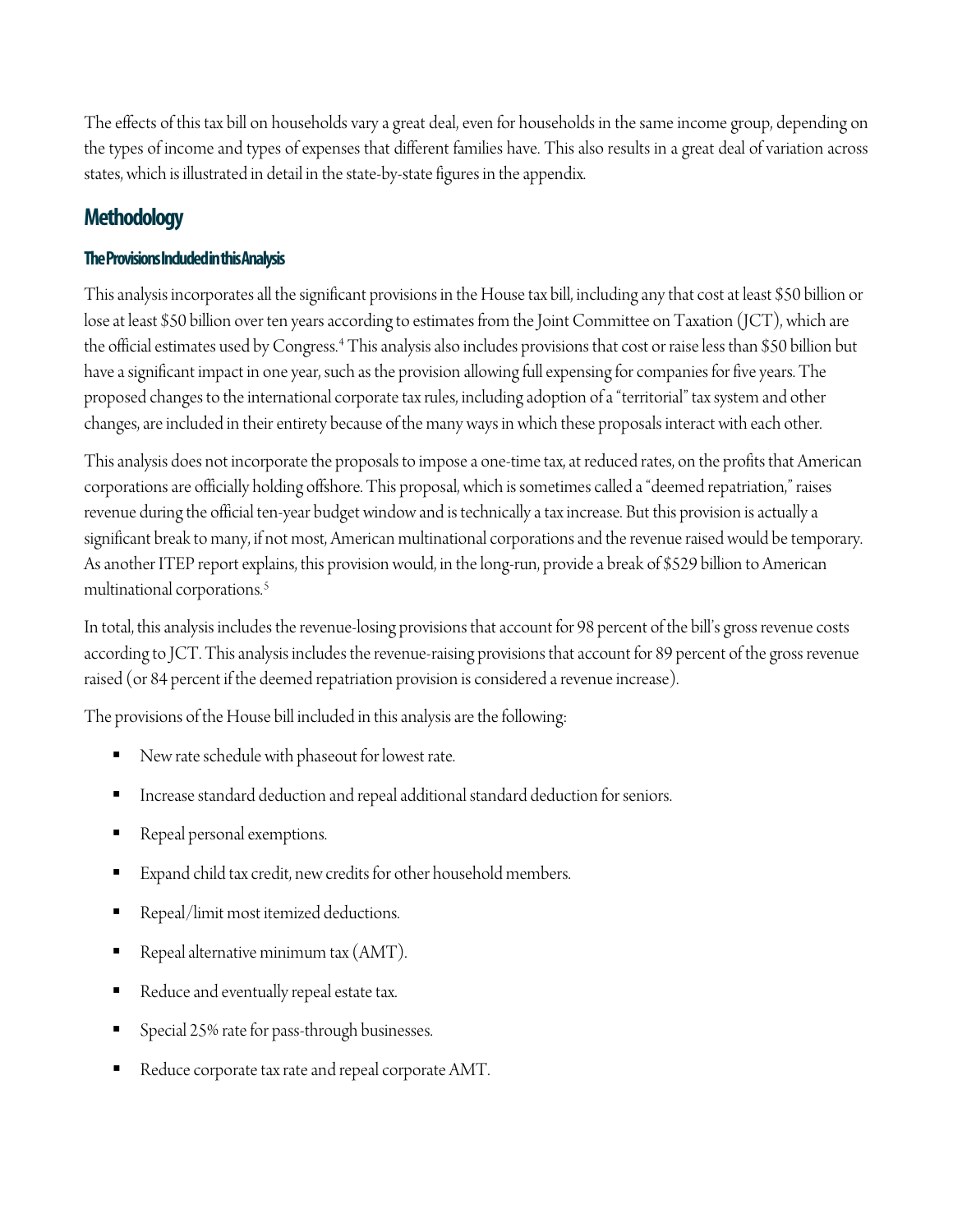- Full expensing of equipment for five years.
- Limit net interest deductions for businesses.
- Change net operating loss deductions.
- Repeal domestic production activities deduction.
- Repeal of credit for testing certain pharmaceuticals.
- Territorial system and other international corporate tax changes.

Below is a more detailed description of the most significant provisions in the House bill.

# **New Income Tax Rates**

The House bill is supposed to simplify the tax code by reducing the number of tax brackets from seven to four. However, the number of tax brackets is not related to the level of complexity in the tax code. Calculating taxable income, which is the income subject to the tax rates, can be complex. But once that amount is calculated, it can be looked up on a table provided by the IRS to determine tax liability. Taxpayers are not required to do complicated calculations involving all the tax brackets.

The House bill in effect creates a tax system with six brackets, not four. The reason is that the bill goes to great lengths to preserve the existing tax rates on capital gains and dividend income. Under current law, each personal income tax bracket has a rate that applies to most income but also has a lower rate that applies to income taking the form of capital gains and stock dividends. The Congressional Budget Office has found that more than two-thirds of the benefits of these preferential tax rates go to the richest one percent of Americans., making them ripe for reform.<sup>[6](#page-12-1)</sup> But the House bill keeps them in place. The bill specifies that the thresholds between the different rates for capital gains and stock dividends would remain unchanged, even though they do not align with the thresholds for the new tax rates for ordinary income. Effectively that means that there are more than four tax brackets.

Here is the personal income tax bracket structure described by proponents of the bill. The rates apply to ordinary income and they typically do not mention capital gains or stock dividends at all.

# Personal Income Tax Brackets Under House Bill in 2018 as Described by Proponents

| Brackets Starts at Taxable Income Of<br>Tax |           |       |  |  |  |  |  |  |  |  |  |
|---------------------------------------------|-----------|-------|--|--|--|--|--|--|--|--|--|
| (Married)                                   | (Singles) | Rates |  |  |  |  |  |  |  |  |  |
| \$0                                         | \$0       | 12%   |  |  |  |  |  |  |  |  |  |
| \$91,550                                    | \$45,750  | 25%   |  |  |  |  |  |  |  |  |  |
| \$264,500                                   | \$203,450 | 35%   |  |  |  |  |  |  |  |  |  |
| \$1,017,350                                 | \$508,650 | 39.6% |  |  |  |  |  |  |  |  |  |

Here is the personal income tax bracket structure that would exist under the bill when one considers the rates that apply to capital gains and stock dividends. It is difficult to see this change as a step towards a simpler tax system.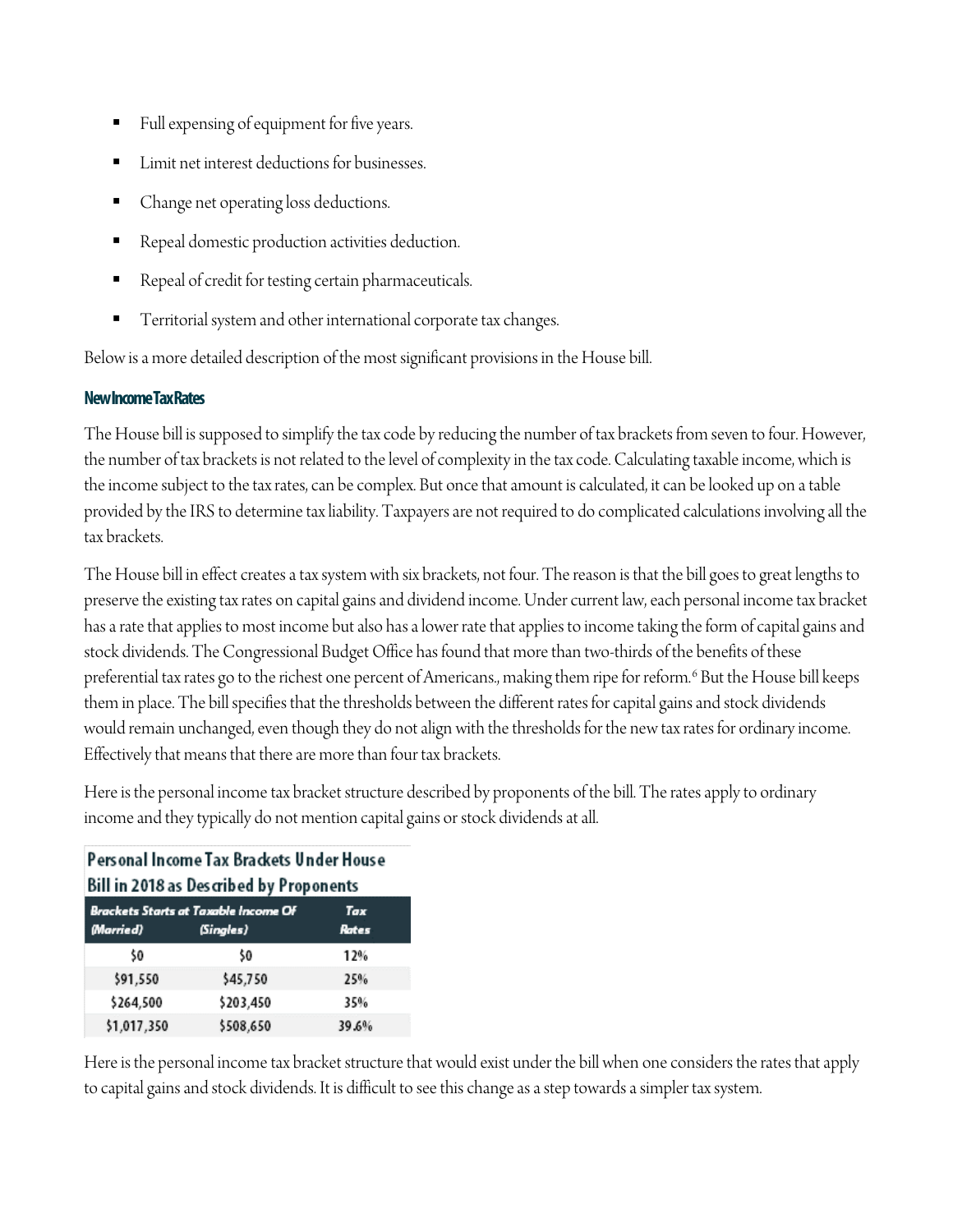| Actual Personal Income Tax Brackets Under House Bill in 2018 |                                      |                    |                                     |  |  |  |  |  |  |
|--------------------------------------------------------------|--------------------------------------|--------------------|-------------------------------------|--|--|--|--|--|--|
|                                                              | Brackets Starts at Taxable Income Of |                    | <b>Tax Rates</b>                    |  |  |  |  |  |  |
| (Married)                                                    | (Singles)                            | Ordinary<br>Income | <b>Capital Gains</b><br>& Dividends |  |  |  |  |  |  |
| \$0                                                          | \$0                                  | 12%                | 0%                                  |  |  |  |  |  |  |
| \$77,400                                                     | \$38,700                             | 12%                | 15%                                 |  |  |  |  |  |  |
| \$91,550                                                     | \$45,750                             | 25%                | 15%                                 |  |  |  |  |  |  |
| \$264,500                                                    | \$203,450                            | 35%                | 15%                                 |  |  |  |  |  |  |
| \$480,050                                                    | \$426,700                            | 35%                | 20%                                 |  |  |  |  |  |  |
| \$1,017,350                                                  | \$508,650                            | 39.6%              | 20%                                 |  |  |  |  |  |  |

### **Increase in Standard Deduction and Repeal of Personal Exemptions**

When calculating their taxable income, taxpayers are allowed to deduct amounts that Congress has decided should not be included in determining how much income is available to pay taxes and expenses that Congress has decided to subsidize through the tax code for other policy reasons. Most of these deductions are the "itemized" deductions. However, taxpayers are also allowed to instead claim a standard deduction. Most taxpayers, particularly those who are not wealthy, claim the standard deduction because they are eligible to claim little or nothing in itemized deductions.

In other words, the standard deduction reduces the amount of income on which low-and middle-income people must pay taxes. The tax code also allows each taxpayer to claim a personal exemption for herself, her and spouse and any dependents she has, which further reduces the amount of income that is subject to taxes.

The House bill increases the standard deduction, which reduces the amount of income subject to taxes for most families, but also repeals personal exemptions, which has the result of increasing the amount of income that is subject to taxes. As already explained, whether the combination results in higher taxes or lower taxes for a particular family depends on their situation. For some families, the higher standard deduction is not as large as the combined standard deduction and personal exemptions they claim today.

Under the House bill, the standard deduction after 2018 would be indexed to a measure of inflation that grows more slowly over time. (This inflation adjustment is known to economists as "chained CPI.") As a result, the standard deduction would become less generous over time for those who claim it.

## **Expanded Child Care Creditand New Credit for Adults**

Some families who lose benefits because their newly increased standard deduction fails to compensate for their lost personal exemptions might be nonetheless better off because of the House bill's proposal to increase the maximum Child Tax Credit from \$1,000 to \$1,600 and create a new credit of \$300 for each adult in the taxpayer's household. But these benefits would be limited for several reasons.

First, the refundable portion of the child credit would remain limited to \$1,000. The limit would rise slowly over time (indexed to the slower measure of inflation) but even by 2027 it would be only \$1,200. The refundable portion of the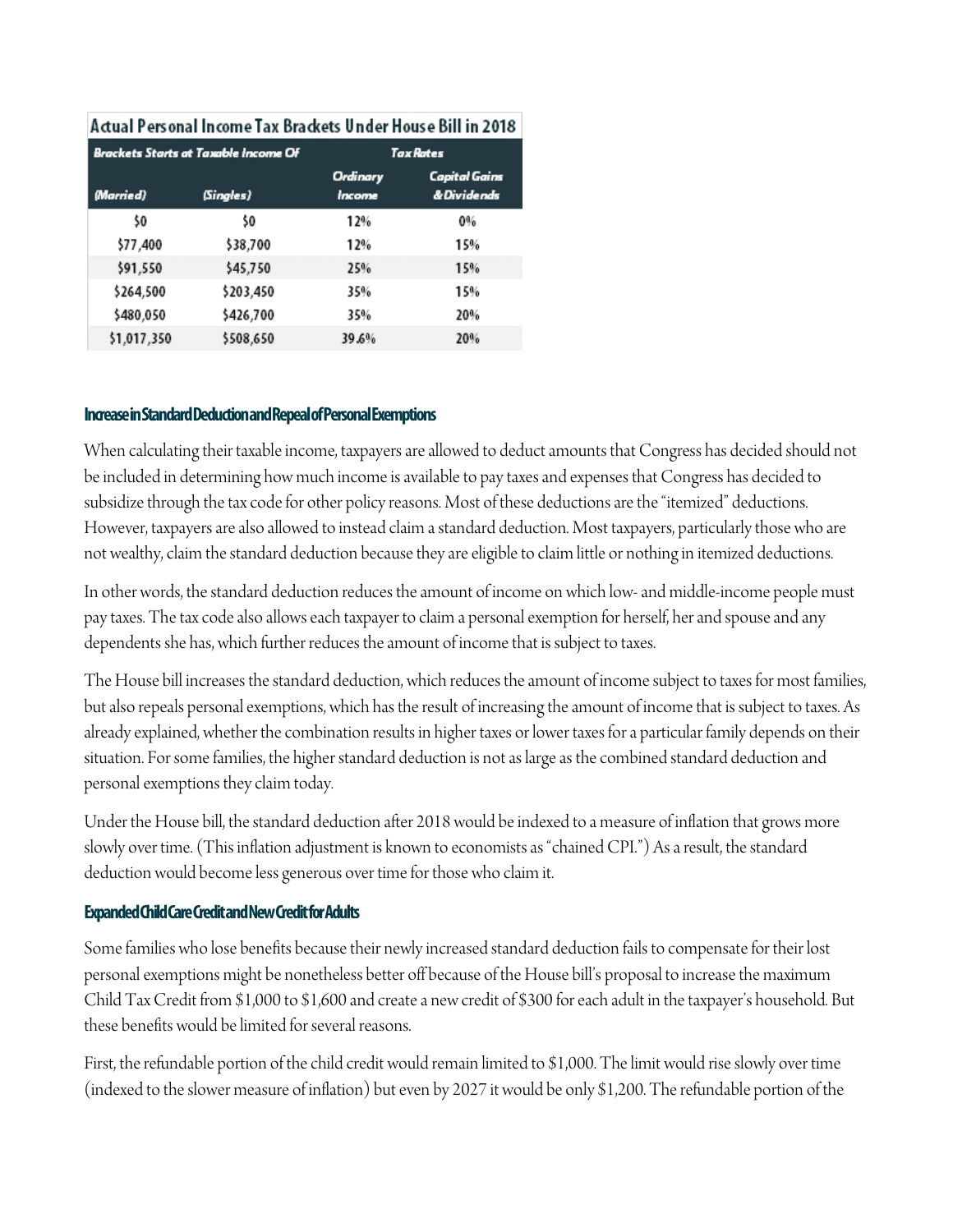credit is the amount that a family can claim even if their income is so low that they do not otherwise owe income taxes. In other words, because the refundable portion of the credit would not (for the most part) increase, the poorest families would see no benefit.

Second, the new credit of \$300 for adults in the taxpayer's household would not be refundable, would not be indexed for inflation, and would expire at the end of 2022 under the House bill.

# **Repeal and Limit Certain Itemized Deductions**

Congress has decided over time to subsidize home ownership, charitable giving and several other activities through the tax code by allowing taxpayers to deduct these expenses on their personal income tax return. Most taxpayers do not "itemize" such deductions but instead claim the standard deduction because it is more beneficial given their specific circumstances. But those who currently itemize deductions would see several changes under the House bill.

The House bill would eliminate some itemized deductions and repeal others altogether. The most consequential changes would be made to the three largest itemized deductions:

The **deduction for state and local taxes** would be scaled back dramatically. State and local income taxes would no longer be deductible at all. Local property taxes could be deducted, but the amount deductible would be capped at \$10,000.[7](#page-12-2)

The **mortgage interest deduction** would be limited. Today, a taxpayer can deduct interest on a mortgage of up to \$1 million and can deduct mortgage interest on two homes. Under the House bill, the limit would be lowered from \$1 million to \$500,000 and the deduction would no longer be allowed for interest on a second home or on a home equity loan. Far fewer taxpayers would claim the mortgage interest deduction, mainly because the combination of itemized deductions they could claim (which would no longer include state and local income taxes) would be less than the increased standard deduction under the House bill.<sup>[8](#page-12-3)</sup>

The deduction for charitable giving would be retained. But, like the mortgage interest deduction, it would be claimed by far fewer taxpayers because, for many, the combination of itemized deductions they could claim would be less than the more generous standard deduction.<sup>[9](#page-12-4)</sup>

# **Repeal of the Alternative Minimum Tax**

The alternative minimum tax (AMT) is a backstop tax meant to ensure that relatively well-off people payat least some federal income taxes no matter how many special breaks they claim. In theory, the tax system could be simplified and special breaks and loopholes could be eliminated so that there is no need for the AMT. However, some wealthy taxpayers would pay little or nothing in income taxes if repeal of the AMT is not coupled with elimination of the many special breaks and loopholes that it limits. Donald Trump himself paid substantial AMT in 2005 and, if the AMT did not exist, would have paid an effective income tax rate of less than 4 percent.<sup>[10](#page-12-5)</sup>

# **Repeal the Estate Tax**

The federal estate tax is paid only on the largest estates that are passed from one generation to the next. In 2017, a married couple could leave to their heirs an estate worth at least \$11 million and no tax would be collected on it. Usually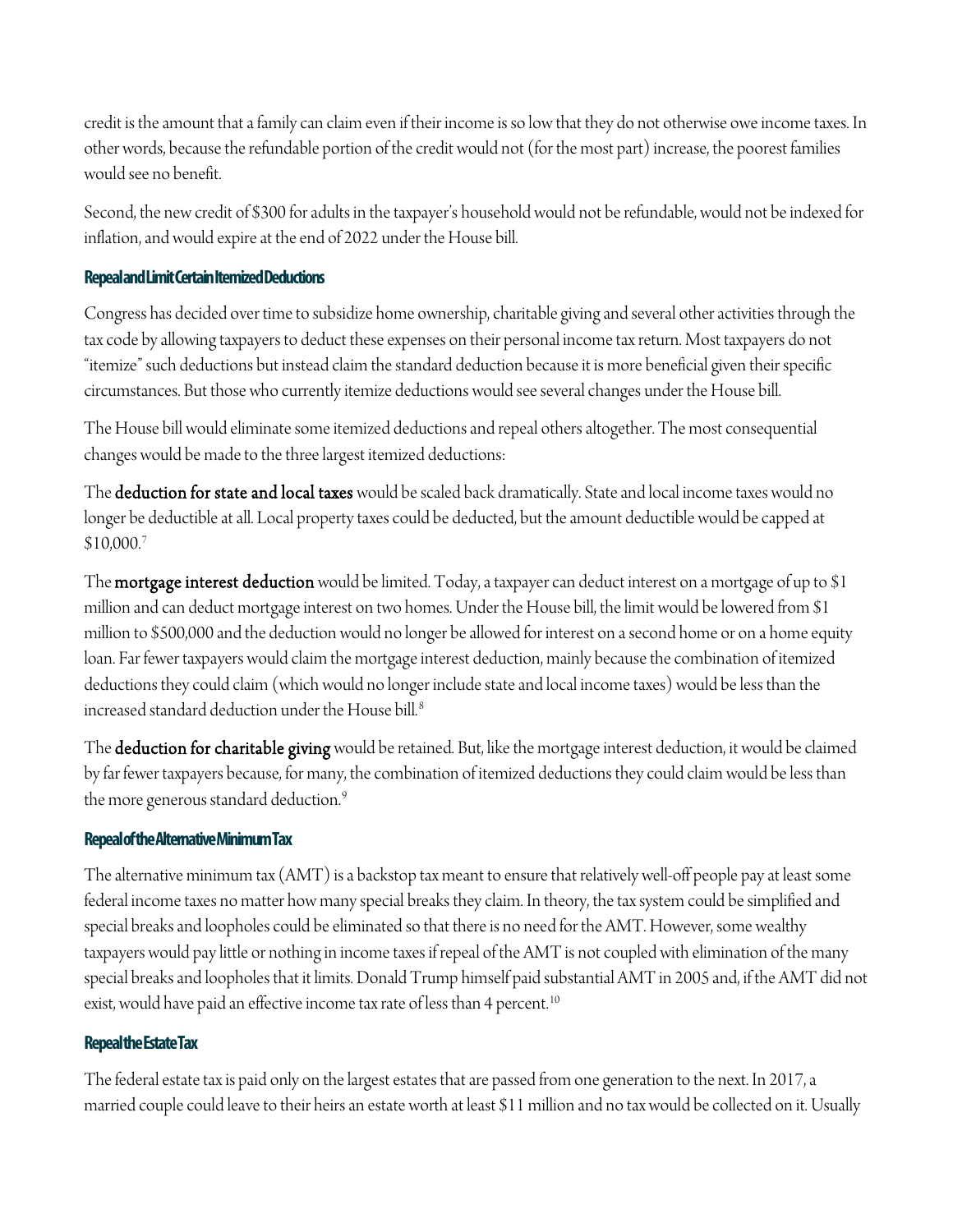even larger estates avoid the tax because charitable bequests and certain other amounts are not included in the taxable estate. As a result, only about 0.2 percent — that's two-tenths of one percent — of deaths result in estate tax liability.<sup>[11](#page-12-6)</sup>

The Joint Committee on Taxation estimated that if the estate tax is repealed, more than 70 percent of the benefits would go to families with estates worth more than \$20 million.[12](#page-12-7)

The House bill would double the amount that is exempt from the estate tax. For a married couple, this means they could pass on at least \$22 million (and usually more) without any estate tax liability. Starting in 2023, the estate tax would be entirely repealed under the House bill.

# **25 Percent Rate for Pass-Through Businesses**

Business that do not pay the corporate income tax are often called "pass-through" businesses, the idea being that the income is passed through to the owners and reported on their personal income tax form. Sometimes pass-through companies are mistakenly characterized as small businesses. The truth is that many law firms, hedge funds, and even huge companies like Bechtel are structured as pass-through companies.[13](#page-12-8) It's also the case that the owners of passthroughs who receive most of their profits are mostly, but not entirely, high-income individuals. The House bill includes a special tax rate of just 25 percent for this income.

Many tax experts have commented that highly compensated individuals could respond to the change by routing their income through pass-through entities to take advantage of the lower rate. For example, if John Smith is the CEO of ACME and is paid a salary of \$10 million a year, that salary would be subject to the top income tax rate of 35 percent under the framework. Smith could instead form a new pass-through entity called John Smith Services, which contracts with ACME to provide management services. Instead of receiving a salary from ACME, Smith would receive passthrough income that would be taxed at just 25 percent.

The House bill attempts to address this problem with a complicated set of rules. "Passive" owners of pass-through business (meaning owners who do not actually work in the business but have invested in it) would be allowed to pay 25 percent on their income from the business. Those who are "active" owners would only be allowed the special tax rate on 30 percent of their income, or they could choose to apply a complicated formula to determine how much of their income can be subject to the lower rate based on the amount of capital they have invested.

Strangely, the result seems to be that taxpayers who do not work to earn their income would be treated more generously, and the tax code would be far more complex.

# **Reduce the Corporate Tax Rate to 20 Percent**

The House bill would reduce the statutory corporate tax rate from 35 percent to 20 percent. But the effective tax rate paid by American corporations (the share of profits actually paid in taxes) is far less than 35 percent because of special breaks and loopholes in the tax code.

A 2016 study produced by the Government Accountability Office found that the effective tax rate paid by large profitable American corporations from 2008 through 2012 was just 14 percent. It found that the share of these corporations paying no federal income tax at all was 19.5 percent in 2012 and 24.1 percent in 2011.[14](#page-12-9)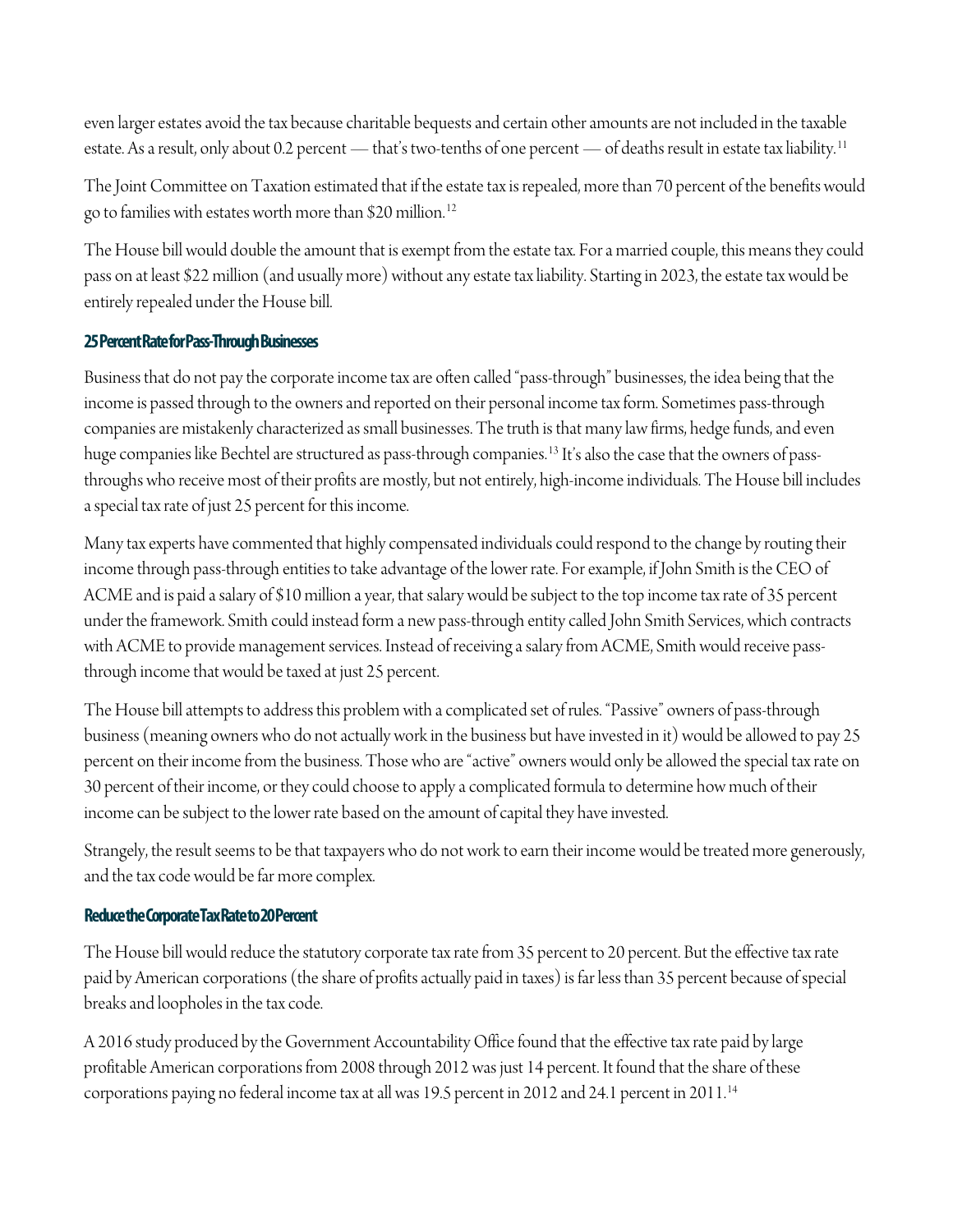A recent study from ITEP examines a particularly profitable group of corporations – the Fortune 500 corporations that were profitable each year from 2008 through 2015. Even among these super-profitable companies, there were several with effective tax rates that were close to zero or below zero for the eight-year period.<sup>[15](#page-12-10)</sup>

In other words, there is little justification for reducing the statutory corporate income tax rate as the House bill would.

# **How Provisions Were Analyzed for This Report**

Proposed changes affecting individuals are modeled using ITEP's microsimulation model, which generates tax estimates for a sample of representative taxpayer records in each state. For proposed changes affecting corporations, we use JCT's cost estimates for the bill as a guide to the magnitude of each provision's impact and then use the ITEP microsimulation model to determine how those impacts would be distributed among taxpayers.<sup>[16](#page-12-11)</sup>

For changes in corporate taxes, ITEP follows the approach taken by JCT in assuming that in the short-run (which is assumed to be one year), the costs or benefits of these changes fall entirely on the owners of stocks in American corporations, but in the long-run (which is assumed to occur in the tenth year) a quarter of these impacts fall on labor and the rest on the owners of corporate stocks. JCT assumes that a quarter of the benefits of a corporate tax cut flow to labor in the long-run because lower corporate taxes allow for greater investment in the U.S., which facilitates more hiring of American workers.[17](#page-12-12)However, it is unclear that lower taxes lead corporations to invest more, enhance productivity and lead to more hiring and increased wages. And even if this occurs it is unclear when the "long-run" scenario will be fully achieved. Given this uncertainty, these estimates should be considered a best-case scenario from the perspective of workers.

ITEP differs from JCT in that we have updated our approach to account for new research that finds 35 percent of American corporate stocks are owned by foreign investors, a larger fraction than we previously assumed. This means that 35 percent of any benefits to the owners of corporate stocks go to foreign investors rather than households in the U.S.<sup>[18](#page-12-13)</sup>

<span id="page-11-0"></span><sup>1</sup> Joint Committee on Taxation, Estimated Revenue Effects of the Chairman's Amendment in the Nature of a Substitute to H.R. 1, the "Tax Cuts and Jobs Act," Scheduled for Markup by the Committee on Ways and Means on November 6, 2017," JCX-47-17. <https://www.jct.gov/publications.html?func=startdown&id=5027>  $\overline{a}$ 

<span id="page-11-1"></span><sup>&</sup>lt;sup>2</sup> One provision would transition to a new set of rules for international corporations by imposing a one-time tax on the profits they are officially holding offshore, at a rate that is lower than what they are required to pay under current law. This provision, often called a "deemed repatriation," is estimated to raise \$223 billion over ten years. As explained later in this report, this provision is actually a significant tax cut for these corporations in the long-run. The revenue raised would only appear in the first decade after the House bill is enacted.

<span id="page-11-2"></span><sup>3</sup> Philip Bump, "Sarah Sanders's Questionable Argument that Paying Taxes Is Like Buying Beers," *Washington Post*, October 31, 2017. [https://www.washingtonpost.com/news/politics/wp/2017/10/31/sarah-sanderss-questionable-argument-that-paying-taxes-is-like-buying](https://www.washingtonpost.com/news/politics/wp/2017/10/31/sarah-sanderss-questionable-argument-that-paying-taxes-is-like-buying-beers/?utm_term=.1c420eb2002c)[beers/?utm\\_term=.1c420eb2002c](https://www.washingtonpost.com/news/politics/wp/2017/10/31/sarah-sanderss-questionable-argument-that-paying-taxes-is-like-buying-beers/?utm_term=.1c420eb2002c)

<span id="page-11-3"></span><sup>4</sup> See note one.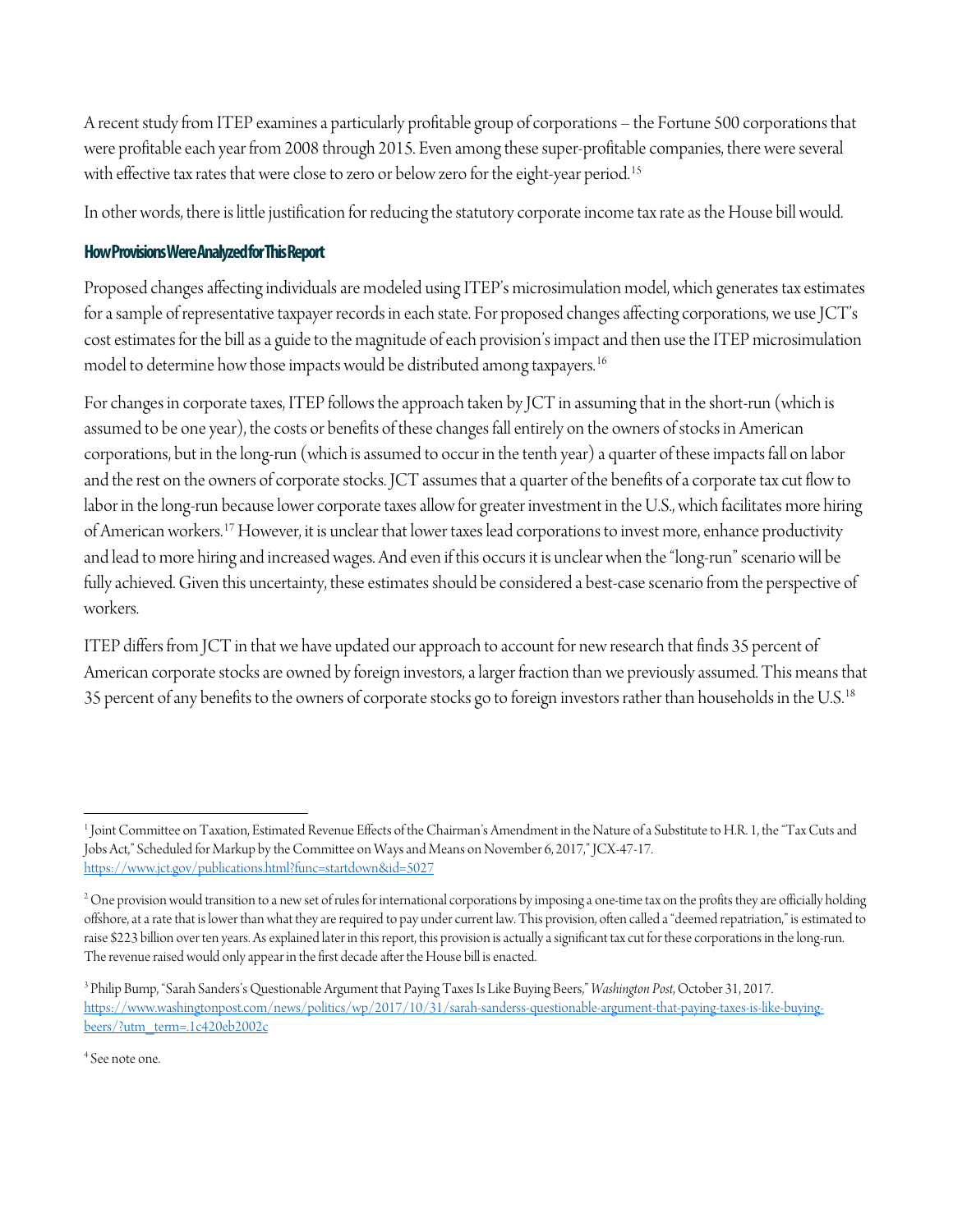<span id="page-12-0"></span> $\overline{\phantom{a}}$ <sup>5</sup> Institute on Taxation and Economic Policy, "Multinational Corporations Would Receive Over Half a Trillion in Tax Breaks from the House Repatriation Proposal," November 5, 2017[. https://itep.org/multinational-corporations-would-receive-over-half-a-trillion-in-tax-breaks-from-the](https://itep.org/multinational-corporations-would-receive-over-half-a-trillion-in-tax-breaks-from-the-house-repatriation-proposal/)[house-repatriation-proposal/](https://itep.org/multinational-corporations-would-receive-over-half-a-trillion-in-tax-breaks-from-the-house-repatriation-proposal/)

<span id="page-12-1"></span>6Congressional Budget Office, "The Distribution of Major Tax Expenditures in the Individual Income Tax System," May 29, 2013. <http://cbo.gov/publication/43768>

<span id="page-12-2"></span>7Carl Davis, "House Plan Slashes SALT Deductions by 88%, Even with \$10,000 Property Tax Deduction," Just Taxes Blog, November 3, 2017. <https://itep.org/house-plan-slashes-salt-deductions-by-88-even-with-10000-property-tax-deduction/>

<span id="page-12-3"></span>8Carl Davis, "Mortgage Interest Deduction Wiped Out for 7 in 10 Current Claimants Under House Tax Plan," Just Taxes Blog, November 5, 2017. <https://itep.org/mortgage-interest-deduction-wiped-out-for-7-in-10-current-claimants-under-house-tax-plan/>

<span id="page-12-4"></span>9Carl Davis, "House Tax Bill Would Reserve Charitable Giving Subsidies for a Small Subset of Wealthier Households," Just Taxes Blog, November 6, 2017[. https://itep.org/house-tax-bill-would-reserve-charitable-giving-subsidies-for-a-small-subset-of-wealthier-households/](https://itep.org/house-tax-bill-would-reserve-charitable-giving-subsidies-for-a-small-subset-of-wealthier-households/)

<span id="page-12-5"></span><sup>10</sup> Jim Zarroli, "In 2005, Trump was Hit with a Tax that He Now Wants to Abolish," NPR, March 15, 2017[. http://www.npr.org/sections/thetwo](http://www.npr.org/sections/thetwo-way/2017/03/15/520276847/in-2005-trump-was-hit-with-a-tax-that-he-now-wants-to-abolish)[way/2017/03/15/520276847/in-2005-trump-was-hit-with-a-tax-that-he-now-wants-to-abolish](http://www.npr.org/sections/thetwo-way/2017/03/15/520276847/in-2005-trump-was-hit-with-a-tax-that-he-now-wants-to-abolish)

<span id="page-12-6"></span><sup>11</sup> Institute on Taxation and Economic Policy, "The Federal Estate Tax: A Critical and Highly Progressive Revenue Source." December 7, 2016. <https://itep.org/the-federal-estate-tax-a-critical-and-highly-progressive-revenue-source/>

<span id="page-12-7"></span><sup>12</sup> Memorandum from Thomas A. Barthold, Joint Committee on Taxation, March 24, 2015[. https://democrats](https://democrats-waysandmeans.house.gov/sites/democrats.waysandmeans.house.gov/files/documents/114-0191.pdf)[waysandmeans.house.gov/sites/democrats.waysandmeans.house.gov/files/documents/114-0191.pdf](https://democrats-waysandmeans.house.gov/sites/democrats.waysandmeans.house.gov/files/documents/114-0191.pdf)

<span id="page-12-8"></span><sup>13</sup> Graham Bowley, "In Tax Overhaul Debate, Large vs. Small Companies," New York Times, May 23, 2013. <http://www.nytimes.com/2013/05/24/business/in-tax-overhaul-debate-its-large-vs-small-companies.html>

<span id="page-12-9"></span><sup>14</sup> Government Accountability Office, "Most Large Profitable U.S. Corporations Paid Tax But Effective Tax Rates Differed Significantly from the Statutory Rate," GAO-16-363, April 13, 2016[, http://www.gao.gov/products/GAO-16-363](http://www.gao.gov/products/GAO-16-363)

<span id="page-12-10"></span><sup>15</sup> Matthew Gardner, Robert S. McIntyre and Richard Phillips, "The 35 Percent Corporate Tax Myth: Corporate Tax Avoidance by Fortune 500 Companies, 2008 to 2015," March 2017[, https://itep.org/the-35-percent-corporate-tax-myth/.](https://itep.org/the-35-percent-corporate-tax-myth/) 

<span id="page-12-11"></span> $^{16}$  An explanation of ITEP's microsimulation tax model can be found on its website[. https://itep.org/itep-tax-model-simple/](https://itep.org/itep-tax-model-simple/)

<span id="page-12-12"></span><sup>17</sup> Joint Committee on Taxation, "Modeling the Distribution of Taxes on Business Income," JCX-14-13, October 16, 2013. <https://www.jct.gov/publications.html?func=startdown&id=4528>

<span id="page-12-13"></span><sup>18</sup> Steven M. Rosenthal, "Slashing Corporate Taxes: Foreign Investors Are Surprise Winners," *Tax Notes*, October 23, 2017. <https://www.taxnotes.com/tax-notes/corporate-taxation/slashing-corporate-taxes-foreign-investors-are-surprise-winners/2017/10/23/1x78l>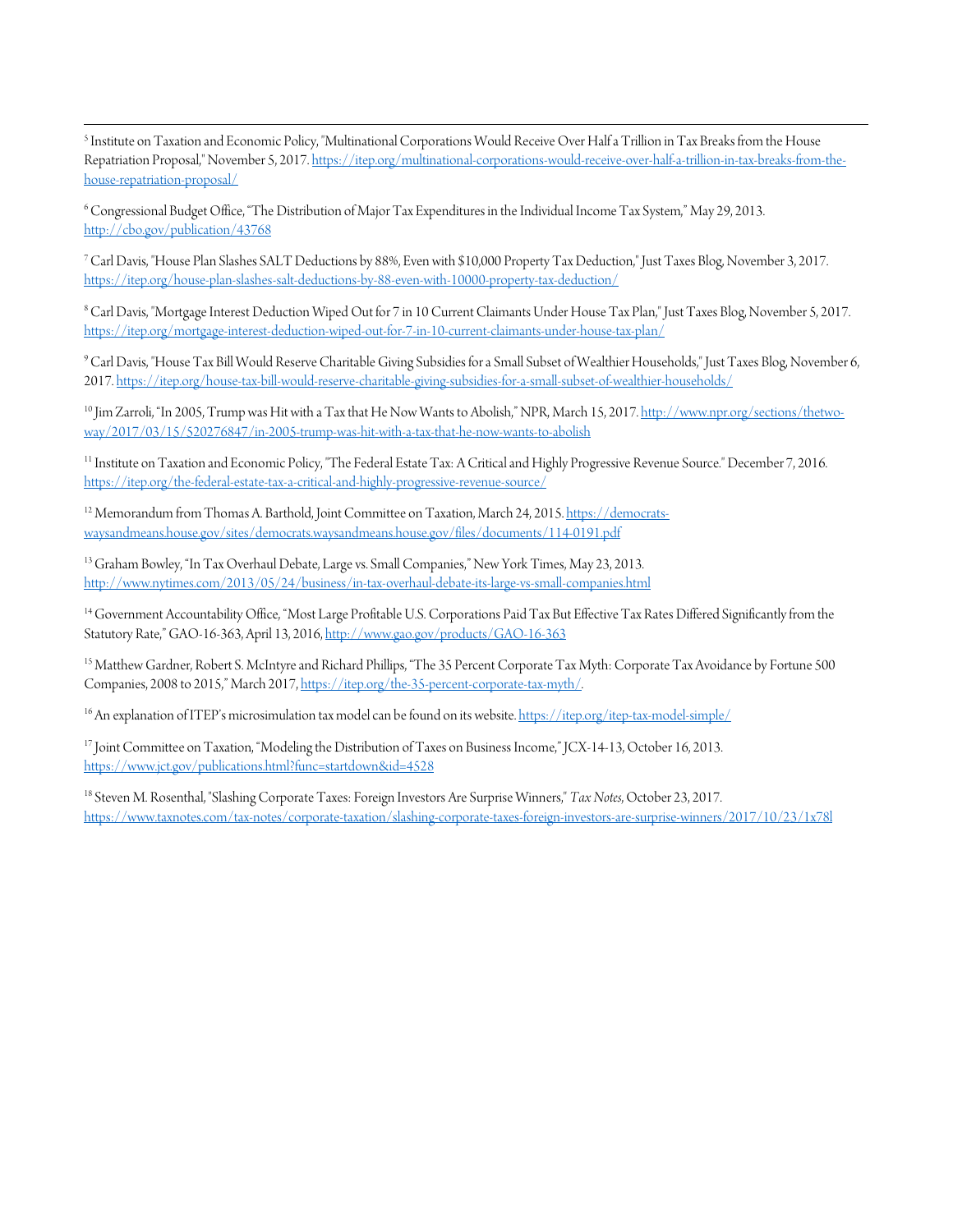# **Appendix: House Tax Proposal State-by-State Figures in 2018**

#### **Impacts of the House Tax Plan in 2018 in Alabama**

|                   | <b>Income</b>                                   |           |                                  |                       | <b>All Taxpayers</b>                  |                               |                            |             | <b>Taxpayers w/ Tax Cut</b> | Taxpayers w/ Tax Hike |                           |
|-------------------|-------------------------------------------------|-----------|----------------------------------|-----------------------|---------------------------------------|-------------------------------|----------------------------|-------------|-----------------------------|-----------------------|---------------------------|
| Income<br>Group   | Average<br><b>Income Range</b><br><b>Income</b> |           | <b>Tot. Change</b><br>( \$1000s) | Avg. Tax<br>Change \$ | Change as a %<br>of Pre-Tax<br>Income | <b>Share of Tax</b><br>Change | Share w/<br><b>Tax Cut</b> | Avg. Cut \$ | Share w/<br><b>Tax Hike</b> | Avg. Hike \$          |                           |
| Poorest 20%       | Less than                                       | \$30,820  | \$13,700                         | $-541,300$            | $-590$                                | $-0.7%$                       | 1%                         | 42%         | $5 - 220$                   | 0%                    | $\mathsf{S}$ $\mathsf{=}$ |
| Second 20%        | \$30,820 to                                     | \$52,040  | \$28,000                         | $-$ \$94,000          | $-5210$                               | $-0.7%$                       | 3%                         | 58%         | $5 - 420$                   | 5%                    | $$+790$                   |
| Middle 20%        | \$52,040 to                                     | \$80,090  | \$45,800                         | $-$ \$291,500         | $-5650$                               | $-1.4%$                       | 10%                        | 86%         | $5 - 750$                   | 1%                    | $$+320$                   |
| Fourth 20%        | \$80,090 to                                     | \$124,350 | \$68,600                         | $-5438,400$           | $-5960$                               | $-1.4%$                       | 15%                        | 82%         | $$ -1,280$                  | 14%                   | $$+620$                   |
| <b>Next 15%</b>   | \$124,350 to                                    | \$258,140 | \$123,300                        | $-5779.400$           | $-52,300$                             | $-1.9%$                       | 26%                        | 91%         | $$ -2,650$                  | 8%                    | $$+1,530$                 |
| Next 4%           | \$258,140 to                                    | \$645,950 | \$255,000                        | $-$ \$377,500         | $-54,140$                             | $-1.6%$                       | 13%                        | 82%         | $$ -5,360$                  | 16%                   | $$+1,530$                 |
| <b>Richest 1%</b> | higher<br>\$645,950 and                         |           | \$1,436,700                      | $-5948.600$           | $-540,990$                            | $-2.9%$                       | 32%                        | 96%         | $$ -42,560$                 | 3%                    | $$+2,230$                 |
| <b>ALL</b>        |                                                 |           | \$73,700                         | $$ -2.970.700$        | $$ -1,290$                            | $-1.8%$                       |                            | 71%         | $$ -1,890$                  | 6%                    | $$+930$                   |
| <b>Bottom 60%</b> | Less than                                       | \$80,090  | \$29,200                         | $$ -426,800$          | $5 - 320$                             | $-1.1%$                       | 14%                        | 62%         | $5 - 530$                   | 2%                    | $5 + 740$                 |

#### **Impacts of the House Tax Plan in 2018 in Alaska**

|                   | <b>Income</b>                                   |           |                                  |                       | All Taxpayers                         |                               |                            |             | <b>Taxpayers w/ Tax Cut</b> | <b>Taxpayers w/ Tax Hike</b> |           |
|-------------------|-------------------------------------------------|-----------|----------------------------------|-----------------------|---------------------------------------|-------------------------------|----------------------------|-------------|-----------------------------|------------------------------|-----------|
| Income<br>Group   | Average<br><b>Income Range</b><br><b>Income</b> |           | <b>Tot. Change</b><br>( \$1000s) | Avg. Tax<br>Change \$ | Change as a %<br>of Pre-Tax<br>Income | <b>Share of Tax</b><br>Change | Share w/<br><b>Tax Cut</b> | Avg. Cut \$ | Share w/<br><b>Tax Hike</b> | Avg. Hike \$                 |           |
| Poorest 20%       | Less than                                       | \$24,650  | \$15,100                         | $-510.100$            | $-5150$                               | $-1.0%$                       | $1\%$                      | 66%         | $$ -250$                    | 2%                           | $$+940$   |
| Second 20%        | $$24,650$ to                                    | \$41,660  | \$32,400                         | $-529,700$            | $-5410$                               | $-1.3%$                       | 4%                         | 89%         | $5 - 460$                   | 1%                           | $$+30$    |
| Middle 20%        | \$41,660 to                                     | \$67,670  | \$53,200                         | $-577.700$            | $-51,120$                             | $-2.1%$                       | 10%                        | 94%         | $$ -1,260$                  | 4%                           | $$+1,440$ |
| Fourth 20%        | \$67,670 to                                     | \$113,430 | \$85,700                         | $-$119,300$           | $-51,710$                             | $-2.0%$                       | 15%                        | 95%         | $$ -1,800$                  | 4%                           | $$+160$   |
| <b>Next 15%</b>   | \$113,430 to                                    | \$230,100 | \$162,000                        | $-$ \$225,500         | $-54,280$                             | $-2.6%$                       | 29%                        | 98%         | $$ -4,410$                  | 2%                           | $$+2,640$ |
| Next 4%           | \$230,100 to                                    | \$543,590 | \$290,100                        | $-$ \$80,200          | $-55,630$                             | $-1.9%$                       | 10%                        | 99%         | $$ -5,700$                  | 0%                           | $5 + 680$ |
| <b>Richest 1%</b> | \$543,590 and<br>higher<br>\$1,310,800          |           | $-5232,500$                      | $-566,100$            | $-5.0%$                               | 30%                           | 100%                       | $$ -66,100$ | 0%                          | s —                          |           |
| <b>ALL</b>        |                                                 |           | \$84,800                         | $$ -775.100$          | $$ -2,170$                            | $-2.6%$                       |                            | 89%         | $$ -2,470$                  | 2%                           | $$+960$   |
| <b>Bottom 60%</b> | Less than                                       | \$67,670  | \$33,800                         | $$ -117.500$          | $$ -560$                              | $-1.7%$                       | 15%                        | 83%         | $$ -700$                    | 2%                           | $$+1,130$ |

#### **Impacts of the House Tax Plan in 2018 in Arizona**

|                   | <b>Income</b>                            |           |                                |                       | <b>All Taxpayers</b>                  |                               |                            |             | <b>Taxpayers w/ Tax Cut</b> | Taxpayers w/Tax Hike |                          |
|-------------------|------------------------------------------|-----------|--------------------------------|-----------------------|---------------------------------------|-------------------------------|----------------------------|-------------|-----------------------------|----------------------|--------------------------|
| Income<br>Group   | Average<br><b>Income Range</b><br>Income |           | <b>Tot. Change</b><br>(51000s) | Avg. Tax<br>Change \$ | Change as a %<br>of Pre-Tax<br>Income | <b>Share of Tax</b><br>Change | Share w/<br><b>Tax Cut</b> | Avg. Cut \$ | Share w/<br><b>Tax Hike</b> | Avg. Hike \$         |                          |
| Poorest 20%       | Less than                                | \$22,930  | \$14,100                       | $-596,600$            | $-5160$                               | $-1.2%$                       | 2%                         | 63%         | $$ -260$                    | 0%                   | $\overline{\phantom{a}}$ |
| Second 20%        | \$22,930 to                              | \$38,580  | \$32,300                       | $-5253.900$           | $-5460$                               | $-1.4%$                       | 6%                         | 78%         | $$ -600$                    | 1%                   | $$+510$                  |
| Middle 20%        | \$38,580 to                              | \$61,440  | \$47,700                       | $-5276.100$           | $-5440$                               | $-0.9%$                       | 6%                         | 76%         | $$ -850$                    | 17%                  | $$+1.190$                |
| Fourth 20%        | \$61,440 to                              | \$98,250  | \$77,400                       | $-5886.800$           | $-51,480$                             | $-1.9%$                       | 20%                        | 93%         | $$ -1,620$                  | 5%                   | $$+610$                  |
| <b>Next 15%</b>   | \$98,250 to                              | \$205,920 | \$136,500                      | $-51.049.300$         | $-52,320$                             | $-1.7%$                       | 23%                        | 85%         | $$ -3,130$                  | 14%                  | $$+2,550$                |
| Next 4%           | \$205,920 to                             | \$488,870 | \$297,900                      | $-5563.800$           | $-54,680$                             | $-1.6%$                       | 13%                        | 89%         | $$ -5,540$                  | 10%                  | $$+2,690$                |
| <b>Richest 1%</b> | higher<br>\$488,870 and<br>\$1,399,600   |           |                                | $-51,348,400$         | $-544,520$                            | $-3.2%$                       | 30%                        | 89%         | $$ -50,820$                 | 11%                  | $$+4,330$                |
| <b>ALL</b>        | \$81,300                                 |           | $$ -4.474.800$                 | $$ -1,500$            | $-1.8%$                               |                               | 79%                        | $$ -2.050$  | 7%                          | $$+1,600$            |                          |
| <b>Bottom 60%</b> | Less than                                | \$61,440  | \$31,800                       | $$ -626,600$          | $$ -360$                              | $-1.1%$                       | 14%                        | 72%         | $$ -600$                    | 7%                   | $$+1,150$                |

#### **Impacts of the House Tax Plan in 2018 in Arkansas**

|                   | <b>Income</b>                                   |           |                                |                       | <b>All Taxpayers</b>                  |                               |                            |             | <b>Taxpavers w/ Tax Cut</b> | <b>Taxpayers w/ Tax Hike</b> |           |
|-------------------|-------------------------------------------------|-----------|--------------------------------|-----------------------|---------------------------------------|-------------------------------|----------------------------|-------------|-----------------------------|------------------------------|-----------|
| Income<br>Group   | Average<br><b>Income Range</b><br><b>Income</b> |           | <b>Tot. Change</b><br>(51000s) | Avg. Tax<br>Change \$ | Change as a %<br>of Pre-Tax<br>Income | <b>Share of Tax</b><br>Change | Share w/<br><b>Tax Cut</b> | Avg. Cut \$ | Share w/<br><b>Tax Hike</b> | Avg. Hike \$                 |           |
| Poorest 20%       | Less than                                       | \$20,660  | \$12,900                       | $-523,800$            | $-590$                                | $-0.7%$                       | 2%                         | 39%         | $$ -230$                    | 0%                           |           |
| Second 20%        | \$20,660 to                                     | \$34,760  | \$28,200                       | $-587,700$            | $-5330$                               | $-1.2%$                       | 6%                         | 73%         | $$ -450$                    | 0%                           | $5 + 520$ |
| Middle 20%        | \$34,760 to                                     | \$54,780  | \$43,300                       | $-5164.900$           | $-5610$                               | $-1.4%$                       | 11%                        | 81%         | $$ -760$                    | 1%                           | $5 + 270$ |
| Fourth 20%        | \$54,780 to                                     | \$89,080  | \$69,300                       | $-$ \$255,800         | $-5950$                               | $-1.4%$                       | 18%                        | 86%         | $$ -1,170$                  | 8%                           | $5 + 740$ |
| <b>Next 15%</b>   | \$89,080 to                                     | \$189,460 | \$119,700                      | $-5343.200$           | $-51,720$                             | $-1.4%$                       | 23%                        | 83%         | $$ -2,340$                  | 16%                          | $$+1,400$ |
| Next 4%           | \$189,460 to                                    | \$457,410 | \$267,800                      | $-5163.300$           | $-52.960$                             | $-1.1%$                       | 11%                        | 69%         | $$ -4.760$                  | 29%                          | $$+1.180$ |
| <b>Richest 1%</b> | \$457,410 and higher<br>\$1,277,700             |           | $-5422.500$                    | $-531,020$            | $-2.4%$                               | 29%                           | 96%                        | $$ -32.370$ | 3%                          | $$+5,630$                    |           |
| <b>ALL</b>        | \$71,000                                        |           | $$ -1,461,400$                 | $$ -1,070$            | $-1.5%$                               |                               | 71%                        | $$ -1,590$  | 5%                          | $$+1,120$                    |           |
| <b>Bottom 60%</b> | Less than                                       | \$54,780  | \$28,100                       | $$ -276,400$          | $$ -340$                              | $-1.2%$                       | 19%                        | 64%         | $$ -540$                    | 0%                           | $$+290$   |

#### **Impacts of the House Tax Plan in 2018 in California**

|                   | <b>Income</b>                            |           |             |                                  | <b>All Taxpayers</b>  |                                       |                               |                            | <b>Taxpayers w/ Tax Cut</b> | <b>Taxpayers w/ Tax Hike</b> |              |
|-------------------|------------------------------------------|-----------|-------------|----------------------------------|-----------------------|---------------------------------------|-------------------------------|----------------------------|-----------------------------|------------------------------|--------------|
| Income<br>Group   | Average<br><b>Income Range</b><br>Income |           |             | <b>Tot. Change</b><br>( \$1000s) | Avg. Tax<br>Change \$ | Change as a %<br>of Pre-Tax<br>Income | <b>Share of Tax</b><br>Change | Share w/<br><b>Tax Cut</b> | Avg. Cut \$                 | Share w/<br><b>Tax Hike</b>  | Avg. Hike \$ |
| Poorest 20%       | Less than                                | \$26,850  | \$16,700    | $-5622.400$                      | $-5180$               | $-1.1%$                               | 3%                            | 62%                        | $$ -300$                    | 1%                           | $$+290$      |
| Second 20%        | \$26,850 to                              | \$46,520  | \$36,100    | $-$1,660,300$                    | $-5490$               | $-1.3%$                               | 8%                            | 81%                        | $5 - 630$                   | 5%                           | $$+570$      |
| Middle 20%        | \$46,520 to                              | \$73,840  | \$58,400    | $-53,082,800$                    | $-5900$               | $-1.5%$                               | 15%                           | 85%                        | $$ -1,170$                  | 9%                           | $5 + 1.040$  |
| Fourth 20%        | \$73,840 to                              | \$125,980 | \$95,200    | $-53,700,800$                    | $-51,090$             | $-1.1%$                               | 18%                           | 78%                        | $$ -1,810$                  | 21%                          | $$+1,600$    |
| <b>Next 15%</b>   | \$125,980 to                             | \$295,200 | \$182,700   | $-53,529,500$                    | $-51,380$             | $-0.8%$                               | 17%                           | 66%                        | $$ -3,150$                  | 34%                          | $$+2,080$    |
| Next 4%           | \$295,200 to                             | \$851,680 | \$457,900   | $-54,870,000$                    | $-57,150$             | $-1.6%$                               | 23%                           | 89%                        | $$ -8,480$                  | 11%                          | $$+3,410$    |
| <b>Richest 1%</b> | \$851,680 and higher                     |           | \$2,659,200 | $-53,289,900$                    | $-519,300$            | $-0.7%$                               | 16%                           | 52%                        | $$ -56,880$                 | 47%                          | $$+22,370$   |
| <b>ALL</b>        |                                          |           | \$112,700   | $$ -20.756.300$                  | $$ -1,210$            | $-1.1%$                               |                               | 75%                        | $$ -2.030$                  | 13%                          | $$+2,420$    |
| <b>Bottom 60%</b> | Less than                                | \$73,840  | \$37,100    | $$ -5,365,500$                   | $$ -520$              | $-1.4%$                               | 26%                           | 76%                        | \$ –740                     | 5%                           | $$+830$      |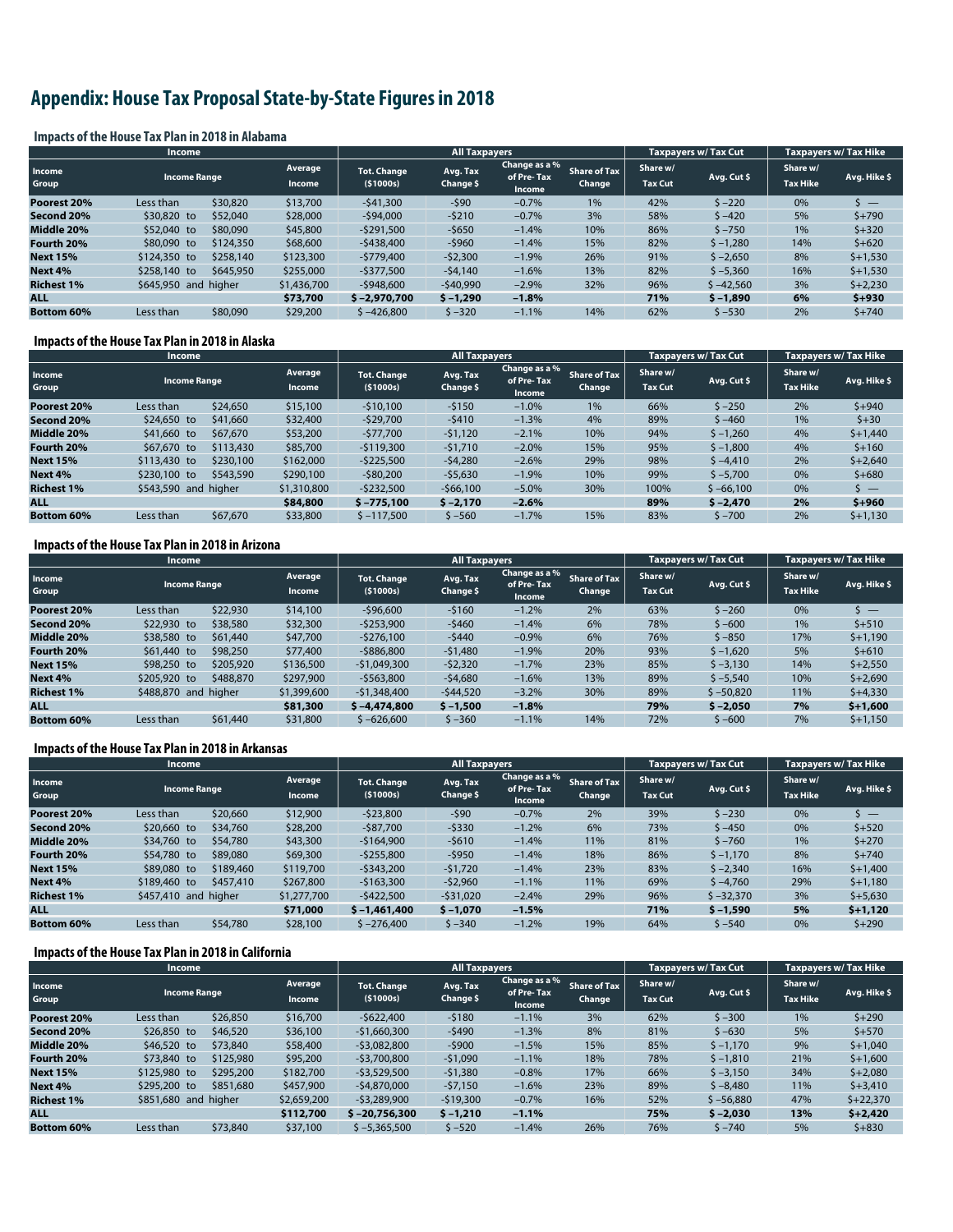#### **Impacts of the House Tax Plan in 2018 in Colorado**

|                   | <b>Income</b>                            |           |                                |                       | <b>All Taxpayers</b>                  |                               |                            |             | <b>Taxpayers w/ Tax Cut</b> | <b>Taxpayers w/ Tax Hike</b> |             |
|-------------------|------------------------------------------|-----------|--------------------------------|-----------------------|---------------------------------------|-------------------------------|----------------------------|-------------|-----------------------------|------------------------------|-------------|
| Income<br>Group   | Average<br><b>Income Range</b><br>Income |           | <b>Tot. Change</b><br>(51000s) | Avg. Tax<br>Change \$ | Change as a %<br>of Pre-Tax<br>Income | <b>Share of Tax</b><br>Change | Share w/<br><b>Tax Cut</b> | Avg. Cut \$ | Share w/<br><b>Tax Hike</b> | Avg. Hike \$                 |             |
| Poorest 20%       | Less than                                | \$25,530  | \$15,400                       | $-591,800$            | $-5170$                               | $-1.1%$                       | 2%                         | 64%         | $5 - 270$                   | 0%                           | $\cdot$ $-$ |
| Second 20%        | $$25,530$ to                             | \$45,190  | \$35,200                       | $-5213,900$           | $-5400$                               | $-1.1%$                       | 4%                         | 85%         | $$ -560$                    | 6%                           | $$+1,270$   |
| Middle 20%        | \$45,190 to                              | \$69,860  | \$57,200                       | $-5417.200$           | $-5780$                               | $-1.4%$                       | 9%                         | 88%         | $$ -1,010$                  | 9%                           | $$+1,300$   |
| Fourth 20%        | \$69,860 to                              | \$120,260 | \$90,100                       | $-5784.300$           | $-51,460$                             | $-1.6%$                       | 16%                        | 84%         | $$ -1,940$                  | 15%                          | $$+1,160$   |
| <b>Next 15%</b>   | \$120,260 to                             | \$260,060 | \$167,400                      | $-$1,045,100$         | $-52,590$                             | $-1.5%$                       | 22%                        | 86%         | $$ -3,250$                  | 13%                          | $$+1,490$   |
| Next 4%           | \$260,060 to                             | \$645,840 | \$402,800                      | $-5758.000$           | $-57,040$                             | $-1.7%$                       | 16%                        | 90%         | $$ -7,990$                  | 9%                           | $$+1,840$   |
| <b>Richest 1%</b> | \$645,840 and higher                     |           | \$1,733,500                    | -\$1,471,000          | $-554,300$                            | $-3.1%$                       | 31%                        | 95%         | $$ -57,580$                 | 5%                           | $$+7,930$   |
| <b>ALL</b>        |                                          |           | \$97,100                       | $$ -4,781,500$        | $$ -1,760$                            | $-1.8%$                       |                            | 81%         | $$ -2,310$                  | 8%                           | $$+1,350$   |
| <b>Bottom 60%</b> | Less than                                | \$69,860  | \$36,000                       | $$ -722,900$          | $$ -450$                              | $-1.2%$                       | 15%                        | 79%         | \$ –650                     | 5%                           | $$+1,290$   |

#### **Impacts of the House Tax Plan in 2018 in Connecticut**

|                   | Income                                          |           |                                  |                       | <b>All Taxpayers</b>                  |                               |                            |             | <b>Taxpavers w/ Tax Cut</b> | <b>Taxpayers w/ Tax Hike</b> |                          |
|-------------------|-------------------------------------------------|-----------|----------------------------------|-----------------------|---------------------------------------|-------------------------------|----------------------------|-------------|-----------------------------|------------------------------|--------------------------|
| Income<br>Group   | Average<br><b>Income Range</b><br><b>Income</b> |           | <b>Tot. Change</b><br>( \$1000s) | Avg. Tax<br>Change \$ | Change as a %<br>of Pre-Tax<br>Income | <b>Share of Tax</b><br>Change | Share w/<br><b>Tax Cut</b> | Avg. Cut \$ | Share w/<br><b>Tax Hike</b> | Avg. Hike \$                 |                          |
| Poorest 20%       | Less than                                       | \$24,230  | \$14,700                         | $-537.700$            | $-5110$                               | $-0.7%$                       | 1%                         | 44%         | $$ -250$                    | 0%                           | $\overline{\phantom{a}}$ |
| Second 20%        | \$24,230 to                                     | \$48,040  | \$36,300                         | $-5136.900$           | $-5410$                               | $-1.1%$                       | 5%                         | 83%         | $$ -500$                    | 1%                           | $5 + 840$                |
| Middle 20%        | \$48,040 to                                     | \$81,370  | \$63,200                         | $-5282.400$           | $-5780$                               | $-1.2%$                       | 9%                         | 85%         | $$ -1,140$                  | 14%                          | $$+1.350$                |
| Fourth 20%        | \$81,370 to                                     | \$139,450 | \$105,500                        | $-$451,600$           | $-51,290$                             | $-1.2%$                       | 15%                        | 78%         | $$ -2,050$                  | 21%                          | $$+1,470$                |
| <b>Next 15%</b>   | \$139,450 to                                    | \$347,140 | \$201,800                        | $-$584,700$           | $-52,230$                             | $-1.1%$                       | 19%                        | 79%         | $$ -3,410$                  | 21%                          | $$+2,190$                |
| Next 4%           | \$347,140 to                                    | \$996,800 | \$521,400                        | $-5612.600$           | $-58.780$                             | $-1.7%$                       | 20%                        | 85%         | $$ -10.910$                 | 14%                          | $$+3,220$                |
| <b>Richest 1%</b> | \$996,800 and higher                            |           | \$3,536,500                      | $-5934.300$           | $-$53,480$                            | $-1.5%$                       | 31%                        | 71%         | $$ -81,600$                 | 28%                          | $$+17.050$               |
| <b>ALL</b>        |                                                 |           | \$128,700                        | $$ -3.040.300$        | $$ -1,720$                            | $-1.3%$                       |                            | 73%         | $$ -2.670$                  | 11%                          | $$+2,110$                |
| <b>Bottom 60%</b> | Less than                                       | \$81,370  | \$38,400                         | $$ -457.000$          | $$ -440$                              | $-1.1%$                       | 15%                        | 71%         | $5 - 710$                   | 5%                           | $$+1,310$                |

# **Impacts of the House Tax Plan in 2018 in Delaware**

|                   | <b>Income</b>                            |           |                                |                       | <b>All Taxpayers</b>                  |                               |                            |             | <b>Taxpayers w/ Tax Cut</b> | Taxpayers w/Tax Hike |                          |
|-------------------|------------------------------------------|-----------|--------------------------------|-----------------------|---------------------------------------|-------------------------------|----------------------------|-------------|-----------------------------|----------------------|--------------------------|
| Income<br>Group   | Average<br><b>Income Range</b><br>Income |           | <b>Tot. Change</b><br>(51000s) | Avg. Tax<br>Change \$ | Change as a %<br>of Pre-Tax<br>Income | <b>Share of Tax</b><br>Change | Share w/<br><b>Tax Cut</b> | Avg. Cut \$ | Share w/<br><b>Tax Hike</b> | Avg. Hike \$         |                          |
| Poorest 20%       | Less than                                | \$22,120  | \$13,200                       | $-59,000$             | $-5100$                               | $-0.7%$                       | 1%                         | 36%         | $5 - 270$                   | 0%                   | $\overline{\phantom{a}}$ |
| Second 20%        | \$22,120 to                              | \$40,010  | \$29,500                       | $-535,600$            | $-5380$                               | $-1.3%$                       | 5%                         | 81%         | $5 - 470$                   | 4%                   | $5 + 100$                |
| Middle 20%        | \$40,010 to                              | \$64,930  | \$52,200                       | $-575.900$            | $-5790$                               | $-1.5%$                       | 11%                        | 81%         | $$ -1,030$                  | 14%                  | $5 + 300$                |
| Fourth 20%        | \$64,930 to                              | \$101,790 | \$81,000                       | $-5136.400$           | $-51,440$                             | $-1.8%$                       | 20%                        | 93%         | $$ -1,610$                  | 7%                   | $$+970$                  |
| <b>Next 15%</b>   | \$101,790 to                             | \$216,420 | \$142,700                      | $-5178.100$           | $-52,500$                             | $-1.8%$                       | 26%                        | 87%         | $$ -3,090$                  | 13%                  | $$+1,330$                |
| Next 4%           | \$216,420 to                             | \$498,640 | \$308,900                      | $-576.800$            | $-54,080$                             | $-1.3%$                       | 11%                        | 78%         | $$ -6,130$                  | 21%                  | $$+3,290$                |
| <b>Richest 1%</b> | \$498,640 and higher<br>\$1,795,200      |           | $-5164.700$                    | $-533,750$            | $-1.9%$                               | 24%                           | 98%                        | $$ -34,400$ | 2%                          | $$+5,750$            |                          |
| <b>ALL</b>        |                                          |           | \$86,900                       | $$ -676.700$          | $$ -1,420$                            | $-1.6%$                       |                            | 75%         | $$ -1.980$                  | 8%                   | $5 + 980$                |
| <b>Bottom 60%</b> | Less than                                | \$64,930  | \$31,800                       | $$ -120,500$          | $$ -420$                              | $-1.3%$                       | 18%                        | 66%         | $$ -660$                    | 6%                   | $$+250$                  |

#### **Impacts of the House Tax Plan in 2018 in District of Columbia**

|                   | <b>Income</b>       |             |                          | <b>All Taxpayers</b>             |                       |                                       |                               |                            | <b>Taxpavers w/ Tax Cut</b> | <b>Taxpayers w/ Tax Hike</b> |              |
|-------------------|---------------------|-------------|--------------------------|----------------------------------|-----------------------|---------------------------------------|-------------------------------|----------------------------|-----------------------------|------------------------------|--------------|
| Income<br>Group   | <b>Income Range</b> |             | Average<br><b>Income</b> | <b>Tot. Change</b><br>( \$1000s) | Avg. Tax<br>Change \$ | Change as a %<br>of Pre-Tax<br>Income | <b>Share of Tax</b><br>Change | Share w/<br><b>Tax Cut</b> | Avg. Cut \$                 | Share w/<br><b>Tax Hike</b>  | Avg. Hike \$ |
| Poorest 20%       | Less than           | \$28,200    | \$13,300                 | $-58.700$                        | $-5120$               | $-0.9%$                               | 1%                            | 58%                        | $$ -220$                    | 1%                           | $5 + 1.220$  |
| Second 20%        | \$28,200 to         | \$48,200    | \$37,600                 | $-541,400$                       | $-5580$               | $-1.5%$                               | 7%                            | 86%                        | $5 - 710$                   | 9%                           | $5 + 310$    |
| Middle 20%        | \$48,200 to         | \$77,220    | \$61,500                 | $-573.000$                       | $-51.020$             | $-1.7%$                               | 11%                           | 83%                        | $$ -1,650$                  | 15%                          | $$+2,350$    |
| Fourth 20%        | \$77,220 to         | \$131,900   | \$99,300                 | $-547,500$                       | $-5670$               | $-0.7%$                               | 7%                            | 60%                        | $$ -2,150$                  | 39%                          | $$+1,590$    |
| <b>Next 15%</b>   | \$131,900 to        | \$339,000   | \$201,700                | $-$60,000$                       | $-51,120$             | $-0.6%$                               | 9%                            | 56%                        | $$ -3,300$                  | 43%                          | $$+1,670$    |
| Next 4%           | \$339,000 to        | \$1,080,660 | \$537,200                | $-5143,600$                      | $-510,080$            | $-1.9%$                               | 23%                           | 84%                        | $$ -12,950$                 | 15%                          | $$+5,280$    |
| <b>Richest 1%</b> | \$1,080,660 and     | higher      | \$3,215,700              | $-5260.600$                      | $-572,560$            | $-2.3%$                               | 41%                           | 92%                        | $$ -78.670$                 | 1%                           | $$+12.740$   |
| <b>ALL</b>        |                     |             | \$125,500                | $$ -634.700$                     | $$ -1,770$            | $-1.4%$                               |                               | 70%                        | $$ -3,010$                  | 20%                          | $$+1,730$    |
| <b>Bottom 60%</b> | Less than           | \$77,220    | \$37,600                 | $$ -123,100$                     | $$ -580$              | $-1.5%$                               | 19%                           | 76%                        | \$ -930                     | 8%                           | $$+1,570$    |

#### **Impacts of the House Tax Plan in 2018 in Florida**

|                   | <b>Income</b>        |                          |                                  | <b>All Taxpayers</b>  |                                        |                               |                            | <b>Taxpayers w/ Tax Cut</b> | <b>Taxpayers w/ Tax Hike</b> |              |
|-------------------|----------------------|--------------------------|----------------------------------|-----------------------|----------------------------------------|-------------------------------|----------------------------|-----------------------------|------------------------------|--------------|
| Income<br>Group   | <b>Income Range</b>  | Average<br><b>Income</b> | <b>Tot. Change</b><br>( \$1000s) | Avg. Tax<br>Change \$ | Change as a %<br>of Pre- Tax<br>Income | <b>Share of Tax</b><br>Change | Share w/<br><b>Tax Cut</b> | Avg. Cut \$                 | Share w/<br><b>Tax Hike</b>  | Avg. Hike \$ |
| Poorest 20%       | Less than            | \$20,840<br>\$13,500     | $-5230.900$                      | $-5110$               | $-0.8%$                                | 5%                            | 51%                        | $5 - 220$                   | 0%                           | $$+470$      |
| Second 20%        | \$20,840 to          | \$34,410<br>\$27,300     | $-5591.400$                      | $-5280$               | $-1.0%$                                | 6%                            | 80%                        | $5 - 390$                   | 3%                           | $$+950$      |
| Middle 20%        | \$34,410 to          | \$55,260<br>\$43,300     | $-$1,154,500$                    | $-5550$               | $-1.3%$                                | 4%                            | 87%                        | $5 - 700$                   | 8%                           | $$+730$      |
| Fourth 20%        | \$55,260 to          | \$94,630<br>\$72,000     | $-52,593,800$                    | $-51,230$             | $-1.7%$                                | 3%                            | 91%                        | $$ -1,440$                  | 7%                           | $$+1,130$    |
| <b>Next 15%</b>   | \$94,630 to          | \$222,350<br>\$137,900   | $-54.432.300$                    | $-52.820$             | $-2.0%$                                | 7%                            | 92%                        | $$ -3,230$                  | 7%                           | $$+2.150$    |
| Next 4%           | \$222,350 to         | \$668,260<br>\$350,600   | $-53,414,200$                    | $-58.140$             | $-2.3%$                                | 12%                           | 97%                        | $$ -8,490$                  | 3%                           | $$+3,340$    |
| <b>Richest 1%</b> | \$668,260 and higher | \$3,045,100              | $-510.174.600$                   | $-$97,050$            | $-3.2%$                                | 35%                           | 99%                        | $$ -97.900$                 | 1%                           | $$+2,060$    |
| <b>ALL</b>        |                      | \$95,600                 | $$ -22.592.100$                  | $$ -2.140$            | $-2.2%$                                |                               | 80%                        | $$ -2.750$                  | 5%                           | $$+1,270$    |
| <b>Bottom 60%</b> | Less than            | \$55,260<br>\$28,000     | $$ -1,976,800$                   | $5 - 310$             | $-1.1%$                                | 9%                            | 72%                        | \$ -470                     | 4%                           | $$+790$      |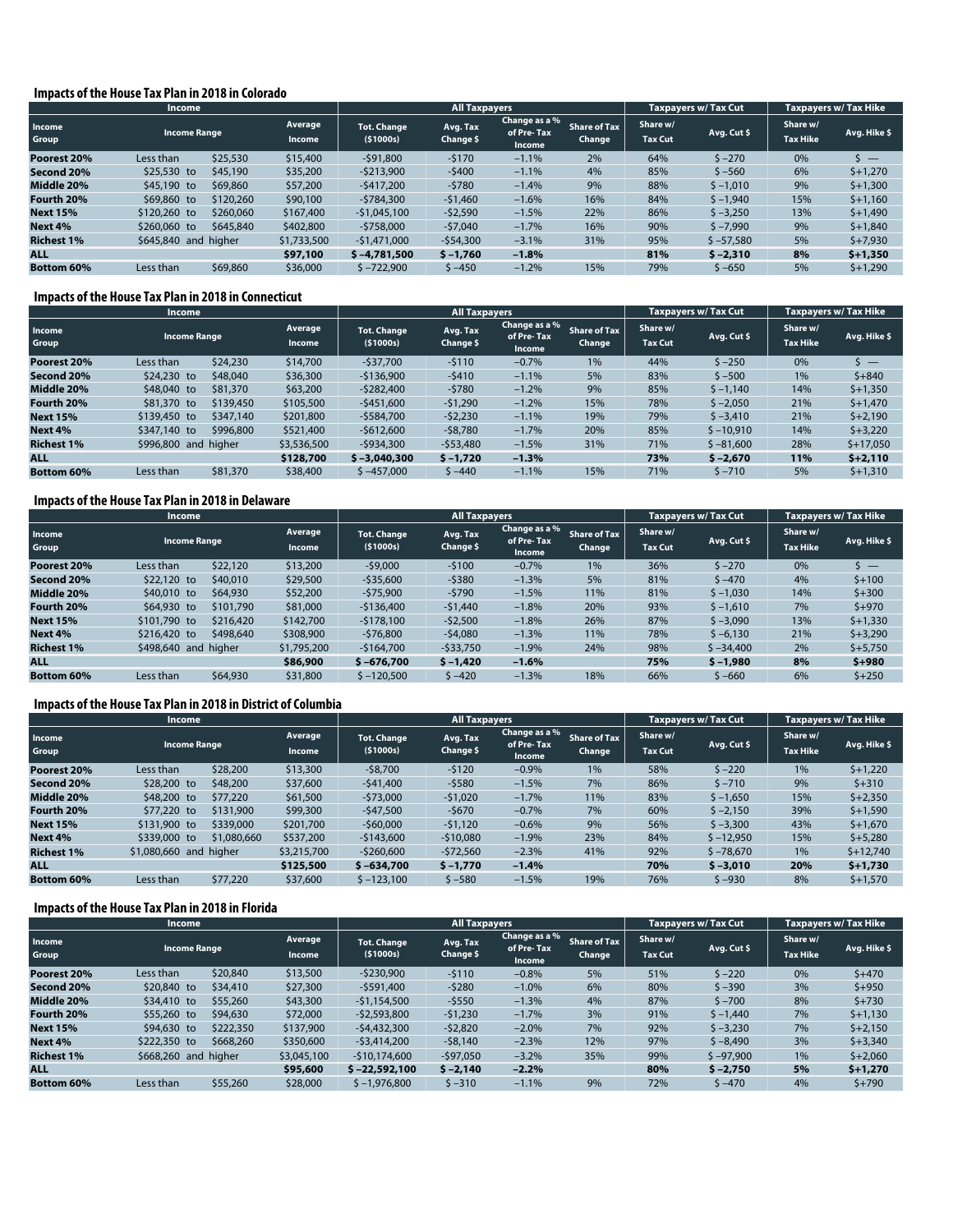#### **Impacts of the House Tax Plan in 2018 in Georgia**

|                   | <b>Income</b>        |           |                   | <b>All Taxpayers</b>             |                       |                                       |                               |                            | <b>Taxpayers w/ Tax Cut</b> | Taxpayers w/ Tax Hike       |              |
|-------------------|----------------------|-----------|-------------------|----------------------------------|-----------------------|---------------------------------------|-------------------------------|----------------------------|-----------------------------|-----------------------------|--------------|
| Income<br>Group   | <b>Income Range</b>  |           | Average<br>Income | <b>Tot. Change</b><br>( \$1000s) | Avg. Tax<br>Change \$ | Change as a %<br>of Pre-Tax<br>Income | <b>Share of Tax</b><br>Change | Share w/<br><b>Tax Cut</b> | Avg. Cut \$                 | Share w/<br><b>Tax Hike</b> | Avg. Hike \$ |
| Poorest 20%       | Less than            | \$22,640  | \$14,500          | $-5131.800$                      | $-5140$               | $-1.0%$                               | 2%                            | 59%                        | $$ -250$                    | 0%                          | $5 + 220$    |
| Second 20%        | \$22,640 to          | \$38,580  | \$30,200          | $-5322.900$                      | $-5350$               | $-1.2%$                               | 5%                            | 79%                        | $$ -450$                    | 2%                          | $5 + 310$    |
| Middle 20%        | \$38,580 to          | \$59,320  | \$46,200          | $-$ \$461,300                    | $-5500$               | $-1.1%$                               | 7%                            | 73%                        | $5 - 740$                   | 10%                         | $$+350$      |
| Fourth 20%        | \$59,320 to          | \$100,120 | \$75,500          | $-$ \$863,500                    | $-5930$               | $-1.2%$                               | 13%                           | 82%                        | $$ -1,290$                  | 15%                         | $5 + 820$    |
| <b>Next 15%</b>   | \$100,120 to         | \$225,730 | \$141,200         | $-51,412,400$                    | $-52,030$             | $-1.4%$                               | 21%                           | 81%                        | $5 - 2.700$                 | 17%                         | $$+1.040$    |
| Next 4%           | \$225,730 to         | \$543,330 | \$329,900         | $-5800.900$                      | $-54,330$             | $-1.3%$                               | 12%                           | 86%                        | $$ -5,360$                  | 14%                         | $$+1,740$    |
| <b>Richest 1%</b> | \$543,330 and higher |           | \$2,002,000       | $-52.602.400$                    | $-$56,330$            | $-2.8%$                               | 39%                           | 97%                        | $$ -57,990$                 | 2%                          | $$+2,520$    |
| <b>ALL</b>        |                      |           | \$87,100          | $$ -6.595.300$                   | $$ -1,420$            | $-1.6%$                               |                               | 75%                        | $$ -1,990$                  | 9%                          | $5 + 810$    |
| <b>Bottom 60%</b> | Less than            | \$59,320  | \$30,200          | $$ -916,000$                     | $5 - 330$             | $-1.1%$                               | 14%                           | 70%                        | $$ -490$                    | 4%                          | $5 + 340$    |

#### **Impacts of the House Tax Plan in 2018 in Hawaii**

|                   | <b>Income</b>             |                   |                                  | <b>All Taxpayers</b>  |                                       |                               |                            | <b>Taxpayers w/ Tax Cut</b> | <b>Taxpayers w/ Tax Hike</b> |              |
|-------------------|---------------------------|-------------------|----------------------------------|-----------------------|---------------------------------------|-------------------------------|----------------------------|-----------------------------|------------------------------|--------------|
| Income<br>Group   | <b>Income Range</b>       | Average<br>Income | <b>Tot. Change</b><br>( \$1000s) | Avg. Tax<br>Change \$ | Change as a %<br>of Pre-Tax<br>Income | <b>Share of Tax</b><br>Change | Share w/<br><b>Tax Cut</b> | Avg. Cut \$                 | Share w/<br><b>Tax Hike</b>  | Avg. Hike \$ |
| Poorest 20%       | \$25,610<br>Less than     | \$13,500          | $-518,800$                       | $-5130$               | $-1.0%$                               | 2%                            | 58%                        | $$ -230$                    | 0%                           | $$+530$      |
| Second 20%        | \$25,610 to<br>\$43,010   | \$32,200          | $-$ \$57,000                     | $-5410$               | $-1.3%$                               | 6%                            | 83%                        | $$ -520$                    | 7%                           | $5 + 310$    |
| Middle 20%        | \$43,010 to<br>\$64,540   | \$51,300          | $-5111.900$                      | $-5790$               | $-1.5%$                               | 12%                           | 86%                        | $$ -1,040$                  | 10%                          | $$+1.020$    |
| Fourth 20%        | \$110,530<br>$$64,540$ to | \$84,700          | $-$ \$203,500                    | $-51,440$             | $-1.7%$                               | 22%                           | 84%                        | $$ -1,830$                  | 14%                          | $5 + 720$    |
| <b>Next 15%</b>   | \$221,280<br>\$110,530 to | \$148,000         | $-5227,100$                      | $-52,160$             | $-1.5%$                               | 24%                           | 76%                        | $$ -3,360$                  | 24%                          | $$+1,710$    |
| Next 4%           | \$221,280 to<br>\$539,100 | \$324,900         | $-$ \$104,500                    | $-53,720$             | $-1.1%$                               | 11%                           | 78%                        | $$ -5,530$                  | 22%                          | $$+2,650$    |
| <b>Richest 1%</b> | \$539,100 and higher      | \$1,358,200       | $-$ \$205,000                    | $-529,120$            | $-2.1%$                               | 22%                           | 90%                        | $$ -33,660$                 | 9%                           | $$+13,620$   |
| <b>ALL</b>        |                           | \$84,600          | $$ -927.800$                     | $$ -1,310$            | $-1.6%$                               |                               | 77%                        | $$ -1.880$                  | 11%                          | $$+1,330$    |
| <b>Bottom 60%</b> | \$64,540<br>Less than     | \$32,400          | $$ -187,700$                     | $$ -450$              | $-1.4%$                               | 20%                           | 76%                        | $$ -650$                    | 6%                           | $5 + 740$    |

#### **Impacts of the House Tax Plan in 2018 in Idaho**

|                   | <b>Income</b>        |           |                   |                                  | <b>All Taxpayers</b>  |                                       |                               |                            | <b>Taxpavers w/ Tax Cut</b> | <b>Taxpayers w/ Tax Hike</b> |              |
|-------------------|----------------------|-----------|-------------------|----------------------------------|-----------------------|---------------------------------------|-------------------------------|----------------------------|-----------------------------|------------------------------|--------------|
| Income<br>Group   | <b>Income Range</b>  |           | Average<br>Income | <b>Tot. Change</b><br>( \$1000s) | Avg. Tax<br>Change \$ | Change as a %<br>of Pre-Tax<br>Income | <b>Share of Tax</b><br>Change | Share w/<br><b>Tax Cut</b> | Avg. Cut \$                 | Share w/<br><b>Tax Hike</b>  | Avg. Hike \$ |
| Poorest 20%       | Less than            | \$21,640  | \$11,900          | $-516.200$                       | $-5120$               | $-1.0%$                               | 2%                            | 48%                        | $5 - 240$                   | 0%                           | $\sim$ $-$   |
| Second 20%        | \$21,640 to          | \$39,480  | \$29,100          | $-549.300$                       | $-5320$               | $-1.1%$                               | 5%                            | 77%                        | $$ -430$                    | 1%                           | $$+450$      |
| Middle 20%        | \$39,480 to          | \$61,830  | \$48,900          | $-5103.600$                      | $-5630$               | $-1.3%$                               | 10%                           | 84%                        | $$ -760$                    | 7%                           | $5 + 130$    |
| Fourth 20%        | \$61,830 to          | \$92,910  | \$76,000          | $-5176.600$                      | $-51,170$             | $-1.5%$                               | 17%                           | 90%                        | $$ -1,320$                  | 6%                           | $5 + 330$    |
| <b>Next 15%</b>   | \$92,910 to          | \$178,700 | \$123,100         | $-5244.100$                      | $-52,120$             | $-1.7%$                               | 24%                           | 89%                        | $$ -2,570$                  | 11%                          | $$+1,480$    |
| Next 4%           | \$178,700 to         | \$476,420 | \$269,300         | $-5107.200$                      | $-53,510$             | $-1.3%$                               | 11%                           | 82%                        | $$ -4,630$                  | 18%                          | $$+1,610$    |
| <b>Richest 1%</b> | \$476,420 and higher |           | \$1,462,600       | $-5316.500$                      | $-540,970$            | $-2.8%$                               | 31%                           | 98%                        | $$ -42,060$                 | 1%                           | $$+2,240$    |
| <b>ALL</b>        |                      |           | \$77,500          | $$ -1.013,600$                   | $$ -1,320$            | $-1.7%$                               |                               | 78%                        | $$ -1.760$                  | 5%                           | $5 + 810$    |
| <b>Bottom 60%</b> | Less than            | \$61,830  | \$31,000          | $$ -169,100$                     | $$ -370$              | $-1.2%$                               | 17%                           | 71%                        | $$ -530$                    | 3%                           | $$+180$      |

#### **Impacts of the House Tax Plan in 2018 in Illinois**

|                   | Income               |           |                          | <b>All Taxpayers</b>    |                       |                                       |                               |                            | <b>Taxpayers w/ Tax Cut</b> | <b>Taxpayers w/ Tax Hike</b> |              |
|-------------------|----------------------|-----------|--------------------------|-------------------------|-----------------------|---------------------------------------|-------------------------------|----------------------------|-----------------------------|------------------------------|--------------|
| Income<br>Group   | <b>Income Range</b>  |           | Average<br><b>Income</b> | Tot. Change<br>(51000s) | Avg. Tax<br>Change \$ | Change as a %<br>of Pre-Tax<br>Income | <b>Share of Tax</b><br>Change | Share w/<br><b>Tax Cut</b> | Avg. Cut \$                 | Share w/<br><b>Tax Hike</b>  | Avg. Hike \$ |
| Poorest 20%       | Less than            | \$26,190  | \$15,200                 | $-5156.100$             | $-5130$               | $-0.9%$                               | 2%                            | 55%                        | $$ -250$                    | 0%                           | $$+80$       |
| Second 20%        | $$26,190$ to         | \$44,600  | \$34,900                 | $-5487.300$             | $-5420$               | $-1.2%$                               | 5%                            | 83%                        | $5 - 520$                   | 4%                           | $$+530$      |
| Middle 20%        | \$44,600 to          | \$71,330  | \$57,700                 | $-$1,085,400$           | $-5930$               | $-1.6%$                               | 11%                           | 88%                        | $$ -1,130$                  | 8%                           | $$+690$      |
| Fourth 20%        | \$71,330 to          | \$119,180 | \$91,900                 | $-$1,760,900$           | $-51,510$             | $-1.6%$                               | 17%                           | 89%                        | $$ -1,800$                  | 10%                          | $$+870$      |
| <b>Next 15%</b>   | \$119,180 to         | \$254,980 | \$166,900                | $-52,031,900$           | $-52,320$             | $-1.4%$                               | 20%                           | 81%                        | $$ -3,190$                  | 19%                          | $$+1,420$    |
| Next 4%           | \$254,980 to         | \$658,480 | \$394,300                | $-$1,473,200$           | $-56,300$             | $-1.6%$                               | 14%                           | 93%                        | $$ -6,970$                  | 7%                           | $$+2,730$    |
| <b>Richest 1%</b> | \$658,480 and higher |           | \$2,777,800              | $-53,232,100$           | $-$55,890$            | $-2.0%$                               | 32%                           | 98%                        | $$ -56,850$                 | 1%                           | $$+3,520$    |
| <b>ALL</b>        |                      |           | \$107,600                | $$-10,226,900$          | $$ -1,740$            | $-1.6%$                               |                               | 79%                        | $$ -2.290$                  | 7%                           | $$+1,060$    |
| <b>Bottom 60%</b> | Less than            | \$71,330  | \$35,900                 | $$ -1,728,800$          | $$ -490$              | $-1.4%$                               | 17%                           | 75%                        | \$ –690                     | 4%                           | $5 + 620$    |

#### **Impacts of the House Tax Plan in 2018 in Indiana**

|                   | <b>Income</b>        |           |                          |                                  | <b>All Taxpayers</b>  |                                        |                               |                            | Taxpayers w/ Tax Cut | <b>Taxpayers w/ Tax Hike</b> |              |
|-------------------|----------------------|-----------|--------------------------|----------------------------------|-----------------------|----------------------------------------|-------------------------------|----------------------------|----------------------|------------------------------|--------------|
| Income<br>Group   | <b>Income Range</b>  |           | Average<br><b>Income</b> | <b>Tot. Change</b><br>( \$1000s) | Avg. Tax<br>Change \$ | Change as a %<br>of Pre- Tax<br>Income | <b>Share of Tax</b><br>Change | Share w/<br><b>Tax Cut</b> | Avg. Cut \$          | Share w/<br><b>Tax Hike</b>  | Avg. Hike \$ |
| Poorest 20%       | Less than            | \$23,980  | \$14,300                 | $-581,400$                       | $-5130$               | $-0.9%$                                | 2%                            | 53%                        | $$ -250$             | 0%                           | $$+160$      |
| Second 20%        | \$23,980 to          | \$42,400  | \$34,000                 | $-5238,800$                      | $-5390$               | $-1.1%$                                | 5%                            | 84%                        | \$ -490              | 3%                           | $$+1,060$    |
| Middle 20%        | \$42,400 to          | \$64,730  | \$52,800                 | $-5461.700$                      | $-5750$               | $-1.4%$                                | 10%                           | 91%                        | $$ -870$             | 5%                           | $$+890$      |
| Fourth 20%        | \$64,730 to          | \$102,030 | \$80,700                 | $-$ \$855,300                    | $-51,390$             | $-1.7%$                                | 18%                           | 94%                        | $$ -1,510$           | 4%                           | $$+690$      |
| <b>Next 15%</b>   | \$102,030 to         | \$199,090 | \$136,800                | $-$1,253,500$                    | $-52.700$             | $-2.0%$                                | 27%                           | 91%                        | $$ -3,100$           | 8%                           | $$+1.640$    |
| Next 4%           | \$199,090 to         | \$503,820 | \$281,500                | $-5576.100$                      | $-54,650$             | $-1.7%$                                | 12%                           | 87%                        | $$ -5,570$           | 11%                          | $$+1,780$    |
| <b>Richest 1%</b> | \$503,820 and higher |           | \$1,572,700              | $-51.238.900$                    | $-539,840$            | $-2.5%$                                | 26%                           | 97%                        | $$ -41.200$          | 2%                           | $$+7.550$    |
| <b>ALL</b>        |                      |           | \$83,400                 | $$ -4.705.800$                   | $$ -1,510$            | $-1.8%$                                |                               | 82%                        | $$ -1.900$           | 4%                           | $$+1,260$    |
| <b>Bottom 60%</b> | Less than            | \$64,730  | \$33,700                 | $$ -781,900$                     | $5 - 420$             | $-1.3%$                                | 17%                           | 76%                        | $$ -590$             | 2%                           | $$+950$      |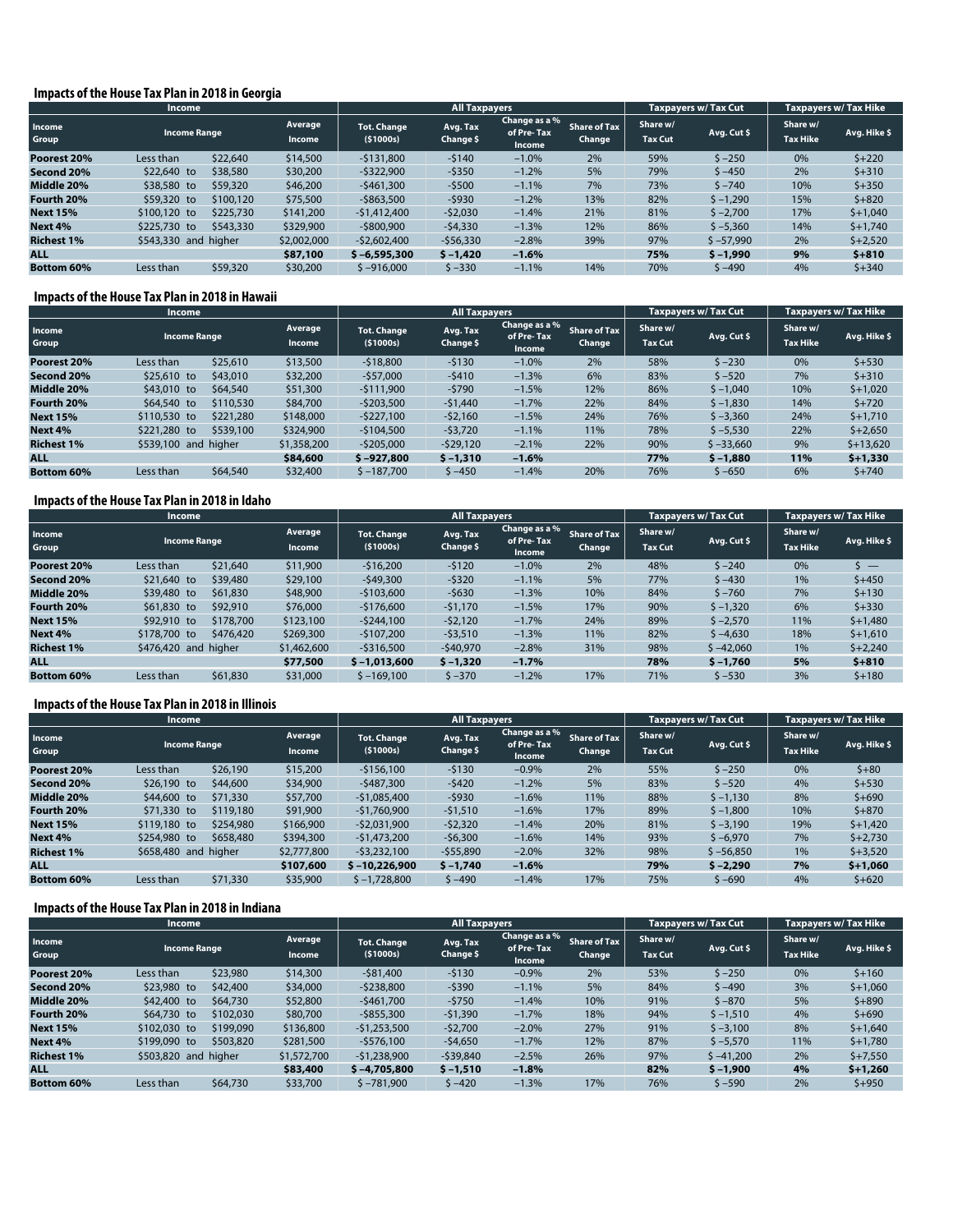#### **Impacts of the House Tax Plan in 2018 in Iowa**

|                   | <b>Income</b>        |           |                   | <b>All Taxpayers</b>             |                       |                                       |                               |                            | <b>Taxpayers w/ Tax Cut</b> | <b>Taxpayers w/ Tax Hike</b> |                          |
|-------------------|----------------------|-----------|-------------------|----------------------------------|-----------------------|---------------------------------------|-------------------------------|----------------------------|-----------------------------|------------------------------|--------------------------|
| Income<br>Group   | <b>Income Range</b>  |           | Average<br>Income | <b>Tot. Change</b><br>( \$1000s) | Avg. Tax<br>Change \$ | Change as a %<br>of Pre-Tax<br>Income | <b>Share of Tax</b><br>Change | Share w/<br><b>Tax Cut</b> | Avg. Cut \$                 | Share w/<br><b>Tax Hike</b>  | Avg. Hike \$             |
| Poorest 20%       | Less than            | \$25,910  | \$14,300          | $-546.500$                       | $-5160$               | $-1.1%$                               | 2%                            | 64%                        | $5 - 240$                   | 0%                           | $\overline{\phantom{0}}$ |
| Second 20%        | \$25,910 to          | \$45,800  | \$36,500          | $-5149.600$                      | $-5510$               | $-1.4%$                               | 7%                            | 92%                        | $$ -560$                    | 1%                           | $$+190$                  |
| Middle 20%        | \$45,800 to          | \$69,110  | \$56,600          | $-$ \$233,200                    | $-5790$               | $-1.4%$                               | 11%                           | 89%                        | $$ -960$                    | 6%                           | $$+970$                  |
| Fourth 20%        | \$69,110 to          | \$110,020 | \$87,500          | $-5388,000$                      | $-51,290$             | $-1.5%$                               | 18%                           | 86%                        | $$ -1,550$                  | 8%                           | $$+570$                  |
| <b>Next 15%</b>   | \$110,020 to         | \$190,780 | \$138,300         | $-5555.300$                      | $-52,520$             | $-1.8%$                               | 26%                           | 90%                        | $$ -2,910$                  | 9%                           | $$+960$                  |
| Next 4%           | \$190,780 to         | \$471,580 | \$270,300         | $-5218,600$                      | $-53,570$             | $-1.3%$                               | 10%                           | 81%                        | $$ -4,680$                  | 18%                          | $$+1,340$                |
| <b>Richest 1%</b> | \$471,580 and higher |           | \$1,212,900       | $-5535.200$                      | $-536,100$            | $-3.0%$                               | 25%                           | 97%                        | $$ -37,140$                 | 2%                           | $$+2,580$                |
| <b>ALL</b>        |                      |           | \$82,400          | $$ -2.126.400$                   | $$ -1,420$            | $-1.7%$                               |                               | 84%                        | $$ -1,750$                  | 5%                           | $$+870$                  |
| <b>Bottom 60%</b> | Less than            | \$69,110  | \$35,800          | \$ -429,300                      | \$ -490               | $-1.4%$                               | 20%                           | 82%                        | $$ -620$                    | 2%                           | $$+860$                  |

#### **Impacts of the House Tax Plan in 2018 in Kansas**

|                   | <b>Income</b>        |           |                   | <b>All Taxpayers</b>             |                       |                                       |                               |                            | <b>Taxpayers w/ Tax Cut</b> | <b>Taxpayers w/ Tax Hike</b> |                              |
|-------------------|----------------------|-----------|-------------------|----------------------------------|-----------------------|---------------------------------------|-------------------------------|----------------------------|-----------------------------|------------------------------|------------------------------|
| Income<br>Group   | <b>Income Range</b>  |           | Average<br>Income | <b>Tot. Change</b><br>( \$1000s) | Avg. Tax<br>Change \$ | Change as a %<br>of Pre-Tax<br>Income | <b>Share of Tax</b><br>Change | Share w/<br><b>Tax Cut</b> | Avg. Cut \$                 | Share w/<br><b>Tax Hike</b>  | Avg. Hike \$                 |
| Poorest 20%       | Less than            | \$25,660  | \$14,300          | $-527.400$                       | $-5100$               | $-0.7%$                               | 1%                            | 48%                        | $5 - 220$                   | 0%                           | $\overline{\phantom{0}}$ $-$ |
| Second 20%        | \$25,660 to          | \$44,140  | \$35,400          | $-5100.200$                      | $-5380$               | $-1.1%$                               | 4%                            | 84%                        | $$ -460$                    | 2%                           | $5 + 230$                    |
| Middle 20%        | \$44,140 to          | \$69,210  | \$55,900          | $-$ \$235,000                    | $-5890$               | $-1.6%$                               | 10%                           | 93%                        | $$ -1,000$                  | 5%                           | $$+1,020$                    |
| Fourth 20%        | \$69,210 to          | \$110,630 | \$86,200          | $-5386.900$                      | $-51,460$             | $-1.7%$                               | 17%                           | 95%                        | $$ -1,590$                  | 4%                           | $$+1,590$                    |
| <b>Next 15%</b>   | \$110,630 to         | \$207,470 | \$146,200         | $-5527.600$                      | $-52.640$             | $-1.8%$                               | 23%                           | 86%                        | $$ -3,400$                  | 12%                          | $$+2,490$                    |
| Next 4%           | \$207,470 to         | \$519,630 | \$309,500         | $-5296,700$                      | $-55,580$             | $-1.8%$                               | 13%                           | 90%                        | $$ -6,380$                  | 9%                           | $$+1,470$                    |
| <b>Richest 1%</b> | \$519,630 and higher |           | \$1,786,300       | $-5733,600$                      | $-555,460$            | $-3.1%$                               | 32%                           | 96%                        | $$ -57,550$                 | 3%                           | $$+2,090$                    |
| <b>ALL</b>        |                      |           | \$90,100          | $$ -2.307.500$                   | $$ -1,730$            | $-1.9%$                               |                               | 81%                        | $$ -2.210$                  | 4%                           | $$+1,670$                    |
| <b>Bottom 60%</b> | Less than            | \$69,210  | \$35,200          | $$ -362,600$                     | $$ -460$              | $-1.3%$                               | 16%                           | 75%                        | $$ -630$                    | 2%                           | $$+750$                      |

#### **Impacts of the House Tax Plan in 2018 in Kentucky**

|                   | <b>Income</b>             |                   |                                  | <b>All Taxpayers</b>  |                                       |                               |                            | Taxpayers w/ Tax Cut | Taxpayers w/Tax Hike        |                          |
|-------------------|---------------------------|-------------------|----------------------------------|-----------------------|---------------------------------------|-------------------------------|----------------------------|----------------------|-----------------------------|--------------------------|
| Income<br>Group   | <b>Income Range</b>       | Average<br>Income | <b>Tot. Change</b><br>( \$1000s) | Avg. Tax<br>Change \$ | Change as a %<br>of Pre-Tax<br>Income | <b>Share of Tax</b><br>Change | Share w/<br><b>Tax Cut</b> | Avg. Cut \$          | Share w/<br><b>Tax Hike</b> | Avg. Hike \$             |
| Poorest 20%       | \$20,620<br>Less than     | \$11,700          | $-543,000$                       | $-5110$               | $-0.9%$                               | 2%                            | 47%                        | $$ -230$             | 0%                          | $\overline{\phantom{a}}$ |
| Second 20%        | \$20,620 to<br>\$36,780   | \$28,100          | $-5107.200$                      | $-5260$               | $-0.9%$                               | 5%                            | 69%                        | $$ -390$             | 2%                          | $$+390$                  |
| Middle 20%        | \$36,780 to<br>\$54,700   | \$45,200          | $-5233.400$                      | $-5580$               | $-1.3%$                               | 10%                           | 85%                        | $S - 750$            | 6%                          | $$+980$                  |
| Fourth 20%        | \$92,280<br>\$54,700 to   | \$71,200          | $-5438,500$                      | $-51,060$             | $-1.5%$                               | 18%                           | 87%                        | $$ -1,290$           | 9%                          | $5 + 630$                |
| <b>Next 15%</b>   | \$176,880<br>\$92,280 to  | \$121,400         | $-5632,100$                      | $-52.080$             | $-1.7%$                               | 27%                           | 90%                        | $$ -2,460$           | 10%                         | $$+1,320$                |
| Next 4%           | \$441,380<br>\$176,880 to | \$250,200         | $-$ \$335,700                    | $-54,060$             | $-1.6%$                               | 14%                           | 82%                        | $$ -5,360$           | 17%                         | $$+2,030$                |
| <b>Richest 1%</b> | \$441,380 and higher      | \$1,257,900       | $-5582.200$                      | $-528,510$            | $-2.3%$                               | 25%                           | 95%                        | $$ -30.100$          | 4%                          | $$+1.870$                |
| <b>ALL</b>        |                           | \$71,400          | $$ -2.372.200$                   | $$ -1,150$            | $-1.6%$                               |                               | 75%                        | $$ -1.620$           | 6%                          | $$+1,050$                |
| <b>Bottom 60%</b> | \$54,700<br>Less than     | \$28,400          | $$ -383,600$                     | $$ -320$              | $-1.1%$                               | 16%                           | 67%                        | $$ -510$             | 3%                          | $5 + 840$                |

#### **Impacts of the House Tax Plan in 2018 in Louisiana**

|                   | <b>Income</b>             |                   |                                  | All Taxpayers         |                                       |                               |                            | <b>Taxpayers w/ Tax Cut</b> | <b>Taxpayers w/ Tax Hike</b> |              |
|-------------------|---------------------------|-------------------|----------------------------------|-----------------------|---------------------------------------|-------------------------------|----------------------------|-----------------------------|------------------------------|--------------|
| Income<br>Group   | <b>Income Range</b>       | Average<br>Income | <b>Tot. Change</b><br>( \$1000s) | Avg. Tax<br>Change \$ | Change as a %<br>of Pre-Tax<br>Income | <b>Share of Tax</b><br>Change | Share w/<br><b>Tax Cut</b> | Avg. Cut \$                 | Share w/<br><b>Tax Hike</b>  | Avg. Hike \$ |
| Poorest 20%       | \$19,170<br>Less than     | \$12,000          | $-542.900$                       | $-5100$               | $-0.9%$                               | 1%                            | 40%                        | $$ -270$                    | 1%                           | $5 + 320$    |
| Second 20%        | \$36,320<br>\$19,170 to   | \$27,400          | $-5102.700$                      | $-5260$               | $-0.9%$                               | 4%                            | 68%                        | $$ -390$                    | 1%                           | $5 + 270$    |
| Middle 20%        | \$36,320 to<br>\$55,910   | \$46,200          | $-5231.300$                      | $-5540$               | $-1.2%$                               | 8%                            | 87%                        | $$ -650$                    | 6%                           | $5 + 400$    |
| Fourth 20%        | \$91,970<br>\$55,910 to   | \$70,100          | $-5456.200$                      | $-51,100$             | $-1.6%$                               | 16%                           | 84%                        | $$ -1,430$                  | 12%                          | $$+830$      |
| <b>Next 15%</b>   | \$91,970 to<br>\$191,720  | \$128,100         | $-5746.300$                      | $-52,410$             | $-1.9%$                               | 26%                           | 90%                        | $$ -2,910$                  | 9%                           | $$+2,180$    |
| Next 4%           | \$485,790<br>\$191,720 to | \$269,900         | $-5408.900$                      | $-54,850$             | $-1.8%$                               | 14%                           | 87%                        | $$ -5,800$                  | 12%                          | $$+1,810$    |
| <b>Richest 1%</b> | \$485,790 and higher      | \$1,178,700       | $-5929.000$                      | $-544.560$            | $-3.8%$                               | 32%                           | 91%                        | $$ -49,600$                 | 9%                           | $$+3,680$    |
| <b>ALL</b>        |                           | \$72,100          | $$ -2,917,300$                   | $$ -1,390$            | $-1.9%$                               |                               | 73%                        | $$ -2.000$                  | 6%                           | $$+1,110$    |
| <b>Bottom 60%</b> | \$55,910<br>Less than     | \$28,700          | $$ -376,900$                     | $$ -300$              | $-1.1%$                               | 13%                           | 65%                        | $$ -490$                    | 3%                           | $$+370$      |

#### **Impacts of the House Tax Plan in 2018 in Maine**

|                   | <b>Income</b>             |                          |                         | <b>All Taxpayers</b>  |                                       |                               |                            | <b>Taxpayers w/ Tax Cut</b> | <b>Taxpayers w/ Tax Hike</b> |              |
|-------------------|---------------------------|--------------------------|-------------------------|-----------------------|---------------------------------------|-------------------------------|----------------------------|-----------------------------|------------------------------|--------------|
| Income<br>Group   | <b>Income Range</b>       | Average<br><b>Income</b> | Tot. Change<br>(51000s) | Avg. Tax<br>Change \$ | Change as a %<br>of Pre-Tax<br>Income | <b>Share of Tax</b><br>Change | Share w/<br><b>Tax Cut</b> | Avg. Cut \$                 | Share w/<br><b>Tax Hike</b>  | Avg. Hike \$ |
| Poorest 20%       | \$22,750<br>Less than     | \$13,500                 | $-513.800$              | $-5100$               | $-0.8%$                               | 2%                            | 45%                        | $5 - 230$                   | 0%                           | $\sim$ $-$   |
| Second 20%        | $$22,750$ to<br>\$39,800  | \$31,500                 | $-554,600$              | $-5400$               | $-1.3%$                               | 6%                            | 79%                        | $5 - 520$                   | 2%                           | $5 + 110$    |
| Middle 20%        | \$39,800 to<br>\$61,970   | \$50,000                 | $-598.700$              | $-5730$               | $-1.5%$                               | 12%                           | 83%                        | $5 - 910$                   | 9%                           | $5 + 300$    |
| Fourth 20%        | \$61,970 to<br>\$102,640  | \$79,100                 | $-5176.100$             | $-51,310$             | $-1.7%$                               | 21%                           | 90%                        | $$ -1,530$                  | 7%                           | $$+860$      |
| <b>Next 15%</b>   | \$102,640 to<br>\$192,310 | \$133,000                | $-5238,300$             | $-52.370$             | $-1.8%$                               | 28%                           | 89%                        | $5 - 2.840$                 | 10%                          | $$+1.370$    |
| Next 4%           | \$490,950<br>\$192,310 to | \$278,600                | $-5116,500$             | $-54,300$             | $-1.5%$                               | 14%                           | 85%                        | $$ -5,300$                  | 14%                          | $$+1,570$    |
| <b>Richest 1%</b> | \$490,950 and higher      | \$1,254,900              | $-5149.500$             | $-522.180$            | $-1.8%$                               | 18%                           | 90%                        | $$ -25.970$                 | 9%                           | $$+13.990$   |
| <b>ALL</b>        |                           | \$77,800                 | $$ -847,600$            | $$ -1,250$            | $-1.6%$                               |                               | 76%                        | $$ -1.710$                  | 6%                           | $$+1.050$    |
| <b>Bottom 60%</b> | \$61,970<br>Less than     | \$31,800                 | $$ -167.100$            | $$ -410$              | $-1.3%$                               | 20%                           | 69%                        | $$ -610$                    | 4%                           | $$+260$      |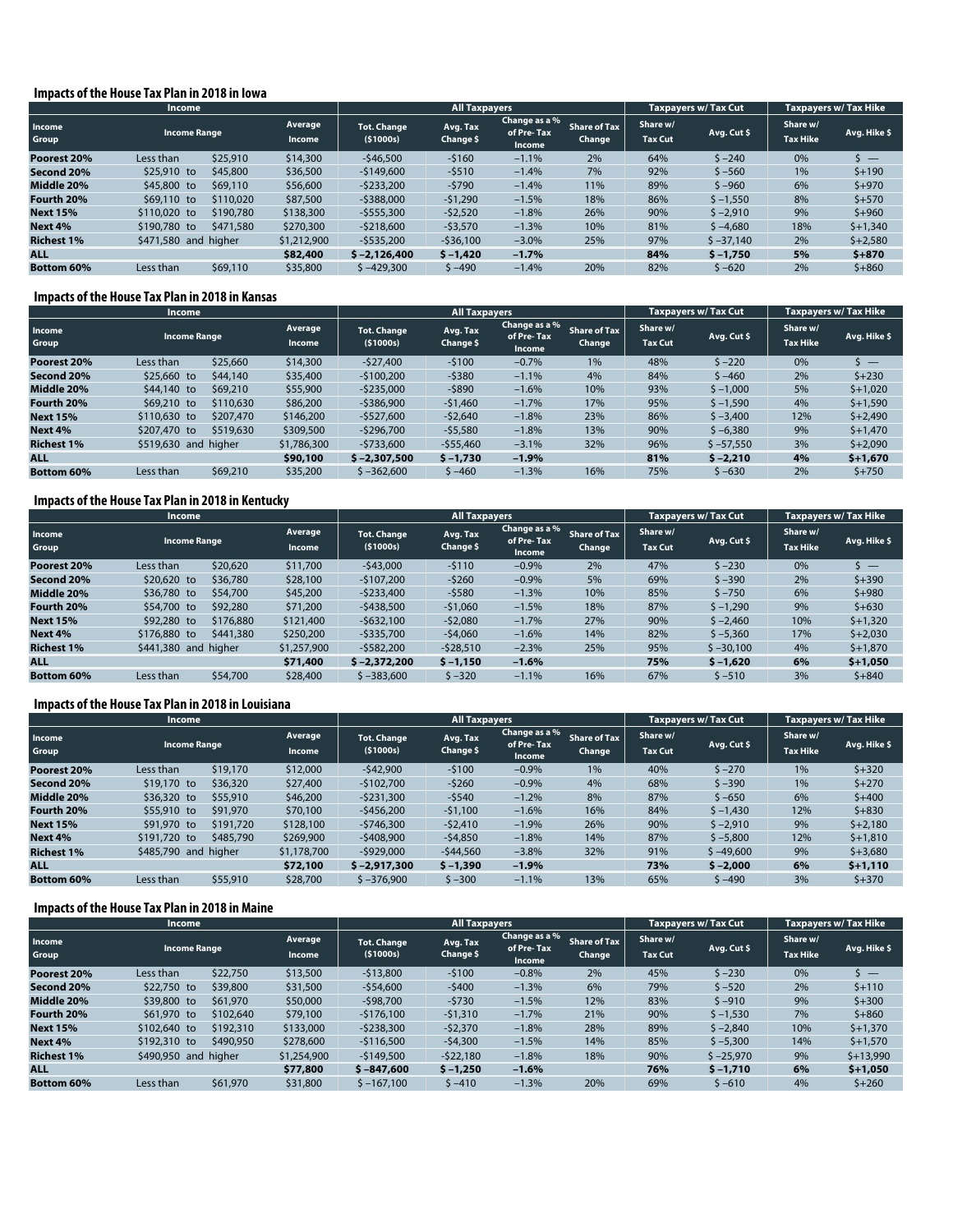#### **Impacts of the House Tax Plan in 2018 in Maryland**

|                   | <b>Income</b>       |                                        |                   |                                  | <b>All Taxpayers</b>  |                                       |                               | <b>Taxpayers w/ Tax Cut</b> |             | Taxpayers w/ Tax Hike       |              |
|-------------------|---------------------|----------------------------------------|-------------------|----------------------------------|-----------------------|---------------------------------------|-------------------------------|-----------------------------|-------------|-----------------------------|--------------|
| Income<br>Group   | <b>Income Range</b> |                                        | Average<br>Income | <b>Tot. Change</b><br>( \$1000s) | Avg. Tax<br>Change \$ | Change as a %<br>of Pre-Tax<br>Income | <b>Share of Tax</b><br>Change | Share w/<br><b>Tax Cut</b>  | Avg. Cut \$ | Share w/<br><b>Tax Hike</b> | Avg. Hike \$ |
| Poorest 20%       | Less than           | \$27,210                               | \$14,700          | $-$ \$81,500                     | $-5140$               | $-0.9%$                               | 2%                            | 60%                         | $5 - 230$   | 0%                          | $5 + 290$    |
| Second 20%        | \$27,210 to         | \$49,020                               | \$37,200          | $-5208.100$                      | $-5350$               | $-0.9%$                               | 6%                            | 74%                         | $5 - 590$   | 15%                         | $$+560$      |
| Middle 20%        | \$49,020 to         | \$74,370                               | \$59,800          | $-5421,400$                      | $-5720$               | $-1.2%$                               | 12%                           | 79%                         | $$ -1,060$  | 19%                         | $$+680$      |
| Fourth 20%        | \$74,370 to         | \$128,060                              | \$98,000          | $-$ \$579,900                    | $-5980$               | $-1.0%$                               | 16%                           | 71%                         | $$ -1,870$  | 27%                         | $$+1,250$    |
| <b>Next 15%</b>   | \$128,060 to        | \$257,850                              | \$178,700         | $-5395.200$                      | $-5900$               | $-0.5%$                               | 11%                           | 58%                         | $5 - 2.810$ | 41%                         | $$+1,810$    |
| Next 4%           | \$257,850 to        | \$654,440                              | \$387,900         | $-5543.800$                      | $-54,590$             | $-1.2%$                               | 15%                           | 83%                         | $$ -6,090$  | 16%                         | $$+2,730$    |
| <b>Richest 1%</b> |                     | \$654,440 and<br>higher<br>\$1,826,200 |                   | $-$1,375,900$                    | $-547,060$            | $-2.6%$                               | 38%                           | 98%                         | $$ -47.900$ | 1%                          | $$+7,080$    |
| <b>ALL</b>        |                     |                                        | \$101,600         | $$ -3,606,000$                   | $$ -1,210$            | $-1.2%$                               |                               | 70%                         | $$ -2.080$  | 19%                         | $$+1,270$    |
| <b>Bottom 60%</b> | Less than           | \$74,370                               | \$37,300          | $$ -711.000$                     | $$ -400$              | $-1.1%$                               | 20%                           | 71%                         | $$ -660$    | 11%                         | $5 + 620$    |

#### **Impacts of the House Tax Plan in 2018 in Massachusetts**

| Income            |                                     |           |                          | <b>All Taxpayers</b>             |                       |                                       |                               | <b>Taxpayers w/ Tax Cut</b> |             | <b>Taxpayers w/ Tax Hike</b> |              |
|-------------------|-------------------------------------|-----------|--------------------------|----------------------------------|-----------------------|---------------------------------------|-------------------------------|-----------------------------|-------------|------------------------------|--------------|
| Income<br>Group   | <b>Income Range</b>                 |           | Average<br><b>Income</b> | <b>Tot. Change</b><br>( \$1000s) | Avg. Tax<br>Change \$ | Change as a %<br>of Pre-Tax<br>Income | <b>Share of Tax</b><br>Change | Share w/<br><b>Tax Cut</b>  | Avg. Cut \$ | Share w/<br><b>Tax Hike</b>  | Avg. Hike \$ |
| Poorest 20%       | Less than                           | \$24,940  | \$15,100                 | $-586,600$                       | $-5130$               | $-0.8%$                               | 1%                            | 52%                         | $$ -250$    | 1%                           | $5 + 440$    |
| Second 20%        | \$46,910<br>\$24,940 to             |           | \$35,100                 | $-$ \$303,500                    | $-5440$               | $-1.3%$                               | 4%                            | 82%                         | $$ -550$    | 3%                           | $5 + 340$    |
| Middle 20%        | \$46,910 to                         | \$80,470  | \$62,000                 | $-5786.500$                      | $-51,130$             | $-1.8%$                               | 11%                           | 91%                         | $$ -1,310$  | 7%                           | $$+1.000$    |
| Fourth 20%        | \$80,470 to                         | \$138,250 | \$105,100                | $-$1,008,100$                    | $-51,460$             | $-1.4%$                               | 14%                           | 84%                         | $$ -2,020$  | 15%                          | $$+1,590$    |
| <b>Next 15%</b>   | \$138,250 to                        | \$321,140 | \$197,000                | $-$1,153,900$                    | $-52,230$             | $-1.1%$                               | 16%                           | 79%                         | $$ -3,170$  | 21%                          | $$+1,230$    |
| Next 4%           | \$321,140 to                        | \$778,780 | \$479,900                | $-51.096.200$                    | $-57,920$             | $-1.7%$                               | 16%                           | 93%                         | $$ -8,850$  | 7%                           | $$+4,030$    |
| <b>Richest 1%</b> | \$778,780 and higher<br>\$2,938,800 |           | $-52.618.700$            | $-575,870$                       | $-2.6%$               | 37%                                   | 98%                           | $$ -77.260$                 | 1%          | $$+12,580$                   |              |
| <b>ALL</b>        |                                     |           | \$120,500                | $$ -7.053.600$                   | $$ -2.030$            | $-1.7%$                               |                               | 78%                         | $$ -2.740$  | 9%                           | $$+1,340$    |
| <b>Bottom 60%</b> | Less than                           | \$80,470  | \$37,500                 | $$ -1,176,600$                   | $$ -570$              | $-1.5%$                               | 17%                           | 75%                         | $5 - 790$   | 4%                           | $5 + 770$    |

# **Impacts of the House Tax Plan in 2018 in Michigan**

| <b>Income</b>     |                                     |           |                   |                                  | <b>All Taxpayers</b>  |                                       |                               | <b>Taxpavers w/ Tax Cut</b> |             | Taxpayers w/ Tax Hike       |              |
|-------------------|-------------------------------------|-----------|-------------------|----------------------------------|-----------------------|---------------------------------------|-------------------------------|-----------------------------|-------------|-----------------------------|--------------|
| Income<br>Group   | <b>Income Range</b>                 |           | Average<br>Income | <b>Tot. Change</b><br>( \$1000s) | Avg. Tax<br>Change \$ | Change as a %<br>of Pre-Tax<br>Income | <b>Share of Tax</b><br>Change | Share w/<br><b>Tax Cut</b>  | Avg. Cut \$ | Share w/<br><b>Tax Hike</b> | Avg. Hike \$ |
| Poorest 20%       | Less than                           | \$22,870  | \$13,300          | $-598,400$                       | $-5110$               | $-0.8%$                               | 1%                            | 45%                         | $5 - 230$   | 0%                          | $5 + 120$    |
| Second 20%        | \$41,900<br>\$22,870 to             |           | \$32,200          | $-5297,600$                      | $-5320$               | $-1.0%$                               | 4%                            | 77%                         | $$ -440$    | 5%                          | $$+340$      |
| Middle 20%        | \$41,900 to<br>\$66,590             |           | \$52,900          | $-5688.400$                      | $-5730$               | $-1.4%$                               | 9%                            | 88%                         | $$ -900$    | 7%                          | $$+850$      |
| Fourth 20%        | \$66,590 to                         | \$107,720 | \$83,600          | $-$1,355,600$                    | $-51,440$             | $-1.7%$                               | 18%                           | 93%                         | $$ -1,620$  | 5%                          | $$+1.110$    |
| <b>Next 15%</b>   | \$107,720 to                        | \$212,440 | \$145,700         | $-$1,699,900$                    | $-52,420$             | $-1.7%$                               | 23%                           | 87%                         | $$ -2,940$  | 11%                         | $$+1,280$    |
| Next 4%           | \$212,440 to                        | \$500,760 | \$308,800         | $-5919.000$                      | $-54,890$             | $-1.6%$                               | 12%                           | 89%                         | $$ -5,630$  | 10%                         | $$+1,280$    |
| <b>Richest 1%</b> | \$500,760 and higher<br>\$1,591,200 |           | $-52.479.600$     | $-552,820$                       | $-3.3%$               | 33%                                   | 99%                           | $$ -53.570$                 | 1%          | $$+1.800$                   |              |
| <b>ALL</b>        | \$85,100                            |           | $$ -7.539.100$    | $$ -1,580$                       | $-1.9%$               |                                       | 78%                           | $$ -2.100$                  | 5%          | $$+960$                     |              |
| <b>Bottom 60%</b> | Less than                           | \$66,590  | \$32,800          | $$ -1,084,400$                   | $$ -390$              | $-1.2%$                               | 14%                           | 70%                         | $$ -590$    | 4%                          | $$+610$      |

#### **Impacts of the House Tax Plan in 2018 in Minnesota**

| Income            |                                     |           |                   | All Taxpayers                    |                       |                                       |                               | <b>Taxpayers w/ Tax Cut</b> |             | <b>Taxpayers w/ Tax Hike</b> |              |
|-------------------|-------------------------------------|-----------|-------------------|----------------------------------|-----------------------|---------------------------------------|-------------------------------|-----------------------------|-------------|------------------------------|--------------|
| Income<br>Group   | <b>Income Range</b>                 |           | Average<br>Income | <b>Tot. Change</b><br>( \$1000s) | Avg. Tax<br>Change \$ | Change as a %<br>of Pre-Tax<br>Income | <b>Share of Tax</b><br>Change | Share w/<br><b>Tax Cut</b>  | Avg. Cut \$ | Share w/<br><b>Tax Hike</b>  | Avg. Hike \$ |
| Poorest 20%       | Less than                           | \$29,150  | \$15,900          | $-5100,000$                      | $-5190$               | $-1.2%$                               | 3%                            | 64%                         | $5 - 290$   | 0%                           | $5 + 320$    |
| Second 20%        | $$29,150$ to<br>\$48,690            |           | \$38,700          | $-5272,300$                      | $-5510$               | $-1.3%$                               | 7%                            | 88%                         | $$ -610$    | 4%                           | $5 + 520$    |
| Middle 20%        | \$48,690 to                         | \$74,980  | \$60,800          | $-5446.600$                      | $-5840$               | $-1.4%$                               | 11%                           | 85%                         | $$ -1,100$  | 12%                          | $5 + 810$    |
| Fourth 20%        | \$74,980 to                         | \$121,350 | \$94,600          | $-5734,200$                      | $-51,390$             | $-1.5%$                               | 19%                           | 86%                         | $$ -1,740$  | 14%                          | $5 + 800$    |
| <b>Next 15%</b>   | \$121,350 to                        | \$250,850 | \$164,200         | $-5797.000$                      | $-52,000$             | $-1.2%$                               | 20%                           | 83%                         | $$ -2,740$  | 17%                          | $$+1,700$    |
| Next 4%           | \$250,850 to                        | \$624,100 | \$376,600         | $-5603.700$                      | $-55,700$             | $-1.5%$                               | 15%                           | 83%                         | $$ -7,230$  | 17%                          | $$+1,580$    |
| <b>Richest 1%</b> | \$624,100 and higher<br>\$2,563,200 |           | $-$1,001,500$     | $-537.740$                       | $-1.5%$               | 25%                                   | 99%                           | $$ -38,230$                 | 1%          | $$+3,260$                    |              |
| <b>ALL</b>        |                                     |           | \$106,600         | $$ -3.955.400$                   | $$ -1,480$            | $-1.4%$                               |                               | 81%                         | $$ -1,950$  | 9%                           | $$+1,080$    |
| <b>Bottom 60%</b> | Less than                           | \$74,980  | \$38,500          | $$ -818,900$                     | $$ -520$              | $-1.3%$                               | 21%                           | 79%                         | $5 - 700$   | 6%                           | $5 + 730$    |

#### **Impacts of the House Tax Plan in 2018 in Mississippi**

|                   | <b>Income</b>                       |           |                          |                         | <b>All Taxpayers</b>  |                                       |                               |                            | <b>Taxpayers w/ Tax Cut</b> | <b>Taxpayers w/ Tax Hike</b> |              |
|-------------------|-------------------------------------|-----------|--------------------------|-------------------------|-----------------------|---------------------------------------|-------------------------------|----------------------------|-----------------------------|------------------------------|--------------|
| Income<br>Group   | <b>Income Range</b>                 |           | Average<br><b>Income</b> | Tot. Change<br>(51000s) | Avg. Tax<br>Change \$ | Change as a %<br>of Pre-Tax<br>Income | <b>Share of Tax</b><br>Change | Share w/<br><b>Tax Cut</b> | Avg. Cut \$                 | Share w/<br><b>Tax Hike</b>  | Avg. Hike \$ |
| Poorest 20%       | Less than                           | \$18,530  | \$11,900                 | $-520.700$              | $-580$                | $-0.6%$                               | 1%                            | 32%                        | $5 - 240$                   | 0%                           | $\sim$ $-$   |
| Second 20%        | \$18,530 to<br>\$31,580             |           | \$24,200                 | $-551.700$              | $-5190$               | $-0.8%$                               | 4%                            | 61%                        | $5 - 310$                   | 2%                           | $5 + 120$    |
| Middle 20%        | \$31,580 to                         | \$50,340  | \$41,100                 | $-5118.700$             | $-5440$               | $-1.1%$                               | 8%                            | 78%                        | $5 - 630$                   | 8%                           | $5 + 620$    |
| Fourth 20%        | \$50,340 to                         | \$87,470  | \$65,400                 | $-$ \$250,100           | $-5920$               | $-1.4%$                               | 18%                           | 88%                        | $$ -1,140$                  | 8%                           | $$+1,010$    |
| <b>Next 15%</b>   | \$87,470 to                         | \$171,740 | \$113,500                | $-5360.100$             | $-51.820$             | $-1.6%$                               | 25%                           | 88%                        | $$ -2,340$                  | 11%                          | $$+2,010$    |
| Next 4%           | \$171,740 to                        | \$366,420 | \$222,100                | $-$ \$223,600           | $-53,650$             | $-1.6%$                               | 16%                           | 87%                        | $$ -4,330$                  | 11%                          | $$+1,320$    |
| <b>Richest 1%</b> | \$366,420 and higher<br>\$1,159,300 |           |                          | $-5398.300$             | $-529,230$            | $-2.5%$                               | 28%                           | 90%                        | $$ -32.470$                 | 6%                           | $$+1,900$    |
| <b>ALL</b>        | \$65,700                            |           |                          | $$ -1.423.100$          | $$ -1,030$            | $-1.6%$                               |                               | 69%                        | $$ -1,600$                  | 6%                           | $$+1,150$    |
| <b>Bottom 60%</b> | Less than                           | \$50,340  | \$25,700                 | $$ -191.100$            | $$ -230$              | $-0.9%$                               | 13%                           | 57%                        | \$ –440                     | 4%                           | $5 + 520$    |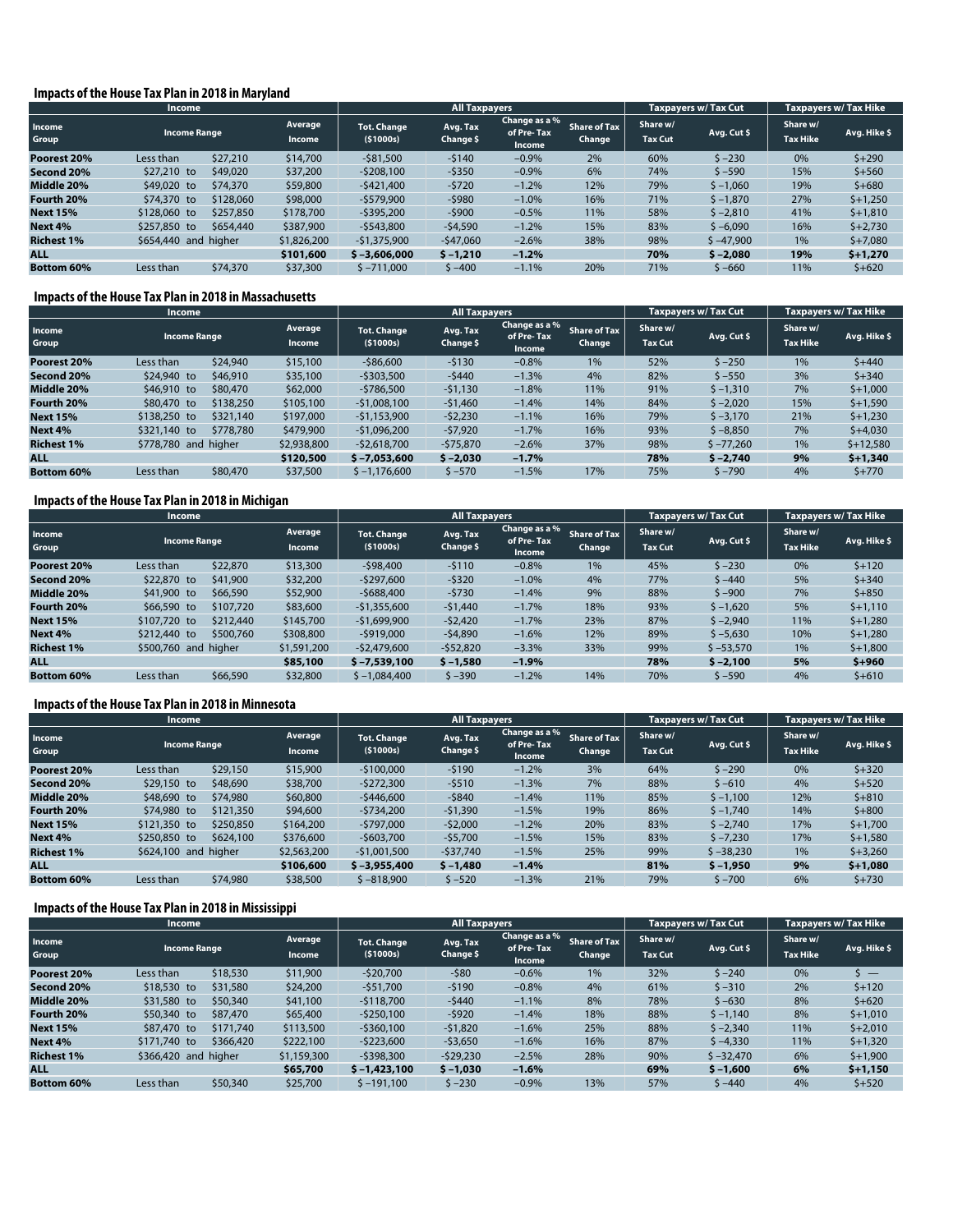#### **Impacts of the House Tax Plan in 2018 in Missouri**

|                   | <b>Income</b>                       |           |                   |                         | <b>All Taxpayers</b>  |                                       |                               | Taxpayers w/ Tax Cut       |             | <b>Taxpayers w/ Tax Hike</b> |                              |
|-------------------|-------------------------------------|-----------|-------------------|-------------------------|-----------------------|---------------------------------------|-------------------------------|----------------------------|-------------|------------------------------|------------------------------|
| Income<br>Group   | <b>Income Range</b>                 |           | Average<br>Income | Tot. Change<br>(51000s) | Avg. Tax<br>Change \$ | Change as a %<br>of Pre-Tax<br>Income | <b>Share of Tax</b><br>Change | Share w/<br><b>Tax Cut</b> | Avg. Cut \$ | Share w/<br><b>Tax Hike</b>  | Avg. Hike \$                 |
| Poorest 20%       | Less than                           | \$21,390  | \$12,700          | $-566.400$              | $-5110$               | $-0.9%$                               | 2%                            | 48%                        | $5 - 240$   | 0%                           | $\overline{\phantom{0}}$ $-$ |
| Second 20%        | \$21,390 to                         | \$39,360  | \$29,400          | $-5166.600$             | $-5280$               | $-1.0%$                               | 4%                            | 67%                        | $5 - 440$   | 2%                           | $$+390$                      |
| Middle 20%        | \$39,360 to                         | \$61,000  | \$49,000          | $-$ \$375,900           | $-5650$               | $-1.3%$                               | 9%                            | 87%                        | $5 - 790$   | 6%                           | $5 + 640$                    |
| Fourth 20%        | $$61,000$ to                        | \$99,400  | \$77,400          | $-5731.900$             | $-51,250$             | $-1.6%$                               | 17%                           | 90%                        | $$ -1,500$  | 7%                           | $$+1,300$                    |
| <b>Next 15%</b>   | \$99,400 to                         | \$199,620 | \$134,200         | $-51,103,600$           | $-52,520$             | $-1.9%$                               | 26%                           | 90%                        | $$ -2,970$  | 10%                          | $$+1,460$                    |
| Next 4%           | \$199,620 to                        | \$488,750 | \$289,300         | $-5532.900$             | $-54,550$             | $-1.6%$                               | 13%                           | 88%                        | $$ -5,470$  | 11%                          | $$+2,330$                    |
| <b>Richest 1%</b> | \$488,750 and higher<br>\$1,627,200 |           |                   | $-$1,221,400$           | $-541,870$            | $-2.6%$                               | 29%                           | 95%                        | $$ -44,220$ | 4%                           | $$+3,910$                    |
| <b>ALL</b>        |                                     |           | \$81,000          | $$ -4.198.700$          | $$ -1,430$            | $-1.8%$                               |                               | 76%                        | $$ -1.960$  | 5%                           | $$+1,230$                    |
| <b>Bottom 60%</b> | Less than                           | \$61,000  | \$30,300          | $$ -608.900$            | $$ -350$              | $-1.1%$                               | 15%                           | 67%                        | $$ -540$    | 3%                           | $$+590$                      |

#### **Impacts of the House Tax Plan in 2018 in Montana**

|                   | <b>Income</b>                       | <b>All Taxpayers</b> |                                  |                       |                                       | Taxpayers w/ Tax Cut          |                            | Taxpayers w/ Tax Hike |                             |              |
|-------------------|-------------------------------------|----------------------|----------------------------------|-----------------------|---------------------------------------|-------------------------------|----------------------------|-----------------------|-----------------------------|--------------|
| Income<br>Group   | <b>Income Range</b>                 | Average<br>Income    | <b>Tot. Change</b><br>( \$1000s) | Avg. Tax<br>Change \$ | Change as a %<br>of Pre-Tax<br>Income | <b>Share of Tax</b><br>Change | Share w/<br><b>Tax Cut</b> | Avg. Cut \$           | Share w/<br><b>Tax Hike</b> | Avg. Hike \$ |
| Poorest 20%       | \$20,870<br>Less than               | \$11,200             | $-58,500$                        | $-580$                | $-0.8%$                               | 1%                            | 44%                        | $5 - 190$             | 0%                          |              |
| Second 20%        | \$36,640<br>\$20,870 to             | \$28,100             | $-516.900$                       | $-5160$               | $-0.6%$                               | 2%                            | 66%                        | $$ -310$              | 5%                          | $$+880$      |
| Middle 20%        | \$36,640 to<br>\$57,270             | \$44,900             | $-561.200$                       | $-5600$               | $-1.3%$                               | 8%                            | 86%                        | $5 - 730$             | 4%                          | $$+660$      |
| Fourth 20%        | \$93,130<br>\$57,270 to             | \$75,000             | $-$115,200$                      | $-51.100$             | $-1.5%$                               | 16%                           | 88%                        | $$ -1,420$            | 10%                         | $$+1,500$    |
| <b>Next 15%</b>   | \$184,160<br>\$93,130 to            | \$127,500            | $-5169.100$                      | $-52,150$             | $-1.7%$                               | 23%                           | 86%                        | $$ -2,690$            | 14%                         | $$+1,180$    |
| Next 4%           | \$499,080<br>\$184,160 to           | \$281,400            | $-5112.900$                      | $-55,300$             | $-1.9%$                               | 15%                           | 84%                        | $$ -6.600$            | 15%                         | $$+1.640$    |
| <b>Richest 1%</b> | \$499,080 and higher<br>\$1,657,700 |                      | $-5247.900$                      | $-546,190$            | $-2.8%$                               | 34%                           | 93%                        | $$ -50.100$           | 5%                          | $$+4,690$    |
| <b>ALL</b>        |                                     | \$79,200             | $$ -731,600$                     | $$ -1,400$            | $-1.8%$                               |                               | 74%                        | $$ -2.010$            | 6%                          | $$+1.230$    |
| <b>Bottom 60%</b> | \$57,270<br>Less than               | \$28,200             | $$ -86,600$                      | $$ -280$              | $-1.0%$                               | 12%                           | 66%                        | $$ -470$              | 3%                          | $$+770$      |

#### **Impacts of the House Tax Plan in 2018 in Nebraska**

|                   | <b>Income</b>                       | <b>All Taxpayers</b>   |                                  |                       |                                       | Taxpayers w/ Tax Cut          |                            | <b>Taxpayers w/ Tax Hike</b> |                             |              |
|-------------------|-------------------------------------|------------------------|----------------------------------|-----------------------|---------------------------------------|-------------------------------|----------------------------|------------------------------|-----------------------------|--------------|
| Income<br>Group   | <b>Income Range</b>                 | Average<br>Income      | <b>Tot. Change</b><br>( \$1000s) | Avg. Tax<br>Change \$ | Change as a %<br>of Pre-Tax<br>Income | <b>Share of Tax</b><br>Change | Share w/<br><b>Tax Cut</b> | Avg. Cut \$                  | Share w/<br><b>Tax Hike</b> | Avg. Hike \$ |
| Poorest 20%       | Less than                           | \$27,020<br>\$15,000   | $-528,500$                       | $-5160$               | $-1.1%$                               | 2%                            | 66%                        | $5 - 240$                    | 0%                          |              |
| Second 20%        | \$27,020 to                         | \$36,100<br>\$44,420   | $-584.100$                       | $-5470$               | $-1.3%$                               | 6%                            | 84%                        | $$ -570$                     | 1%                          | $$+650$      |
| Middle 20%        | \$44,420 to                         | \$56,200<br>\$71,540   | $-5157.600$                      | $-5920$               | $-1.6%$                               | 12%                           | 92%                        | $$ -1,010$                   | 5%                          | $5 + 210$    |
| Fourth 20%        | \$71,540 to                         | \$106,870<br>\$86,100  | $-5246,800$                      | $-51,310$             | $-1.5%$                               | 18%                           | 88%                        | $$ -1,610$                   | 11%                         | $$+960$      |
| <b>Next 15%</b>   | \$106,870 to                        | \$202,050<br>\$140,100 | $-5326,800$                      | $-52.430$             | $-1.7%$                               | 24%                           | 88%                        | $$ -2,970$                   | 12%                         | $$+1,540$    |
| Next 4%           | \$202,050 to                        | \$515,610<br>\$296,800 | $-5170.600$                      | $-54,750$             | $-1.6%$                               | 13%                           | 82%                        | $$ -6,130$                   | 18%                         | $$+1,730$    |
| <b>Richest 1%</b> | \$515,610 and higher<br>\$1,539,900 |                        | $-5324.600$                      | $-536,580$            | $-2.4%$                               | 24%                           | 97%                        | $$ -38,600$                  | 3%                          | $$+23,800$   |
| <b>ALL</b>        |                                     | \$87,100               | $$ -1.339.000$                   | $$ -1,490$            | $-1.7%$                               |                               | 83%                        | $$ -1.870$                   | 6%                          | $$+1,210$    |
| <b>Bottom 60%</b> | Less than                           | \$71,540<br>\$35,400   | $$ -270,200$                     | $$ -510$              | $-1.4%$                               | 20%                           | 81%                        | $$ -640$                     | 2%                          | $$+290$      |

#### **Impacts of the House Tax Plan in 2018 in Nevada**

|                   | <b>Income</b>            |           |                   |                                | <b>All Taxpayers</b>  |                                       |                               |                            | Taxpayers w/Tax Cut | <b>Taxpayers w/ Tax Hike</b> |              |
|-------------------|--------------------------|-----------|-------------------|--------------------------------|-----------------------|---------------------------------------|-------------------------------|----------------------------|---------------------|------------------------------|--------------|
| Income<br>Group   | <b>Income Range</b>      |           | Average<br>Income | <b>Tot. Change</b><br>(51000s) | Avg. Tax<br>Change \$ | Change as a %<br>of Pre-Tax<br>Income | <b>Share of Tax</b><br>Change | Share w/<br><b>Tax Cut</b> | Avg. Cut \$         | Share w/<br><b>Tax Hike</b>  | Avg. Hike \$ |
| Poorest 20%       | Less than                | \$22,930  | \$14,900          | $-549,600$                     | $-5200$               | $-1.3%$                               | 2%                            | 73%                        | $5 - 270$           | 0%                           | __           |
| Second 20%        | \$22,930 to              | \$40,490  | \$30,700          | $-597.900$                     | $-5340$               | $-1.1%$                               | 3%                            | 70%                        | $5 - 520$           | 7%                           | $$+360$      |
| Middle 20%        | \$40,490 to              | \$62,780  | \$51,300          | $-5231.100$                    | $-5860$               | $-1.7%$                               | 8%                            | 94%                        | $5 - 920$           | 2%                           | $$+810$      |
| Fourth 20%        | \$62,780 to<br>\$102,770 |           | \$81,300          | $-5385.000$                    | $-51,420$             | $-1.7%$                               | 13%                           | 93%                        | $$ -1,560$          | 6%                           | $$+540$      |
| <b>Next 15%</b>   | \$102,770 to             | \$207,480 | \$140,100         | $-5614.300$                    | $-53,020$             | $-2.2%$                               | 20%                           | 94%                        | $$ -3,250$          | 5%                           | $$+1,020$    |
| Next 4%           | \$207,480 to             | \$589,720 | \$323,400         | $-5334.700$                    | $-56.140$             | $-1.9%$                               | 11%                           | 97%                        | $$ -6,400$          | 3%                           | $$+1,810$    |
| <b>Richest 1%</b> | higher<br>\$589,720 and  |           | \$2,798,700       | $-51.351.500$                  | $-5101.940$           | $-3.6%$                               | 44%                           | 100%                       | $$ -102.380$        | 0%                           | s —          |
| <b>ALL</b>        |                          |           | \$95,800          | $$ -3.064.300$                 | $$ -2.230$            | $-2.3%$                               |                               | 84%                        | $$ -2.670$          | 4%                           | $$+610$      |
| <b>Bottom 60%</b> | Less than                | \$62,780  | \$32,700          | $$ -378,600$                   | $5 - 470$             | $-1.4%$                               | 12%                           | 79%                        | $5 - 610$           | 3%                           | $$+460$      |

#### **Impacts of the House Tax Plan in 2018 in New Hampshire**

|                   | <b>Income</b>           |           |                          |                                | <b>All Taxpayers</b>  |                                       |                               |                            | Taxpayers w/ Tax Cut | <b>Taxpayers w/ Tax Hike</b> |                           |
|-------------------|-------------------------|-----------|--------------------------|--------------------------------|-----------------------|---------------------------------------|-------------------------------|----------------------------|----------------------|------------------------------|---------------------------|
| Income<br>Group   | <b>Income Range</b>     |           | Average<br><b>Income</b> | <b>Tot. Change</b><br>(51000s) | Avg. Tax<br>Change \$ | Change as a %<br>of Pre-Tax<br>Income | <b>Share of Tax</b><br>Change | Share w/<br><b>Tax Cut</b> | Avg. Cut \$          | Share w/<br><b>Tax Hike</b>  | Avg. Hike \$              |
| Poorest 20%       | Less than               | \$32,840  | \$20,900                 | $-536.400$                     | $-5280$               | $-1.3%$                               | 3%                            | 75%                        | $$ -370$             | 0%                           | $\mathsf{S}$ $\mathsf{S}$ |
| Second 20%        | \$32,840 to             | \$52,340  | \$41,500                 | $-575,500$                     | $-5570$               | $-1.4%$                               | 6%                            | 91%                        | $5 - 630$            | 1%                           | $5 + 680$                 |
| Middle 20%        | \$52,340 to             | \$79,940  | \$65,200                 | $-5152.500$                    | $-51,140$             | $-1.8%$                               | 11%                           | 92%                        | $5 - 1.290$          | 5%                           | $$+940$                   |
| Fourth 20%        | \$79,940 to             | \$132,750 | \$103,200                | $-$ \$249,500                  | $-51,880$             | $-1.8%$                               | 19%                           | 92%                        | $$ -2,100$           | 8%                           | $$+660$                   |
| <b>Next 15%</b>   | \$132,750 to            | \$266,360 | \$179,600                | $-5322.000$                    | $-53,230$             | $-1.8%$                               | 24%                           | 89%                        | $5 - 3.840$          | 11%                          | $$+1,500$                 |
| Next 4%           | $$266.360$ to           | \$557,040 | \$364,000                | $-$186,500$                    | $-56,990$             | $-1.9%$                               | 14%                           | 96%                        | $$ -7.600$           | 4%                           | $$+7,500$                 |
| <b>Richest 1%</b> | \$557,040 and<br>higher |           | \$1,686,600              | $-5309.000$                    | $-546,510$            | $-2.8%$                               | 23%                           | 95%                        | $$ -48.940$          | 5%                           | $$+1,260$                 |
| <b>ALL</b>        |                         |           | \$103,600                | $$ -1.331.300$                 | $$ -1,980$            | $-1.9%$                               |                               | 87%                        | $$ -2.330$           | 5%                           | $5 + 1.270$               |
| <b>Bottom 60%</b> | Less than               | \$79,940  | \$42,600                 | $$ -264.400$                   | $$ -660$              | $-1.6%$                               | 20%                           | 86%                        | $S - 790$            | 2%                           | $$+900$                   |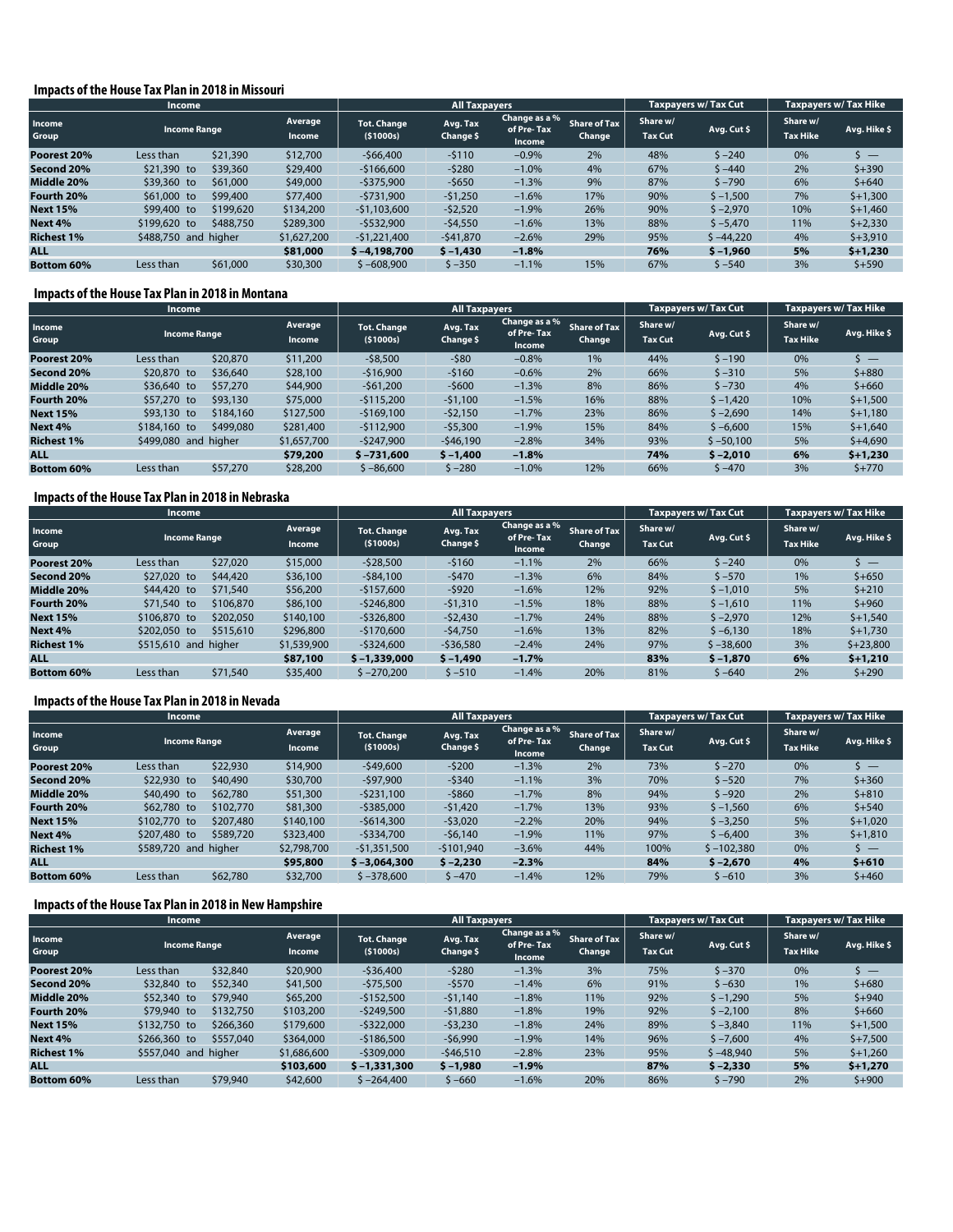#### **Impacts of the House Tax Plan in 2018 in New Jersey**

|                   | <b>Income</b>             |             |                          |                                  | <b>All Taxpayers</b>  |                                       |                               | <b>Taxpayers w/ Tax Cut</b> |             | <b>Taxpayers w/ Tax Hike</b> |              |
|-------------------|---------------------------|-------------|--------------------------|----------------------------------|-----------------------|---------------------------------------|-------------------------------|-----------------------------|-------------|------------------------------|--------------|
| Income<br>Group   | <b>Income Range</b>       |             | Average<br><b>Income</b> | <b>Tot. Change</b><br>( \$1000s) | Avg. Tax<br>Change \$ | Change as a %<br>of Pre-Tax<br>Income | <b>Share of Tax</b><br>Change | Share w/<br><b>Tax Cut</b>  | Avg. Cut \$ | Share w/<br><b>Tax Hike</b>  | Avg. Hike \$ |
| Poorest 20%       | Less than                 | \$25,880    | \$15,700                 | $-5111.200$                      | $-5130$               | $-0.8%$                               | 2%                            | 52%                         | $5 - 260$   | 1%                           | $5 + 310$    |
| Second 20%        | \$25,880 to<br>\$48,550   |             | \$36,500                 | $-$ \$390,500                    | $-5460$               | $-1.3%$                               | 7%                            | 82%                         | $$ -580$    | 6%                           | $5 + 240$    |
| Middle 20%        | \$48,550 to               | \$77,710    | \$61,600                 | $-$ \$803,100                    | $-5950$               | $-1.5%$                               | 14%                           | 88%                         | $$ -1,160$  | 10%                          | $$+790$      |
| Fourth 20%        | \$77,710 to               | \$138,080   | \$104,500                | $-$1,048,200$                    | $-51,240$             | $-1.2%$                               | 19%                           | 79%                         | $$ -1,930$  | 21%                          | $$+1,370$    |
| <b>Next 15%</b>   | \$138,080 to              | \$328,210   | \$196,500                | $-$1,059,600$                    | $-51,670$             | $-0.9%$                               | 19%                           | 72%                         | $$ -3,020$  | 28%                          | $$+1,840$    |
| Next 4%           | \$328,210 to              | \$1,085,680 | \$509,000                | $-$1,282,300$                    | $-57,560$             | $-1.5%$                               | 23%                           | 93%                         | $$ -8,420$  | 7%                           | $$+3,210$    |
| <b>Richest 1%</b> | higher<br>\$1,085,680 and |             | \$3,142,200              | $-$ \$955,300                    | $-522,790$            | $-0.7%$                               | 17%                           | 75%                         | $$ -32,450$ | 25%                          | $$+6,820$    |
| <b>ALL</b>        |                           |             | \$123,900                | $$ -5.650.400$                   | $$ -1,330$            | $-1.1%$                               |                               | 75%                         | $$ -2,000$  | 12%                          | $$+1,450$    |
| <b>Bottom 60%</b> | Less than                 | \$77,710    | \$38,000                 | $$ -1,304,800$                   | $$ -510$              | $-1.4%$                               | 23%                           | 74%                         | $5 - 740$   | 6%                           | $$+550$      |

#### **Impacts of the House Tax Plan in 2018 in New Mexico**

|                   | Income                              | <b>All Taxpayers</b>     |                                  |                       |                                       | <b>Taxpayers w/ Tax Cut</b>   |                            | <b>Taxpayers w/ Tax Hike</b> |                             |              |
|-------------------|-------------------------------------|--------------------------|----------------------------------|-----------------------|---------------------------------------|-------------------------------|----------------------------|------------------------------|-----------------------------|--------------|
| Income<br>Group   | <b>Income Range</b>                 | Average<br><b>Income</b> | <b>Tot. Change</b><br>( \$1000s) | Avg. Tax<br>Change \$ | Change as a %<br>of Pre-Tax<br>Income | <b>Share of Tax</b><br>Change | Share w/<br><b>Tax Cut</b> | Avg. Cut \$                  | Share w/<br><b>Tax Hike</b> | Avg. Hike \$ |
| Poorest 20%       | Less than                           | \$19,310<br>\$12,300     | $-518,000$                       | $-5110$               | $-0.9%$                               | 2%                            | 52%                        | $$ -200$                     | 0%                          | $$+260$      |
| Second 20%        | \$19,310 to                         | \$36,400<br>\$28,300     | $-544.200$                       | $-5260$               | $-0.9%$                               | 4%                            | 63%                        | $5 - 410$                    | 0%                          | $$+90$       |
| Middle 20%        | \$36,400 to                         | \$45,500<br>\$56,820     | $-5105.200$                      | $-5630$               | $-1.4%$                               | 9%                            | 88%                        | $5 - 770$                    | 5%                          | $$+1.050$    |
| Fourth 20%        | \$56,820 to                         | \$93,820<br>\$72,600     | $-$ \$255,100                    | $-51,420$             | $-2.0%$                               | 22%                           | 94%                        | $$ -1,530$                   | 4%                          | $5 + 710$    |
| <b>Next 15%</b>   | \$93,820 to                         | \$180,090<br>\$127,200   | $-$ \$324,500                    | $-52,440$             | $-1.9%$                               | 28%                           | 89%                        | $$ -2,930$                   | 11%                         | $$+1,460$    |
| Next 4%           | \$180,090 to                        | \$410,670<br>\$248,200   | $-5147.000$                      | $-54,080$             | $-1.6%$                               | 13%                           | 88%                        | $$ -5,030$                   | 11%                         | $$+3,290$    |
| <b>Richest 1%</b> | \$410,670 and higher<br>\$1,197,100 |                          | $-5272.500$                      | $-530,250$            | $-2.5%$                               | 23%                           | 97%                        | $$ -31.200$                  | 3%                          | $$+3,680$    |
| <b>ALL</b>        |                                     | \$73,500                 | $$ -1.166,600$                   | $$ -1,330$            | $-1.8%$                               |                               | 77%                        | $$ -1.800$                   | 4%                          | $$+1,430$    |
| <b>Bottom 60%</b> | Less than                           | \$56,820<br>\$28,600     | $$ -167,400$                     | $$ -330$              | $-1.1%$                               | 14%                           | 68%                        | $$ -510$                     | 2%                          | $$+1,000$    |

#### **Impacts of the House Tax Plan in 2018 in New York**

|                   | <b>Income</b>        |           |                   |                                  | All Taxpayers         |                                       |                               |                            | <b>Taxpavers w/ Tax Cut</b> | <b>Taxpayers w/ Tax Hike</b> |              |
|-------------------|----------------------|-----------|-------------------|----------------------------------|-----------------------|---------------------------------------|-------------------------------|----------------------------|-----------------------------|------------------------------|--------------|
| Income<br>Group   | <b>Income Range</b>  |           | Average<br>Income | <b>Tot. Change</b><br>( \$1000s) | Avg. Tax<br>Change \$ | Change as a %<br>of Pre-Tax<br>Income | <b>Share of Tax</b><br>Change | Share w/<br><b>Tax Cut</b> | Avg. Cut \$                 | Share w/<br><b>Tax Hike</b>  | Avg. Hike \$ |
| Poorest 20%       | Less than            | \$23,310  | \$13,700          | $-5198.500$                      | $-5100$               | $-0.8%$                               | 2%                            | 46%                        | $5 - 230$                   | 0%                           | $$+380$      |
| Second 20%        | \$23,310 to          | \$39,440  | \$31,300          | $-5570.900$                      | $-5300$               | $-1.0%$                               | 6%                            | 75%                        | $$ -440$                    | 6%                           | $$+510$      |
| Middle 20%        | \$39,440 to          | \$65,910  | \$51,900          | $-51.253.600$                    | $-5650$               | $-1.3%$                               | 12%                           | 85%                        | $$ -890$                    | 11%                          | $$+930$      |
| Fourth 20%        | \$65,910 to          | \$117,400 | \$88,600          | $-52,026,300$                    | $-51.060$             | $-1.2%$                               | 20%                           | 78%                        | $$ -1,780$                  | 21%                          | $$+1.550$    |
| <b>Next 15%</b>   | \$117,400 to         | \$273,270 | \$167,300         | $-52,023,800$                    | $-51,400$             | $-0.8%$                               | 20%                           | 67%                        | $$ -3,080$                  | 33%                          | $$+1,970$    |
| Next 4%           | \$273,270 to         | \$867,320 | \$439,000         | $-52,374,500$                    | $-56,200$             | $-1.4%$                               | 23%                           | 84%                        | $$ -8,150$                  | 16%                          | $$+4,110$    |
| <b>Richest 1%</b> | \$867,320 and higher |           | \$3,114,500       | $-51.878.400$                    | $-519.610$            | $-0.6%$                               | 18%                           | 48%                        | $$ -67.040$                 | 52%                          | $$+23,920$   |
| <b>ALL</b>        |                      |           | \$109,700         | $$-10,326,500$                   | $$ -1,070$            | $-1.0%$                               |                               | 70%                        | $$ -2,000$                  | 14%                          | $$+2,470$    |
| <b>Bottom 60%</b> | Less than            | \$65,910  | \$32,300          | $$ -2,023,000$                   | $$ -350$              | $-1.1%$                               | 20%                           | 68%                        | \$ –580                     | 6%                           | $$+780$      |

#### **Impacts of the House Tax Plan in 2018 in North Carolina**

| Income            |                      |           |                   | <b>All Taxpayers</b>           |                       |                                       |                               | <b>Taxpayers w/ Tax Cut</b> |             | <b>Taxpayers w/ Tax Hike</b> |              |
|-------------------|----------------------|-----------|-------------------|--------------------------------|-----------------------|---------------------------------------|-------------------------------|-----------------------------|-------------|------------------------------|--------------|
| Income<br>Group   | <b>Income Range</b>  |           | Average<br>Income | <b>Tot. Change</b><br>(51000s) | Avg. Tax<br>Change \$ | Change as a %<br>of Pre-Tax<br>Income | <b>Share of Tax</b><br>Change | Share w/<br><b>Tax Cut</b>  | Avg. Cut \$ | Share w/<br><b>Tax Hike</b>  | Avg. Hike \$ |
| Poorest 20%       | Less than            | \$20,620  | \$12,900          | $-596.300$                     | $-5100$               | $-0.8%$                               | 2%                            | 46%                         | $5 - 220$   | 0%                           | $5 + 320$    |
| Second 20%        | \$20,620 to          | \$34,330  | \$27,600          | $-$ \$275,900                  | $-5280$               | $-1.0%$                               | 4%                            | 72%                         | $5 - 420$   | 2%                           | $$+870$      |
| Middle 20%        | \$34,330 to          | \$58,640  | \$45,500          | $-5610,400$                    | $-5630$               | $-1.4%$                               | 10%                           | 84%                         | $5 - 770$   | 6%                           | $$+250$      |
| Fourth 20%        | \$58,640 to          | \$97,020  | \$75,200          | $-51.122.100$                  | $-51,160$             | $-1.5%$                               | 18%                           | 86%                         | $$ -1,460$  | 13%                          | $5 + 710$    |
| <b>Next 15%</b>   | \$97,020 to          | \$212,170 | \$135,100         | $-$1,447,800$                  | $-52,000$             | $-1.5%$                               | 23%                           | 87%                         | $$ -2,560$  | 13%                          | $$+1,690$    |
| Next 4%           | \$212,170 to         | \$517,070 | \$311,000         | $-5880.200$                    | $-54,550$             | $-1.5%$                               | 14%                           | 80%                         | $$ -6,110$  | 20%                          | $$+1,750$    |
| <b>Richest 1%</b> | \$517,070 and higher |           | \$1,643,400       | $-51.864.400$                  | $-538,530$            | $-2.3%$                               | 30%                           | 95%                         | $$ -40.460$ | 4%                           | $$+2,650$    |
| <b>ALL</b>        |                      |           | \$80,500          | $$-6.297.200$                  | $$ -1,290$            | $-1.6%$                               |                               | 74%                         | $$ -1.830$  | 7%                           | $$+1,040$    |
| <b>Bottom 60%</b> | Less than            | \$58,640  | \$28,700          | $$ -982,600$                   | $$ -340$              | $-1.2%$                               | 16%                           | 68%                         | $$ -520$    | 3%                           | $5 + 420$    |

#### **Impacts of the House Tax Plan in 2018 in North Dakota**

|                   | <b>Income</b>        |           |                          |                                  | <b>All Taxpayers</b>  |                                        |                               |                            | Taxpayers w/ Tax Cut | Taxpayers w/Tax Hike        |              |
|-------------------|----------------------|-----------|--------------------------|----------------------------------|-----------------------|----------------------------------------|-------------------------------|----------------------------|----------------------|-----------------------------|--------------|
| Income<br>Group   | <b>Income Range</b>  |           | Average<br><b>Income</b> | <b>Tot. Change</b><br>( \$1000s) | Avg. Tax<br>Change \$ | Change as a %<br>of Pre- Tax<br>Income | <b>Share of Tax</b><br>Change | Share w/<br><b>Tax Cut</b> | Avg. Cut \$          | Share w/<br><b>Tax Hike</b> | Avg. Hike \$ |
| Poorest 20%       | Less than            | \$26,060  | \$16,900                 | $-58,100$                        | $-5120$               | $-0.7%$                                | 1%                            | 70%                        | $5 - 210$            | 4%                          | $5 + 800$    |
| Second 20%        | \$26,060 to          | \$45,480  | \$34,000                 | $-529.900$                       | $-5440$               | $-1.3%$                                | 4%                            | 91%                        | $$ -480$             | 0%                          | $S =$        |
| Middle 20%        | \$45,480 to          | \$76,320  | \$59,000                 | $-563.600$                       | $-5830$               | $-1.4%$                                | 9%                            | 91%                        | $5 - 920$            | 3%                          | $5 + 200$    |
| Fourth 20%        | \$76,320 to          | \$116,750 | \$93,200                 | $-5114.800$                      | $-51.610$             | $-1.7%$                                | 16%                           | 97%                        | $$ -1,670$           | 1%                          | $$+990$      |
| <b>Next 15%</b>   | \$116,750 to         | \$222,130 | \$148,100                | $-$ \$187,500                    | $-53,360$             | $-2.3%$                                | 27%                           | 97%                        | $$ -3,450$           | 0%                          | $$+1,610$    |
| Next 4%           | \$222,130 to         | \$621,180 | \$318,000                | $-582.700$                       | $-55,810$             | $-1.8%$                                | 12%                           | 95%                        | $$ -6,170$           | 4%                          | $$+1,600$    |
| <b>Richest 1%</b> | \$621,180 and higher |           | \$1,431,500              | $-5213.300$                      | $-559,320$            | $-4.1%$                                | 30%                           | 94%                        | $$ -63,510$          | 4%                          | $$+8,750$    |
| <b>ALL</b>        |                      |           | \$90,300                 | $$ -699,900$                     | $$ -1.940$            | $-2.1%$                                |                               | 89%                        | $$ -2.200$           | 2%                          | $5 + 890$    |
| <b>Bottom 60%</b> | Less than            | \$76,320  | \$37,400                 | $$ -101,600$                     | $$ -470$              | $-1.3%$                                | 15%                           | 84%                        | $$ -580$             | 2%                          | $$+530$      |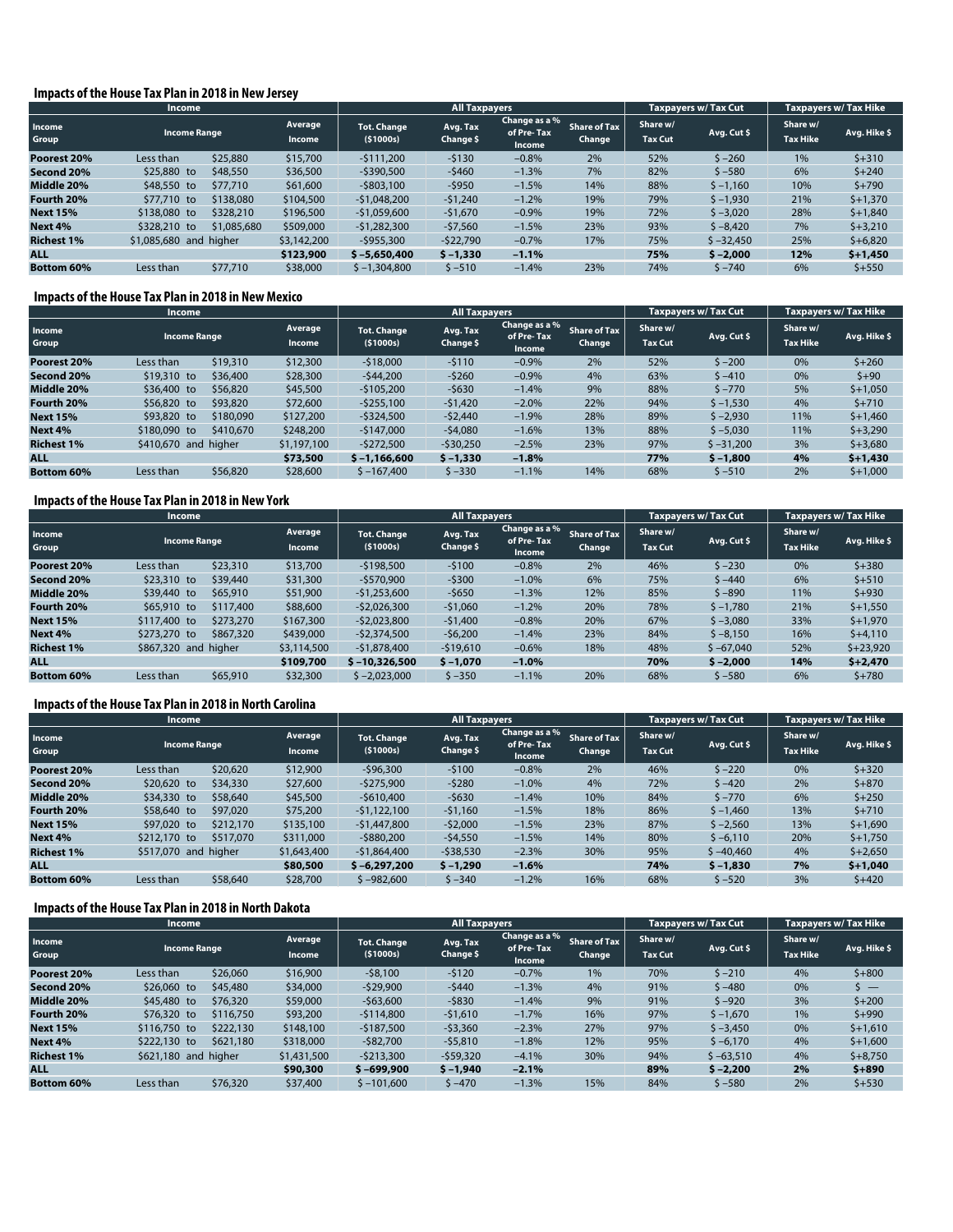#### **Impacts of the House Tax Plan in 2018 in Ohio**

| <b>Income</b>     |                      |           |                   |                                | <b>All Taxpayers</b>  |                                       |                               | <b>Taxpayers w/ Tax Cut</b> |             | <b>Taxpayers w/ Tax Hike</b> |              |
|-------------------|----------------------|-----------|-------------------|--------------------------------|-----------------------|---------------------------------------|-------------------------------|-----------------------------|-------------|------------------------------|--------------|
| Income<br>Group   | <b>Income Range</b>  |           | Average<br>Income | <b>Tot. Change</b><br>(51000s) | Avg. Tax<br>Change \$ | Change as a %<br>of Pre-Tax<br>Income | <b>Share of Tax</b><br>Change | Share w/<br><b>Tax Cut</b>  | Avg. Cut \$ | Share w/<br><b>Tax Hike</b>  | Avg. Hike \$ |
| Poorest 20%       | Less than            | \$22,970  | \$13,200          | $-$120,600$                    | $-5110$               | $-0.8%$                               | 1%                            | 43%                         | $5 - 250$   | 0%                           | $5 + 280$    |
| Second 20%        | \$22,970 to          | \$39,250  | \$31,100          | $-5360,300$                    | $-5310$               | $-1.0%$                               | 4%                            | 77%                         | $$ -440$    | 6%                           | $$+460$      |
| Middle 20%        | \$39,250 to          | \$60,300  | \$49,100          | $-5871.700$                    | $-5760$               | $-1.5%$                               | 11%                           | 91%                         | $$ -870$    | 4%                           | $5 + 620$    |
| Fourth 20%        | \$60,300 to          | \$98,430  | \$76,100          | $-$1,352,900$                  | $-51,180$             | $-1.6%$                               | 17%                           | 88%                         | $$ -1,460$  | 11%                          | $$+1,030$    |
| <b>Next 15%</b>   | \$98,430 to          | \$192,660 | \$131,500         | $-$ \$2,014,500                | $-52,350$             | $-1.8%$                               | 25%                           | 89%                         | $$ -2,840$  | 11%                          | $$+1,640$    |
| Next 4%           | \$192,660 to         | \$495,430 | \$285,800         | $-51,197,000$                  | $-55,180$             | $-1.8%$                               | 15%                           | 86%                         | $$ -6,230$  | 13%                          | $$+1,500$    |
| <b>Richest 1%</b> | \$495,430 and higher |           | \$1,572,700       | $-52,231,400$                  | $-538,870$            | $-2.5%$                               | 27%                           | 98%                         | $$ -39,820$ | 2%                           | $$+3,550$    |
| <b>ALL</b>        |                      |           | \$80,000          | $$ -8.148.700$                 | $$ -1,410$            | $-1.8%$                               |                               | 77%                         | $$ -1,910$  | 6%                           | $$+1,060$    |
| <b>Bottom 60%</b> | Less than            | \$60,300  | \$31,200          | $$ -1,352,600$                 | $$ -390$              | $-1.3%$                               | 17%                           | 70%                         | \$ –590     | 4%                           | $$+520$      |

#### **Impacts of the House Tax Plan in 2018 in Oklahoma**

|                   | <b>Income</b>             |                   | <b>All Taxpayers</b>             |                       |                                       |                               | <b>Taxpayers w/ Tax Cut</b> | <b>Taxpayers w/ Tax Hike</b> |                             |                          |
|-------------------|---------------------------|-------------------|----------------------------------|-----------------------|---------------------------------------|-------------------------------|-----------------------------|------------------------------|-----------------------------|--------------------------|
| Income<br>Group   | <b>Income Range</b>       | Average<br>Income | <b>Tot. Change</b><br>( \$1000s) | Avg. Tax<br>Change \$ | Change as a %<br>of Pre-Tax<br>Income | <b>Share of Tax</b><br>Change | Share w/<br><b>Tax Cut</b>  | Avg. Cut \$                  | Share w/<br><b>Tax Hike</b> | Avg. Hike \$             |
| Poorest 20%       | \$19,570<br>Less than     | \$11,800          | $-528,100$                       | $-590$                | $-0.7%$                               | 1%                            | 43%                         | $$ -200$                     | 0%                          | $\overline{\phantom{a}}$ |
| Second 20%        | \$33,650<br>\$19,570 to   | \$26,200          | $-576,400$                       | $-5230$               | $-0.9%$                               | 3%                            | 69%                         | $$ -340$                     | 1%                          | $$+570$                  |
| Middle 20%        | \$33,650 to<br>\$53,920   | \$42,600          | $-5184.800$                      | $-5540$               | $-1.3%$                               | 8%                            | 87%                         | $$ -650$                     | 6%                          | $$+350$                  |
| Fourth 20%        | \$86,970<br>\$53,920 to   | \$70,200          | $-$ \$399,800                    | $-51,150$             | $-1.6%$                               | 17%                           | 93%                         | $$ -1,260$                   | 5%                          | $$+580$                  |
| <b>Next 15%</b>   | \$86,970 to<br>\$177,530  | \$118,900         | $-5624,900$                      | $-52,420$             | $-2.0%$                               | 27%                           | 91%                         | $$ -2,740$                   | 7%                          | $$+1,250$                |
| Next 4%           | \$480,030<br>\$177,530 to | \$261,500         | $-5284.100$                      | $-54,010$             | $-1.5%$                               | 12%                           | 91%                         | $$ -4,640$                   | 8%                          | $$+2,870$                |
| <b>Richest 1%</b> | \$480,030 and higher      | \$1,218,000       | $-5692,300$                      | $-540,790$            | $-3.3%$                               | 30%                           | 97%                         | $$ -41,890$                  | 2%                          | $$+2,630$                |
| <b>ALL</b>        |                           | \$70,800          | $$ -2.290.400$                   | $$ -1,330$            | $-1.9%$                               |                               | 77%                         | $$ -1,790$                   | 4%                          | $$+900$                  |
| <b>Bottom 60%</b> | \$53,920<br>Less than     | \$27,100          | $$ -289,300$                     | $$ -290$              | $-1.1%$                               | 13%                           | 66%                         | $$ -450$                     | 2%                          | $$+390$                  |

# **Impacts of the House Tax Plan in 2018 in Oregon**

|                   | <b>Income</b>        |           |                   |                                  | <b>All Taxpayers</b>  |                                       |                               |                            | Taxpayers w/ Tax Cut | Taxpayers w/Tax Hike        |              |
|-------------------|----------------------|-----------|-------------------|----------------------------------|-----------------------|---------------------------------------|-------------------------------|----------------------------|----------------------|-----------------------------|--------------|
| Income<br>Group   | <b>Income Range</b>  |           | Average<br>Income | <b>Tot. Change</b><br>( \$1000s) | Avg. Tax<br>Change \$ | Change as a %<br>of Pre-Tax<br>Income | <b>Share of Tax</b><br>Change | Share w/<br><b>Tax Cut</b> | Avg. Cut \$          | Share w/<br><b>Tax Hike</b> | Avg. Hike \$ |
| Poorest 20%       | Less than            | \$23,870  | \$14,300          | $-561.200$                       | $-5150$               | $-1.0%$                               | 2%                            | 59%                        | $$ -250$             | 0%                          | $$+250$      |
| Second 20%        | \$23,870 to          | \$41,900  | \$32,100          | $-5137.000$                      | $-5330$               | $-1.0%$                               | 5%                            | 78%                        | $$ -450$             | 5%                          | $5 + 290$    |
| Middle 20%        | \$41,900 to          | \$67,540  | \$53,300          | $-5326.200$                      | $-5800$               | $-1.5%$                               | 13%                           | 90%                        | $$ -920$             | 6%                          | $5 + 400$    |
| Fourth 20%        | \$67,540 to          | \$111,380 | \$87,000          | $-5490.700$                      | $-51,200$             | $-1.4%$                               | 19%                           | 83%                        | $$ -1,570$           | 14%                         | $5 + 800$    |
| <b>Next 15%</b>   | \$111,380 to         | \$228,640 | \$154,800         | $-5563,200$                      | $-51.840$             | $-1.2%$                               | 22%                           | 77%                        | $$ -2,920$           | 22%                         | $$+1,780$    |
| Next 4%           | \$228,640 to         | \$645,690 | \$354,200         | $-$ \$352,800                    | $-54,260$             | $-1.2%$                               | 14%                           | 81%                        | $$ -5,830$           | 18%                         | $$+2,530$    |
| <b>Richest 1%</b> | \$645,690 and higher |           | \$1,835,400       | $-5667.000$                      | $-532,050$            | $-1.7%$                               | 26%                           | 96%                        | $$ -33,360$          | 3%                          | $$+2,310$    |
| <b>ALL</b>        |                      |           | \$92,800          | $$ -2.598.200$                   | $$ -1,260$            | $-1.4%$                               |                               | 78%                        | $$ -1.760$           | 9%                          | $5 + 1.200$  |
| <b>Bottom 60%</b> | Less than            | \$67,540  | \$33,300          | $$ -524.400$                     | $$ -430$              | $-1.3%$                               | 20%                           | 76%                        | $$ -580$             | 4%                          | $$+350$      |

#### **Impacts of the House Tax Plan in 2018 in Pennsylvania**

| Income            |                                     |           |                   | All Taxpayers                  |                       |                                       |                               | <b>Taxpayers w/ Tax Cut</b> |             | <b>Taxpayers w/ Tax Hike</b> |              |
|-------------------|-------------------------------------|-----------|-------------------|--------------------------------|-----------------------|---------------------------------------|-------------------------------|-----------------------------|-------------|------------------------------|--------------|
| Income<br>Group   | <b>Income Range</b>                 |           | Average<br>Income | <b>Tot. Change</b><br>(51000s) | Avg. Tax<br>Change \$ | Change as a %<br>of Pre-Tax<br>Income | <b>Share of Tax</b><br>Change | Share w/<br><b>Tax Cut</b>  | Avg. Cut \$ | Share w/<br><b>Tax Hike</b>  | Avg. Hike \$ |
| Poorest 20%       | Less than                           | \$23,100  | \$13,900          | $-5140.100$                    | $-5110$               | $-0.8%$                               | 1%                            | 52%                         | $5 - 220$   | 1%                           | $5 + 140$    |
| Second 20%        | $$23,100$ to                        | \$41,850  | \$32,600          | $-$ \$390,100                  | $-5310$               | $-0.9%$                               | 4%                            | 79%                         | $5 - 430$   | 4%                           | $5 + 680$    |
| Middle 20%        | \$41,850 to                         | \$65,870  | \$52,500          | $-5888.000$                    | $-5700$               | $-1.3%$                               | 9%                            | 89%                         | $$ -890$    | 6%                           | $$+1,460$    |
| Fourth 20%        | \$65,870 to                         | \$108,550 | \$83,600          | $-51.704.800$                  | $-51,350$             | $-1.6%$                               | 18%                           | 91%                         | $$ -1,580$  | 8%                           | $$+970$      |
| <b>Next 15%</b>   | \$108,550 to                        | \$226,410 | \$149,000         | $-52,286,300$                  | $-52,420$             | $-1.6%$                               | 23%                           | 86%                         | $$ -3,120$  | 14%                          | $$+1,780$    |
| Next 4%           | \$226,410 to                        | \$562,540 | \$337,800         | $-$1,403,900$                  | $-55,540$             | $-1.6%$                               | 14%                           | 88%                         | $$ -6,640$  | 11%                          | $$+3,070$    |
| <b>Richest 1%</b> | \$562,540 and higher<br>\$1,837,500 |           |                   | $-52.919.100$                  | $-546,000$            | $-2.5%$                               | 30%                           | 97%                         | $$ -47.730$ | 3%                           | $$+2,620$    |
| <b>ALL</b>        |                                     |           | \$89,900          | $$ -9.732.500$                 | $$ -1,530$            | $-1.7%$                               |                               | 79%                         | $$ -2.050$  | 6%                           | $$+1,420$    |
| <b>Bottom 60%</b> | Less than                           | \$65,870  | \$33,000          | $$ -1,418,200$                 | $$ -370$              | $-1.1%$                               | 15%                           | 73%                         | $$ -570$    | 4%                           | $$+1,070$    |

#### **Impacts of the House Tax Plan in 2018 in Rhode Island**

|                   | <b>Income</b>        |           |                   |                           | <b>All Taxpayers</b>  |                                       |                               |                            | <b>Taxpayers w/ Tax Cut</b> | <b>Taxpayers w/ Tax Hike</b> |              |
|-------------------|----------------------|-----------|-------------------|---------------------------|-----------------------|---------------------------------------|-------------------------------|----------------------------|-----------------------------|------------------------------|--------------|
| Income<br>Group   | <b>Income Range</b>  |           | Average<br>Income | Tot. Change<br>( \$1000s) | Avg. Tax<br>Change \$ | Change as a %<br>of Pre-Tax<br>Income | <b>Share of Tax</b><br>Change | Share w/<br><b>Tax Cut</b> | Avg. Cut \$                 | Share w/<br><b>Tax Hike</b>  | Avg. Hike \$ |
| Poorest 20%       | Less than            | \$22,650  | \$12,700          | $-59,400$                 | $-590$                | $-0.7%$                               | 1%                            | 43%                        | $5 - 210$                   | 0%                           | $\sim$ $-$   |
| Second 20%        | \$22,650 to          | \$38,840  | \$30,600          | $-545.500$                | $-5420$               | $-1.4%$                               | 6%                            | 81%                        | $5 - 520$                   | 1%                           | $5 + 130$    |
| Middle 20%        | \$38,840 to          | \$67,760  | \$52,200          | $-579.400$                | $-5760$               | $-1.5%$                               | 11%                           | 84%                        | $$ -1,000$                  | 10%                          | $$+780$      |
| Fourth 20%        | \$67,760 to          | \$113,820 | \$87,400          | $-5126.800$               | $-51.180$             | $-1.3%$                               | 18%                           | 89%                        | $$ -1,470$                  | 10%                          | $$+1,400$    |
| <b>Next 15%</b>   | \$113,820 to         | \$216,320 | \$154,500         | $-5176.600$               | $-52,220$             | $-1.4%$                               | 25%                           | 88%                        | $$ -2,860$                  | 12%                          | $$+2,340$    |
| Next 4%           | \$216,320 to         | \$521,590 | \$314,000         | $-592.400$                | $-54.340$             | $-1.4%$                               | 13%                           | 87%                        | $$ -5,160$                  | 13%                          | $$+1,290$    |
| <b>Richest 1%</b> | \$521,590 and higher |           | \$1,673,500       | $-5188.300$               | $-535,500$            | $-2.1%$                               | 26%                           | 94%                        | $$ -38,000$                 | 6%                           | $$+4,650$    |
| <b>ALL</b>        |                      |           | \$88,600          | $$ -718.500$              | $$ -1,340$            | $-1.5%$                               |                               | 77%                        | $$ -1.870$                  | 7%                           | $5 + 1,440$  |
| <b>Bottom 60%</b> | Less than            | \$67,760  | \$31,900          | $$ -134.300$              | $$ -420$              | $-1.3%$                               | 19%                           | 69%                        | $$ -650$                    | 4%                           | $$+700$      |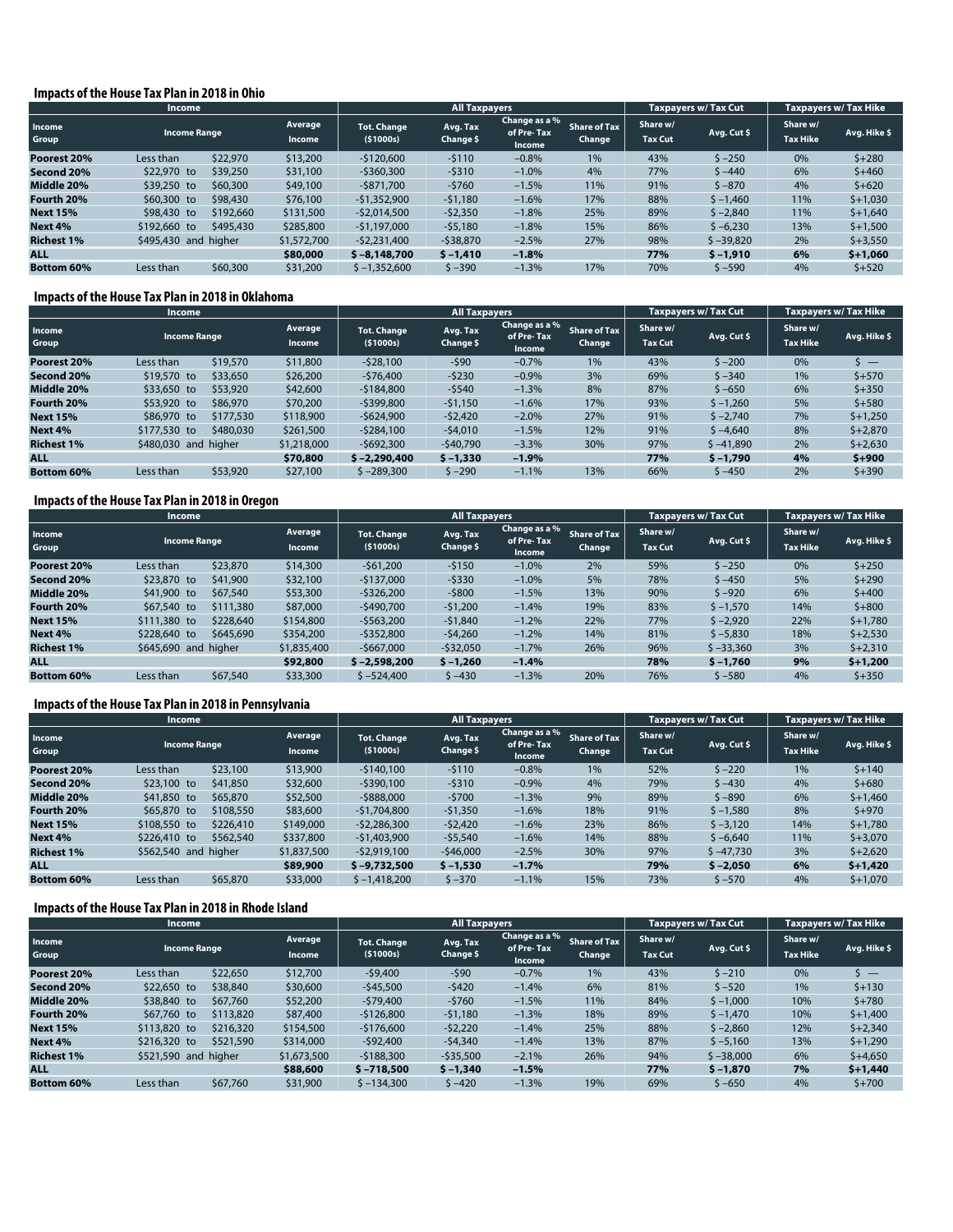#### **Impacts of the House Tax Plan in 2018 in South Carolina**

|                   | <b>Income</b>        |           |                          |                                  | <b>All Taxpayers</b>  |                                       |                               | <b>Taxpayers w/ Tax Cut</b> |             | <b>Taxpayers w/ Tax Hike</b> |              |
|-------------------|----------------------|-----------|--------------------------|----------------------------------|-----------------------|---------------------------------------|-------------------------------|-----------------------------|-------------|------------------------------|--------------|
| Income<br>Group   | <b>Income Range</b>  |           | Average<br><b>Income</b> | <b>Tot. Change</b><br>( \$1000s) | Avg. Tax<br>Change \$ | Change as a %<br>of Pre-Tax<br>Income | <b>Share of Tax</b><br>Change | Share w/<br><b>Tax Cut</b>  | Avg. Cut \$ | Share w/<br><b>Tax Hike</b>  | Avg. Hike \$ |
| Poorest 20%       | Less than            | \$21,830  | \$13,700                 | $-545.100$                       | $-5100$               | $-0.7%$                               | $1\%$                         | 35%                         | $5 - 270$   | 0%                           | $$+90$       |
| Second 20%        | \$21,830 to          | \$37,290  | \$28,600                 | $-5147.200$                      | $-5320$               | $-1.1%$                               | 5%                            | 68%                         | $5 - 480$   | 4%                           | $$+260$      |
| Middle 20%        | \$37,290 to          | \$56,610  | \$46,400                 | $-$ \$305,900                    | $-5660$               | $-1.4%$                               | 10%                           | 89%                         | $5 - 740$   | 3%                           | $5 + 270$    |
| Fourth 20%        | \$56,610 to          | \$93,790  | \$73,200                 | $-$502,300$                      | $-51,070$             | $-1.5%$                               | 17%                           | 90%                         | $$ -1,310$  | 7%                           | $$+1,560$    |
| <b>Next 15%</b>   | \$93,790 to          | \$197,650 | \$127,800                | $-5685,900$                      | $-51,950$             | $-1.5%$                               | 23%                           | 81%                         | $$ -2,710$  | 18%                          | $$+1,400$    |
| Next 4%           | \$197,650 to         | \$484,190 | \$285,900                | $-5408.800$                      | $-54,380$             | $-1.5%$                               | 14%                           | 82%                         | $$ -5,660$  | 17%                          | $$+1,630$    |
| <b>Richest 1%</b> | \$484,190 and higher |           | \$1,159,000              | $-5928.000$                      | $-539,440$            | $-3.4%$                               | 31%                           | 90%                         | $$ -43,940$ | 9%                           | $$+3,140$    |
| <b>ALL</b>        |                      |           | \$73,800                 | $$ -3.023.400$                   | $$ -1,280$            | $-1.7%$                               |                               | 72%                         | $$ -1,870$  | 6%                           | $$+1,250$    |
| <b>Bottom 60%</b> | Less than            | \$56,610  | \$29,600                 | $$ -498,200$                     | $$ -360$              | $-1.2%$                               | 16%                           | 64%                         | $$ -560$    | 2%                           | $$+260$      |

#### **Impacts of the House Tax Plan in 2018 in South Dakota**

|                   | Income                    | <b>All Taxpayers</b>     |                         |                       |                                       |                               | <b>Taxpayers w/ Tax Cut</b> | <b>Taxpayers w/ Tax Hike</b> |                             |                          |
|-------------------|---------------------------|--------------------------|-------------------------|-----------------------|---------------------------------------|-------------------------------|-----------------------------|------------------------------|-----------------------------|--------------------------|
| Income<br>Group   | <b>Income Range</b>       | Average<br><b>Income</b> | Tot. Change<br>(51000s) | Avg. Tax<br>Change \$ | Change as a %<br>of Pre-Tax<br>Income | <b>Share of Tax</b><br>Change | Share w/<br><b>Tax Cut</b>  | Avg. Cut \$                  | Share w/<br><b>Tax Hike</b> | Avg. Hike \$             |
| Poorest 20%       | \$24,160<br>Less than     | \$15,700                 | $-511,000$              | $-5140$               | $-0.9%$                               | 1%                            | 56%                         | $5 - 240$                    | 0%                          | $\overline{\phantom{0}}$ |
| Second 20%        | \$39,770<br>\$24,160 to   | \$33,000                 | $-536.900$              | $-5450$               | $-1.4%$                               | 4%                            | 87%                         | $5 - 520$                    | 0%                          | \  —                     |
| Middle 20%        | \$39,770 to<br>\$63,480   | \$51,800                 | $-561,400$              | $-5770$               | $-1.5%$                               | 7%                            | 97%                         | $$ -800$                     | 0%                          | $$+1,700$                |
| Fourth 20%        | \$63,480 to<br>\$104,070  | \$79,900                 | $-$119,200$             | $-51,420$             | $-1.8%$                               | 13%                           | 94%                         | $$ -1,600$                   | 5%                          | $$+1,840$                |
| <b>Next 15%</b>   | \$215,900<br>\$104,070 to | \$141,000                | $-5181.100$             | $-52,880$             | $-2.0%$                               | 20%                           | 94%                         | $$ -3,150$                   | 5%                          | $$+1,380$                |
| Next 4%           | \$536,150<br>\$215,900 to | \$313,900                | $-$109,700$             | $-56,540$             | $-2.1%$                               | 12%                           | 91%                         | $$ -7,230$                   | 8%                          | $5 + 90$                 |
| <b>Richest 1%</b> | \$536,150 and higher      | \$1,663,900              | $-$ \$392,900           | $-588,260$            | $-5.3%$                               | 43%                           | 94%                         | $$ -94.450$                  | 0%                          | $$+268.640$              |
| <b>ALL</b>        |                           | \$88,000                 | $$ -912,200$            | $$ -2.210$            | $-2.5%$                               |                               | 85%                         | $$ -2.630$                   | 2%                          | $$+1,630$                |
| <b>Bottom 60%</b> | \$63,480<br>Less than     | \$33,400                 | $$ -109,300$            | $$ -450$              | $-1.3%$                               | 12%                           | 80%                         | $$ -570$                     | 0%                          | $$+1,700$                |

#### **Impacts of the House Tax Plan in 2018 in Tennessee**

|                   | <b>Income</b>                       | <b>All Taxpayers</b>   |                                  |                       |                                       | Taxpayers w/ Tax Cut          |                            | Taxpayers w/Tax Hike |                             |                          |
|-------------------|-------------------------------------|------------------------|----------------------------------|-----------------------|---------------------------------------|-------------------------------|----------------------------|----------------------|-----------------------------|--------------------------|
| Income<br>Group   | <b>Income Range</b>                 | Average<br>Income      | <b>Tot. Change</b><br>( \$1000s) | Avg. Tax<br>Change \$ | Change as a %<br>of Pre-Tax<br>Income | <b>Share of Tax</b><br>Change | Share w/<br><b>Tax Cut</b> | Avg. Cut \$          | Share w/<br><b>Tax Hike</b> | Avg. Hike \$             |
| Poorest 20%       | Less than                           | \$20,860<br>\$13,100   | $-566,400$                       | $-5110$               | $-0.8%$                               | 1%                            | 45%                        | $$ -230$             | 0%                          | $\overline{\phantom{a}}$ |
| Second 20%        | \$20,860 to                         | \$36,950<br>\$29,200   | $-5182.000$                      | $-5290$               | $-1.0%$                               | 4%                            | 65%                        | $$ -450$             | 0%                          | $5 + 110$                |
| Middle 20%        | \$36,950 to                         | \$57,900<br>\$46,900   | $-5393.200$                      | $-5630$               | $-1.3%$                               | 8%                            | 85%                        | $S - 770$            | 7%                          | $$+390$                  |
| Fourth 20%        | \$57,900 to                         | \$92,100<br>\$73,000   | $-5691.400$                      | $-51,100$             | $-1.5%$                               | 15%                           | 88%                        | $$ -1,370$           | 10%                         | $$+980$                  |
| <b>Next 15%</b>   | \$92,100 to                         | \$191,460<br>\$126,500 | $-$1,317,500$                    | $-52,800$             | $-2.2%$                               | 28%                           | 94%                        | $$ -3,050$           | 5%                          | $$+1,280$                |
| Next 4%           | \$191,460 to                        | \$514,500<br>\$285,500 | $-5676.800$                      | $-55,400$             | $-1.9%$                               | 14%                           | 91%                        | $$ -6,250$           | 8%                          | $$+4,020$                |
| <b>Richest 1%</b> | \$514,500 and higher<br>\$1,776,900 |                        | $-$1,373,200$                    | $-543,820$            | $-2.5%$                               | 29%                           | 99%                        | $$ -44.250$          | 1%                          | $$+2,090$                |
| <b>ALL</b>        |                                     | \$79,700               | $$ -4.700.800$                   | $$ -1,480$            | $-1.9%$                               |                               | 75%                        | $$ -2.040$           | 4%                          | $$+1,050$                |
| <b>Bottom 60%</b> | Less than                           | \$57,900<br>\$29,700   | $$ -641.600$                     | $$ -340$              | $-1.1%$                               | 14%                           | 65%                        | $$ -540$             | 2%                          | $$+380$                  |

#### **Impacts of the House Tax Plan in 2018 in Texas**

| Income            |                      |           |                   | <b>All Taxpayers</b>           |                       |                                       |                               | <b>Taxpayers w/ Tax Cut</b> |             | <b>Taxpayers w/ Tax Hike</b> |              |
|-------------------|----------------------|-----------|-------------------|--------------------------------|-----------------------|---------------------------------------|-------------------------------|-----------------------------|-------------|------------------------------|--------------|
| Income<br>Group   | <b>Income Range</b>  |           | Average<br>Income | <b>Tot. Change</b><br>(51000s) | Avg. Tax<br>Change \$ | Change as a %<br>of Pre-Tax<br>Income | <b>Share of Tax</b><br>Change | Share w/<br><b>Tax Cut</b>  | Avg. Cut \$ | Share w/<br><b>Tax Hike</b>  | Avg. Hike \$ |
| Poorest 20%       | Less than            | \$23,330  | \$14,200          | $-5309.600$                    | $-5130$               | $-0.9%$                               | 1%                            | 49%                         | $5 - 260$   | 0%                           | $5 + 270$    |
| Second 20%        | $$23,330$ to         | \$38,820  | \$30,900          | $-5932.700$                    | $-5380$               | $-1.2%$                               | 4%                            | 78%                         | $$ -510$    | 4%                           | $$+360$      |
| Middle 20%        | \$38,820 to          | \$62,010  | \$49,400          | $-51,609,500$                  | $-5660$               | $-1.3%$                               | 7%                            | 86%                         | $$ -830$    | 7%                           | $5 + 820$    |
| Fourth 20%        | \$62,010 to          | \$105,730 | \$80,900          | $-53,300,900$                  | $-51,330$             | $-1.6%$                               | 14%                           | 91%                         | $$ -1,570$  | 8%                           | $$+1,140$    |
| <b>Next 15%</b>   | \$105,730 to         | \$230,100 | \$146,700         | $-$5,422,200$                  | $-52,950$             | $-2.0%$                               | 22%                           | 93%                         | $$ -3,270$  | 6%                           | $$+1,860$    |
| Next 4%           | \$230,100 to         | \$658,200 | \$343,500         | $-53.411.600$                  | $-56,890$             | $-2.0%$                               | 14%                           | 95%                         | $$ -7,310$  | 4%                           | $$+1,160$    |
| <b>Richest 1%</b> | \$658,200 and higher |           | \$1,833,500       | $-59.130.400$                  | $-574.300$            | $-4.1%$                               | 38%                           | 93%                         | $$ -80,350$ | 6%                           | $$+2,510$    |
| <b>ALL</b>        |                      |           | \$88,600          | $$ -24.117.100$                | $$ -1,950$            | $-2.2%$                               |                               | 79%                         | $$ -2.530$  | 5%                           | $$+1,050$    |
| <b>Bottom 60%</b> | Less than            | \$62,010  | \$31,500          | $$ -2,851,800$                 | $$ -390$              | $-1.2%$                               | 12%                           | 71%                         | \$ –580     | 4%                           | $$+630$      |

#### **Impacts of the House Tax Plan in 2018 in Utah**

|                   | <b>Income</b>           |           |                          |                                  | <b>All Taxpayers</b>  |                                       |                        | <b>Taxpayers w/ Tax Cut</b> |             | Taxpayers w/ Tax Hike       |              |
|-------------------|-------------------------|-----------|--------------------------|----------------------------------|-----------------------|---------------------------------------|------------------------|-----------------------------|-------------|-----------------------------|--------------|
| Income<br>Group   | <b>Income Range</b>     |           | Average<br><b>Income</b> | <b>Tot. Change</b><br>( \$1000s) | Avg. Tax<br>Change \$ | Change as a %<br>of Pre-Tax<br>Income | Share of Tax<br>Change | Share w/<br><b>Tax Cut</b>  | Avg. Cut \$ | Share w/<br><b>Tax Hike</b> | Avg. Hike \$ |
| Poorest 20%       | Less than               | \$26,260  | \$15,700                 | $-539.900$                       | $-5160$               | $-1.0%$                               | 2%                     | 67%                         | $5 - 240$   | 2%                          | $$+130$      |
| Second 20%        | \$26,260 to<br>\$45,670 |           | \$36,700                 | $-5119.500$                      | $-5490$               | $-1.3%$                               | 6%                     | 87%                         | $$ -590$    | 6%                          | $$+370$      |
| Middle 20%        | \$45,670 to             | \$73,680  | \$58,200                 | $-5166.700$                      | $-5660$               | $-1.1%$                               | 9%                     | 82%                         | $5 - 920$   | 14%                         | $$+660$      |
| Fourth 20%        | \$73,680 to             | \$116,320 | \$92,200                 | $-5225.300$                      | $-5900$               | $-1.0%$                               | 12%                    | 80%                         | $$ -1,480$  | 19%                         | $$+1,530$    |
| <b>Next 15%</b>   | \$116,320 to            | \$226,530 | \$157,700                | $-5368,400$                      | $-51.970$             | $-1.3%$                               | 20%                    | 83%                         | $$ -2,820$  | 16%                         | $$+2,350$    |
| Next 4%           | \$226,530 to            | \$557,800 | \$326,900                | $-5230,200$                      | $-54,630$             | $-1.4%$                               | 12%                    | 82%                         | $$ -6,060$  | 18%                         | $$+1,800$    |
| <b>Richest 1%</b> | \$557,800 and higher    |           | \$1,575,300              | $-5720.600$                      | $-557,970$            | $-3.7%$                               | 39%                    | 93%                         | $$ -62.540$ | 5%                          | $$+2,620$    |
| <b>ALL</b>        |                         |           | \$92,300                 | $$ -1.870.600$                   | $$ -1,490$            | $-1.6%$                               |                        | 80%                         | $$ -2.060$  | 11%                         | $$+1,340$    |
| <b>Bottom 60%</b> | Less than               | \$73,680  | \$37,000                 | $$ -326,100$                     | $$ -440$              | $-1.2%$                               | 17%                    | 79%                         | $$ -610$    | 7%                          | $$+540$      |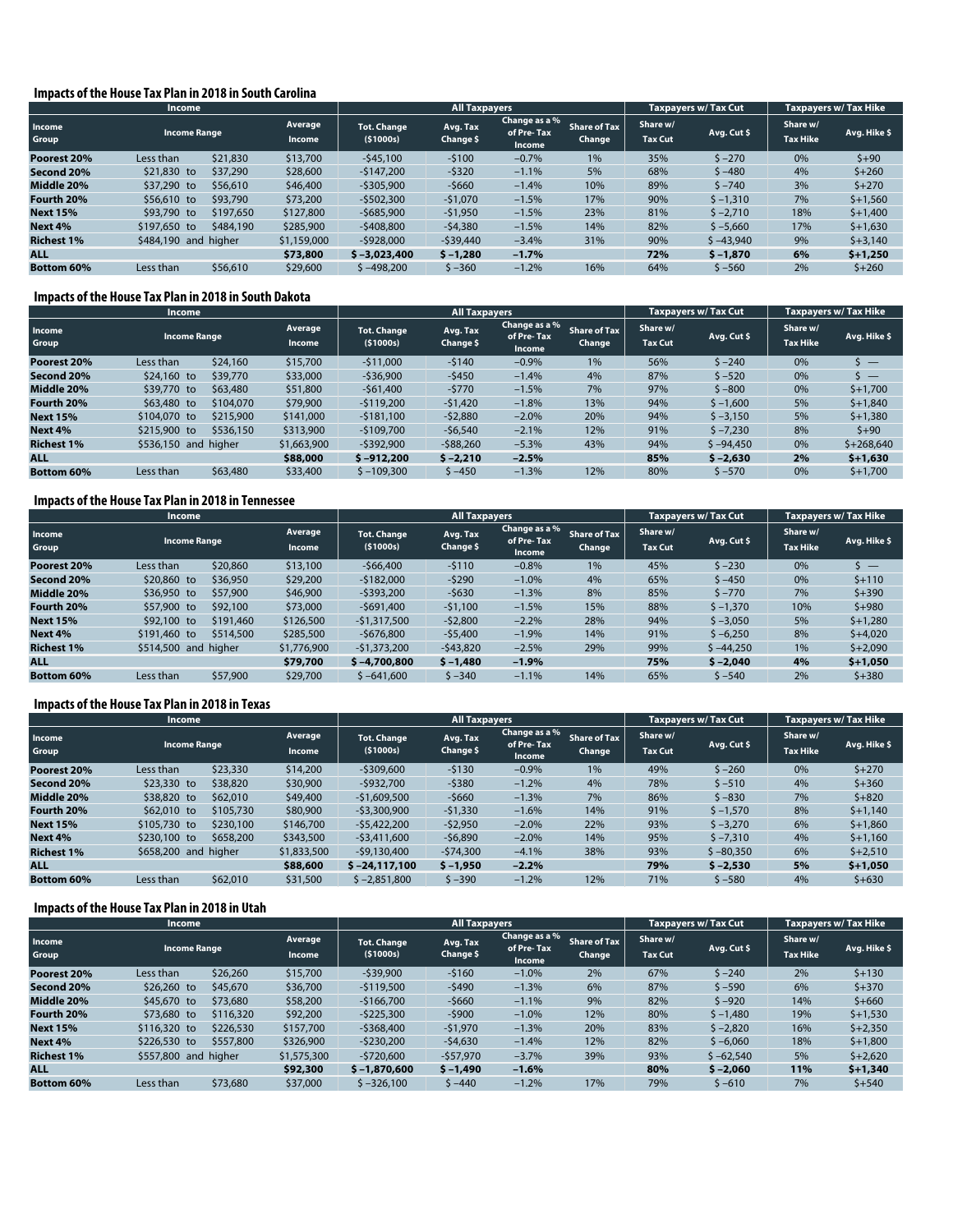#### **Impacts of the House Tax Plan in 2018 in Vermont**

|                   | <b>Income</b>                       |           |                   |                                | <b>All Taxpayers</b>  |                                       |                               | <b>Taxpayers w/ Tax Cut</b> |             | <b>Taxpayers w/ Tax Hike</b> |              |
|-------------------|-------------------------------------|-----------|-------------------|--------------------------------|-----------------------|---------------------------------------|-------------------------------|-----------------------------|-------------|------------------------------|--------------|
| Income<br>Group   | <b>Income Range</b>                 |           | Average<br>Income | <b>Tot. Change</b><br>(51000s) | Avg. Tax<br>Change \$ | Change as a %<br>of Pre-Tax<br>Income | <b>Share of Tax</b><br>Change | Share w/<br><b>Tax Cut</b>  | Avg. Cut \$ | Share w/<br><b>Tax Hike</b>  | Avg. Hike \$ |
| Poorest 20%       | Less than                           | \$26,090  | \$14,300          | $-58,700$                      | $-5140$               | $-1.0%$                               | 2%                            | 53%                         | $5 - 260$   | 0%                           | $5 + 300$    |
| Second 20%        | \$26,090 to<br>\$45,350             |           | \$36,500          | $-525,200$                     | $-5400$               | $-1.1%$                               | 6%                            | 81%                         | $$ -510$    | 1%                           | $$+460$      |
| Middle 20%        | \$45,350 to                         | \$68,380  | \$54,700          | $-$55,700$                     | $-5880$               | $-1.6%$                               | 12%                           | 92%                         | $$ -960$    | 1%                           | $5 + 130$    |
| Fourth 20%        | \$68,380 to                         | \$110,820 | \$86,700          | $-$87,500$                     | $-51,400$             | $-1.6%$                               | 19%                           | 91%                         | $$ -1,590$  | 6%                           | $$+970$      |
| <b>Next 15%</b>   | \$110,820 to                        | \$208,660 | \$144,600         | $-5115,400$                    | $-52,440$             | $-1.7%$                               | 26%                           | 89%                         | $$ -2,910$  | 11%                          | $$+1,180$    |
| Next 4%           | \$208,660 to                        | \$510,730 | \$288,800         | $-566,300$                     | $-55,280$             | $-1.8%$                               | 15%                           | 91%                         | $$ -5,950$  | 9%                           | $$+1,550$    |
| <b>Richest 1%</b> | \$510,730 and higher<br>\$1,173,500 |           | $-590.200$        | $-528,840$                     | $-2.5%$               | 20%                                   | 99%                           | $$ -29,160$                 | 0%          | $$+1,040$                    |              |
| <b>ALL</b>        |                                     |           | \$83,200          | $$ -449,100$                   | $$ -1,430$            | $-1.7%$                               |                               | 81%                         | $$ -1,800$  | 4%                           | $$+1,050$    |
| <b>Bottom 60%</b> | Less than                           | \$68,380  | \$35,200          | $$ -89,600$                    | $$ -480$              | $-1.4%$                               | 20%                           | 75%                         | \$ –640     | 1%                           | $5 + 330$    |

#### **Impacts of the House Tax Plan in 2018 in Virginia**

|                   | <b>Income</b>                            |           |                                  | All Taxpayers         |                                       |                               | <b>Taxpayers w/ Tax Cut</b> |             | <b>Taxpayers w/ Tax Hike</b> |              |
|-------------------|------------------------------------------|-----------|----------------------------------|-----------------------|---------------------------------------|-------------------------------|-----------------------------|-------------|------------------------------|--------------|
| Income<br>Group   | Average<br><b>Income Range</b><br>Income |           | <b>Tot. Change</b><br>( \$1000s) | Avg. Tax<br>Change \$ | Change as a %<br>of Pre-Tax<br>Income | <b>Share of Tax</b><br>Change | Share w/<br><b>Tax Cut</b>  | Avg. Cut \$ | Share w/<br><b>Tax Hike</b>  | Avg. Hike \$ |
| Poorest 20%       | \$23,160<br>Less than                    | \$14,200  | $-$ \$82,100                     | $-5100$               | $-0.7%$                               | 1%                            | 47%                         | $$ -230$    | 1%                           | $$+690$      |
| Second 20%        | \$23,160 to<br>\$42,090                  | \$31,800  | $-5283,000$                      | $-5350$               | $-1.1%$                               | 4%                            | 78%                         | $$ -480$    | 6%                           | $$+510$      |
| Middle 20%        | \$42,090 to<br>\$69,280                  | \$54,500  | $-5651.000$                      | $-5800$               | $-1.5%$                               | 10%                           | 87%                         | $$ -1,000$  | 10%                          | $5 + 810$    |
| Fourth 20%        | $$69,280$ to<br>\$123,640                | \$92,800  | $-51,126,600$                    | $-51,380$             | $-1.5%$                               | 17%                           | 83%                         | $$ -1,830$  | 16%                          | $$+880$      |
| <b>Next 15%</b>   | \$123,640 to<br>\$261,500                | \$172,900 | $-51,211,500$                    | $-51,970$             | $-1.1%$                               | 19%                           | 76%                         | $$ -3,030$  | 24%                          | $$+1,370$    |
| Next 4%           | \$261,500 to<br>\$628,910                | \$371,300 | $-$ \$910.200                    | $-55,560$             | $-1.5%$                               | 14%                           | 91%                         | $$ -6,300$  | 8%                           | $$+2,280$    |
| <b>Richest 1%</b> | \$628,910 and higher<br>\$1,666,200      |           | $-52,238,200$                    | $-554,920$            | $-3.3%$                               | 34%                           | 95%                         | $$ -58,030$ | 5%                           | $$+730$      |
| <b>ALL</b>        |                                          | \$95,200  | $$ -6.502.800$                   | $$ -1,580$            | $-1.7%$                               |                               | 75%                         | $$ -2.250$  | 11%                          | $$+1,030$    |
| <b>Bottom 60%</b> | \$69,280<br>Less than                    | \$33,500  | $$ -1,016,100$                   | $5 - 410$             | $-1.2%$                               | 16%                           | 71%                         | $$ -640$    | 6%                           | $$+700$      |

#### **Impacts of the House Tax Plan in 2018 in Washington**

|                   | <b>Income</b>                       |           |                   |                                  | <b>All Taxpayers</b>  |                                       |                               | Taxpayers w/ Tax Cut       |             | Taxpayers w/Tax Hike        |                          |
|-------------------|-------------------------------------|-----------|-------------------|----------------------------------|-----------------------|---------------------------------------|-------------------------------|----------------------------|-------------|-----------------------------|--------------------------|
| Income<br>Group   | <b>Income Range</b>                 |           | Average<br>Income | <b>Tot. Change</b><br>( \$1000s) | Avg. Tax<br>Change \$ | Change as a %<br>of Pre-Tax<br>Income | <b>Share of Tax</b><br>Change | Share w/<br><b>Tax Cut</b> | Avg. Cut \$ | Share w/<br><b>Tax Hike</b> | Avg. Hike \$             |
| Poorest 20%       | Less than                           | \$27,360  | \$15,900          | $-$129,600$                      | $-5180$               | $-1.2%$                               | 2%                            | 62%                        | $$ -300$    | 0%                          | $\overline{\phantom{a}}$ |
| Second 20%        | \$27,360 to<br>\$47,570             |           | \$38,000          | $-5362.500$                      | $-5510$               | $-1.4%$                               | 5%                            | 88%                        | $$ -590$    | 3%                          | $$+370$                  |
| Middle 20%        | \$76,960<br>\$47,570 to             |           | \$61,700          | $-5748.400$                      | $-51,060$             | $-1.7%$                               | 9%                            | 91%                        | $$ -1,230$  | 6%                          | $$+1.050$                |
| Fourth 20%        | \$76,960 to                         | \$124,730 | \$98,100          | $-$1,278,400$                    | $-51,810$             | $-1.8%$                               | 16%                           | 93%                        | $$ -2,020$  | 6%                          | $$+960$                  |
| <b>Next 15%</b>   | \$124,730 to                        | \$257,390 | \$170,000         | $-51.527.100$                    | $-52,890$             | $-1.7%$                               | 19%                           | 93%                        | $$ -3,450$  | 7%                          | $$+4,590$                |
| Next 4%           | \$257,390 to                        | \$644,980 | \$371,900         | $-$1,054,300$                    | $-57,500$             | $-2.0%$                               | 13%                           | 97%                        | $$ -7,750$  | 2%                          | $$+1,940$                |
| <b>Richest 1%</b> | \$644,980 and higher<br>\$2,031,700 |           |                   | $-52.907.400$                    | $-580,240$            | $-3.9%$                               | 36%                           | 99%                        | $$ -80,790$ | 0%                          | $$+8,260$                |
| <b>ALL</b>        |                                     |           | \$102,700         | $$ -8.008.000$                   | $$ -2.250$            | $-2.2%$                               |                               | 85%                        | $$ -2.730$  | 4%                          | $5 + 1.840$              |
| <b>Bottom 60%</b> | Less than                           | \$76,960  | \$38,600          | $$ -1,240,500$                   | $$ -590$              | $-1.5%$                               | 15%                           | 81%                        | $$ -760$    | 3%                          | $5 + 830$                |

#### **Impacts of the House Tax Plan in 2018 in West Virginia**

|                   | Income                                          |           |             |                           | <b>All Taxpayers</b>  |                                       |                               | <b>Taxpayers w/ Tax Cut</b> |             | <b>Taxpayers w/ Tax Hike</b> |              |
|-------------------|-------------------------------------------------|-----------|-------------|---------------------------|-----------------------|---------------------------------------|-------------------------------|-----------------------------|-------------|------------------------------|--------------|
| Income<br>Group   | Average<br><b>Income Range</b><br><b>Income</b> |           |             | Tot. Change<br>( \$1000s) | Avg. Tax<br>Change \$ | Change as a %<br>of Pre-Tax<br>Income | <b>Share of Tax</b><br>Change | Share w/<br><b>Tax Cut</b>  | Avg. Cut \$ | Share w/<br><b>Tax Hike</b>  | Avg. Hike \$ |
| Poorest 20%       | Less than                                       | \$19,350  | \$10,700    | $-514,700$                | $-580$                | $-0.8%$                               | 2%                            | 38%                         | $$ -220$    | 0%                           |              |
| Second 20%        | \$33,090<br>$$19,350$ to<br>\$26,000            |           |             | $-534,500$                | $-5200$               | $-0.8%$                               | 4%                            | 69%                         | $5 - 290$   | 1%                           | $5 + 320$    |
| Middle 20%        | \$33,090 to                                     | \$51,600  | \$40,700    | $-579.800$                | $-5450$               | $-1.1%$                               | 9%                            | 87%                         | $$ -560$    | 3%                           | $$+1,560$    |
| Fourth 20%        | \$51,600 to                                     | \$84,470  | \$65,600    | $-5172,200$               | $-51,000$             | $-1.5%$                               | 20%                           | 90%                         | $$ -1,170$  | 6%                           | $5 + 920$    |
| <b>Next 15%</b>   | \$84,470 to                                     | \$159,130 | \$109,500   | $-5292,800$               | $-52,140$             | $-2.0%$                               | 33%                           | 92%                         | $$ -2,450$  | 7%                           | $$+1,860$    |
| Next 4%           | \$159,130 to                                    | \$342,000 | \$207,300   | $-5121,600$               | $-$ \$3,450           | $-1.7%$                               | 14%                           | 87%                         | $$ -4,230$  | 13%                          | $$+1,790$    |
| <b>Richest 1%</b> | \$342,000 and higher<br>\$737,800               |           | $-5167.100$ | $-518,830$                | $-2.6%$               | 19%                                   | 97%                           | $$ -19,430$                 | 2%          | $$+1,750$                    |              |
| <b>ALL</b>        |                                                 |           | \$60,200    | $$ -882.700$              | $$ -990$              | $-1.6%$                               |                               | 75%                         | $$ -1.380$  | 3%                           | $$+1,420$    |
| <b>Bottom 60%</b> | Less than                                       | \$51,600  | \$25,800    | $$ -129,000$              | $5 - 240$             | $-0.9%$                               | 15%                           | 65%                         | \$ –400     | 1%                           | $$+1,310$    |

#### **Impacts of the House Tax Plan in 2018 in Wisconsin**

|                   | <b>Income</b>                            |           |             | <b>All Taxpayers</b>      |                       |                                       |                               | Taxpayers w/ Tax Cut       |             | Taxpayers w/Tax Hike        |              |
|-------------------|------------------------------------------|-----------|-------------|---------------------------|-----------------------|---------------------------------------|-------------------------------|----------------------------|-------------|-----------------------------|--------------|
| Income<br>Group   | Average<br><b>Income Range</b><br>Income |           |             | Tot. Change<br>( \$1000s) | Avg. Tax<br>Change \$ | Change as a %<br>of Pre-Tax<br>Income | <b>Share of Tax</b><br>Change | Share w/<br><b>Tax Cut</b> | Avg. Cut \$ | Share w/<br><b>Tax Hike</b> | Avg. Hike \$ |
| Poorest 20%       | Less than                                | \$23,140  | \$16,200    | $-572.500$                | $-5130$               | $-0.8%$                               | 2%                            | 56%                        | $5 - 240$   | 1%                          | $$+570$      |
| Second 20%        | \$23,140 to<br>\$42,920                  |           | \$32,600    | $-5240.700$               | $-5450$               | $-1.4%$                               | 5%                            | 85%                        | $5 - 530$   | 1%                          | $5 + 280$    |
| Middle 20%        | \$42,920 to<br>\$67,590                  |           | \$55,000    | $-5478.500$               | $-5820$               | $-1.5%$                               | 11%                           | 92%                        | $$ -910$    | 4%                          | $$+470$      |
| Fourth 20%        | \$67,590 to                              | \$106,680 | \$84,800    | $-5797.400$               | $-51.430$             | $-1.7%$                               | 18%                           | 91%                        | $$ -1,620$  | 7%                          | $$+770$      |
| <b>Next 15%</b>   | \$106,680 to                             | \$204,210 | \$141,100   | $-5915.500$               | $-52.210$             | $-1.6%$                               | 20%                           | 86%                        | $$ -2,860$  | 13%                         | $$+2,000$    |
| Next 4%           | \$204,210 to                             | \$528,540 | \$288,200   | $-$615,400$               | $-55,260$             | $-1.8%$                               | 14%                           | 86%                        | $$ -6,390$  | 13%                         | $$+1,630$    |
| <b>Richest 1%</b> | \$528,540 and higher                     |           | \$1,800,200 | $-$1,431,100$             | $-551.180$            | $-2.8%$                               | 31%                           | 94%                        | $$ -54.540$ | 5%                          | $$+2,030$    |
| <b>ALL</b>        |                                          |           | \$88,300    | $$-4.551.200$             | $$ -1,620$            | $-1.8%$                               |                               | 82%                        | $$ -2.050$  | 5%                          | $$+1,260$    |
| <b>Bottom 60%</b> | Less than                                | \$67,590  | \$34,900    | $$ -791.700$              | $$ -470$              | $-1.4%$                               | 17%                           | 78%                        | $$ -620$    | 2%                          | $5 + 440$    |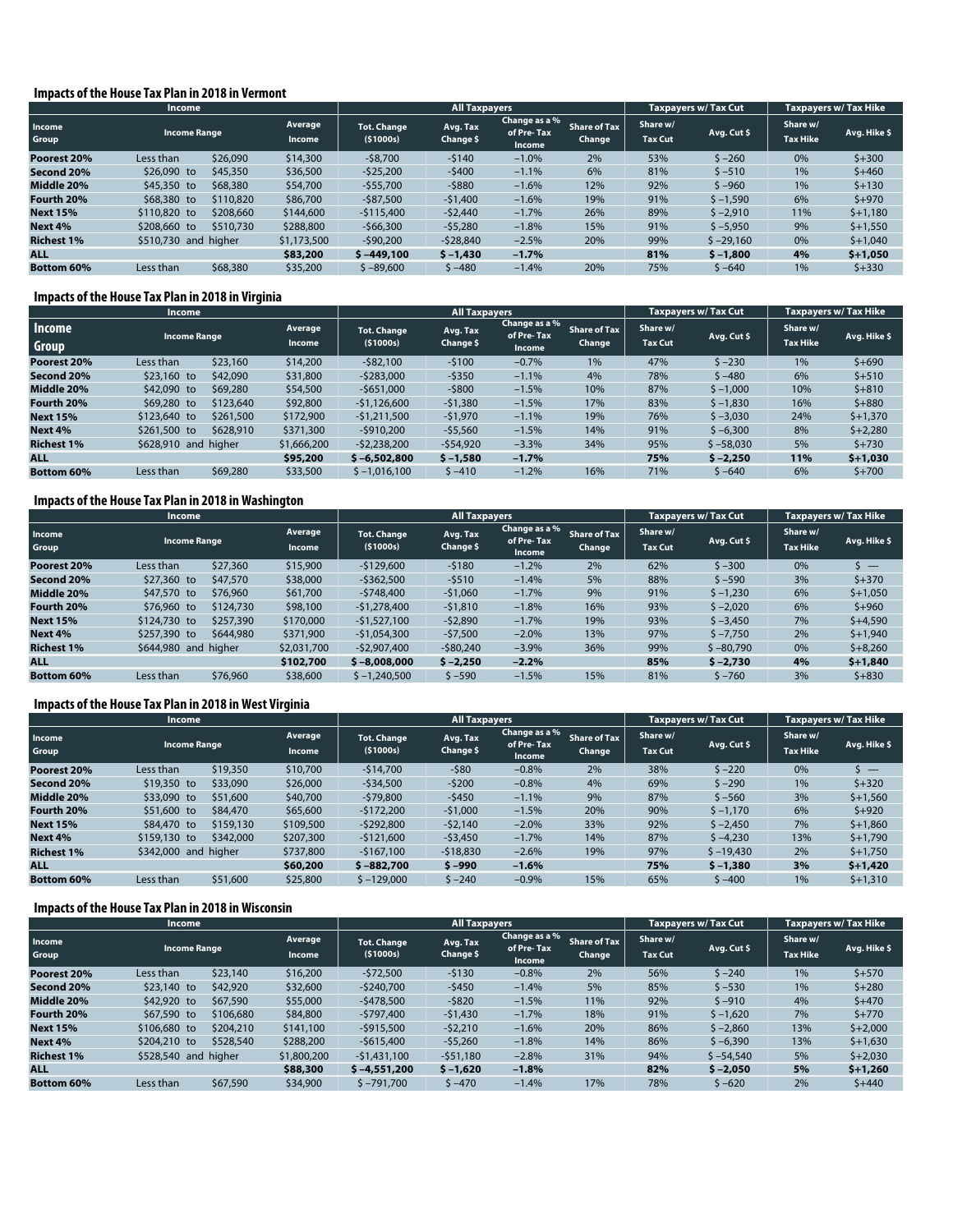#### **Impacts of the House Tax Plan in 2018 in Wyoming**

|                   | Income                  |           |                   |                                | <b>All Taxpayers</b>  |                                       |                               | <b>Taxpavers w/ Tax Cut</b> |              | <b>Taxpayers w/ Tax Hike</b> |              |
|-------------------|-------------------------|-----------|-------------------|--------------------------------|-----------------------|---------------------------------------|-------------------------------|-----------------------------|--------------|------------------------------|--------------|
| Income<br>Group   | <b>Income Range</b>     |           | Average<br>Income | <b>Tot. Change</b><br>(51000s) | Avg. Tax<br>Change \$ | Change as a %<br>of Pre-Tax<br>Income | <b>Share of Tax</b><br>Change | Share w/<br><b>Tax Cut</b>  | Avg. Cut \$  | Share w/<br><b>Tax Hike</b>  | Avg. Hike \$ |
| Poorest 20%       | Less than               | \$27,300  | \$15,500          | $-56,300$                      | $-5120$               | $-0.8%$                               | 1%                            | 57%                         | $5 - 220$    | 2%                           | $5 + 240$    |
| Second 20%        | \$47,960<br>\$27,300 to |           | \$36,200          | $-521,600$                     | $-5390$               | $-1.1%$                               | 3%                            | 87%                         | $$ -540$     | 5%                           | $$+1,440$    |
| Middle 20%        | \$47,960 to             | \$75,210  | \$61,900          | $-$53,400$                     | $-5980$               | $-1.6%$                               | 8%                            | 89%                         | $$ -1,140$   | 8%                           | $$+550$      |
| Fourth 20%        | \$75,210 to             | \$106,200 | \$90,500          | $-581,000$                     | $-51,490$             | $-1.7%$                               | 12%                           | 98%                         | $$ -1,540$   | 1%                           | $$+1,050$    |
| <b>Next 15%</b>   | \$106,200 to            | \$195,890 | \$137,800         | $-5142,400$                    | $-53,470$             | $-2.5%$                               | 22%                           | 95%                         | $$ -3,710$   | 4%                           | $$+1,310$    |
| Next 4%           | \$195,890 to            | \$515,330 | \$311,200         | $-574.000$                     | $-56.700$             | $-2.2%$                               | 11%                           | 95%                         | $5 - 7.220$  | 4%                           | $$+3,710$    |
| <b>Richest 1%</b> | \$515,330 and higher    |           | \$2,322,400       | $-5282.100$                    | $-5101.950$           | $-4.4%$                               | 43%                           | 99%                         | $$ -102.470$ | 0%                           | $S =$        |
| <b>ALL</b>        |                         |           | \$97,400          | $$ -660,700$                   | $$ -2,420$            | $-2.5%$                               |                               | 85%                         | $$ -2.890$   | 4%                           | $$+1.060$    |
| <b>Bottom 60%</b> | Less than               | \$75,210  | \$38,000          | $$ -81,300$                    | $$ -500$              | $-1.3%$                               | 12%                           | 78%                         | $$ -690$     | 5%                           | $5 + 840$    |

*Source: Institute on Taxation and Econonomic Policy Microsimulation Tax Model, November 2017*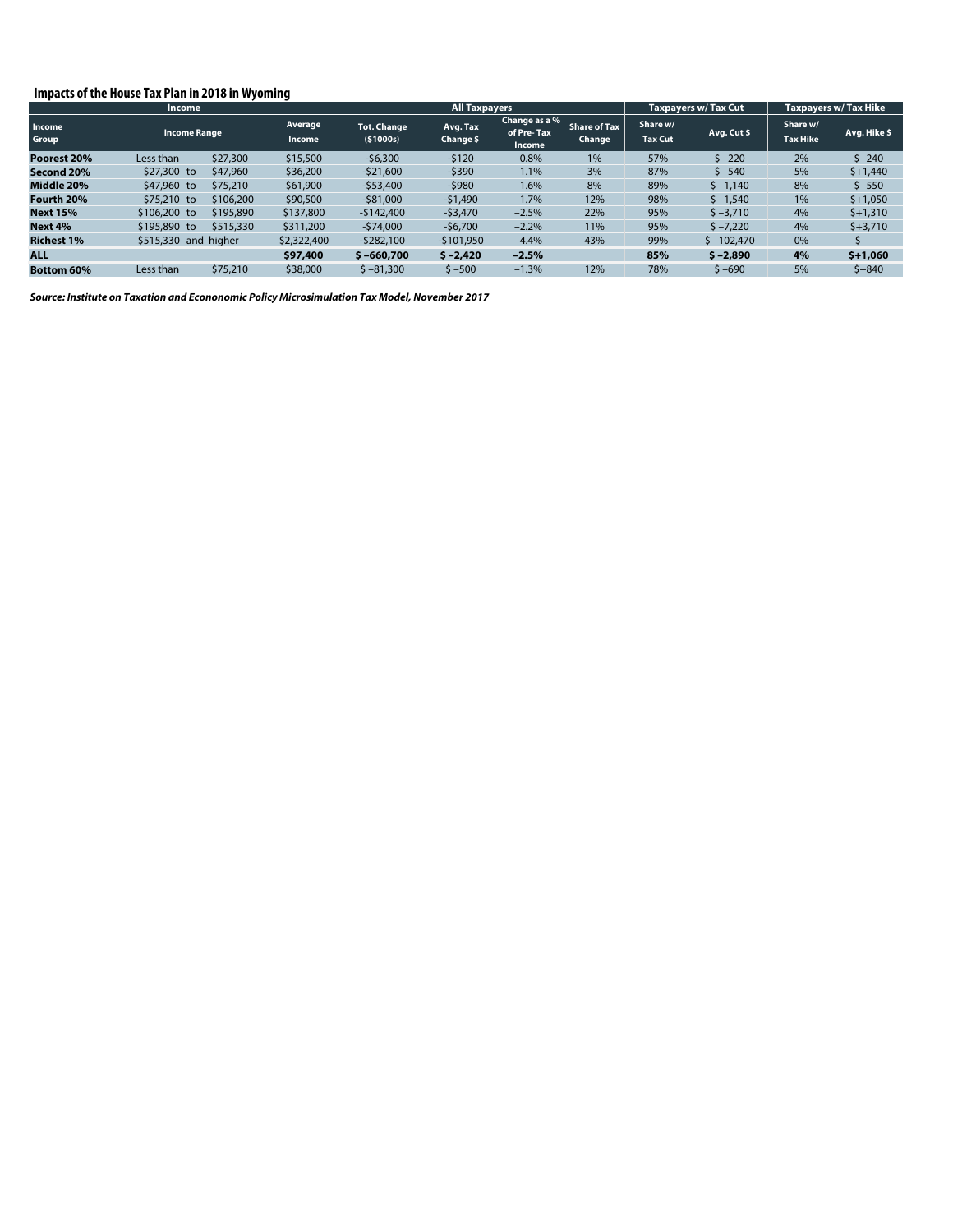# **Appendix: House Tax Proposal State-by-State Figures in 2027**

#### **Impacts of the House Tax Plan in 2027 in Alabama**

|                   | <b>Income</b>                          |           |                                 |                                | <b>All Taxpayers</b>  |                                       |                               |                            | <b>Taxpayers w/ Tax Cut</b> | <b>Taxpayers w/ Tax Hike</b> |              |
|-------------------|----------------------------------------|-----------|---------------------------------|--------------------------------|-----------------------|---------------------------------------|-------------------------------|----------------------------|-----------------------------|------------------------------|--------------|
| Income<br>Group   | <b>Income Range</b>                    |           | <b>Average</b><br><b>Income</b> | <b>Tot. Change</b><br>(51000s) | Avg. Tax<br>Change \$ | Change as a %<br>of Pre-Tax<br>Income | <b>Share of Tax</b><br>Change | Share w/<br><b>Tax Cut</b> | Avg. Cut \$                 | Share w/<br><b>Tax Hike</b>  | Avg. Hike \$ |
| Poorest 20%       | Less than                              | \$30,820  | \$18,800                        | $-563,100$                     | $-5120$               | $-0.6%$                               | 2%                            | 82%                        | $-5150$                     | 4%                           | \$120        |
| Second 20%        | \$30,820 to                            | \$52,040  | \$40,100                        | $-$63,600$                     | $-5120$               | $-0.3%$                               | 2%                            | 66%                        | $-5330$                     | 14%                          | \$650        |
| Middle 20%        | \$52,040 to                            | \$80,090  | \$64,800                        | $-$160,000$                    | $-5300$               | $-0.5%$                               | 6%                            | 64%                        | $-5720$                     | 25%                          | \$620        |
| Fourth 20%        | \$80,090 to                            | \$124,350 | \$97,700                        | $-5271.000$                    | $-5600$               | $-0.6%$                               | 10%                           | 69%                        | $-51.280$                   | 26%                          | \$1,080      |
| <b>Next 15%</b>   | \$124,350 to                           | \$258,140 | \$171,300                       | $-5652.000$                    | $-51,870$             | $-1.1%$                               | 24%                           | 78%                        | $-52,810$                   | 21%                          | \$1,490      |
| Next 4%           | \$258,140 to                           | \$645,950 | \$355,100                       | $-5235.700$                    | $-52.610$             | $-0.7%$                               | 9%                            | 74%                        | $-54,590$                   | 25%                          | \$3,100      |
| <b>Richest 1%</b> | higher<br>\$645,950 and<br>\$1,879,100 |           | $-51.323.500$                   | $-558,200$                     | $-3.1%$               | 48%                                   | 85%                           | $-570,030$                 | 15%                         | \$6,740                      |              |
| <b>ALL</b>        |                                        |           | \$97,000                        | $$ -2.768,900$                 | $-51,100$             | $-1.1%$                               | 100%                          | 72%                        | $-51,800$                   | 18%                          | \$1,030      |
| Bottom 60%        | Less than                              | \$80,090  | \$41,400                        | $$ -286,700$                   | $-5180$               | $-0.4%$                               | 10%                           | 71%                        | -\$380                      | 15%                          | \$580        |

#### **Impacts of the House Tax Plan in 2027 in Alaska**

|                   | <b>Income</b>       |           |                          | <b>All Taxpayers</b>             |                       |                                              |                        | Taxpayers w/ Tax Cut       |             | <b>Taxpayers w/ Tax Hike</b> |              |
|-------------------|---------------------|-----------|--------------------------|----------------------------------|-----------------------|----------------------------------------------|------------------------|----------------------------|-------------|------------------------------|--------------|
| Income<br>Group   | <b>Income Range</b> |           | Average<br><b>Income</b> | <b>Tot. Change</b><br>( \$1000s) | Avg. Tax<br>Change \$ | Change as a %<br>of Pre-Tax<br><b>Income</b> | Share of Tax<br>Change | Share w/<br><b>Tax Cut</b> | Avg. Cut \$ | Share w/<br><b>Tax Hike</b>  | Avg. Hike \$ |
| Poorest 20%       | Less than           | \$21,250  | \$14,700                 | $-57.200$                        | $-580$                | $-0.6%$                                      | 1%                     | 95%                        | $-5100$     | 1%                           | \$1,090      |
| Second 20%        | \$21,250 to         | \$40,720  | \$32,200                 | $-518,000$                       | $-5210$               | $-0.7%$                                      | 3%                     | 90%                        | $-5270$     | 4%                           | \$650        |
| Middle 20%        | \$40,720 to         | \$62,960  | \$51,300                 | $-$19,500$                       | $-5280$               | $-0.6%$                                      | 4%                     | 82%                        | $-5420$     | 11%                          | \$600        |
| Fourth 20%        | \$62,960 to         | \$105,500 | \$79,600                 | $-563.700$                       | $-5800$               | $-1.0%$                                      | 12%                    | 91%                        | $-5940$     | 8%                           | \$720        |
| <b>Next 15%</b>   | \$105,500 to        | \$215,960 | \$145,800                | $-$165,700$                      | $-53,050$             | $-2.1%$                                      | 31%                    | 96%                        | $-53,200$   | 4%                           | \$1,220      |
| Next 4%           | \$215,960 to        | \$486,400 | \$293,300                | $-$53,900$                       | $-53,690$             | $-1.3%$                                      | 10%                    | 98%                        | $-53.780$   | 1%                           | \$1,870      |
| <b>Richest 1%</b> | \$486,400 and       | higher    | \$1,150,400              | $-5213.900$                      | $-558,730$            | $-5.1%$                                      | 39%                    | 99%                        | $-$59,140$  | 1%                           | \$3,670      |
| <b>ALL</b>        |                     |           | \$74,900                 | $$ -541,900$                     | $-51,340$             | $-1.8%$                                      | 100%                   | 91%                        | $-51,510$   | 5%                           | \$750        |
| <b>Bottom 60%</b> | Less than           | \$62,960  | \$31,300                 | $$ -44,700$                      | $-5190$               | $-0.6%$                                      | 8%                     | 90%                        | $-5240$     | 5%                           | \$670        |

#### **Impacts of the House Tax Plan in 2027 in Arizona**

|                   | <b>Income</b>                                   |           |                                  | <b>All Taxpayers</b>  |                                       |                               |                            | <b>Taxpayers w/ Tax Cut</b> |                             | <b>Taxpayers w/ Tax Hike</b> |          |
|-------------------|-------------------------------------------------|-----------|----------------------------------|-----------------------|---------------------------------------|-------------------------------|----------------------------|-----------------------------|-----------------------------|------------------------------|----------|
| Income<br>Group   | Average<br><b>Income Range</b><br><b>Income</b> |           | <b>Tot. Change</b><br>( \$1000s) | Avg. Tax<br>Change \$ | Change as a %<br>of Pre-Tax<br>Income | <b>Share of Tax</b><br>Change | Share w/<br><b>Tax Cut</b> | Avg. Cut \$                 | Share w/<br><b>Tax Hike</b> | Avg. Hike \$                 |          |
| Poorest 20%       | Less than                                       | \$30,950  | \$17,900                         | $-579,800$            | $-5110$                               | $-0.6%$                       | 2%                         | 92%                         | $-5130$                     | 4%                           | \$210    |
| Second 20%        | \$30,950 to                                     | \$51,880  | \$42,400                         | $-546,400$            | $-560$                                | $-0.1%$                       | 1%                         | 82%                         | $-5410$                     | 13%                          | \$2,140  |
| Middle 20%        | \$51,880 to                                     | \$83,220  | \$67,100                         | $-5291.000$           | $-5400$                               | $-0.6%$                       | 7%                         | 69%                         | $-5920$                     | 27%                          | \$860    |
| Fourth 20%        | \$83,220 to                                     | \$134,520 | \$105,900                        | $-5683.100$           | $-5900$                               | $-0.9%$                       | 16%                        | 86%                         | $-51,250$                   | 12%                          | \$1,470  |
| <b>Next 15%</b>   | \$134,520 to                                    | \$271,610 | \$184,500                        | $-5740.300$           | $-51.500$                             | $-0.8%$                       | 18%                        | 79%                         | $-52.760$                   | 20%                          | \$3,420  |
| Next 4%           | \$271,610 to                                    | \$617,270 | \$392,000                        | $-5465.300$           | $-53.360$                             | $-0.9%$                       | 11%                        | 70%                         | $-55,800$                   | 29%                          | \$2,470  |
| <b>Richest 1%</b> | \$617,270 and                                   | higher    | \$1,768,700                      | -\$1,854,900          | $-556.010$                            | $-3.2%$                       | 45%                        | 85%                         | $-568,000$                  | 15%                          | \$10,980 |
| <b>ALL</b>        |                                                 |           | \$102,200                        | $$ -4.161.000$        | $-51,120$                             | $-1.1%$                       | 100%                       | 82%                         | $-51,710$                   | 15%                          | \$1,790  |
| <b>Bottom 60%</b> | Less than                                       | \$83,220  | \$42,200                         | $$ -417.200$          | $-5180$                               | $-0.4%$                       | 10%                        | 81%                         | $-5440$                     | 15%                          | \$1,190  |

#### **Impacts of the House Tax Plan in 2027 in Arkansas**

|                   | <b>Income</b>       |           |                          |                                  | <b>All Taxpayers</b>  |                                       |                               |                            | <b>Taxpavers w/ Tax Cut</b> | <b>Taxpayers w/ Tax Hike</b> |              |
|-------------------|---------------------|-----------|--------------------------|----------------------------------|-----------------------|---------------------------------------|-------------------------------|----------------------------|-----------------------------|------------------------------|--------------|
| Income<br>Group   | <b>Income Range</b> |           | Average<br><b>Income</b> | <b>Tot. Change</b><br>( \$1000s) | Avg. Tax<br>Change \$ | Change as a %<br>of Pre-Tax<br>Income | <b>Share of Tax</b><br>Change | Share w/<br><b>Tax Cut</b> | Avg. Cut \$                 | Share w/<br><b>Tax Hike</b>  | Avg. Hike \$ |
| Poorest 20%       | Less than           | \$29,030  | \$17,400                 | $-541.200$                       | $-5130$               | $-0.7%$                               | 3%                            | 84%                        | $-5160$                     | 1%                           | \$420        |
| Second 20%        | \$29,030 to         | \$49,810  | \$39,900                 | $-578.900$                       | $-5240$               | $-0.6%$                               | 6%                            | 75%                        | $-5360$                     | 8%                           | \$320        |
| Middle 20%        | \$49,810 to         | \$76,980  | \$62,000                 | $-5132.500$                      | $-5490$               | $-0.8%$                               | 10%                           | 78%                        | $-5690$                     | 12%                          | \$360        |
| Fourth 20%        | \$76,980 to         | \$123,070 | \$96,500                 | $-5155.600$                      | $-5500$               | $-0.5%$                               | 12%                           | 71%                        | $-51.060$                   | 25%                          | \$1,040      |
| <b>Next 15%</b>   | \$123,070 to        | \$247,670 | \$165,100                | $-5237.200$                      | $-51,210$             | $-0.7%$                               | 18%                           | 71%                        | $-52.470$                   | 26%                          | \$2,080      |
| Next 4%           | \$247,670 to        | \$623,280 | \$375,000                | $-5109.800$                      | $-51.980$             | $-0.5%$                               | 8%                            | 68%                        | $-54.600$                   | 31%                          | \$3,710      |
| <b>Richest 1%</b> | \$623,280 and       | higher    | \$1,814,800              | $-5587.400$                      | $-549,330$            | $-2.7%$                               | 44%                           | 84%                        | $-$59,490$                  | 15%                          | \$5,680      |
| <b>ALL</b>        |                     |           | \$92,200                 | $$ -1,342,600$                   | $-5880$               | $-1.0%$                               | 100%                          | 75%                        | $-51,420$                   | 14%                          | \$1,350      |
| <b>Bottom 60%</b> | Less than           | \$76,980  | \$38,500                 | $$ -252,600$                     | $-5270$               | $-0.7%$                               | 19%                           | 79%                        | $-5380$                     | 7%                           | \$350        |

#### **Impacts of the House Tax Plan in 2027 in California**

|                   | Income              |             |                          |                                | <b>All Taxpayers</b>  |                                       |                               |                            | <b>Taxpayers w/ Tax Cut</b> | Taxpayers w/ Tax Hike       |              |
|-------------------|---------------------|-------------|--------------------------|--------------------------------|-----------------------|---------------------------------------|-------------------------------|----------------------------|-----------------------------|-----------------------------|--------------|
| Income<br>Group   | <b>Income Range</b> |             | Average<br><b>Income</b> | <b>Tot. Change</b><br>(51000s) | Avg. Tax<br>Change \$ | Change as a %<br>of Pre-Tax<br>Income | <b>Share of Tax</b><br>Change | Share w/<br><b>Tax Cut</b> | Avg. Cut \$                 | Share w/<br><b>Tax Hike</b> | Avg. Hike \$ |
| Poorest 20%       | Less than           | \$39,390    | \$24,100                 | $-$605,000$                    | $-5140$               | $-0.6%$                               | 7%                            | 90%                        | $-5200$                     | 5%                          | \$600        |
| Second 20%        | \$39,390 to         | \$68,690    | \$53,300                 | $-5923.700$                    | $-5230$               | $-0.4%$                               | 10%                           | 72%                        | $-5640$                     | 24%                         | \$970        |
| Middle 20%        | \$68,690 to         | \$109,160   | \$87,200                 | $-52.102.600$                  | $-5540$               | $-0.6%$                               | 23%                           | 70%                        | $-51,400$                   | 27%                         | \$1,610      |
| Fourth 20%        | \$109,160 to        | \$186,900   | \$142,500                | $-51,136,700$                  | $-5310$               | $-0.2%$                               | 12%                           | 60%                        | $-52,320$                   | 39%                         | \$2,780      |
| <b>Next 15%</b>   | \$186,900 to        | \$426,990   | \$266,500                | \$2,800,000                    | \$1,060               | 0.4%                                  | $-31%$                        | 45%                        | $-53,890$                   | 55%                         | \$5,130      |
| Next 4%           | \$426,990 to        | \$1,223,690 | \$648,100                | $-52.428.100$                  | $-53.350$             | $-0.5%$                               | 27%                           | 62%                        | $-510.930$                  | 38%                         | \$9,190      |
| <b>Richest 1%</b> | \$1,223,690 and     | higher      | \$3,554,500              | -\$4,735,400                   | $-527,100$            | $-0.8%$                               | 52%                           | 34%                        | $-5187.830$                 | 66%                         | \$55,290     |
| <b>ALL</b>        |                     |             | \$152,500                | $$ -9.135.400$                 | $-5470$               | $-0.3%$                               | 100%                          | 69%                        | $-52,400$                   | 28%                         | \$4,180      |
| <b>Bottom 60%</b> | Less than           | \$109,160   | \$54,000                 | $$ -3.631.300$                 | $-5300$               | $-0.6%$                               | 40%                           | 78%                        | $-5680$                     | 19%                         | \$1,240      |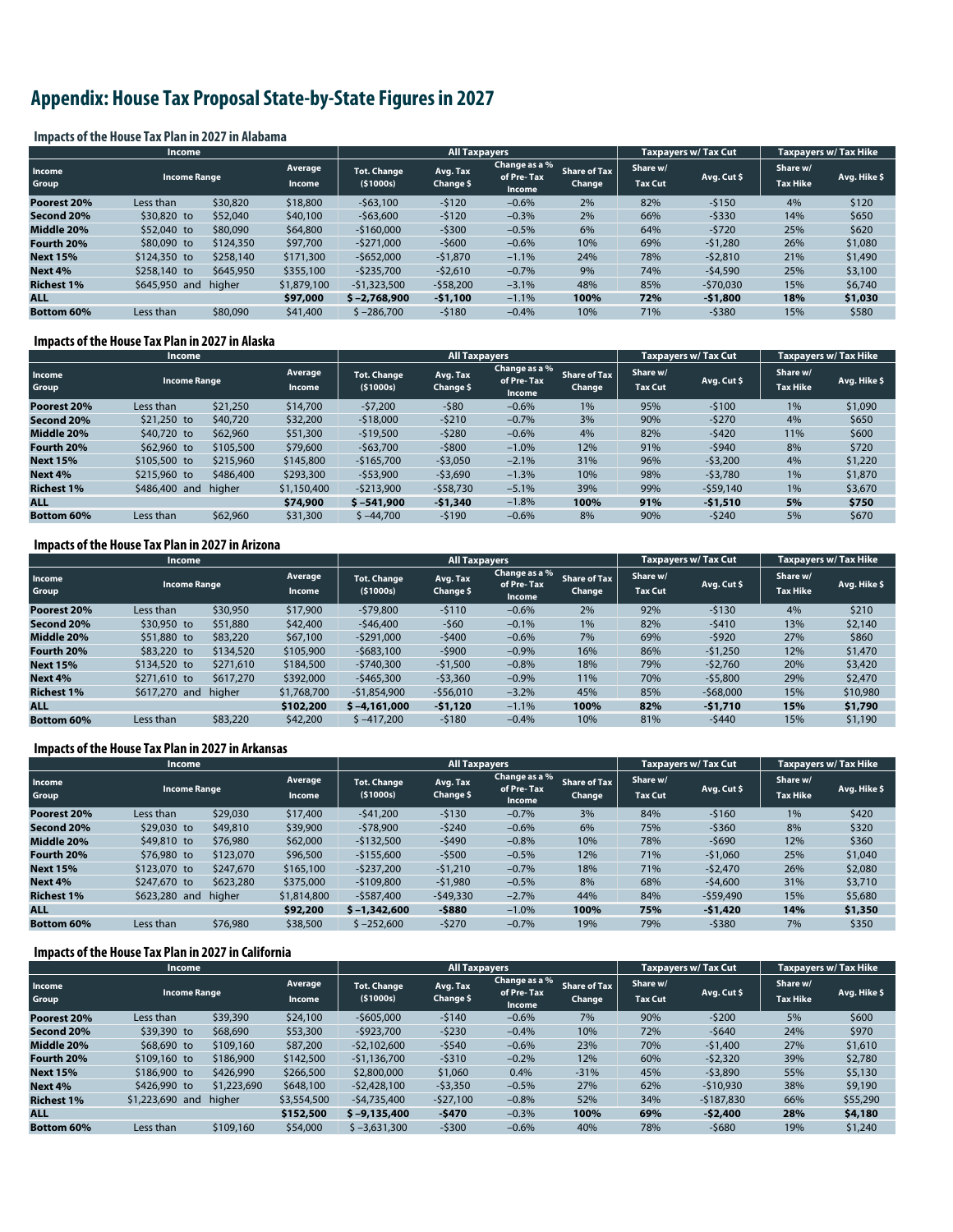#### **Impacts of the House Tax Plan in 2027 in Colorado**

|                   | <b>Income</b>       |           |                   |                                  | <b>All Taxpayers</b>  |                                       |                               |                            | Taxpayers w/Tax Cut | Taxpayers w/ Tax Hike       |              |
|-------------------|---------------------|-----------|-------------------|----------------------------------|-----------------------|---------------------------------------|-------------------------------|----------------------------|---------------------|-----------------------------|--------------|
| Income<br>Group   | <b>Income Range</b> |           | Average<br>Income | <b>Tot. Change</b><br>( \$1000s) | Avg. Tax<br>Change \$ | Change as a %<br>of Pre-Tax<br>Income | <b>Share of Tax</b><br>Change | Share w/<br><b>Tax Cut</b> | Avg. Cut\$          | Share w/<br><b>Tax Hike</b> | Avg. Hike \$ |
| Poorest 20%       | Less than           | \$33,220  | \$19,600          | $-561,500$                       | $-590$                | $-0.4%$                               | 1%                            | 84%                        | $-5120$             | 4%                          | \$410        |
| Second 20%        | \$33,220 to         | \$58,060  | \$44,300          | $-5170.500$                      | $-5250$               | $-0.6%$                               | 4%                            | 86%                        | $-5410$             | 8%                          | \$1,250      |
| Middle 20%        | \$58,060 to         | \$90,610  | \$72,800          | $-5213.900$                      | $-5310$               | $-0.4%$                               | 5%                            | 72%                        | $-5920$             | 26%                         | \$1,300      |
| Fourth 20%        | \$90,610 to         | \$155,480 | \$116,800         | $-5598.300$                      | $-5930$               | $-0.8%$                               | 15%                           | 77%                        | $-51.640$           | 23%                         | \$1,420      |
| <b>Next 15%</b>   | \$155,480 to        | \$333,570 | \$210,800         | $-5605.800$                      | $-51.280$             | $-0.6%$                               | 15%                           | 69%                        | $-52.910$           | 31%                         | \$2,400      |
| Next 4%           | \$333,570 to        | \$817,970 | \$489,900         | $-5556.200$                      | $-54,450$             | $-0.9%$                               | 14%                           | 70%                        | $-58,110$           | 29%                         | \$4,320      |
| <b>Richest 1%</b> | \$817,970 and       | higher    | \$2,011,200       | $-51,906,200$                    | $-562,240$            | $-3.1%$                               | 46%                           | 85%                        | $-574.560$          | 15%                         | \$8,670      |
| <b>ALL</b>        |                     |           | \$115,500         | $$ -4.112.600$                   | $-51,210$             | $-1.0%$                               | 100%                          | 78%                        | $-51,970$           | 18%                         | \$1,780      |
| Bottom 60%        | Less than           | \$90,610  | \$45,200          | $$ -445,900$                     | $-5210$               | $-0.5%$                               | 11%                           | 81%                        | $-5460$             | 13%                         | \$1,190      |

#### **Impacts of the House Tax Plan in 2027 in Connecticut**

|                   | Income              |             |                          |                                | <b>All Taxpayers</b>  |                                       |                               |                            | Taxpayers w/Tax Cut | <b>Taxpayers w/ Tax Hike</b> |              |
|-------------------|---------------------|-------------|--------------------------|--------------------------------|-----------------------|---------------------------------------|-------------------------------|----------------------------|---------------------|------------------------------|--------------|
| Income<br>Group   | <b>Income Range</b> |             | Average<br><b>Income</b> | <b>Tot. Change</b><br>(51000s) | Avg. Tax<br>Change \$ | Change as a %<br>of Pre-Tax<br>Income | <b>Share of Tax</b><br>Change | Share w/<br><b>Tax Cut</b> | Avg. Cut \$         | Share w/<br><b>Tax Hike</b>  | Avg. Hike \$ |
| Poorest 20%       | Less than           | \$39,980    | \$22,000                 | $-536,700$                     | $-590$                | $-0.4%$                               | 2%                            | 71%                        | $-5130$             | 1%                           | \$400        |
| Second 20%        | \$39,980 to         | \$66,330    | \$53,200                 | $-548,900$                     | $-5130$               | $-0.2%$                               | 2%                            | 68%                        | $-5440$             | 26%                          | \$670        |
| Middle 20%        | \$66,330 to         | \$113,940   | \$89,000                 | $-5215.500$                    | $-5580$               | $-0.7%$                               | 9%                            | 74%                        | $-51.240$           | 24%                          | \$1,400      |
| Fourth 20%        | \$113,940 to        | \$196,920   | \$146,700                | $-5282,900$                    | $-5800$               | $-0.5%$                               | 12%                           | 68%                        | $-52,250$           | 32%                          | \$2,280      |
| <b>Next 15%</b>   | \$196,920 to        | \$470,660   | \$280,900                | $-5130.400$                    | $-5520$               | $-0.2%$                               | 6%                            | 54%                        | $-54.010$           | 46%                          | \$3,530      |
| Next 4%           | \$470,660 to        | \$1,319,990 | \$702,100                | $-5428.300$                    | $-56.440$             | $-0.9%$                               | 19%                           | 71%                        | $-512.040$          | 29%                          | \$7,490      |
| <b>Richest 1%</b> | \$1,319,990 and     | higher      | \$4,363,900              | $-51.154.700$                  | $-566.020$            | $-1.5%$                               | 50%                           | 54%                        | $-5144.460$         | 46%                          | \$27,490     |
| <b>ALL</b>        |                     |             | \$165,300                | $$ -2.297,400$                 | $-51,230$             | $-0.7%$                               | 100%                          | 68%                        | $-52,790$           | 24%                          | \$2,740      |
| <b>Bottom 60%</b> | Less than           | \$113,940   | \$54,000                 | $$ -301.100$                   | $-5260$               | $-0.5%$                               | 13%                           | 71%                        | $-5610$             | 17%                          | \$1,010      |

#### **Impacts of the House Tax Plan in 2027 in Delaware**

|                   | Income              |           |                          |                                | <b>All Taxpayers</b>  |                                              |                               |                            | Taxpayers w/Tax Cut | <b>Taxpayers w/ Tax Hike</b> |              |
|-------------------|---------------------|-----------|--------------------------|--------------------------------|-----------------------|----------------------------------------------|-------------------------------|----------------------------|---------------------|------------------------------|--------------|
| Income<br>Group   | <b>Income Range</b> |           | Average<br><b>Income</b> | <b>Tot. Change</b><br>(51000s) | Avg. Tax<br>Change \$ | Change as a %<br>of Pre-Tax<br><b>Income</b> | <b>Share of Tax</b><br>Change | Share w/<br><b>Tax Cut</b> | Avg. Cut \$         | Share w/<br><b>Tax Hike</b>  | Avg. Hike \$ |
| Poorest 20%       | Less than           | \$29,500  | \$17,300                 | $-512.100$                     | $-5100$               | $-0.6%$                                      | 2%                            | 75%                        | $-5150$             | 3%                           | \$170        |
| Second 20%        | \$29,500 to         | \$52,150  | \$39,400                 | $-525,900$                     | $-5220$               | $-0.6%$                                      | 5%                            | 80%                        | $-5350$             | 14%                          | \$460        |
| Middle 20%        | \$52,150 to         | \$85,530  | \$66,800                 | $-537.200$                     | $-5360$               | $-0.5%$                                      | 7%                            | 77%                        | $-5760$             | 21%                          | \$1,070      |
| Fourth 20%        | \$85,530 to         | \$133,420 | \$104,800                | $-5108,400$                    | $-5980$               | $-0.9%$                                      | 20%                           | 83%                        | $-51,370$           | 17%                          | \$900        |
| <b>Next 15%</b>   | \$133,420 to        | \$289,120 | \$186,000                | $-$104,300$                    | $-51,360$             | $-0.7%$                                      | 19%                           | 75%                        | $-52.740$           | 25%                          | \$2,740      |
| Next 4%           | \$289,120 to        | \$603,010 | \$406,400                | $-559,000$                     | $-53.040$             | $-0.7%$                                      | 11%                           | 67%                        | $-56,340$           | 33%                          | \$3,760      |
| <b>Richest 1%</b> | \$603,010 and       | higher    | \$2,426,900              | $-5198.300$                    | $-546.120$            | $-1.9%$                                      | 36%                           | 97%                        | $-547.820$          | 3%                           | \$11,500     |
| <b>ALL</b>        |                     |           | \$104,600                | $$ -545.100$                   | $-5990$               | $-0.9%$                                      | 100%                          | 78%                        | $-$ \$1,560         | 16%                          | \$1,470      |
| <b>Bottom 60%</b> | Less than           | \$85,530  | \$40,100                 | $$ -75,200$                    | $-5220$               | $-0.6%$                                      | 14%                           | 78%                        | $-5410$             | 12%                          | \$760        |

#### **Impacts of the House Tax Plan in 2027 in District of Columbia**

|                   | Income              |             |                          |                                  | <b>All Taxpayers</b>  |                                       |                               |                            | <b>Taxpavers w/ Tax Cut</b> | <b>Taxpayers w/ Tax Hike</b> |              |
|-------------------|---------------------|-------------|--------------------------|----------------------------------|-----------------------|---------------------------------------|-------------------------------|----------------------------|-----------------------------|------------------------------|--------------|
| Income<br>Group   | <b>Income Range</b> |             | Average<br><b>Income</b> | <b>Tot. Change</b><br>( \$1000s) | Avg. Tax<br>Change \$ | Change as a %<br>of Pre-Tax<br>Income | <b>Share of Tax</b><br>Change | Share w/<br><b>Tax Cut</b> | Avg. Cut \$                 | Share w/<br><b>Tax Hike</b>  | Avg. Hike \$ |
| Poorest 20%       | Less than           | \$36,620    | \$19,400                 | $-512.900$                       | $-5130$               | $-0.7%$                               | 2%                            | 90%                        | $-5160$                     | 4%                           | \$510        |
| Second 20%        | \$36,620 to         | \$66,940    | \$50,000                 | $-520,700$                       | $-5260$               | $-0.5%$                               | 3%                            | 82%                        | $-5500$                     | 15%                          | \$1,010      |
| Middle 20%        | \$66,940 to         | \$102,020   | \$82,500                 | $-595,400$                       | $-5950$               | $-1.1%$                               | 15%                           | 71%                        | $-52.040$                   | 27%                          | \$1,890      |
| Fourth 20%        | \$102,020 to        | \$175,030   | \$135,600                | \$26,600                         | \$330                 | 0.2%                                  | $-4%$                         | 41%                        | $-52.540$                   | 58%                          | \$2,360      |
| <b>Next 15%</b>   | \$175,030 to        | \$438,070   | \$266,900                | \$23,000                         | \$390                 | 0.1%                                  | $-4%$                         | 52%                        | $-53.570$                   | 48%                          | \$4,720      |
| Next 4%           | \$438,070 to        | \$1,373,450 | \$696,000                | $-$ \$89,700                     | $-55.480$             | $-0.8%$                               | 15%                           | 66%                        | $-514.910$                  | 34%                          | \$12,500     |
| <b>Richest 1%</b> | \$1,373,450 and     | higher      | \$3,816,000              | $-5447.500$                      | $-5105.670$           | $-2.8%$                               | 73%                           | 89%                        | $-5123.080$                 | 5%                           | \$68,000     |
| <b>ALL</b>        |                     |             | \$153,800                | $$ -616,600$                     | $-51,390$             | $-0.9%$                               | 100%                          | 70%                        | $-53,260$                   | 28%                          | \$3,180      |
| <b>Bottom 60%</b> | Less than           | \$102,020   | \$50,500                 | $$ -129,000$                     | $-5460$               | $-0.9%$                               | 21%                           | 81%                        | $-5850$                     | 15%                          | \$1,520      |

#### **Impacts of the House Tax Plan in 2027 in Florida**

|                   | <b>Income</b>       |           |                          |                                | <b>All Taxpayers</b>  |                                       |                               |                            | Taxpayers w/ Tax Cut | <b>Taxpayers w/ Tax Hike</b> |              |
|-------------------|---------------------|-----------|--------------------------|--------------------------------|-----------------------|---------------------------------------|-------------------------------|----------------------------|----------------------|------------------------------|--------------|
| Income<br>Group   | <b>Income Range</b> |           | Average<br><b>Income</b> | <b>Tot. Change</b><br>(51000s) | Avg. Tax<br>Change \$ | Change as a %<br>of Pre-Tax<br>Income | <b>Share of Tax</b><br>Change | Share w/<br><b>Tax Cut</b> | Avg. Cut \$          | Share w/<br><b>Tax Hike</b>  | Avg. Hike \$ |
| Poorest 20%       | Less than           | \$29,270  | \$18,600                 | $-5342.100$                    | $-5120$               | $-0.7%$                               | 1%                            | 86%                        | $-5150$              | 2%                           | \$230        |
| Second 20%        | \$29,270 to         | \$48,100  | \$38,400                 | $-5499.500$                    | $-5180$               | $-0.5%$                               | 2%                            | 82%                        | $-5310$              | 11%                          | \$690        |
| Middle 20%        | \$48,100 to         | \$78,500  | \$61,600                 | $-5859.300$                    | $-5320$               | $-0.5%$                               | 3%                            | 79%                        | $-5660$              | 17%                          | \$1,160      |
| Fourth 20%        | \$78,500 to         | \$132,980 | \$102,200                | $-52,205,900$                  | $-5860$               | $-0.8%$                               | 8%                            | 81%                        | $-51,380$            | 17%                          | \$1,520      |
| <b>Next 15%</b>   | \$132,980 to        | \$306,580 | \$193,300                | $-54.018.000$                  | $-52.220$             | $-1.2%$                               | 14%                           | 83%                        | $-53.180$            | 16%                          | \$2,750      |
| Next 4%           | \$306,580 to        | \$901,670 | \$477,100                | $-53,669,600$                  | $-57.700$             | $-1.6%$                               | 13%                           | 88%                        | $-59.270$            | 11%                          | \$4,200      |
| <b>Richest 1%</b> | \$901,670 and       | higher    | \$3,689,700              | $-516.416.200$                 | $-5130.720$           | $-3.5%$                               | 59%                           | 98%                        | $-5134.060$          | 2%                           | \$9,980      |
| <b>ALL</b>        |                     |           | \$121,800                | $$ -28.011.400$                | $-52.100$             | $-1.7%$                               | 100%                          | 83%                        | $-52,770$            | 12%                          | \$1,530      |
| <b>Bottom 60%</b> | Less than           | \$78,500  | \$39,100                 | $$ -1,700,900$                 | $-5210$               | $-0.5%$                               | 6%                            | 83%                        | -\$360               | 10%                          | \$920        |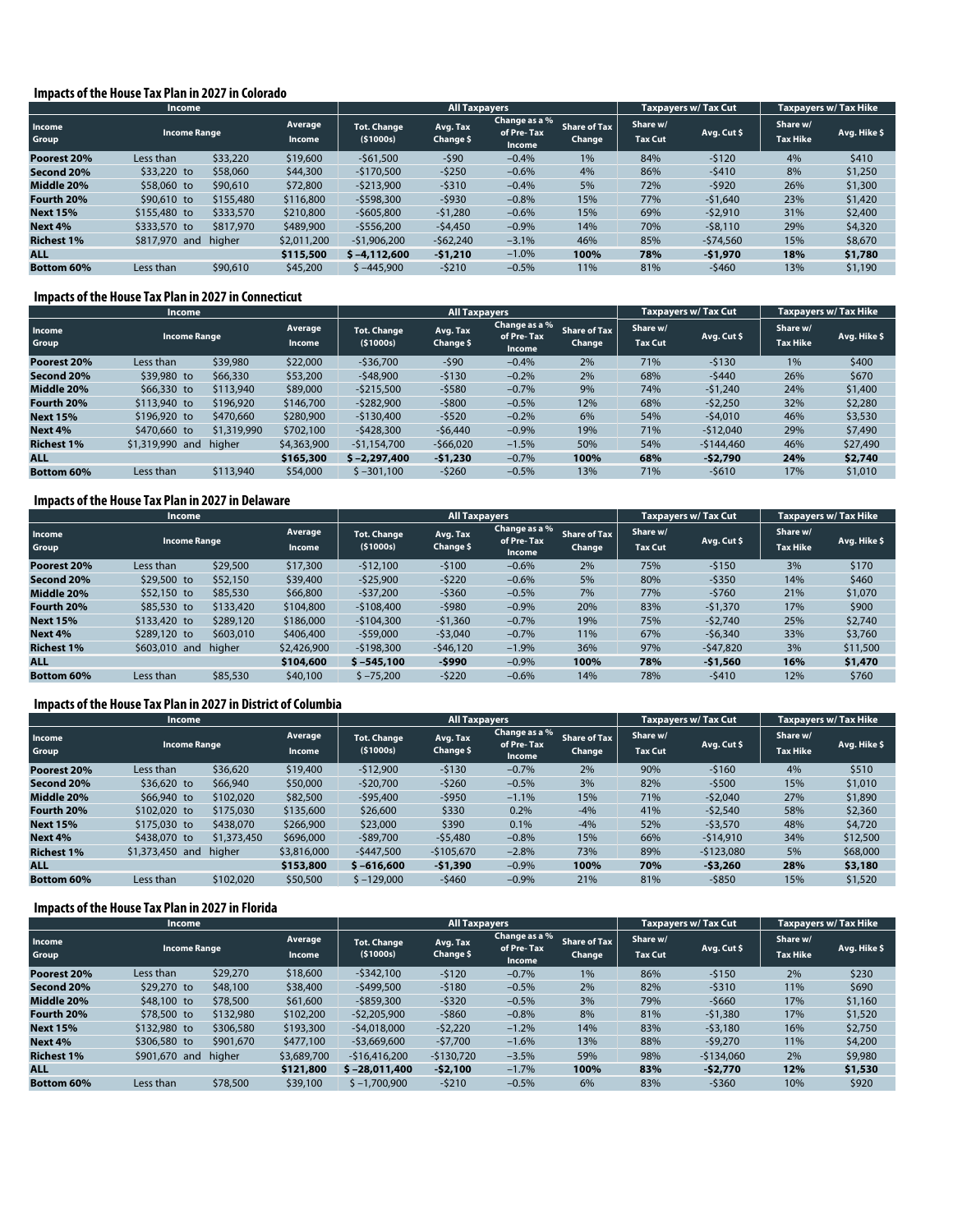#### **Impacts of the House Tax Plan in 2027 in Georgia**

|                   | <b>Income</b>       |           |                                 |                                  | <b>All Taxpayers</b>  |                                       |                               |                            | <b>Taxpayers w/ Tax Cut</b> | <b>Taxpayers w/ Tax Hike</b> |              |
|-------------------|---------------------|-----------|---------------------------------|----------------------------------|-----------------------|---------------------------------------|-------------------------------|----------------------------|-----------------------------|------------------------------|--------------|
| Income<br>Group   | <b>Income Range</b> |           | <b>Average</b><br><b>Income</b> | <b>Tot. Change</b><br>( \$1000s) | Avg. Tax<br>Change \$ | Change as a %<br>of Pre-Tax<br>Income | <b>Share of Tax</b><br>Change | Share w/<br><b>Tax Cut</b> | Avg. Cut \$                 | Share w/<br><b>Tax Hike</b>  | Avg. Hike \$ |
| Poorest 20%       | Less than           | \$33,840  | \$20,500                        | $-5168,000$                      | $-5140$               | $-0.7%$                               | 3%                            | 89%                        | $-5170$                     | 3%                           | \$280        |
| Second 20%        | \$33,840 to         | \$54,810  | \$43,700                        | $-5231.900$                      | $-5200$               | $-0.5%$                               | 4%                            | 72%                        | $-5390$                     | 18%                          | \$440        |
| Middle 20%        | \$54,810 to         | \$88,450  | \$68,600                        | $-$ \$235,200                    | $-5220$               | $-0.3%$                               | 4%                            | 65%                        | $-5740$                     | 29%                          | \$870        |
| Fourth 20%        | \$88,450 to         | \$145,690 | \$111,300                       | $-5601.700$                      | $-5560$               | $-0.5%$                               | 9%                            | 67%                        | $-51,500$                   | 31%                          | \$1,400      |
| <b>Next 15%</b>   | \$145,690 to        | \$323,100 | \$204,500                       | $-5687.700$                      | $-5890$               | $-0.4%$                               | 11%                           | 61%                        | $-52,800$                   | 37%                          | \$2,230      |
| Next 4%           | \$323,100 to        | \$752,190 | \$467,200                       | $-5659.200$                      | $-53,350$             | $-0.7%$                               | 10%                           | 72%                        | $-56,390$                   | 28%                          | \$4,450      |
| <b>Richest 1%</b> | \$752,190 and       | higher    | \$2,711,500                     | $-53.781.100$                    | $-574,800$            | $-2.8%$                               | 59%                           | 94%                        | $-579,800$                  | 6%                           | \$5,060      |
| <b>ALL</b>        |                     |           | \$118,600                       | $$ -6.364.900$                   | $-51,160$             | $-1.0%$                               | 100%                          | 72%                        | $-52,050$                   | 22%                          | \$1,410      |
| Bottom 60%        | Less than           | \$88,450  | \$43,400                        | $$ -635,100$                     | $-5190$               | $-0.4%$                               | 10%                           | 76%                        | $-5390$                     | 16%                          | \$670        |

#### **Impacts of the House Tax Plan in 2027 in Hawaii**

|                   | Income              |           |                          |                                | <b>All Taxpayers</b>  |                                       |                               |                            | Taxpayers w/Tax Cut | <b>Taxpayers w/ Tax Hike</b> |              |
|-------------------|---------------------|-----------|--------------------------|--------------------------------|-----------------------|---------------------------------------|-------------------------------|----------------------------|---------------------|------------------------------|--------------|
| Income<br>Group   | <b>Income Range</b> |           | Average<br><b>Income</b> | <b>Tot. Change</b><br>(51000s) | Avg. Tax<br>Change \$ | Change as a %<br>of Pre-Tax<br>Income | <b>Share of Tax</b><br>Change | Share w/<br><b>Tax Cut</b> | Avg. Cut \$         | Share w/<br><b>Tax Hike</b>  | Avg. Hike \$ |
| Poorest 20%       | Less than           | \$38,300  | \$21,600                 | $-$16,900$                     | $-5100$               | $-0.5%$                               | 3%                            | 80%                        | $-5170$             | 4%                           | \$1,080      |
| Second 20%        | \$38,300 to         | \$65,280  | \$51,200                 | $-$54,600$                     | $-5330$               | $-0.7%$                               | 9%                            | 82%                        | $-5490$             | 10%                          | \$700        |
| Middle 20%        | \$65,280 to         | \$98,540  | \$79,400                 | $-579.700$                     | $-5570$               | $-0.7%$                               | 13%                           | 66%                        | $-51.530$           | 30%                          | \$1,460      |
| Fourth 20%        | \$98,540 to         | \$168,940 | \$130,800                | $-$156,600$                    | $-51,000$             | $-0.8%$                               | 25%                           | 71%                        | $-52,380$           | 29%                          | \$2,360      |
| <b>Next 15%</b>   | \$168,940 to        | \$345,210 | \$233,300                | $-517.100$                     | $-5160$               | $-0.1%$                               | 3%                            | 54%                        | $-54.060$           | 46%                          | \$4,370      |
| Next 4%           | \$345,210 to        | \$759,520 | \$499,300                | $-524,900$                     | $-5990$               | $-0.2%$                               | 4%                            | 53%                        | $-58.710$           | 46%                          | \$7,890      |
| <b>Richest 1%</b> | \$759,520 and       | higher    | \$1,925,000              | $-5275.500$                    | $-540.790$            | $-2.1%$                               | 44%                           | 61%                        | $-574.910$          | 39%                          | \$11,860     |
| <b>ALL</b>        |                     |           | \$120,800                | $$ -625.300$                   | $-5810$               | $-0.7%$                               | 100%                          | 71%                        | $-52,080$           | 22%                          | \$3,020      |
| <b>Bottom 60%</b> | Less than           | \$98,540  | \$48,700                 | $$ -151.200$                   | $-5320$               | $-0.7%$                               | 24%                           | 77%                        | $-5630$             | 14%                          | \$1,230      |

#### **Impacts of the House Tax Plan in 2027 in Idaho**

|                   | <b>Income</b>       |           |                          |                                | <b>All Taxpayers</b>  |                                       |                               |                            | <b>Taxpavers w/ Tax Cut</b> | <b>Taxpayers w/ Tax Hike</b> |              |
|-------------------|---------------------|-----------|--------------------------|--------------------------------|-----------------------|---------------------------------------|-------------------------------|----------------------------|-----------------------------|------------------------------|--------------|
| Income<br>Group   | <b>Income Range</b> |           | Average<br><b>Income</b> | <b>Tot. Change</b><br>(51000s) | Avg. Tax<br>Change \$ | Change as a %<br>of Pre-Tax<br>Income | <b>Share of Tax</b><br>Change | Share w/<br><b>Tax Cut</b> | Avg. Cut \$                 | Share w/<br><b>Tax Hike</b>  | Avg. Hike \$ |
| Poorest 20%       | Less than           | \$26,440  | \$15,400                 | $-522,500$                     | $-5110$               | $-0.7%$                               | 3%                            | 96%                        | $-5120$                     | 0%                           | \$0          |
| Second 20%        | \$26,440 to         | \$52,220  | \$40,400                 | $-538,600$                     | $-5180$               | $-0.4%$                               | 5%                            | 79%                        | $-5290$                     | 10%                          | \$520        |
| Middle 20%        | \$52,220 to         | \$79,790  | \$65,100                 | $-565.000$                     | $-5350$               | $-0.5%$                               | 8%                            | 74%                        | $-5590$                     | 21%                          | \$390        |
| Fourth 20%        | \$79,790 to         | \$114,400 | \$95,300                 | $-5108,400$                    | $-5620$               | $-0.7%$                               | 13%                           | 79%                        | $-51,000$                   | 20%                          | \$870        |
| <b>Next 15%</b>   | \$114,400 to        | \$222,560 | \$153,000                | $-5174.200$                    | $-51,300$             | $-0.8%$                               | 20%                           | 80%                        | $-52,050$                   | 19%                          | \$1,870      |
| Next 4%           | \$222,560 to        | \$575,000 | \$334,300                | $-$64,900$                     | $-51,970$             | $-0.6%$                               | 8%                            | 68%                        | $-54.260$                   | 32%                          | \$2,890      |
| <b>Richest 1%</b> | \$575,000 and       | higher    | \$1,676,400              | $-5376.400$                    | $-542.400$            | $-2.5%$                               | 44%                           | 95%                        | $-544.800$                  | 5%                           | \$3,750      |
| <b>ALL</b>        |                     |           | \$90,000                 | $$ -850,000$                   | $-5880$               | $-1.0%$                               | 100%                          | 81%                        | $-51,250$                   | 14%                          | \$1,030      |
| <b>Bottom 60%</b> | Less than           | \$79,790  | \$39,600                 | $$ -126,100$                   | $-5210$               | $-0.5%$                               | 15%                           | 83%                        | $-5300$                     | 10%                          | \$440        |

#### **Impacts of the House Tax Plan in 2027 in Illinois**

|                   | Income              |           |                          |                                | <b>All Taxpayers</b>  |                                       |                               |                            | <b>Taxpayers w/ Tax Cut</b> | <b>Taxpayers w/ Tax Hike</b> |              |
|-------------------|---------------------|-----------|--------------------------|--------------------------------|-----------------------|---------------------------------------|-------------------------------|----------------------------|-----------------------------|------------------------------|--------------|
| Income<br>Group   | <b>Income Range</b> |           | Average<br><b>Income</b> | <b>Tot. Change</b><br>(51000s) | Avg. Tax<br>Change \$ | Change as a %<br>of Pre-Tax<br>Income | <b>Share of Tax</b><br>Change | Share w/<br><b>Tax Cut</b> | Avg. Cut \$                 | Share w/<br><b>Tax Hike</b>  | Avg. Hike \$ |
| Poorest 20%       | Less than           | \$36,500  | \$21,800                 | $-5185.800$                    | $-5140$               | $-0.6%$                               | 2%                            | 88%                        | $-5180$                     | 3%                           | \$520        |
| Second 20%        | \$36,500 to         | \$65,760  | \$50,600                 | -\$281,700                     | $-5220$               | $-0.4%$                               | 3%                            | 73%                        | $-5530$                     | 19%                          | \$870        |
| Middle 20%        | \$65,760 to         | \$102,990 | \$83,100                 | $-5913.300$                    | $-5770$               | $-0.9%$                               | 10%                           | 74%                        | $-51,300$                   | 23%                          | \$830        |
| Fourth 20%        | \$102,990 to        | \$170,450 | \$130,900                | $-$1,431,600$                  | $-51,220$             | $-0.9%$                               | 16%                           | 75%                        | $-52,100$                   | 25%                          | \$1,420      |
| <b>Next 15%</b>   | \$170,450 to        | \$355,880 | \$234,100                | $-5851.700$                    | $-5990$               | $-0.4%$                               | 10%                           | 64%                        | $-53.190$                   | 36%                          | \$2,840      |
| Next 4%           | \$355,880 to        | \$887,910 | \$551,700                | $-51,143,300$                  | $-55,340$             | $-1.0%$                               | 13%                           | 79%                        | $-58,270$                   | 21%                          | \$5,620      |
| <b>Richest 1%</b> | \$887,910 and       | higher    | \$3,583,600              | $-54.081.700$                  | $-573,010$            | $-2.0%$                               | 46%                           | 98%                        | $-575,050$                  | 2%                           | \$8,190      |
| <b>ALL</b>        |                     |           | \$141,000                | $$ -8.889.500$                 | $-51,450$             | $-1.0%$                               | 100%                          | 76%                        | $-52,340$                   | 20%                          | \$1,670      |
| <b>Bottom 60%</b> | Less than           | \$102,990 | \$50,600                 | $$ -1,380,800$                 | $-5360$               | $-0.7%$                               | 16%                           | 79%                        | $-5620$                     | 15%                          | \$820        |

#### **Impacts of the House Tax Plan in 2027 in Indiana**

|                   | <b>Income</b>       |           |                          |                                | <b>All Taxpayers</b>  |                                       |                               |                            | <b>Taxpayers w/ Tax Cut</b> | <b>Taxpayers w/ Tax Hike</b> |              |
|-------------------|---------------------|-----------|--------------------------|--------------------------------|-----------------------|---------------------------------------|-------------------------------|----------------------------|-----------------------------|------------------------------|--------------|
| Income<br>Group   | <b>Income Range</b> |           | Average<br><b>Income</b> | <b>Tot. Change</b><br>(51000s) | Avg. Tax<br>Change \$ | Change as a %<br>of Pre-Tax<br>Income | <b>Share of Tax</b><br>Change | Share w/<br><b>Tax Cut</b> | Avg. Cut \$                 | Share w/<br><b>Tax Hike</b>  | Avg. Hike \$ |
| Poorest 20%       | Less than           | \$36,160  | \$20,700                 | $-578,600$                     | $-5110$               | $-0.5%$                               | 2%                            | 90%                        | $-5140$                     | 5%                           | \$470        |
| Second 20%        | $$36,160$ to        | \$63,460  | \$49,500                 | $-5187,200$                    | $-5270$               | $-0.5%$                               | 4%                            | 80%                        | $-5430$                     | 12%                          | \$610        |
| Middle 20%        | \$63,460 to         | \$95,590  | \$78,400                 | $-5402.400$                    | $-5560$               | $-0.7%$                               | 9%                            | 78%                        | $-5960$                     | 18%                          | \$990        |
| Fourth 20%        | \$95,590 to         | \$146,130 | \$117,700                | $-5786,600$                    | $-51,210$             | $-1.0%$                               | 17%                           | 83%                        | $-51,670$                   | 17%                          | \$1,010      |
| <b>Next 15%</b>   | \$146,130 to        | \$283,650 | \$196,000                | $-5959.000$                    | $-52.060$             | $-1.0%$                               | 21%                           | 81%                        | $-53.100$                   | 19%                          | \$2,340      |
| Next 4%           | \$283,650 to        | \$714,660 | \$417,600                | $-5528,300$                    | $-54,400$             | $-1.1%$                               | 11%                           | 80%                        | $-56.340$                   | 20%                          | \$3,380      |
| <b>Richest 1%</b> | \$714,660 and       | higher    | \$2,202,800              | $-51.680.900$                  | $-$56,060$            | $-2.5%$                               | 36%                           | 93%                        | $-560,890$                  | 6%                           | \$11,430     |
| <b>ALL</b>        |                     |           | \$113,500                | $$ -4.623.000$                 | $-51,350$             | $-1.2%$                               | 100%                          | 82%                        | $-$ \$1,860                 | 14%                          | \$1,300      |
| <b>Bottom 60%</b> | Less than           | \$95,590  | \$49,300                 | $$ -668.200$                   | $-5310$               | $-0.6%$                               | 14%                           | 83%                        | $-5490$                     | 12%                          | \$790        |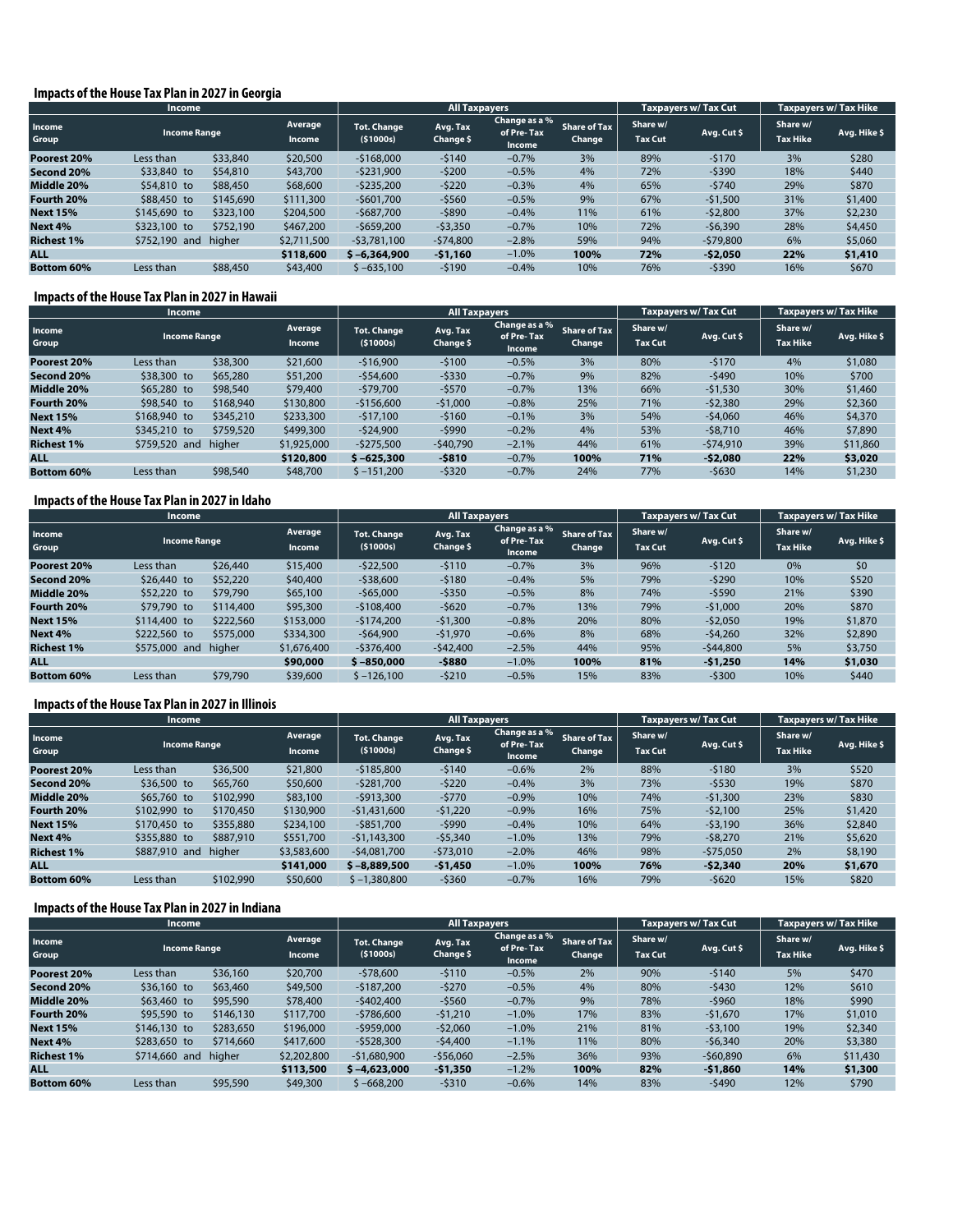#### **Impacts of the House Tax Plan in 2027 in Iowa**

|                   | <b>Income</b>       |           |                   |                                | <b>All Taxpayers</b>  |                                       |                               |                            | <b>Taxpayers w/ Tax Cut</b> | <b>Taxpayers w/ Tax Hike</b> |              |
|-------------------|---------------------|-----------|-------------------|--------------------------------|-----------------------|---------------------------------------|-------------------------------|----------------------------|-----------------------------|------------------------------|--------------|
| Income<br>Group   | <b>Income Range</b> |           | Average<br>Income | <b>Tot. Change</b><br>(51000s) | Avg. Tax<br>Change \$ | Change as a %<br>of Pre-Tax<br>Income | <b>Share of Tax</b><br>Change | Share w/<br><b>Tax Cut</b> | Avg. Cut \$                 | Share w/<br><b>Tax Hike</b>  | Avg. Hike \$ |
| Poorest 20%       | Less than           | \$33,580  | \$18,800          | $-542,800$                     | $-5120$               | $-0.6%$                               | 2%                            | 88%                        | $-5140$                     | 1%                           | \$180        |
| Second 20%        | \$33,580 to         | \$59,300  | \$46,700          | $-5115,400$                    | $-5330$               | $-0.7%$                               | 6%                            | 86%                        | $-5410$                     | 7%                           | \$250        |
| Middle 20%        | \$59,300 to         | \$87,080  | \$72,400          | $-5109.200$                    | $-5340$               | $-0.5%$                               | 6%                            | 77%                        | $-5700$                     | 21%                          | \$930        |
| Fourth 20%        | \$87,080 to         | \$138,880 | \$110,800         | $-5284.900$                    | $-5870$               | $-0.8%$                               | 16%                           | 78%                        | $-51,340$                   | 21%                          | \$860        |
| <b>Next 15%</b>   | \$138,880 to        | \$275,620 | \$180,100         | $-5432.900$                    | $-51,960$             | $-1.1%$                               | 24%                           | 81%                        | $-52,770$                   | 18%                          | \$1,650      |
| Next 4%           | \$275,620 to        | \$570,990 | \$348,800         | $-5102.200$                    | $-51,810$             | $-0.5%$                               | 6%                            | 79%                        | $-53,070$                   | 21%                          | \$2,860      |
| <b>Richest 1%</b> | \$570,990 and       | higher    | \$1,463,100       | $-5688.800$                    | $-548,520$            | $-3.3%$                               | 39%                           | 98%                        | $-549,670$                  | 2%                           | \$4,020      |
| <b>ALL</b>        |                     |           | \$97,900          | $$ -1.776.300$                 | $-51,070$             | $-1.1%$                               | 100%                          | 82%                        | $-$1,460$                   | 13%                          | \$1,060      |
| <b>Bottom 60%</b> | Less than           | \$87,080  | \$44,900          | $$ -267,400$                   | $-5260$               | $-0.6%$                               | 15%                           | 84%                        | -\$390                      | 9%                           | \$730        |

#### **Impacts of the House Tax Plan in 2027 in Kansas**

|                   | Income              |           |                          |                                | <b>All Taxpayers</b>  |                                       |                               |                            | <b>Taxpavers w/ Tax Cut</b> | <b>Taxpayers w/ Tax Hike</b> |              |
|-------------------|---------------------|-----------|--------------------------|--------------------------------|-----------------------|---------------------------------------|-------------------------------|----------------------------|-----------------------------|------------------------------|--------------|
| Income<br>Group   | <b>Income Range</b> |           | Average<br><b>Income</b> | <b>Tot. Change</b><br>(51000s) | Avg. Tax<br>Change \$ | Change as a %<br>of Pre-Tax<br>Income | <b>Share of Tax</b><br>Change | Share w/<br><b>Tax Cut</b> | Avg. Cut \$                 | Share w/<br><b>Tax Hike</b>  | Avg. Hike \$ |
| Poorest 20%       | Less than           | \$35,610  | \$19,600                 | $-530,800$                     | $-5100$               | $-0.5%$                               | 1%                            | 87%                        | $-5120$                     | 1%                           | \$120        |
| Second 20%        | \$35,610 to         | \$60,790  | \$49,300                 | $-$ \$83,200                   | $-5260$               | $-0.5%$                               | 4%                            | 81%                        | $-5410$                     | 12%                          | \$600        |
| Middle 20%        | \$60,790 to         | \$93,970  | \$77,500                 | $-5177.200$                    | $-5650$               | $-0.8%$                               | 8%                            | 86%                        | $-5900$                     | 12%                          | \$1,000      |
| Fourth 20%        | \$93,970 to         | \$147,500 | \$117,100                | $-5279,200$                    | $-51,040$             | $-0.9%$                               | 13%                           | 83%                        | $-51,520$                   | 16%                          | \$1,400      |
| <b>Next 15%</b>   | \$147,500 to        | \$278,870 | \$192,100                | $-5351,900$                    | $-51,780$             | $-0.9%$                               | 16%                           | 78%                        | $-53.120$                   | 22%                          | \$2,980      |
| Next 4%           | \$278,870 to        | \$700,220 | \$410,800                | $-5265,200$                    | $-55,080$             | $-1.2%$                               | 12%                           | 83%                        | $-56.640$                   | 17%                          | \$2,550      |
| <b>Richest 1%</b> | \$700,220 and       | higher    | \$2,306,800              | $-5979.300$                    | $-578,520$            | $-3.4%$                               | 45%                           | 95%                        | $-583,380$                  | 5%                           | \$8,740      |
| <b>ALL</b>        |                     |           | \$113,300                | $$ -2.166.900$                 | $-51,510$             | $-1.3%$                               | 100%                          | 83%                        | $-$ \$2,050                 | 12%                          | \$1,610      |
| <b>Bottom 60%</b> | Less than           | \$93,970  | \$47,700                 | $$ -291.200$                   | $-5330$               | $-0.7%$                               | 13%                           | 84%                        | $-5460$                     | 8%                           | \$760        |

# **Impacts of the House Tax Plan in 2027 in Kentucky**

|                   | <b>Income</b>       |           |                          | <b>All Taxpayers</b>           |                       |                                       |                               |                            | <b>Taxpavers w/ Tax Cut</b> | Taxpayers w/ Tax Hike       |              |
|-------------------|---------------------|-----------|--------------------------|--------------------------------|-----------------------|---------------------------------------|-------------------------------|----------------------------|-----------------------------|-----------------------------|--------------|
| Income<br>Group   | <b>Income Range</b> |           | Average<br><b>Income</b> | <b>Tot. Change</b><br>(51000s) | Avg. Tax<br>Change \$ | Change as a %<br>of Pre-Tax<br>Income | <b>Share of Tax</b><br>Change | Share w/<br><b>Tax Cut</b> | Avg. Cut \$                 | Share w/<br><b>Tax Hike</b> | Avg. Hike \$ |
| Poorest 20%       | Less than           | \$27,310  | \$16,200                 | $-543,700$                     | $-590$                | $-0.5%$                               | 2%                            | 83%                        | $-5110$                     | 2%                          | \$110        |
| Second 20%        | \$27,310 to         | \$49,440  | \$38,500                 | $-599.300$                     | $-5210$               | $-0.6%$                               | 5%                            | 77%                        | $-5320$                     | 9%                          | \$400        |
| Middle 20%        | \$49,440 to         | \$74,540  | \$60,900                 | $-5126.200$                    | $-5290$               | $-0.5%$                               | 6%                            | 76%                        | $-5650$                     | 16%                         | \$1,250      |
| Fourth 20%        | \$74,540 to         | \$120,460 | \$94,800                 | $-5247.700$                    | $-5550$               | $-0.6%$                               | 12%                           | 75%                        | $-51.000$                   | 20%                         | \$1,020      |
| <b>Next 15%</b>   | \$120,460 to        | \$226,410 | \$158,100                | $-5479.400$                    | $-51,590$             | $-1.0%$                               | 24%                           | 78%                        | $-52,450$                   | 21%                         | \$1,620      |
| Next 4%           | \$226,410 to        | \$547,480 | \$327,300                | $-5224,800$                    | $-52,730$             | $-0.8%$                               | 11%                           | 73%                        | $-54.970$                   | 26%                         | \$3,380      |
| <b>Richest 1%</b> | \$547,480 and       | higher    | \$1,559,000              | $-5811.800$                    | $-541.410$            | $-2.7%$                               | 40%                           | 89%                        | $-546.780$                  | 11%                         | \$2,580      |
| <b>ALL</b>        |                     |           | \$88,300                 | $$ -2.033.000$                 | $-5900$               | $-1.0%$                               | 100%                          | 78%                        | $-51,370$                   | 13%                         | \$1,270      |
| <b>Bottom 60%</b> | Less than           | \$74,540  | \$37,500                 | $$ -269,200$                   | $-5190$               | $-0.5%$                               | 13%                           | 79%                        | $-5340$                     | 9%                          | \$870        |

#### **Impacts of the House Tax Plan in 2027 in Louisiana**

|                   | <b>Income</b>       |           |                          |                                | <b>All Taxpayers</b>  |                                       |                               |                            | Taxpayers w/Tax Cut | <b>Taxpayers w/ Tax Hike</b> |              |
|-------------------|---------------------|-----------|--------------------------|--------------------------------|-----------------------|---------------------------------------|-------------------------------|----------------------------|---------------------|------------------------------|--------------|
| Income<br>Group   | <b>Income Range</b> |           | Average<br><b>Income</b> | <b>Tot. Change</b><br>(51000s) | Avg. Tax<br>Change \$ | Change as a %<br>of Pre-Tax<br>Income | <b>Share of Tax</b><br>Change | Share w/<br><b>Tax Cut</b> | Avg. Cut \$         | Share w/<br><b>Tax Hike</b>  | Avg. Hike \$ |
| Poorest 20%       | Less than           | \$22,920  | \$14,200                 | $-543,500$                     | $-590$                | $-0.6%$                               | 2%                            | 92%                        | $-5110$             | 1%                           | \$800        |
| Second 20%        | \$22,920 to         | \$45,990  | \$34,200                 | $-573,300$                     | $-5150$               | $-0.4%$                               | 3%                            | 77%                        | $-5250$             | 10%                          | \$410        |
| Middle 20%        | \$45,990 to         | \$67,110  | \$56,700                 | $-575.500$                     | $-5160$               | $-0.3%$                               | 3%                            | 74%                        | $-5490$             | 20%                          | \$1,010      |
| Fourth 20%        | \$67,110 to         | \$112,730 | \$86,600                 | $-5241,000$                    | $-5550$               | $-0.6%$                               | 10%                           | 77%                        | $-51.020$           | 20%                          | \$1,160      |
| <b>Next 15%</b>   | \$112,730 to        | \$224,070 | \$151,900                | $-5538,300$                    | $-51.810$             | $-1.2%$                               | 22%                           | 82%                        | $-52,530$           | 16%                          | \$1,650      |
| Next 4%           | \$224,070 to        | \$562,600 | \$317,100                | $-5290.800$                    | $-53,410$             | $-1.1%$                               | 12%                           | 77%                        | $-55.210$           | 22%                          | \$2,660      |
| <b>Richest 1%</b> | \$562,600 and       | higher    | \$1,353,500              | $-51.184.800$                  | $-560.090$            | $-4.4%$                               | 48%                           | 86%                        | $-570,920$          | 14%                          | \$4,750      |
| <b>ALL</b>        |                     |           | \$80,500                 | $$ -2,447,300$                 | $-51,060$             | $-1.3%$                               | 100%                          | 80%                        | $-51,520$           | 13%                          | \$1,190      |
| <b>Bottom 60%</b> | Less than           | \$67,110  | \$34,700                 | $$ -192.300$                   | $-5130$               | $-0.4%$                               | 8%                            | 81%                        | $-5270$             | 10%                          | \$800        |

#### **Impacts of the House Tax Plan in 2027 in Maine**

|                   | <b>Income</b>                                |           |                          |                                | <b>All Taxpayers</b>  |                                       |                               |                            | <b>Taxpayers w/ Tax Cut</b> | <b>Taxpayers w/ Tax Hike</b> |              |
|-------------------|----------------------------------------------|-----------|--------------------------|--------------------------------|-----------------------|---------------------------------------|-------------------------------|----------------------------|-----------------------------|------------------------------|--------------|
| Income<br>Group   | <b>Income Range</b><br>\$34,830<br>Less than |           | Average<br><b>Income</b> | <b>Tot. Change</b><br>(51000s) | Avg. Tax<br>Change \$ | Change as a %<br>of Pre-Tax<br>Income | <b>Share of Tax</b><br>Change | Share w/<br><b>Tax Cut</b> | Avg. Cut \$                 | Share w/<br><b>Tax Hike</b>  | Avg. Hike \$ |
| Poorest 20%       |                                              |           | \$19,800                 | $-515.900$                     | $-5100$               | $-0.5%$                               | 2%                            | 81%                        | $-5150$                     | 7%                           | \$360        |
| Second 20%        | \$34,830 to                                  | \$59,650  | \$47,400                 | $-538,200$                     | $-5270$               | $-0.6%$                               | 5%                            | 71%                        | $-5470$                     | 14%                          | \$460        |
| Middle 20%        | \$59,650 to                                  | \$93,340  | \$74,100                 | $-595.800$                     | $-5610$               | $-0.8%$                               | 13%                           | 70%                        | $-51.040$                   | 18%                          | \$680        |
| Fourth 20%        | \$93,340 to                                  | \$147,140 | \$116,600                | $-$ \$134,500                  | $-5950$               | $-0.8%$                               | 19%                           | 74%                        | $-51.580$                   | 22%                          | \$1,060      |
| <b>Next 15%</b>   | \$147,140 to                                 | \$277,340 | \$194,700                | $-5145.500$                    | $-51.450$             | $-0.7%$                               | 20%                           | 74%                        | $-52.890$                   | 26%                          | \$2,630      |
| Next 4%           | \$277,340 to                                 | \$670,470 | \$410,400                | $-$92,800$                     | $-53,630$             | $-0.9%$                               | 13%                           | 71%                        | $-56.450$                   | 29%                          | \$3,250      |
| <b>Richest 1%</b> | \$670,470 and                                | higher    | \$1,755,700              | $-5201.500$                    | $-532.760$            | $-1.9%$                               | 28%                           | 82%                        | -\$44,960                   | 18%                          | \$21,840     |
| <b>ALL</b>        |                                              |           | \$106,700                | $$ -724.300$                   | $-5980$               | $-0.9%$                               | 100%                          | 74%                        | $-51,650$                   | 17%                          | \$1,460      |
| <b>Bottom 60%</b> | Less than                                    | \$93,340  | \$47,000                 | $$ -149.900$                   | $-5330$               | $-0.7%$                               | 21%                           | 74%                        | $-5530$                     | 13%                          | \$540        |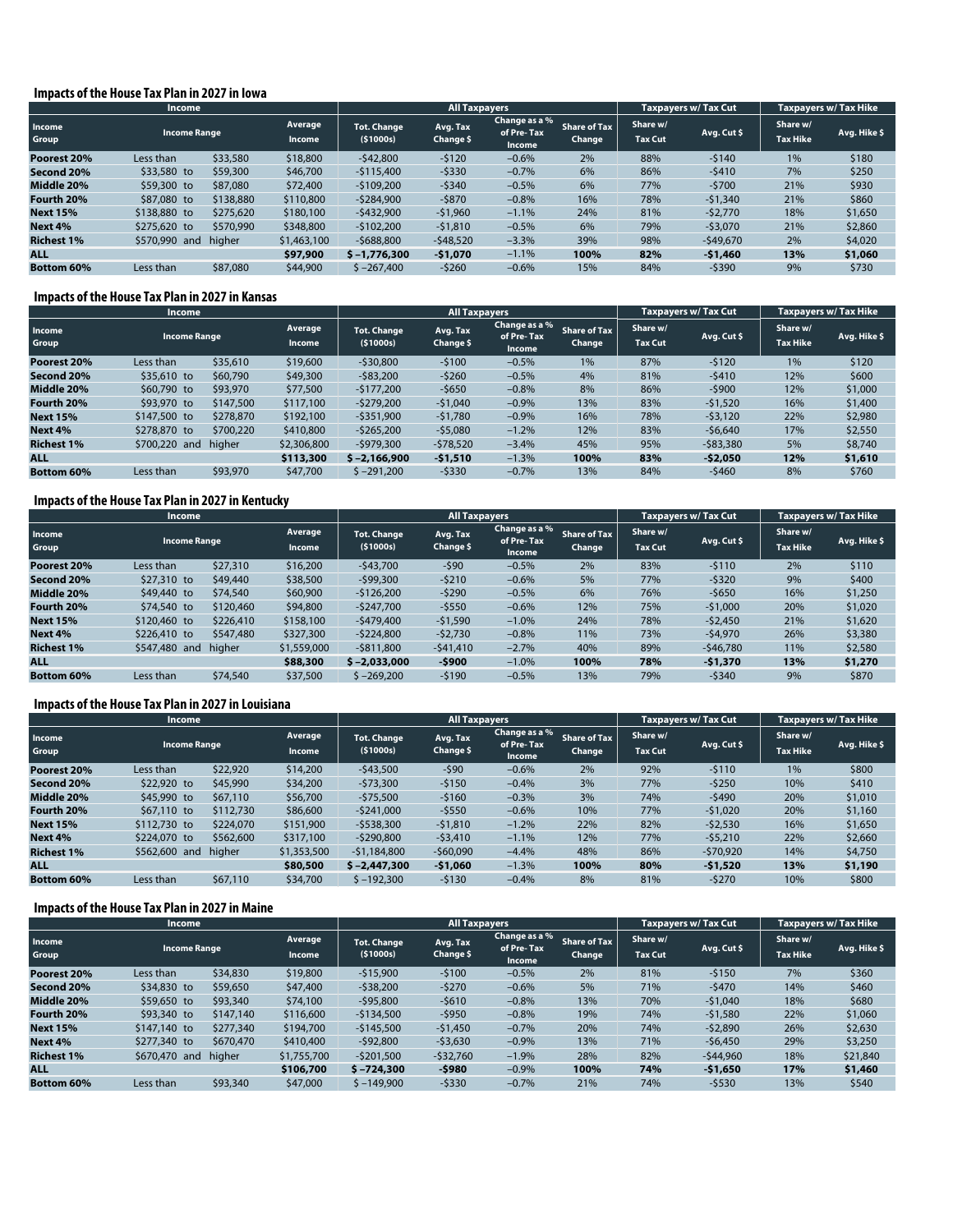#### **Impacts of the House Tax Plan in 2027 in Maryland**

|                   | <b>Income</b>       |           |                          |                                | <b>All Taxpayers</b>  |                                       |                               |                            | <b>Taxpayers w/ Tax Cut</b> | <b>Taxpayers w/ Tax Hike</b> |              |
|-------------------|---------------------|-----------|--------------------------|--------------------------------|-----------------------|---------------------------------------|-------------------------------|----------------------------|-----------------------------|------------------------------|--------------|
| Income<br>Group   | <b>Income Range</b> |           | Average<br><b>Income</b> | <b>Tot. Change</b><br>(51000s) | Avg. Tax<br>Change \$ | Change as a %<br>of Pre-Tax<br>Income | <b>Share of Tax</b><br>Change | Share w/<br><b>Tax Cut</b> | Avg. Cut \$                 | Share w/<br><b>Tax Hike</b>  | Avg. Hike \$ |
| Poorest 20%       | Less than           | \$38,690  | \$21,000                 | $-586,200$                     | $-5120$               | $-0.6%$                               | 5%                            | 86%                        | $-5160$                     | 2%                           | \$560        |
| Second 20%        | \$38,690 to         | \$67,900  | \$53,100                 | $-510,000$                     | $-510$                | $-0.0%$                               | 1%                            | 62%                        | $-5590$                     | 32%                          | \$1,090      |
| Middle 20%        | \$67,900 to         | \$106,430 | \$84,900                 | $-5246,200$                    | $-5380$               | $-0.5%$                               | 14%                           | 66%                        | $-51,240$                   | 33%                          | \$1,320      |
| Fourth 20%        | \$106,430 to        | \$180,230 | \$139,200                | $-5179.700$                    | $-5280$               | $-0.2%$                               | 10%                           | 61%                        | $-51,970$                   | 38%                          | \$2,390      |
| <b>Next 15%</b>   | \$180,230 to        | \$368,700 | \$249,600                | \$757,100                      | \$1,690               | 0.7%                                  | $-43%$                        | 38%                        | $-53.190$                   | 62%                          | \$4,700      |
| Next 4%           | \$368,700 to        | \$910,710 | \$547,100                | $-5361.000$                    | $-53,060$             | $-0.6%$                               | 21%                           | 69%                        | $-57.400$                   | 31%                          | \$6,480      |
| <b>Richest 1%</b> | \$910,710 and       | higher    | \$2,545,500              | $-51.626.100$                  | $-$ \$59,940          | $-2.4%$                               | 93%                           | 95%                        | $-563,250$                  | 4%                           | \$7,310      |
| <b>ALL</b>        |                     |           | \$133,900                | $$ -1.752.400$                 | $-5530$               | $-0.4%$                               | 100%                          | 65%                        | $-52,070$                   | 31%                          | \$2,640      |
| <b>Bottom 60%</b> | Less than           | \$106,430 | \$52,000                 | $$ -342,400$                   | $-5170$               | $-0.3%$                               | 20%                           | 71%                        | $-5600$                     | 22%                          | \$1,180      |

#### **Impacts of the House Tax Plan in 2027 in Massachusetts**

|                   | Income              |             |                          | <b>All Taxpayers</b>           |                       |                                       |                               |                            | Taxpayers w/Tax Cut | <b>Taxpayers w/ Tax Hike</b> |              |
|-------------------|---------------------|-------------|--------------------------|--------------------------------|-----------------------|---------------------------------------|-------------------------------|----------------------------|---------------------|------------------------------|--------------|
| Income<br>Group   | <b>Income Range</b> |             | Average<br><b>Income</b> | <b>Tot. Change</b><br>(51000s) | Avg. Tax<br>Change \$ | Change as a %<br>of Pre-Tax<br>Income | <b>Share of Tax</b><br>Change | Share w/<br><b>Tax Cut</b> | Avg. Cut \$         | Share w/<br><b>Tax Hike</b>  | Avg. Hike \$ |
| Poorest 20%       | Less than           | \$38,290    | \$22,800                 | $-574.300$                     | $-590$                | $-0.4%$                               | 1%                            | 72%                        | $-5150$             | 5%                           | \$250        |
| Second 20%        | \$38,290 to         | \$70,430    | \$53,600                 | $-5285,100$                    | $-5350$               | $-0.7%$                               | 5%                            | 73%                        | $-5640$             | 16%                          | \$710        |
| Middle 20%        | \$70,430 to         | \$119,580   | \$93,900                 | $-5850.000$                    | $-51,090$             | $-1.2%$                               | 14%                           | 83%                        | $-51.570$           | 15%                          | \$1,380      |
| Fourth 20%        | \$119,580 to        | \$206,160   | \$155,800                | $-5481.100$                    | $-5650$               | $-0.4%$                               | 8%                            | 65%                        | $-52.470$           | 35%                          | \$2,750      |
| <b>Next 15%</b>   | \$206,160 to        | \$454,840   | \$287,500                | $-5259,800$                    | $-5500$               | $-0.2%$                               | 4%                            | 58%                        | $-53.750$           | 42%                          | \$3,980      |
| Next 4%           | \$454,840 to        | \$1,209,880 | \$682,000                | $-5851.600$                    | $-56.180$             | $-0.9%$                               | 14%                           | 70%                        | $-511,780$          | 30%                          | \$6,850      |
| <b>Richest 1%</b> | \$1,209,880 and     | higher      | \$3,906,500              | $-53.367.600$                  | $-594.230$            | $-2.4%$                               | 55%                           | 58%                        | $-5165.800$         | 42%                          | \$3,070      |
| <b>ALL</b>        |                     |             | \$163,700                | $$ -6.169.900$                 | $-51,590$             | $-1.0%$                               | 100%                          | 71%                        | $-53,040$           | 21%                          | \$2,650      |
| <b>Bottom 60%</b> | Less than           | \$119,580   | \$56,200                 | $$ -1,209,400$                 | $-5500$               | $-0.9%$                               | 20%                           | 76%                        | $-5810$             | 12%                          | \$910        |

# **Impacts of the House Tax Plan in 2027 in Michigan**

|                   | <b>Income</b>       |           |                          |                                | <b>All Taxpayers</b>  |                                       |                               |                            | <b>Taxpavers w/ Tax Cut</b> | Taxpayers w/ Tax Hike       |              |
|-------------------|---------------------|-----------|--------------------------|--------------------------------|-----------------------|---------------------------------------|-------------------------------|----------------------------|-----------------------------|-----------------------------|--------------|
| Income<br>Group   | <b>Income Range</b> |           | Average<br><b>Income</b> | <b>Tot. Change</b><br>(51000s) | Avg. Tax<br>Change \$ | Change as a %<br>of Pre-Tax<br>Income | <b>Share of Tax</b><br>Change | Share w/<br><b>Tax Cut</b> | Avg. Cut \$                 | Share w/<br><b>Tax Hike</b> | Avg. Hike \$ |
| Poorest 20%       | Less than           | \$34,160  | \$19,900                 | $-5105.200$                    | $-5100$               | $-0.5%$                               | 1%                            | 86%                        | $-5120$                     | 2%                          | \$220        |
| Second 20%        | \$34,160 to         | \$63,390  | \$48,000                 | $-5215.900$                    | $-5200$               | $-0.4%$                               | 3%                            | 73%                        | $-5390$                     | 16%                         | \$530        |
| Middle 20%        | \$63,390 to         | \$99,770  | \$79,700                 | $-5601.500$                    | $-5590$               | $-0.7%$                               | 8%                            | 78%                        | $-51.000$                   | 18%                         | \$1,040      |
| Fourth 20%        | \$99,770 to         | \$159,850 | \$125,000                | $-51,222,100$                  | $-51,210$             | $-1.0%$                               | 16%                           | 81%                        | $-51.800$                   | 19%                         | \$1,250      |
| <b>Next 15%</b>   | \$159,850 to        | \$310,810 | \$209,700                | $-5966.300$                    | $-51.420$             | $-0.7%$                               | 13%                           | 73%                        | $-52,750$                   | 27%                         | \$2,200      |
| Next 4%           | \$310,810 to        | \$698,540 | \$449,600                | $-5847.900$                    | $-54,800$             | $-1.1%$                               | 11%                           | 79%                        | $-56.780$                   | 20%                         | \$2,840      |
| <b>Richest 1%</b> | \$698,540 and       | higher    | \$2,235,300              | $-53.451.800$                  | $-577.380$            | $-3.5%$                               | 47%                           | 95%                        | $-581.730$                  | 5%                          | \$7,380      |
| <b>ALL</b>        |                     |           | \$116,300                | $$ -7,411,200$                 | $-51,430$             | $-1.2%$                               | 100%                          | 78%                        | $-52,090$                   | 15%                         | \$1,320      |
| <b>Bottom 60%</b> | Less than           | \$99,770  | \$48,600                 | $$ -922,600$                   | $-5290$               | $-0.6%$                               | 12%                           | 79%                        | $-5490$                     | 12%                         | \$760        |

#### **Impacts of the House Tax Plan in 2027 in Minnesota**

|                   | <b>Income</b>       |           |                          |                                | <b>All Taxpayers</b>  |                                       |                               |                            | Taxpayers w/Tax Cut | <b>Taxpayers w/ Tax Hike</b> |              |
|-------------------|---------------------|-----------|--------------------------|--------------------------------|-----------------------|---------------------------------------|-------------------------------|----------------------------|---------------------|------------------------------|--------------|
| Income<br>Group   | <b>Income Range</b> |           | Average<br><b>Income</b> | <b>Tot. Change</b><br>(51000s) | Avg. Tax<br>Change \$ | Change as a %<br>of Pre-Tax<br>Income | <b>Share of Tax</b><br>Change | Share w/<br><b>Tax Cut</b> | Avg. Cut \$         | Share w/<br><b>Tax Hike</b>  | Avg. Hike \$ |
| Poorest 20%       | Less than           | \$37,600  | \$20,900                 | $-577,500$                     | $-5120$               | $-0.6%$                               | 3%                            | 91%                        | $-5140$             | 1%                           | \$650        |
| Second 20%        | \$37,600 to         | \$63,320  | \$50,500                 | $-5166,000$                    | $-5270$               | $-0.5%$                               | 5%                            | 83%                        | $-5490$             | 13%                          | \$1,020      |
| Middle 20%        | \$63,320 to         | \$99,710  | \$80,000                 | $-5284.600$                    | $-5470$               | $-0.6%$                               | 9%                            | 73%                        | $-5980$             | 26%                          | \$960        |
| Fourth 20%        | \$99,710 to         | \$153,800 | \$123,600                | $-5531,700$                    | $-5910$               | $-0.7%$                               | 17%                           | 75%                        | $-51.630$           | 25%                          | \$1,260      |
| <b>Next 15%</b>   | \$153,800 to        | \$316,870 | \$209,900                | $-5291,800$                    | $-5700$               | $-0.3%$                               | 10%                           | 62%                        | $-52,520$           | 38%                          | \$2,300      |
| Next 4%           | \$316,870 to        | \$798,030 | \$485,700                | $-5517.800$                    | $-55,120$             | $-1.1%$                               | 17%                           | 82%                        | $-57.080$           | 18%                          | \$3,520      |
| <b>Richest 1%</b> | \$798,030 and       | higher    | \$2,970,400              | $-51.197.200$                  | $-540.780$            | $-1.4%$                               | 39%                           | 95%                        | $-543,450$          | 5%                           | \$9,230      |
| <b>ALL</b>        |                     |           | \$128,100                | $$ -3,066,600$                 | $-51,010$             | $-0.8%$                               | 100%                          | 78%                        | $-51,650$           | 19%                          | \$1,520      |
| <b>Bottom 60%</b> | Less than           | \$99,710  | \$49,700                 | $$ -528.100$                   | $-5280$               | $-0.6%$                               | 17%                           | 82%                        | $-5490$             | 13%                          | \$970        |

#### **Impacts of the House Tax Plan in 2027 in Mississippi**

|                   | <b>Income</b>       |           |                          |                                  | <b>All Taxpayers</b>  |                                       |                               |                            | <b>Taxpayers w/ Tax Cut</b> | <b>Taxpayers w/ Tax Hike</b> |              |
|-------------------|---------------------|-----------|--------------------------|----------------------------------|-----------------------|---------------------------------------|-------------------------------|----------------------------|-----------------------------|------------------------------|--------------|
| Income<br>Group   | <b>Income Range</b> |           | Average<br><b>Income</b> | <b>Tot. Change</b><br>( \$1000s) | Avg. Tax<br>Change \$ | Change as a %<br>of Pre-Tax<br>Income | <b>Share of Tax</b><br>Change | Share w/<br><b>Tax Cut</b> | Avg. Cut \$                 | Share w/<br><b>Tax Hike</b>  | Avg. Hike \$ |
| Poorest 20%       | Less than           | \$25,380  | \$16,600                 | $-539.500$                       | $-5120$               | $-0.7%$                               | 3%                            | 88%                        | $-5150$                     | 3%                           | \$420        |
| Second 20%        | \$25,380 to         | \$45,570  | \$34,900                 | $-532,700$                       | $-5110$               | $-0.3%$                               | 2%                            | 69%                        | $-5290$                     | 14%                          | \$630        |
| Middle 20%        | \$45,570 to         | \$73,050  | \$58,600                 | $-570,500$                       | $-5240$               | $-0.4%$                               | 5%                            | 66%                        | $-5610$                     | 21%                          | \$760        |
| Fourth 20%        | \$73,050 to         | \$122,710 | \$95,600                 | $-5200.600$                      | $-5710$               | $-0.7%$                               | 14%                           | 71%                        | $-51,500$                   | 24%                          | \$1,480      |
| <b>Next 15%</b>   | \$122,710 to        | \$246,100 | \$167,200                | $-5353.100$                      | $-51.710$             | $-1.0%$                               | 25%                           | 79%                        | $-52.550$                   | 19%                          | \$1,620      |
| Next 4%           | \$246,100 to        | \$517,490 | \$321,300                | $-5152,300$                      | $-53,190$             | $-1.0%$                               | 11%                           | 78%                        | $-54.870$                   | 21%                          | \$2,900      |
| <b>Richest 1%</b> | \$517,490 and       | higher    | \$1,489,700              | $-5542.500$                      | $-538,560$            | $-2.6%$                               | 39%                           | 81%                        | $-548.190$                  | 19%                          | \$3,010      |
| <b>ALL</b>        |                     |           | \$88,400                 | $$ -1,391,400$                   | $-5940$               | $-1.1%$                               | 100%                          | 74%                        | $-51,520$                   | 16%                          | \$1,200      |
| <b>Bottom 60%</b> | Less than           | \$73,050  | \$36,000                 | $$ -142.700$                     | $-5160$               | $-0.4%$                               | 10%                           | 75%                        | $-5320$                     | 12%                          | \$690        |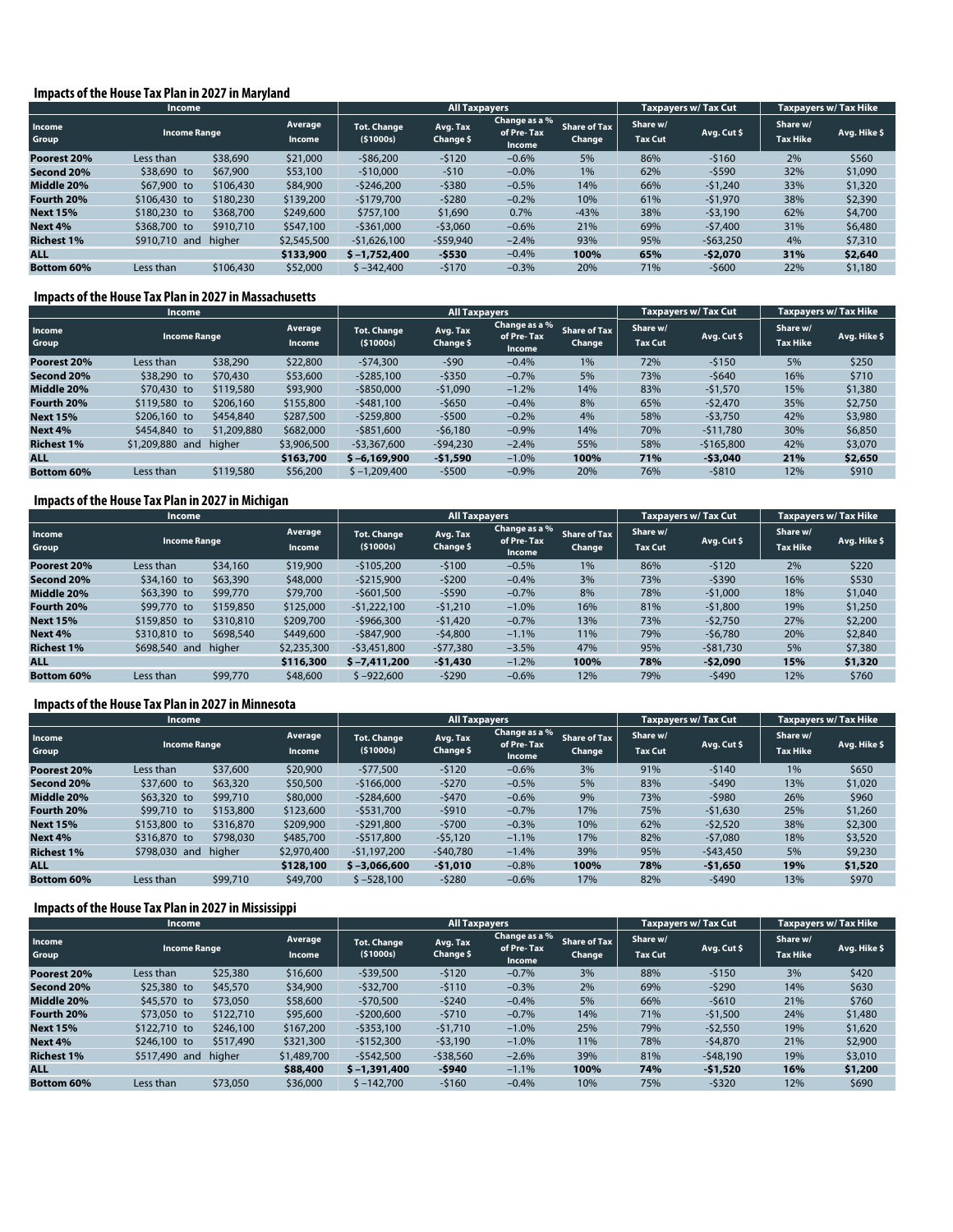#### **Impacts of the House Tax Plan in 2027 in Missouri**

|                   | <b>Income</b>       |           |                   |                                | <b>All Taxpayers</b>  |                                              |                               |                            | <b>Taxpavers w/ Tax Cut</b> | Taxpayers w/ Tax Hike       |              |
|-------------------|---------------------|-----------|-------------------|--------------------------------|-----------------------|----------------------------------------------|-------------------------------|----------------------------|-----------------------------|-----------------------------|--------------|
| Income<br>Group   | <b>Income Range</b> |           | Average<br>Income | <b>Tot. Change</b><br>(51000s) | Avg. Tax<br>Change \$ | Change as a %<br>of Pre-Tax<br><b>Income</b> | <b>Share of Tax</b><br>Change | Share w/<br><b>Tax Cut</b> | Avg. Cut \$                 | Share w/<br><b>Tax Hike</b> | Avg. Hike \$ |
| Poorest 20%       | Less than           | \$32,290  | \$19,000          | $-573.800$                     | $-5100$               | $-0.5%$                                      | 2%                            | 83%                        | $-5130$                     | 1%                          | \$280        |
| Second 20%        | \$32,290 to         | \$55,790  | \$43,300          | $-5108.100$                    | $-5170$               | $-0.4%$                                      | 3%                            | 73%                        | $-5380$                     | 12%                         | \$860        |
| Middle 20%        | \$55,790 to         | \$87,110  | \$71,000          | $-5307.800$                    | $-5470$               | $-0.7%$                                      | 8%                            | 74%                        | $-5830$                     | 21%                         | \$690        |
| Fourth 20%        | \$87,110 to         | \$141,380 | \$110,800         | $-$ \$590,900                  | $-5990$               | $-0.9%$                                      | 15%                           | 82%                        | $-51.490$                   | 17%                         | \$1,430      |
| <b>Next 15%</b>   | \$141,380 to        | \$276,350 | \$191,600         | $-5778.900$                    | $-51.730$             | $-0.9%$                                      | 19%                           | 76%                        | $-52.870$                   | 23%                         | \$2,040      |
| Next 4%           | \$276,350 to        | \$668,930 | \$402,800         | $-5441.800$                    | $-54,000$             | $-1.0%$                                      | 11%                           | 76%                        | $-56,250$                   | 22%                         | \$3,450      |
| <b>Richest 1%</b> | \$668,930 and       | higher    | \$2,106,100       | $-$1,736,600$                  | $-557,780$            | $-2.7%$                                      | 43%                           | 89%                        | $-566,020$                  | 11%                         | \$8,030      |
| <b>ALL</b>        |                     |           | \$107,700         | $$ -4.038.200$                 | $-51,250$             | $-1.2%$                                      | 100%                          | 78%                        | $-$ \$1,860                 | 14%                         | \$1,380      |
| <b>Bottom 60%</b> | Less than           | \$87,110  | \$43,800          | $$ -489.700$                   | $-5240$               | $-0.6%$                                      | 12%                           | 77%                        | $-5420$                     | 11%                         | \$740        |

#### **Impacts of the House Tax Plan in 2027 in Montana**

|                   | <b>Income</b>       |           |                                 | <b>All Taxpayers</b>             |                       |                                       |                               |                            | Taxpayers w/ Tax Cut | <b>Taxpayers w/ Tax Hike</b> |              |
|-------------------|---------------------|-----------|---------------------------------|----------------------------------|-----------------------|---------------------------------------|-------------------------------|----------------------------|----------------------|------------------------------|--------------|
| Income<br>Group   | <b>Income Range</b> |           | <b>Average</b><br><b>Income</b> | <b>Tot. Change</b><br>( \$1000s) | Avg. Tax<br>Change \$ | Change as a %<br>of Pre-Tax<br>Income | <b>Share of Tax</b><br>Change | Share w/<br><b>Tax Cut</b> | Avg. Cut \$          | Share w/<br><b>Tax Hike</b>  | Avg. Hike \$ |
| Poorest 20%       | Less than           | \$24,540  | \$13,600                        | $-56,700$                        | $-550$                | $-0.4%$                               | 1%                            | 84%                        | $-570$               | 3%                           | \$190        |
| Second 20%        | \$24,540 to         | \$42,900  | \$34,700                        | $-$14,500$                       | $-5110$               | $-0.3%$                               | 2%                            | 78%                        | $-5250$              | 9%                           | \$910        |
| Middle 20%        | \$42,900 to         | \$69,860  | \$55,900                        | $-524,300$                       | $-5200$               | $-0.4%$                               | 4%                            | 81%                        | $-5430$              | 15%                          | \$1,020      |
| Fourth 20%        | \$69,860 to         | \$115,020 | \$91,100                        | $-559.900$                       | $-5530$               | $-0.6%$                               | 10%                           | 74%                        | $-51.040$            | 24%                          | \$1,010      |
| <b>Next 15%</b>   | \$115,020 to        | \$220,840 | \$151,800                       | $-5114,000$                      | $-51,320$             | $-0.9%$                               | 19%                           | 76%                        | $-52,180$            | 23%                          | \$1,490      |
| Next 4%           | \$220,840 to        | \$552,260 | \$333,400                       | $-585.100$                       | $-53.810$             | $-1.1%$                               | 14%                           | 78%                        | $-55,600$            | 21%                          | \$2,590      |
| <b>Richest 1%</b> | \$552,260 and       | higher    | \$1,842,500                     | $-5288.300$                      | $-$50,890$            | $-2.8%$                               | 49%                           | 91%                        | $-557,780$           | 9%                           | \$20,530     |
| <b>ALL</b>        |                     |           | \$88,500                        | $$ -592.800$                     | -\$970                | $-1.1%$                               | 100%                          | 79%                        | $-$1,450$            | 14%                          | \$1,270      |
| <b>Bottom 60%</b> | Less than           | \$69,860  | \$34,600                        | $$ -45,500$                      | $-5120$               | $-0.3%$                               | 8%                            | 81%                        | $-5250$              | 9%                           | \$880        |

#### **Impacts of the House Tax Plan in 2027 in Nebraska**

|                   | <b>Income</b>       |           |                          |                                | <b>All Taxpayers</b>  |                                       |                               |                            | Taxpayers w/ Tax Cut | Taxpayers w/ Tax Hike       |              |
|-------------------|---------------------|-----------|--------------------------|--------------------------------|-----------------------|---------------------------------------|-------------------------------|----------------------------|----------------------|-----------------------------|--------------|
| Income<br>Group   | <b>Income Range</b> |           | Average<br><b>Income</b> | <b>Tot. Change</b><br>(51000s) | Avg. Tax<br>Change \$ | Change as a %<br>of Pre-Tax<br>Income | <b>Share of Tax</b><br>Change | Share w/<br><b>Tax Cut</b> | Avg. Cut \$          | Share w/<br><b>Tax Hike</b> | Avg. Hike \$ |
| Poorest 20%       | Less than           | \$34,480  | \$18,900                 | $-529.400$                     | $-5140$               | $-0.7%$                               | 2%                            | 91%                        | $-5150$              | 1%                          | \$90         |
| Second 20%        | \$34,480 to         | \$57,390  | \$45,400                 | $-577,700$                     | $-5350$               | $-0.8%$                               | 6%                            | 88%                        | $-5440$              | 6%                          | \$460        |
| Middle 20%        | \$57,390 to         | \$89,770  | \$72,500                 | $-594,300$                     | $-5460$               | $-0.6%$                               | 8%                            | 79%                        | $-5800$              | 18%                         | \$990        |
| Fourth 20%        | \$89,770 to         | \$136,640 | \$108,400                | $-5157.800$                    | $-5820$               | $-0.8%$                               | 13%                           | 72%                        | $-51.470$            | 27%                         | \$890        |
| <b>Next 15%</b>   | \$136,640 to        | \$267,360 | \$178,800                | $-5249.300$                    | $-51.690$             | $-0.9%$                               | 20%                           | 76%                        | $-52.790$            | 23%                         | \$1,850      |
| Next 4%           | \$267,360 to        | \$710,390 | \$381,700                | $-5128,800$                    | $-53,490$             | $-0.9%$                               | 10%                           | 68%                        | $-56,350$            | 32%                         | \$2,570      |
| <b>Richest 1%</b> | \$710,390 and       | higher    | \$1,941,400              | $-5507.000$                    | $-560,860$            | $-3.1%$                               | 41%                           | 98%                        | $-563,580$           | 2%                          | \$58,120     |
| <b>ALL</b>        |                     |           | \$103,800                | $$ -1,244,500$                 | $-51,210$             | $-1.2%$                               | 100%                          | 81%                        | $-51,720$            | 15%                         | \$1,270      |
| <b>Bottom 60%</b> | Less than           | \$89,770  | \$45,400                 | $$ -201,400$                   | $-5320$               | $-0.7%$                               | 16%                           | 86%                        | $-5440$              | 9%                          | \$800        |

#### **Impacts of the House Tax Plan in 2027 in Nevada**

|                   | <b>Income</b>       |           |                          |                                  | <b>All Taxpayers</b>  |                                              |                               |                            | <b>Taxpayers w/ Tax Cut</b> | <b>Taxpayers w/ Tax Hike</b> |              |
|-------------------|---------------------|-----------|--------------------------|----------------------------------|-----------------------|----------------------------------------------|-------------------------------|----------------------------|-----------------------------|------------------------------|--------------|
| Income<br>Group   | <b>Income Range</b> |           | Average<br><b>Income</b> | <b>Tot. Change</b><br>( \$1000s) | Avg. Tax<br>Change \$ | Change as a %<br>of Pre-Tax<br><b>Income</b> | <b>Share of Tax</b><br>Change | Share w/<br><b>Tax Cut</b> | Avg. Cut \$                 | Share w/<br><b>Tax Hike</b>  | Avg. Hike \$ |
| Poorest 20%       | Less than           | \$32,660  | \$21,700                 | $-544.700$                       | $-5120$               | $-0.6%$                                      | 1%                            | 96%                        | $-5150$                     | 3%                           | \$840        |
| Second 20%        | \$32,660 to         | \$59,650  | \$46,500                 | $-5130.500$                      | $-$ \$350             | $-0.8%$                                      | 3%                            | 81%                        | $-5560$                     | 18%                          | \$590        |
| Middle 20%        | \$59,650 to         | \$96,810  | \$77,100                 | $-5212.700$                      | $-5660$               | $-0.9%$                                      | 5%                            | 88%                        | $-5840$                     | 11%                          | \$800        |
| Fourth 20%        | \$96,810 to         | \$153,770 | \$120,900                | $-5495.300$                      | $-51,440$             | $-1.2%$                                      | 12%                           | 86%                        | $-51.790$                   | 14%                          | \$720        |
| <b>Next 15%</b>   | \$153,770 to        | \$304,470 | \$209,800                | $-5608.900$                      | $-52.570$             | $-1.2%$                                      | 15%                           | 82%                        | $-53,530$                   | 18%                          | \$1,890      |
| Next 4%           | \$304,470 to        | \$889,960 | \$476,200                | $-5363,500$                      | $-55.710$             | $-1.2%$                                      | 9%                            | 78%                        | $-58,390$                   | 21%                          | \$4,060      |
| <b>Richest 1%</b> | \$889,960 and       | higher    | \$3,843,500              | $-52.341.000$                    | $-5152.110$           | $-4.0\%$                                     | 56%                           | 99%                        | $-5153.940$                 | 1%                           | \$7,220      |
| <b>ALL</b>        |                     |           | \$131,600                | $$ -4.196.800$                   | $-52,390$             | $-1.8%$                                      | 100%                          | 87%                        | $-52,910$                   | 12%                          | \$1,140      |
| <b>Bottom 60%</b> | Less than           | \$96,810  | \$47,100                 | $$ -387,900$                     | $-5360$               | $-0.8%$                                      | 9%                            | 89%                        | $-5490$                     | 11%                          | \$680        |

# **Impacts of the House Tax Plan in 2027 in New Hampshire**

|                   | Income              |           |                   |                                | <b>All Taxpayers</b>  |                                              |                               |                            | Taxpayers w/Tax Cut | Taxpayers w/ Tax Hike       |              |
|-------------------|---------------------|-----------|-------------------|--------------------------------|-----------------------|----------------------------------------------|-------------------------------|----------------------------|---------------------|-----------------------------|--------------|
| Income<br>Group   | <b>Income Range</b> |           | Average<br>Income | <b>Tot. Change</b><br>(51000s) | Avg. Tax<br>Change \$ | Change as a %<br>of Pre-Tax<br><b>Income</b> | <b>Share of Tax</b><br>Change | Share w/<br><b>Tax Cut</b> | Avg. Cut \$         | Share w/<br><b>Tax Hike</b> | Avg. Hike \$ |
| Poorest 20%       | Less than           | \$48,940  | \$31,700          | $-540.700$                     | $-5250$               | $-0.8%$                                      | 3%                            | 85%                        | $-5320$             | 13%                         | \$200        |
| Second 20%        | \$48,940 to         | \$79,620  | \$64,900          | $-$80,300$                     | $-5530$               | $-0.8%$                                      | 6%                            | 81%                        | $-5890$             | 15%                         | \$1,190      |
| Middle 20%        | \$79,620 to         | \$127,190 | \$102,700         | $-5131.100$                    | $-5950$               | $-0.9%$                                      | 10%                           | 77%                        | $-51,440$           | 20%                         | \$810        |
| Fourth 20%        | \$127,190 to        | \$204,530 | \$157,100         | $-5288,300$                    | $-51,960$             | $-1.2%$                                      | 22%                           | 82%                        | $-52.720$           | 18%                         | \$1,550      |
| <b>Next 15%</b>   | \$204,530 to        | \$400,480 | \$268,700         | $-5192.400$                    | $-51.880$             | $-0.7%$                                      | 14%                           | 76%                        | $-53.700$           | 24%                         | \$3,760      |
| Next 4%           | \$400,480 to        | \$854,970 | \$555,700         | $-$156,800$                    | $-55,900$             | $-1.1%$                                      | 12%                           | 85%                        | $-58.720$           | 15%                         | \$10,510     |
| <b>Richest 1%</b> | \$854,970 and       | higher    | \$2,554,300       | $-5438.300$                    | $-574.870$            | $-2.9%$                                      | 33%                           | 95%                        | $-579.240$          | 5%                          | \$6,590      |
| <b>ALL</b>        |                     |           | \$147,400         | $$-1.328,000$                  | $-51,790$             | $-1.2%$                                      | 100%                          | 81%                        | $-52,590$           | 17%                         | \$1,820      |
| <b>Bottom 60%</b> | Less than           | \$127,190 | \$64,200          | $$ -252.100$                   | $-5560$               | $-0.9%$                                      | 19%                           | 81%                        | $-5830$             | 16%                         | \$750        |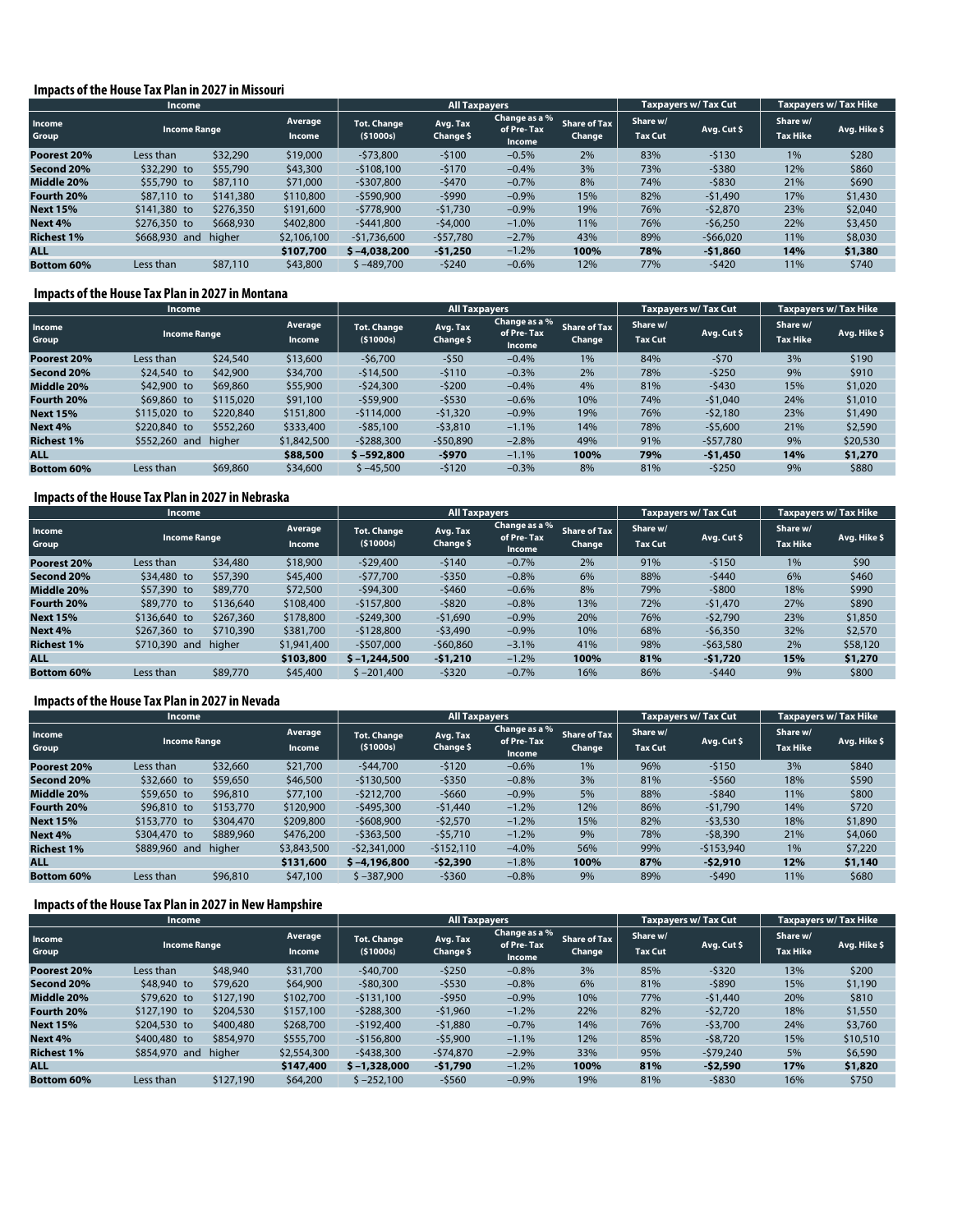#### **Impacts of the House Tax Plan in 2027 in New Jersey**

|                   | <b>Income</b>       |             |                                 |                                  | <b>All Taxpayers</b>  |                                       |                               |                            | <b>Taxpayers w/ Tax Cut</b> | <b>Taxpayers w/ Tax Hike</b> |              |
|-------------------|---------------------|-------------|---------------------------------|----------------------------------|-----------------------|---------------------------------------|-------------------------------|----------------------------|-----------------------------|------------------------------|--------------|
| Income<br>Group   | <b>Income Range</b> |             | <b>Average</b><br><b>Income</b> | <b>Tot. Change</b><br>( \$1000s) | Avg. Tax<br>Change \$ | Change as a %<br>of Pre-Tax<br>Income | <b>Share of Tax</b><br>Change | Share w/<br><b>Tax Cut</b> | Avg. Cut \$                 | Share w/<br><b>Tax Hike</b>  | Avg. Hike \$ |
| Poorest 20%       | Less than           | \$36,900    | \$21,600                        | $-593.100$                       | $-5100$               | $-0.4%$                               | 3%                            | 81%                        | $-5140$                     | 7%                           | \$310        |
| Second 20%        | \$36,900 to         | \$68,330    | \$51,600                        | $-5263,300$                      | $-5280$               | $-0.5%$                               | 8%                            | 69%                        | $-5570$                     | 22%                          | \$530        |
| Middle 20%        | \$68,330 to         | \$111,120   | \$87,500                        | $-5580,300$                      | $-5610$               | $-0.7%$                               | 17%                           | 71%                        | $-51,270$                   | 27%                          | \$1,130      |
| Fourth 20%        | \$111,120 to        | \$188,540   | \$145,300                       | $-$ \$365,100                    | $-5420$               | $-0.3%$                               | 11%                           | 61%                        | $-52.130$                   | 39%                          | \$2,290      |
| <b>Next 15%</b>   | \$188,540 to        | \$440,220   | \$266,700                       | \$51,400                         | \$80                  | 0.0%                                  | $-2%$                         | 50%                        | $-53,590$                   | 50%                          | \$3,720      |
| Next 4%           | \$440,220 to        | \$1,412,880 | \$659,300                       | $-5968.900$                      | $-55,660$             | $-0.9%$                               | 29%                           | 79%                        | $-58,730$                   | 21%                          | \$5,890      |
| <b>Richest 1%</b> | \$1,412,880 and     | higher      | \$3,808,700                     | $-51,134,600$                    | $-$ \$25,010          | $-0.7%$                               | 34%                           | 52%                        | $-555,840$                  | 48%                          | \$8,790      |
| <b>ALL</b>        |                     |             | \$158,300                       | $$ -3,354,100$                   | -\$730                | $-0.5%$                               | 100%                          | 68%                        | $-51,950$                   | 27%                          | \$2,220      |
| <b>Bottom 60%</b> | Less than           | \$111,120   | \$53,400                        | $$ -936,700$                     | $-5320$               | $-0.6%$                               | 28%                           | 74%                        | -\$640                      | 18%                          | \$790        |

#### **Impacts of the House Tax Plan in 2027 in New Mexico**

|                   | Income              |           |                          |                                  | <b>All Taxpayers</b>  |                                       |                               |                            | <b>Taxpayers w/ Tax Cut</b> | Taxpayers w/ Tax Hike       |              |
|-------------------|---------------------|-----------|--------------------------|----------------------------------|-----------------------|---------------------------------------|-------------------------------|----------------------------|-----------------------------|-----------------------------|--------------|
| Income<br>Group   | <b>Income Range</b> |           | Average<br><b>Income</b> | <b>Tot. Change</b><br>( \$1000s) | Avg. Tax<br>Change \$ | Change as a %<br>of Pre-Tax<br>Income | <b>Share of Tax</b><br>Change | Share w/<br><b>Tax Cut</b> | Avg. Cut \$                 | Share w/<br><b>Tax Hike</b> | Avg. Hike \$ |
| Poorest 20%       | Less than           | \$25,230  | \$15,400                 | $-521,500$                       | $-5110$               | $-0.7%$                               | 2%                            | 95%                        | $-5120$                     | 1%                          | \$240        |
| Second 20%        | \$25,230 to         | \$47,730  | \$37,600                 | $-543,600$                       | $-5230$               | $-0.6%$                               | 4%                            | 86%                        | $-5290$                     | 6%                          | \$450        |
| Middle 20%        | \$47,730 to         | \$73,570  | \$59,000                 | $-568,300$                       | $-5370$               | $-0.6%$                               | 7%                            | 79%                        | $-5610$                     | 16%                         | \$670        |
| Fourth 20%        | \$73,570 to         | \$127,680 | \$97,200                 | $-$169,900$                      | $-5880$               | $-0.9%$                               | 17%                           | 83%                        | $-51,260$                   | 15%                         | \$1,180      |
| <b>Next 15%</b>   | \$127,680 to        | \$249,640 | \$169,200                | $-5241.400$                      | $-51,950$             | $-1.2%$                               | 24%                           | 80%                        | $-52,920$                   | 18%                         | \$2,220      |
| Next 4%           | \$249,640 to        | \$513,930 | \$331,600                | $-590,100$                       | $-52.620$             | $-0.8%$                               | 9%                            | 79%                        | $-54.350$                   | 20%                         | \$4,100      |
| <b>Richest 1%</b> | \$513,930 and       | higher    | \$1,411,100              | $-5372.600$                      | $-542,280$            | $-3.0\%$                              | 37%                           | 96%                        | $-544.450$                  | 4%                          | \$5,420      |
| <b>ALL</b>        |                     |           | \$90,000                 | $$ -1.007.500$                   | $-51,070$             | $-1.2%$                               | 100%                          | 85%                        | $-$ \$1,430                 | 11%                         | \$1,360      |
| <b>Bottom 60%</b> | Less than           | \$73,570  | \$36,700                 | $$ -133,400$                     | $-5230$               | $-0.6%$                               | 13%                           | 87%                        | $-5320$                     | 8%                          | \$590        |

# **Impacts of the House Tax Plan in 2027 in New York**

|                   | <b>Income</b>       |             |                          |                                | <b>All Taxpayers</b>  |                                       |                               |                            | <b>Taxpavers w/ Tax Cut</b> | Taxpayers w/ Tax Hike       |              |
|-------------------|---------------------|-------------|--------------------------|--------------------------------|-----------------------|---------------------------------------|-------------------------------|----------------------------|-----------------------------|-----------------------------|--------------|
| Income<br>Group   | <b>Income Range</b> |             | Average<br><b>Income</b> | <b>Tot. Change</b><br>(51000s) | Avg. Tax<br>Change \$ | Change as a %<br>of Pre-Tax<br>Income | <b>Share of Tax</b><br>Change | Share w/<br><b>Tax Cut</b> | Avg. Cut \$                 | Share w/<br><b>Tax Hike</b> | Avg. Hike \$ |
| Poorest 20%       | Less than           | \$32,490    | \$18,900                 | $-5203,600$                    | $-590$                | $-0.5%$                               | 3%                            | 76%                        | $-5140$                     | 3%                          | \$330        |
| Second 20%        | \$32,490 to         | \$56,290    | \$43,600                 | $-5291.600$                    | $-5130$               | $-0.3%$                               | 5%                            | 70%                        | $-5360$                     | 19%                         | \$610        |
| Middle 20%        | \$56,290 to         | \$91,120    | \$72,000                 | $-5732.700$                    | $-5360$               | $-0.5%$                               | 12%                           | 72%                        | $-5940$                     | 25%                         | \$1,280      |
| Fourth 20%        | \$91,120 to         | \$161,000   | \$121,700                | $-5984.400$                    | $-5480$               | $-0.4%$                               | 16%                           | 65%                        | $-51.890$                   | 34%                         | \$2,220      |
| <b>Next 15%</b>   | \$161,000 to        | \$364,300   | \$227,000                | $-5115,000$                    | $-580$                | $-0.0\%$                              | 2%                            | 55%                        | $-53,290$                   | 45%                         | \$3,810      |
| Next 4%           | \$364,300 to        | \$1,142,360 | \$607,400                | $-51,272,900$                  | $-53,210$             | $-0.5%$                               | 20%                           | 70%                        | $-59.200$                   | 30%                         | \$10,990     |
| <b>Richest 1%</b> | \$1,142,360 and     | higher      | \$4,425,000              | $-52.615.800$                  | $-534,130$            | $-0.8%$                               | 42%                           | 41%                        | $-5165.090$                 | 59%                         | \$55,920     |
| <b>ALL</b>        |                     |             | \$137,000                | $$ -6.216.500$                 | $-5600$               | $-0.4%$                               | 100%                          | 68%                        | $-52,100$                   | 24%                         | \$3,510      |
| <b>Bottom 60%</b> | Less than           | \$91,120    | \$44,300                 | $$ -1,227,900$                 | $-5190$               | $-0.4%$                               | 20%                           | 72%                        | $-5460$                     | 16%                         | \$930        |

#### **Impacts of the House Tax Plan in 2027 in North Carolina**

|                   | <b>Income</b>       |           |                          | <b>All Taxpayers</b>           |                       |                                       |                               |                            | Taxpayers w/ Tax Cut | <b>Taxpayers w/ Tax Hike</b> |              |
|-------------------|---------------------|-----------|--------------------------|--------------------------------|-----------------------|---------------------------------------|-------------------------------|----------------------------|----------------------|------------------------------|--------------|
| Income<br>Group   | <b>Income Range</b> |           | Average<br><b>Income</b> | <b>Tot. Change</b><br>(51000s) | Avg. Tax<br>Change \$ | Change as a %<br>of Pre-Tax<br>Income | <b>Share of Tax</b><br>Change | Share w/<br><b>Tax Cut</b> | Avg. Cut \$          | Share w/<br><b>Tax Hike</b>  | Avg. Hike \$ |
| Poorest 20%       | Less than           | \$29,760  | \$18,100                 | $-5107.200$                    | $-590$                | $-0.5%$                               | 2%                            | 80%                        | $-5120$              | 3%                           | \$300        |
| Second 20%        | \$29,760 to         | \$48,600  | \$38,500                 | $-5233,300$                    | $-5200$               | $-0.5%$                               | 4%                            | 70%                        | $-5390$              | 14%                          | \$490        |
| Middle 20%        | \$48,600 to         | \$82,510  | \$63,700                 | $-5412.800$                    | $-5360$               | $-0.6%$                               | 7%                            | 73%                        | $-5660$              | 20%                          | \$630        |
| Fourth 20%        | \$82,510 to         | \$135,230 | \$105,800                | $-$ \$820,200                  | $-5740$               | $-0.7%$                               | 15%                           | 74%                        | $-51,380$            | 24%                          | \$1,210      |
| <b>Next 15%</b>   | \$135,230 to        | \$289,780 | \$189,100                | $-$ \$855,700                  | $-51.060$             | $-0.6%$                               | 15%                           | 71%                        | $-52.470$            | 28%                          | \$2,420      |
| Next 4%           | \$289,780 to        | \$668,620 | \$422,800                | $-5733,800$                    | $-53,600$             | $-0.9%$                               | 13%                           | 73%                        | $-56.380$            | 26%                          | \$4,040      |
| <b>Richest 1%</b> | \$668,620 and       | higher    | \$2,132,200              | $-52.431.400$                  | $-547.880$            | $-2.2%$                               | 43%                           | 88%                        | $-$ \$55,030         | 12%                          | \$5,340      |
| <b>ALL</b>        |                     |           | \$104,400                | $$ -5.597.900$                 | $-5970$               | $-0.9%$                               | 100%                          | 74%                        | $-51,630$            | 17%                          | \$1,370      |
| <b>Bottom 60%</b> | Less than           | \$82,510  | \$39,500                 | $$ -753,300$                   | $-5210$               | $-0.5%$                               | 13%                           | 74%                        | $-5380$              | 12%                          | \$550        |

#### **Impacts of the House Tax Plan in 2027 in North Dakota**

|                   | <b>Income</b>       |           |                          |                                | <b>All Taxpayers</b>  |                                       |                               |                            | <b>Taxpayers w/ Tax Cut</b> | <b>Taxpayers w/ Tax Hike</b> |              |
|-------------------|---------------------|-----------|--------------------------|--------------------------------|-----------------------|---------------------------------------|-------------------------------|----------------------------|-----------------------------|------------------------------|--------------|
| Income<br>Group   | <b>Income Range</b> |           | Average<br><b>Income</b> | <b>Tot. Change</b><br>(51000s) | Avg. Tax<br>Change \$ | Change as a %<br>of Pre-Tax<br>Income | <b>Share of Tax</b><br>Change | Share w/<br><b>Tax Cut</b> | Avg. Cut \$                 | Share w/<br><b>Tax Hike</b>  | Avg. Hike \$ |
| Poorest 20%       | Less than           | \$26,040  | \$17,900                 | $-56,100$                      | $-560$                | $-0.3%$                               | 1%                            | 81%                        | $-5110$                     | 8%                           | \$380        |
| Second 20%        | \$26,040 to         | \$40,530  | \$33,800                 | $-511.300$                     | $-5190$               | $-0.6%$                               | 3%                            | 88%                        | $-5230$                     | 6%                           | \$150        |
| Middle 20%        | \$40,530 to         | \$73,260  | \$57,400                 | $-527.700$                     | $-5320$               | $-0.6%$                               | 7%                            | 85%                        | $-5430$                     | 12%                          | \$400        |
| Fourth 20%        | \$73,260 to         | \$105,850 | \$85,600                 | $-550.300$                     | $-5680$               | $-0.8%$                               | 12%                           | 85%                        | $-5850$                     | 13%                          | \$320        |
| <b>Next 15%</b>   | \$105,850 to        | \$199,510 | \$135,900                | $-$ \$85,100                   | $-51.620$             | $-1.2%$                               | 20%                           | 83%                        | $-52.070$                   | 17%                          | \$520        |
| Next 4%           | \$199,510 to        | \$524,730 | \$284,800                | $-549,300$                     | $-53,680$             | $-1.3%$                               | 12%                           | 90%                        | $-54.340$                   | 8%                           | \$2,450      |
| <b>Richest 1%</b> | \$524,730 and       | higher    | \$1,207,500              | $-5190.800$                    | $-552,360$            | $-4.3%$                               | 45%                           | 92%                        | $-557.020$                  | 8%                           | \$3,290      |
| <b>ALL</b>        |                     |           | \$77,500                 | $$ -420,600$                   | $-51,070$             | $-1.4%$                               | 100%                          | 84%                        | \$1,330                     | <b>11%</b>                   | \$450        |
| <b>Bottom 60%</b> | Less than           | \$73,260  | \$35,600                 | $$ -45.100$                    | $-5180$               | $-0.5%$                               | 11%                           | 84%                        | $-5260$                     | 9%                           | \$350        |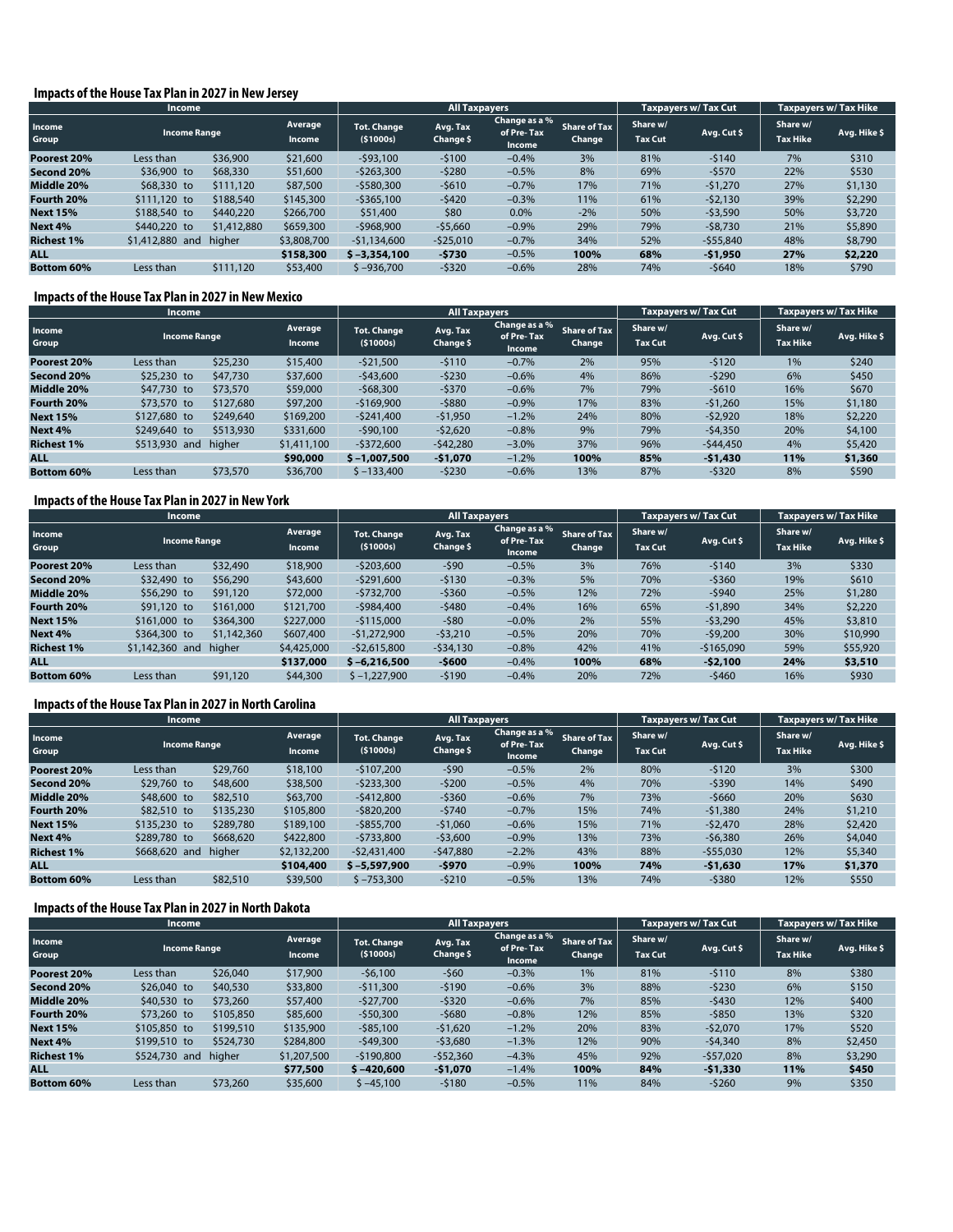#### **Impacts of the House Tax Plan in 2027 in Ohio**

|                   | <b>Income</b>       |           |                                 |                                | <b>All Taxpayers</b>  |                                       |                               |                            | <b>Taxpayers w/ Tax Cut</b> | <b>Taxpayers w/ Tax Hike</b> |              |
|-------------------|---------------------|-----------|---------------------------------|--------------------------------|-----------------------|---------------------------------------|-------------------------------|----------------------------|-----------------------------|------------------------------|--------------|
| Income<br>Group   | <b>Income Range</b> |           | <b>Average</b><br><b>Income</b> | <b>Tot. Change</b><br>(51000s) | Avg. Tax<br>Change \$ | Change as a %<br>of Pre-Tax<br>Income | <b>Share of Tax</b><br>Change | Share w/<br><b>Tax Cut</b> | Avg. Cut \$                 | Share w/<br><b>Tax Hike</b>  | Avg. Hike \$ |
| Poorest 20%       | Less than           | \$32,410  | \$18,700                        | $-5113.200$                    | $-580$                | $-0.5%$                               | 1%                            | 79%                        | $-5120$                     | 3%                           | \$430        |
| Second 20%        | $$32,410$ to        | \$55,590  | \$43,400                        | -\$279,800                     | $-5220$               | $-0.5%$                               | 4%                            | 75%                        | $-5400$                     | 15%                          | \$540        |
| Middle 20%        | \$55,590 to         | \$83,750  | \$69,000                        | $-$694,000$                    | $-5550$               | $-0.8%$                               | 9%                            | 80%                        | $-5870$                     | 16%                          | \$920        |
| Fourth 20%        | \$83,750 to         | \$132,850 | \$105,000                       | $-5923.600$                    | $-5800$               | $-0.8%$                               | 12%                           | 77%                        | $-51,360$                   | 23%                          | \$1,070      |
| <b>Next 15%</b>   | \$132,850 to        | \$265,510 | \$177,800                       | $-51,614,800$                  | $-51,840$             | $-1.0%$                               | 21%                           | 76%                        | $-53,030$                   | 24%                          | \$1,890      |
| Next 4%           | \$265,510 to        | \$658,800 | \$393,800                       | $-5984.300$                    | $-54,610$             | $-1.2%$                               | 13%                           | 78%                        | $-56,840$                   | 22%                          | \$3,290      |
| <b>Richest 1%</b> | \$658,800 and       | higher    | \$2,042,000                     | $-53.111.100$                  | $-$ \$55,560          | $-2.7%$                               | 40%                           | 95%                        | $-558,830$                  | 5%                           | \$5,240      |
| <b>ALL</b>        |                     |           | \$102,900                       | $$ -7.721.000$                 | $-51,230$             | $-1.2%$                               | 100%                          | 78%                        | $-51,830$                   | 15%                          | \$1,200      |
| <b>Bottom 60%</b> | Less than           | \$83,750  | \$43,300                        | $$ -1,087,000$                 | $-5280$               | $-0.6%$                               | 14%                           | 78%                        | $-5460$                     | 11%                          | \$710        |

#### **Impacts of the House Tax Plan in 2027 in Oklahoma**

|                   | <b>Income</b>       |           |                          |                                  | <b>All Taxpayers</b>  |                                       |                               |                            | <b>Taxpavers w/ Tax Cut</b> | <b>Taxpayers w/ Tax Hike</b> |              |
|-------------------|---------------------|-----------|--------------------------|----------------------------------|-----------------------|---------------------------------------|-------------------------------|----------------------------|-----------------------------|------------------------------|--------------|
| Income<br>Group   | <b>Income Range</b> |           | Average<br><b>Income</b> | <b>Tot. Change</b><br>( \$1000s) | Avg. Tax<br>Change \$ | Change as a %<br>of Pre-Tax<br>Income | <b>Share of Tax</b><br>Change | Share w/<br><b>Tax Cut</b> | Avg. Cut \$                 | Share w/<br><b>Tax Hike</b>  | Avg. Hike \$ |
| Poorest 20%       | Less than           | \$22,590  | \$14,000                 | $-531,700$                       | $-580$                | $-0.6%$                               | 2%                            | 84%                        | $-5100$                     | 1%                           | \$570        |
| Second 20%        | \$22,590 to         | \$37,170  | \$29,800                 | $-542,800$                       | $-5110$               | $-0.4%$                               | 3%                            | 77%                        | $-5200$                     | 7%                           | \$640        |
| Middle 20%        | \$37,170 to         | \$59,300  | \$47,000                 | $-558.500$                       | $-5170$               | $-0.4%$                               | 3%                            | 77%                        | $-5330$                     | 17%                          | \$530        |
| Fourth 20%        | \$59,300 to         | \$95,270  | \$76,200                 | $-$187,600$                      | $-5480$               | $-0.6%$                               | 11%                           | 76%                        | $-5790$                     | 20%                          | \$670        |
| <b>Next 15%</b>   | \$95,270 to         | \$196,390 | \$132,400                | $-5419,800$                      | $-51,600$             | $-1.2%$                               | 25%                           | 86%                        | $-51.980$                   | 11%                          | \$820        |
| Next 4%           | \$196,390 to        | \$505,040 | \$287,800                | -\$167.700                       | $-52.420$             | $-0.8%$                               | 10%                           | 75%                        | $-53,920$                   | 19%                          | \$2,750      |
| <b>Richest 1%</b> | \$505,040 and       | higher    | \$1,226,900              | $-5787.900$                      | $-547.950$            | $-3.9%$                               | 46%                           | 97%                        | $-549.240$                  | 2%                           | \$1,780      |
| <b>ALL</b>        |                     |           | \$72,600                 | $$-1,696,200$                    | $-5890$               | $-1.2%$                               | 100%                          | 80%                        | $-51,220$                   | 11%                          | \$780        |
| <b>Bottom 60%</b> | Less than           | \$59,300  | \$29,500                 | $$ -133,000$                     | $-5120$               | $-0.4%$                               | 8%                            | 80%                        | $-5200$                     | 8%                           | \$570        |

#### **Impacts of the House Tax Plan in 2027 in Oregon**

|                   | <b>Income</b>       |           |                          |                                | <b>All Taxpayers</b>  |                                       |                               |                            | <b>Taxpavers w/ Tax Cut</b> | Taxpayers w/ Tax Hike       |              |
|-------------------|---------------------|-----------|--------------------------|--------------------------------|-----------------------|---------------------------------------|-------------------------------|----------------------------|-----------------------------|-----------------------------|--------------|
| Income<br>Group   | <b>Income Range</b> |           | Average<br><b>Income</b> | <b>Tot. Change</b><br>(51000s) | Avg. Tax<br>Change \$ | Change as a %<br>of Pre-Tax<br>Income | <b>Share of Tax</b><br>Change | Share w/<br><b>Tax Cut</b> | Avg. Cut \$                 | Share w/<br><b>Tax Hike</b> | Avg. Hike \$ |
| Poorest 20%       | Less than           | \$32,700  | \$19,900                 | $-547,000$                     | $-590$                | $-0.4%$                               | 3%                            | 82%                        | $-5120$                     | 3%                          | \$390        |
| Second 20%        | \$32,700 to         | \$57,160  | \$45,000                 | $-5114.100$                    | $-5210$               | $-0.5%$                               | 6%                            | 78%                        | $-5340$                     | 13%                         | \$380        |
| Middle 20%        | \$57,160 to         | \$93,860  | \$74,000                 | $-5226.400$                    | $-5450$               | $-0.6%$                               | 12%                           | 72%                        | $-5850$                     | 23%                         | \$700        |
| Fourth 20%        | \$93,860 to         | \$155,460 | \$119,900                | $-5334.700$                    | $-5670$               | $-0.6%$                               | 18%                           | 67%                        | $-51.590$                   | 32%                         | \$1,260      |
| <b>Next 15%</b>   | \$155,460 to        | \$317,420 | \$213,300                | $-5142.700$                    | $-5400$               | $-0.2%$                               | 8%                            | 59%                        | $-52,870$                   | 40%                         | \$3,190      |
| Next 4%           | \$317,420 to        | \$791,800 | \$477,300                | $-5224,100$                    | $-52,550$             | $-0.5%$                               | 12%                           | 62%                        | $-57.120$                   | 37%                         | \$4,970      |
| <b>Richest 1%</b> | \$791,800 and       | higher    | \$2,338,000              | $-5783.500$                    | $-534,650$            | $-1.5%$                               | 42%                           | 96%                        | $-536.620$                  | 4%                          | \$8,030      |
| <b>ALL</b>        |                     |           | \$117,500                | $$ -1.872.600$                 | $-5730$               | $-0.6%$                               | 100%                          | 73%                        | $-$ \$1,510                 | 21%                         | \$1,740      |
| <b>Bottom 60%</b> | Less than           | \$93,860  | \$45,400                 | $$ -387,500$                   | $-5240$               | $-0.5%$                               | 21%                           | 78%                        | $-5410$                     | 13%                         | \$560        |

#### **Impacts of the House Tax Plan in 2027 in Pennsylvania**

|                   | Income              |           |                          |                                | <b>All Taxpayers</b>  |                                       |                               |                            | <b>Taxpayers w/ Tax Cut</b> | <b>Taxpayers w/ Tax Hike</b> |              |
|-------------------|---------------------|-----------|--------------------------|--------------------------------|-----------------------|---------------------------------------|-------------------------------|----------------------------|-----------------------------|------------------------------|--------------|
| Income<br>Group   | <b>Income Range</b> |           | Average<br><b>Income</b> | <b>Tot. Change</b><br>(51000s) | Avg. Tax<br>Change \$ | Change as a %<br>of Pre-Tax<br>Income | <b>Share of Tax</b><br>Change | Share w/<br><b>Tax Cut</b> | Avg. Cut \$                 | Share w/<br><b>Tax Hike</b>  | Avg. Hike \$ |
| Poorest 20%       | Less than           | \$33,400  | \$19,400                 | $-5155.100$                    | $-5110$               | $-0.6%$                               | 2%                            | 81%                        | $-5140$                     | 2%                           | \$280        |
| Second 20%        | \$33,400 to         | \$59,850  | \$46,200                 | $-$ \$330,900                  | $-5230$               | $-0.5%$                               | 4%                            | 76%                        | $-5380$                     | 13%                          | \$450        |
| Middle 20%        | \$59,850 to         | \$93,260  | \$75,300                 | $-5758.700$                    | $-5540$               | $-0.7%$                               | 9%                            | 79%                        | $-5910$                     | 19%                          | \$930        |
| Fourth 20%        | \$93,260 to         | \$148,380 | \$116,100                | $-$1,083,500$                  | $-5870$               | $-0.8%$                               | 13%                           | 80%                        | $-51,600$                   | 19%                          | \$2,160      |
| <b>Next 15%</b>   | \$148,380 to        | \$303,300 | \$201,900                | $-$1,339,500$                  | $-51,450$             | $-0.7%$                               | 16%                           | 73%                        | $-53,000$                   | 27%                          | \$2,780      |
| Next 4%           | \$303,300 to        | \$753,590 | \$461,700                | $-51.142.200$                  | $-54,620$             | $-1.0%$                               | 13%                           | 78%                        | $-57.470$                   | 22%                          | \$5,360      |
| <b>Richest 1%</b> | \$753,590<br>and    | higher    | \$2,454,400              | $-53.775.000$                  | $-566.120$            | $-2.7%$                               | 44%                           | 97%                        | $-568,590$                  | 3%                           | \$6,620      |
| <b>ALL</b>        |                     |           | \$115,300                | $$ -8.585.300$                 | $-51,260$             | $-1.1%$                               | 100%                          | 78%                        | $-51,960$                   | 15%                          | \$1,810      |
| <b>Bottom 60%</b> | Less than           | \$93,260  | \$46,900                 | $$ -1,244,700$                 | $-5290$               | $-0.6%$                               | 14%                           | 79%                        | $-5470$                     | 11%                          | \$700        |

#### **Impacts of the House Tax Plan in 2027 in Rhode Island**

|                   | <b>Income</b>                                   |           |                                |                       | <b>All Taxpayers</b>                         |                               |                            |             | Taxpayers w/Tax Cut         | <b>Taxpayers w/ Tax Hike</b> |         |
|-------------------|-------------------------------------------------|-----------|--------------------------------|-----------------------|----------------------------------------------|-------------------------------|----------------------------|-------------|-----------------------------|------------------------------|---------|
| Income<br>Group   | Average<br><b>Income Range</b><br><b>Income</b> |           | <b>Tot. Change</b><br>(51000s) | Avg. Tax<br>Change \$ | Change as a %<br>of Pre-Tax<br><b>Income</b> | <b>Share of Tax</b><br>Change | Share w/<br><b>Tax Cut</b> | Avg. Cut \$ | Share w/<br><b>Tax Hike</b> | Avg. Hike \$                 |         |
| Poorest 20%       | Less than                                       | \$32,240  | \$17,600                       | $-513,600$            | $-5110$                                      | $-0.6%$                       | 2%                         | 79%         | $-5140$                     | 4%                           | \$10    |
| Second 20%        | \$32,240 to                                     | \$56,560  | \$43,600                       | $-523.800$            | $-5190$                                      | $-0.4%$                       | 4%                         | 71%         | $-5440$                     | 12%                          | \$1,060 |
| Middle 20%        | \$56,560 to                                     | \$97,970  | \$76,500                       | $-576,900$            | $-5680$                                      | $-0.9%$                       | 14%                        | 80%         | $-5980$                     | 15%                          | \$720   |
| Fourth 20%        | \$97,970 to                                     | \$158,370 | \$123,500                      | $-582.700$            | $-5760$                                      | $-0.6%$                       | 15%                        | 66%         | $-51.930$                   | 33%                          | \$1,560 |
| <b>Next 15%</b>   | \$158,370 to                                    | \$302,550 | \$216,900                      | $-542,400$            | $-5530$                                      | $-0.2%$                       | 8%                         | 61%         | $-52.680$                   | 39%                          | \$2,860 |
| Next 4%           | \$302,550 to                                    | \$682,320 | \$428,500                      | $-570,100$            | $-53,680$                                    | $-0.9%$                       | 13%                        | 74%         | $-56.660$                   | 26%                          | \$4,800 |
| <b>Richest 1%</b> | \$682,320 and                                   | higher    | \$2,131,400                    | $-5236.200$           | $-545,110$                                   | $-2.1%$                       | 43%                        | 89%         | $-551,960$                  | 11%                          | \$8,260 |
| <b>ALL</b>        |                                                 |           | \$115,200                      | $$ -545.700$          | $-5940$                                      | $-0.8%$                       | 100%                       | 72%         | $-51,790$                   | 19%                          | \$1,830 |
| <b>Bottom 60%</b> | Less than                                       | \$97,970  | \$45,400                       | $$ -114.300$          | $-5320$                                      | $-0.7%$                       | 21%                        | 77%         | $-5520$                     | 10%                          | \$750   |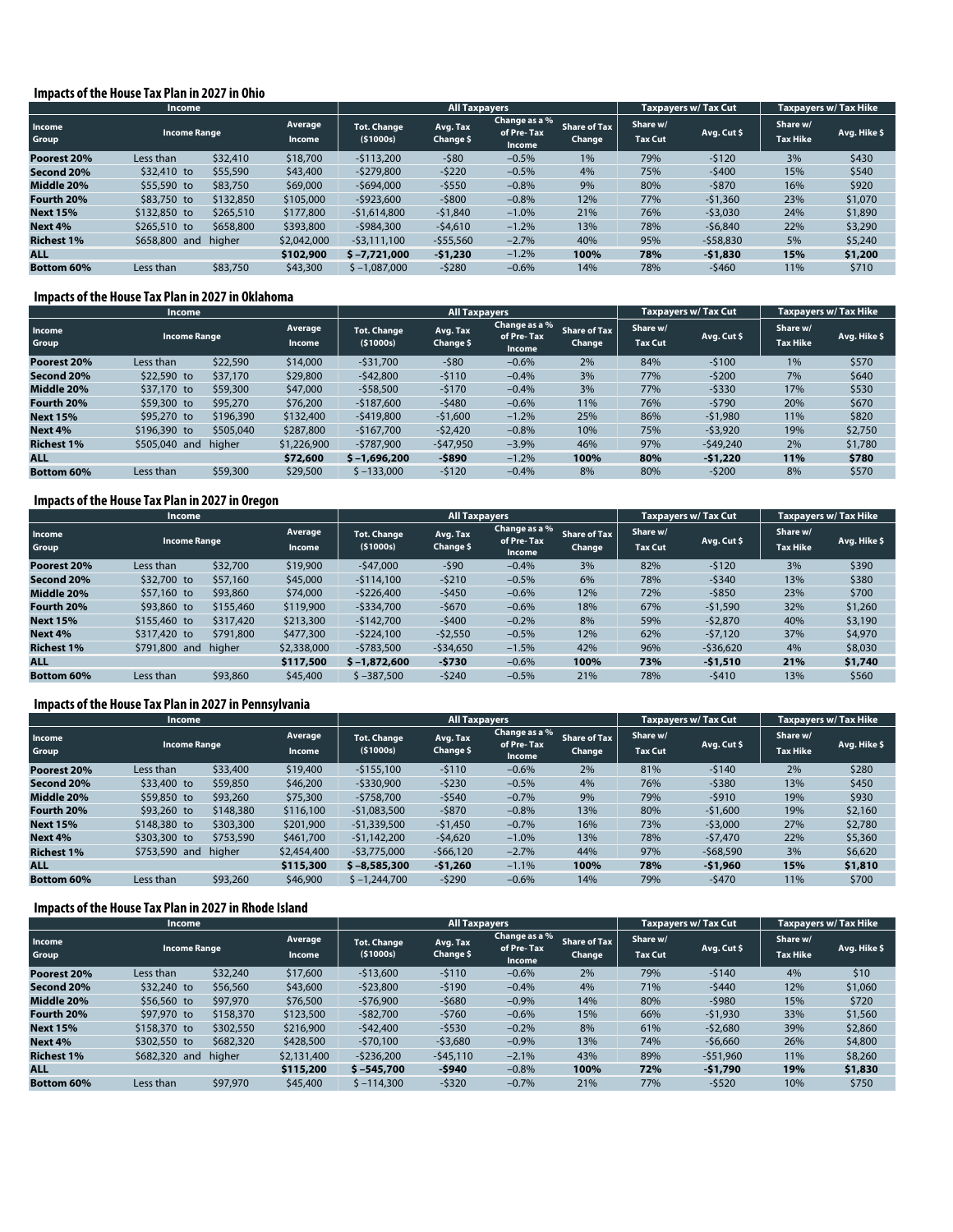#### **Impacts of the House Tax Plan in 2027 in South Carolina**

|                   | <b>Income</b>       |           |                          |                                | <b>All Taxpayers</b>  |                                       |                               |                            | Taxpayers w/ Tax Cut | <b>Taxpayers w/ Tax Hike</b> |              |
|-------------------|---------------------|-----------|--------------------------|--------------------------------|-----------------------|---------------------------------------|-------------------------------|----------------------------|----------------------|------------------------------|--------------|
| Income<br>Group   | <b>Income Range</b> |           | Average<br><b>Income</b> | <b>Tot. Change</b><br>(51000s) | Avg. Tax<br>Change \$ | Change as a %<br>of Pre-Tax<br>Income | <b>Share of Tax</b><br>Change | Share w/<br><b>Tax Cut</b> | Avg. Cut \$          | Share w/<br><b>Tax Hike</b>  | Avg. Hike \$ |
| Poorest 20%       | Less than           | \$30,380  | \$19,400                 | $-572,700$                     | $-5110$               | $-0.6%$                               | 3%                            | 85%                        | $-5140$              | 3%                           | \$150        |
| Second 20%        | \$30,380 to         | \$52,170  | \$41,000                 | $-5141.200$                    | $-5250$               | $-0.6%$                               | 5%                            | 76%                        | $-5380$              | 8%                           | \$540        |
| Middle 20%        | \$52,170 to         | \$83,140  | \$66,000                 | $-5201.700$                    | $-5370$               | $-0.6%$                               | 7%                            | 74%                        | $-5640$              | 19%                          | \$530        |
| Fourth 20%        | \$83,140 to         | \$133,400 | \$105,100                | $-$ \$325,300                  | $-5550$               | $-0.5%$                               | 11%                           | 79%                        | $-51.280$            | 19%                          | \$2,410      |
| <b>Next 15%</b>   | \$133,400 to        | \$276,080 | \$183,500                | $-5453.000$                    | $-51,230$             | $-0.7%$                               | 16%                           | 68%                        | $-52.760$            | 29%                          | \$2,230      |
| Next 4%           | \$276,080 to        | \$650,830 | \$406,100                | $-5336,800$                    | $-53,500$             | $-0.9%$                               | 12%                           | 79%                        | $-55.880$            | 20%                          | \$5,740      |
| <b>Richest 1%</b> | \$650,830 and       | higher    | \$1,529,100              | $-$1,321,600$                  | $-553,130$            | $-3.5%$                               | 46%                           | 90%                        | $-561,090$           | 10%                          | \$18,270     |
| <b>ALL</b>        |                     |           | \$97,200                 | $$ -2,852,400$                 | $-$ \$1,000           | $-1.0%$                               | 100%                          | 77%                        | $-$ \$1,630          | 14%                          | \$1,820      |
| <b>Bottom 60%</b> | Less than           | \$83,140  | \$40,900                 | $$ -415,600$                   | $-5240$               | $-0.6%$                               | 15%                           | 79%                        | $-5360$              | 10%                          | \$500        |

#### **Impacts of the House Tax Plan in 2027 in South Dakota**

|                   | <b>Income</b>                    |           |                          |                                  | <b>All Taxpayers</b>  |                                       |                               |                            | <b>Taxpayers w/ Tax Cut</b> | <b>Taxpayers w/ Tax Hike</b> |              |
|-------------------|----------------------------------|-----------|--------------------------|----------------------------------|-----------------------|---------------------------------------|-------------------------------|----------------------------|-----------------------------|------------------------------|--------------|
| Income<br>Group   | <b>Income Range</b><br>Less than |           | Average<br><b>Income</b> | <b>Tot. Change</b><br>( \$1000s) | Avg. Tax<br>Change \$ | Change as a %<br>of Pre-Tax<br>Income | <b>Share of Tax</b><br>Change | Share w/<br><b>Tax Cut</b> | Avg. Cut \$                 | Share w/<br><b>Tax Hike</b>  | Avg. Hike \$ |
| Poorest 20%       |                                  | \$28,530  | \$18,000                 | $-58,600$                        | $-580$                | $-0.5%$                               | 1%                            | 90%                        | $-590$                      | 0%                           | \$30         |
| Second 20%        | \$28,530 to                      | \$45,980  | \$36,100                 | $-522.100$                       | $-5240$               | $-0.7%$                               | 3%                            | 90%                        | $-5280$                     | 4%                           | \$400        |
| Middle 20%        | \$45,980 to                      | \$71,970  | \$58,600                 | $-530,600$                       | $-5300$               | $-0.5%$                               | 4%                            | 82%                        | $-5450$                     | 16%                          | \$410        |
| Fourth 20%        | \$71,970 to                      | \$112,420 | \$88,300                 | $-555,300$                       | $-5630$               | $-0.7%$                               | 7%                            | 78%                        | $-51,090$                   | 21%                          | \$1,060      |
| <b>Next 15%</b>   | \$112,420 to                     | \$239,750 | \$152,900                | $-$146,200$                      | $-52,050$             | $-1.3%$                               | 18%                           | 96%                        | $-52,190$                   | 3%                           | \$1,500      |
| Next 4%           | \$239,750 to                     | \$602,460 | \$366,600                | $-$ \$80,900                     | $-55,530$             | $-1.5%$                               | 10%                           | 88%                        | $-56.580$                   | 10%                          | \$2,780      |
| <b>Richest 1%</b> | \$602,460 and                    | higher    | \$1,770,700              | $-5453.600$                      | $-5101.570$           | $-5.7%$                               | 57%                           | 99%                        | $-5102.980$                 | 1%                           | \$78,420     |
| <b>ALL</b>        |                                  |           | \$89,800                 | $$ -797,400$                     | $-51,660$             | $-1.9%$                               | 100%                          | 87%                        | $-52,000$                   | 9%                           | \$900        |
| <b>Bottom 60%</b> | Less than                        | \$71,970  | \$37,300                 | $$ -61.300$                      | $-5210$               | $-0.5%$                               | 8%                            | 87%                        | $-5270$                     | 7%                           | \$400        |

#### **Impacts of the House Tax Plan in 2027 in Tennessee**

|                   | <b>Income</b>       |           |                          |                                | <b>All Taxpayers</b>  |                                       |                               |                            | <b>Taxpavers w/ Tax Cut</b> | Taxpayers w/ Tax Hike       |              |
|-------------------|---------------------|-----------|--------------------------|--------------------------------|-----------------------|---------------------------------------|-------------------------------|----------------------------|-----------------------------|-----------------------------|--------------|
| Income<br>Group   | <b>Income Range</b> |           | Average<br><b>Income</b> | <b>Tot. Change</b><br>(51000s) | Avg. Tax<br>Change \$ | Change as a %<br>of Pre-Tax<br>Income | <b>Share of Tax</b><br>Change | Share w/<br><b>Tax Cut</b> | Avg. Cut \$                 | Share w/<br><b>Tax Hike</b> | Avg. Hike \$ |
| Poorest 20%       | Less than           | \$30,220  | \$18,000                 | $-$82,800$                     | $-5110$               | $-0.6%$                               | 2%                            | 88%                        | $-5130$                     | 3%                          | \$230        |
| Second 20%        | \$30,220 to         | \$52,590  | \$41,800                 | $-5175.600$                    | $-5230$               | $-0.5%$                               | 4%                            | 73%                        | $-5370$                     | 12%                         | \$360        |
| Middle 20%        | \$52,590 to         | \$79,390  | \$65,400                 | $-5262.500$                    | $-5370$               | $-0.6%$                               | 6%                            | 75%                        | $-5740$                     | 19%                         | \$950        |
| Fourth 20%        | \$79,390 to         | \$131,700 | \$103,300                | $-5659.900$                    | $-5920$               | $-0.9%$                               | 14%                           | 82%                        | $-51,340$                   | 15%                         | \$1,190      |
| <b>Next 15%</b>   | \$131,700 to        | \$259,770 | \$175,000                | $-51,190,000$                  | $-52.410$             | $-1.4%$                               | 25%                           | 85%                        | $-53.040$                   | 13%                         | \$1,380      |
| Next 4%           | \$259,770 to        | \$682,670 | \$404,900                | $-5616,000$                    | $-54,680$             | $-1.2%$                               | 13%                           | 83%                        | $-56,540$                   | 16%                         | \$4,870      |
| <b>Richest 1%</b> | \$682,670 and       | higher    | \$2,494,300              | $-51.734.800$                  | $-561.030$            | $-2.4%$                               | 37%                           | 97%                        | $-563,230$                  | 3%                          | \$7,920      |
| <b>ALL</b>        |                     |           | \$102,700                | $$ -4.721.900$                 | $-51,290$             | $-1.3%$                               | 100%                          | 81%                        | $-51,760$                   | 12%                         | \$1,110      |
| <b>Bottom 60%</b> | Less than           | \$79,390  | \$40,900                 | $$ -520,900$                   | $-5230$               | $-0.6%$                               | 11%                           | 79%                        | $-5380$                     | 11%                         | \$670        |

#### **Impacts of the House Tax Plan in 2027 in Texas**

|                   | Income              |           |                          |                                  | <b>All Taxpayers</b>  |                                       |                               |                            | Taxpayers w/Tax Cut | <b>Taxpayers w/ Tax Hike</b> |              |
|-------------------|---------------------|-----------|--------------------------|----------------------------------|-----------------------|---------------------------------------|-------------------------------|----------------------------|---------------------|------------------------------|--------------|
| Income<br>Group   | <b>Income Range</b> |           | Average<br><b>Income</b> | <b>Tot. Change</b><br>( \$1000s) | Avg. Tax<br>Change \$ | Change as a %<br>of Pre-Tax<br>Income | <b>Share of Tax</b><br>Change | Share w/<br><b>Tax Cut</b> | Avg. Cut \$         | Share w/<br><b>Tax Hike</b>  | Avg. Hike \$ |
| Poorest 20%       | Less than           | \$26,810  | \$16,200                 | $-5360.700$                      | $-5110$               | $-0.7%$                               | 2%                            | 96%                        | $-5130$             | 2%                           | \$510        |
| Second 20%        | \$26,810 to         | \$46,700  | \$36,100                 | $-5673,400$                      | $-5200$               | $-0.6%$                               | 3%                            | 80%                        | $-5340$             | 16%                          | \$420        |
| Middle 20%        | \$46,700 to         | \$75,180  | \$59,900                 | $-5758.500$                      | $-5250$               | $-0.4%$                               | 3%                            | 72%                        | $-5610$             | 23%                          | \$840        |
| Fourth 20%        | \$75,180 to         | \$126,520 | \$97,000                 | $-52,295,800$                    | $-5800$               | $-0.8%$                               | 10%                           | 81%                        | $-51.250$           | 17%                          | \$1,260      |
| <b>Next 15%</b>   | \$126,520 to        | \$273,570 | \$175,100                | $-54,850,300$                    | $-52,260$             | $-1.3%$                               | 20%                           | 88%                        | $-52.860$           | 11%                          | \$2,150      |
| Next 4%           | \$273,570 to        | \$732,110 | \$402,400                | $-53,035,100$                    | $-55,540$             | $-1.4%$                               | 13%                           | 88%                        | $-56.630$           | 11%                          | \$2,450      |
| <b>Richest 1%</b> | \$732,110 and       | higher    | \$1,952,200              | $-512.048.100$                   | $-586.070$            | $-4.4%$                               | 50%                           | 92%                        | $-594.290$          | 8%                           | \$3,890      |
| <b>ALL</b>        |                     |           | \$98,000                 | $$ -24.022.500$                  | $-51,570$             | $-1.6%$                               | 100%                          | 83%                        | $-52,050$           | 13%                          | \$1,050      |
| <b>Bottom 60%</b> | Less than           | \$75,180  | \$36,900                 | $$ -1,792,600$                   | $-5190$               | $-0.5%$                               | 7%                            | 83%                        | $-5330$             | 13%                          | \$650        |

#### **Impacts of the House Tax Plan in 2027 in Utah**

|                   | <b>Income</b>                    |           |                          |                                | <b>All Taxpayers</b>  |                                       |                               |                            | Taxpayers w/Tax Cut | <b>Taxpayers w/ Tax Hike</b> |              |
|-------------------|----------------------------------|-----------|--------------------------|--------------------------------|-----------------------|---------------------------------------|-------------------------------|----------------------------|---------------------|------------------------------|--------------|
| Income<br>Group   | <b>Income Range</b><br>Less than |           | Average<br><b>Income</b> | <b>Tot. Change</b><br>(51000s) | Avg. Tax<br>Change \$ | Change as a %<br>of Pre-Tax<br>Income | <b>Share of Tax</b><br>Change | Share w/<br><b>Tax Cut</b> | Avg. Cut \$         | Share w/<br><b>Tax Hike</b>  | Avg. Hike \$ |
| Poorest 20%       |                                  | \$38,030  | \$22,400                 | $-542.100$                     | $-5120$               | $-0.5%$                               | 3%                            | 93%                        | $-5150$             | 4%                           | \$470        |
| Second 20%        | \$38,030 to                      | \$64,930  | \$51,100                 | $-$ \$99,000                   | $-5310$               | $-0.6%$                               | 6%                            | 79%                        | $-5560$             | 18%                          | \$710        |
| Middle 20%        | \$64,930 to                      | \$105,130 | \$83,000                 | $-554,200$                     | $-5160$               | $-0.2%$                               | 3%                            | 64%                        | $-5970$             | 33%                          | \$1,380      |
| Fourth 20%        | \$105,130 to                     | \$165,090 | \$131,100                | $-5140.400$                    | $-5440$               | $-0.3%$                               | 8%                            | 66%                        | $-51.710$           | 33%                          | \$2,100      |
| <b>Next 15%</b>   | \$165,090 to                     | \$333,410 | \$227,300                | $-566.500$                     | $-5310$               | $-0.1%$                               | 4%                            | 60%                        | $-52.650$           | 40%                          | \$3,260      |
| Next 4%           | \$333,410 to                     | \$765,900 | \$468,500                | $-5193.200$                    | $-53,570$             | $-0.8%$                               | 12%                           | 68%                        | $-57.040$           | 32%                          | \$3,920      |
| <b>Richest 1%</b> | \$765,900 and                    | higher    | \$2,099,000              | $-51.076.700$                  | $-574.790$            | $-3.6%$                               | 64%                           | 90%                        | $-584.230$          | 10%                          | \$10,460     |
| <b>ALL</b>        |                                  |           | \$122,600                | $$ -1.672.100$                 | $-51,040$             | $-0.8%$                               | 100%                          | 73%                        | $-$ \$2,070         | 24%                          | \$2,000      |
| <b>Bottom 60%</b> | Less than                        | \$105,130 | \$51,800                 | $$ -195,300$                   | $-5200$               | $-0.4%$                               | 12%                           | 79%                        | $-5500$             | 18%                          | \$1,100      |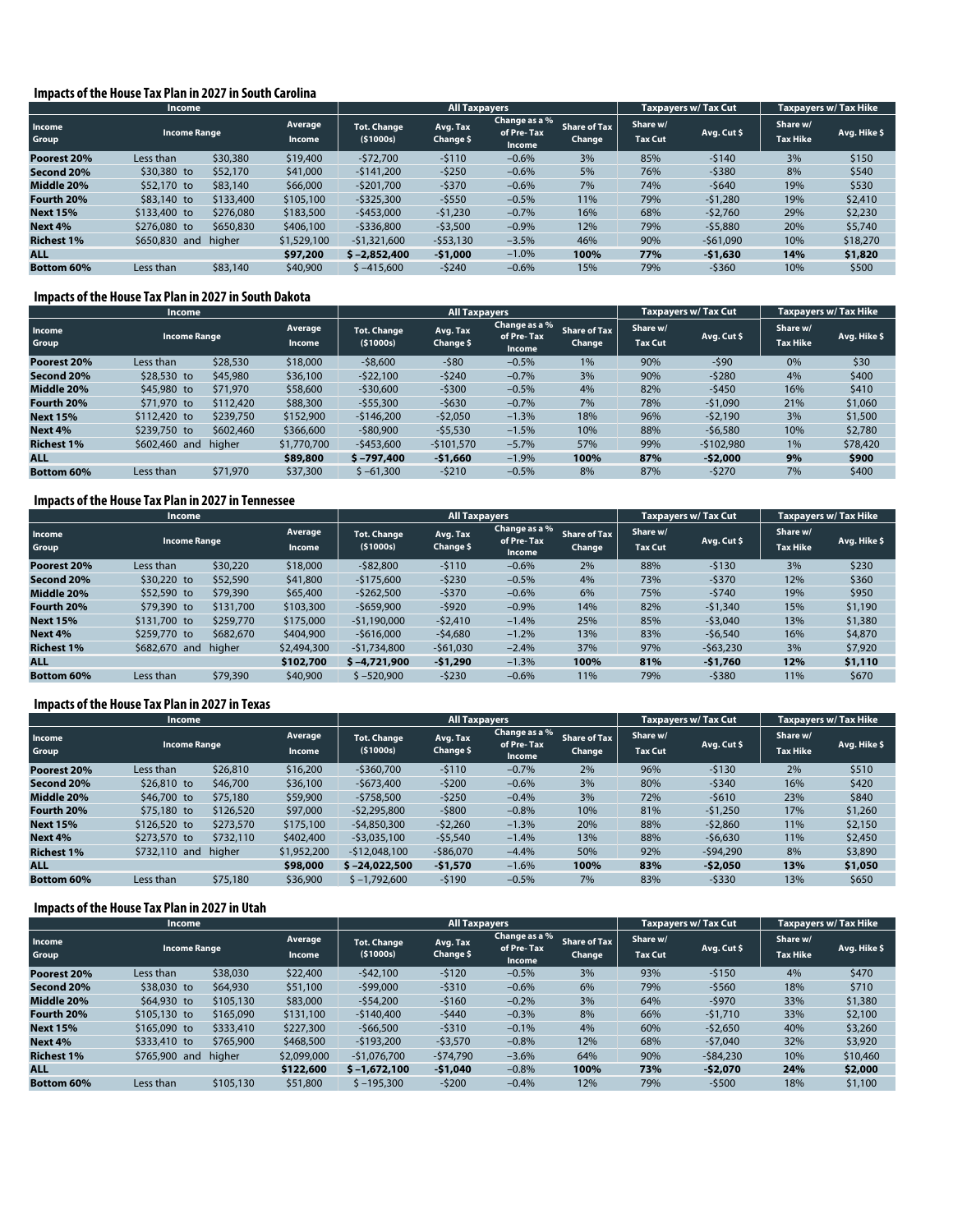#### **Impacts of the House Tax Plan in 2027 in Vermont**

|                   | <b>Income</b>       |           |                                 | <b>All Taxpayers</b>           |                       |                                       |                               | <b>Taxpayers w/ Tax Cut</b> | <b>Taxpayers w/ Tax Hike</b> |                             |              |
|-------------------|---------------------|-----------|---------------------------------|--------------------------------|-----------------------|---------------------------------------|-------------------------------|-----------------------------|------------------------------|-----------------------------|--------------|
| Income<br>Group   | <b>Income Range</b> |           | <b>Average</b><br><b>Income</b> | <b>Tot. Change</b><br>(51000s) | Avg. Tax<br>Change \$ | Change as a %<br>of Pre-Tax<br>Income | <b>Share of Tax</b><br>Change | Share w/<br><b>Tax Cut</b>  | Avg. Cut \$                  | Share w/<br><b>Tax Hike</b> | Avg. Hike \$ |
| Poorest 20%       | Less than           | \$39,890  | \$20,900                        | $-59,100$                      | $-5130$               | $-0.6%$                               | 2%                            | 81%                         | $-5160$                      | 0%                          | \$500        |
| Second 20%        | \$39,890 to         | \$69,590  | \$55,900                        | $-$16,000$                     | $-5210$               | $-0.4%$                               | 4%                            | 67%                         | $-5550$                      | 18%                         | \$900        |
| Middle 20%        | \$69,590 to         | \$99,550  | \$82,400                        | $-562,100$                     | $-51,010$             | $-1.2%$                               | 16%                           | 87%                         | $-51.240$                    | 6%                          | \$1,170      |
| Fourth 20%        | \$99,550 to         | \$159,620 | \$123,900                       | $-546,800$                     | $-5770$               | $-0.6%$                               | 12%                           | 75%                         | $-51.420$                    | 23%                         | \$1,250      |
| <b>Next 15%</b>   | \$159,620 to        | \$306,700 | \$205,800                       | $-574,500$                     | $-51,600$             | $-0.8%$                               | 19%                           | 73%                         | $-53,040$                    | 27%                         | \$2,220      |
| Next 4%           | \$306,700 to        | \$696,760 | \$424,700                       | $-$66,900$                     | $-55,540$             | $-1.3%$                               | 17%                           | 85%                         | $-57,210$                    | 15%                         | \$3,860      |
| <b>Richest 1%</b> | \$696,760 and       | higher    | \$1,700,000                     | $-5110.300$                    | $-545,990$            | $-2.7%$                               | 29%                           | 96%                         | $-549,190$                   | 4%                          | \$36,410     |
| <b>ALL</b>        |                     |           | \$112,200                       | $$ -385,600$                   | $-51,170$             | $-1.0%$                               | 100%                          | 77%                         | $-$1,800$                    | 14%                         | \$1,580      |
| <b>Bottom 60%</b> | Less than           | \$99,550  | \$51,800                        | $$ -87,200$                    | $-5420$               | $-0.8%$                               | 23%                           | 78%                         | $-5640$                      | 8%                          | \$960        |

#### **Impacts of the House Tax Plan in 2027 in Virginia**

|                        | Income                                          |           |                                |                       | <b>All Taxpayers</b>                  |                               |                            |             | <b>Taxpavers w/ Tax Cut</b> | <b>Taxpayers w/ Tax Hike</b> |         |
|------------------------|-------------------------------------------------|-----------|--------------------------------|-----------------------|---------------------------------------|-------------------------------|----------------------------|-------------|-----------------------------|------------------------------|---------|
| Income<br><b>Group</b> | Average<br><b>Income Range</b><br><b>Income</b> |           | <b>Tot. Change</b><br>(51000s) | Avg. Tax<br>Change \$ | Change as a %<br>of Pre-Tax<br>Income | <b>Share of Tax</b><br>Change | Share w/<br><b>Tax Cut</b> | Avg. Cut \$ | Share w/<br><b>Tax Hike</b> | Avg. Hike \$                 |         |
| Poorest 20%            | Less than                                       | \$33,420  | \$20,500                       | $-547,400$            | $-550$                                | $-0.2%$                       | 1%                         | 74%         | $-5140$                     | 8%                           | \$760   |
| Second 20%             | \$33,420 to                                     | \$58,420  | \$45,200                       | $-5199,500$           | $-5210$                               | $-0.5%$                       | 4%                         | 76%         | $-5430$                     | 15%                          | \$760   |
| Middle 20%             | \$58,420 to                                     | \$96,870  | \$76,800                       | $-5398,200$           | $-5450$                               | $-0.6%$                       | 8%                         | 70%         | $-51.060$                   | 27%                          | \$1,100 |
| Fourth 20%             | \$96,870 to                                     | \$170,450 | \$129,000                      | $-5754,500$           | -\$830                                | $-0.6%$                       | 15%                        | 67%         | $-52,020$                   | 32%                          | \$1,650 |
| <b>Next 15%</b>        | \$170,450 to                                    | \$362,220 | \$237,700                      | $-$57,700$            | $-590$                                | $-0.0%$                       | 1%                         | 54%         | $-53,260$                   | 45%                          | \$3,700 |
| Next 4%                | \$362,220 to                                    | \$834,600 | \$498,700                      | $-5623,700$           | $-53,750$                             | $-0.8%$                       | 12%                        | 71%         | $-57.210$                   | 29%                          | \$4,890 |
| <b>Richest 1%</b>      | \$834,600 and                                   | higher    | \$2,113,100                    | $-52.994.100$         | $-570,560$                            | $-3.3%$                       | 59%                        | 93%         | $-576,660$                  | 7%                           | \$8,140 |
| <b>ALL</b>             |                                                 |           | \$123,200                      | $$ -5.075.300$        | $-51,090$                             | $-0.9%$                       | 100%                       | 69%         | $-52,270$                   | 23%                          | \$2,040 |
| <b>Bottom 60%</b>      | Less than                                       | \$96,870  | \$46,400                       | $$ -645.100$          | $-5230$                               | $-0.5%$                       | 13%                        | 73%         | $-5520$                     | 16%                          | \$940   |

#### **Impacts of the House Tax Plan in 2027 in Washington**

|                   | <b>Income</b> |           |               |                    | <b>All Taxpayers</b> |            |                     |          | <b>Taxpayers w/ Tax Cut</b> | <b>Taxpayers w/ Tax Hike</b> |              |
|-------------------|---------------|-----------|---------------|--------------------|----------------------|------------|---------------------|----------|-----------------------------|------------------------------|--------------|
| Income            | Income Range  |           | Average       | <b>Tot. Change</b> | Avg. Tax             | of Pre-Tax | <b>Share of Tax</b> | Share w/ | Avg. Cut \$                 | Share w/                     | Avg. Hike \$ |
| Group             |               |           | <b>Income</b> | ( \$1000s)         | Change \$            | Income     | Change              | Tax Cut  |                             | <b>Tax Hike</b>              |              |
| Poorest 20%       | Less than     | \$37,890  | \$21,900      | $-5110.900$        | $-5120$              | $-0.5%$    | 1%                  | 83%      | $-5170$                     | 8%                           | \$340        |
| Second 20%        | \$37,890 to   | \$67,570  | \$52,700      | $-5319.600$        | $-5350$              | $-0.7%$    | 4%                  | 77%      | $-5570$                     | 19%                          | \$480        |
| Middle 20%        | \$67,570 to   | \$107,040 | \$85,900      | $-5679.000$        | $-5760$              | $-0.9%$    | 8%                  | 81%      | $-51.220$                   | 17%                          | \$1,310      |
| Fourth 20%        | \$107,040 to  | \$172,140 | \$135,500     | $-51.232.200$      | $-51,480$            | $-1.1%$    | 15%                 | 83%      | $-52.120$                   | 17%                          | \$1,670      |
| <b>Next 15%</b>   | \$172,140 to  | \$351,040 | \$232,800     | $-$1,041,700$      | $-51,660$            | $-0.7%$    | 13%                 | 76%      | $-53.210$                   | 24%                          | \$3,330      |
| Next 4%           | \$351,040 to  | \$846,390 | \$508,000     | $-$1,025,000$      | $-56,870$            | $-1.4%$    | 13%                 | 87%      | $-58.680$                   | 13%                          | \$5,110      |
| <b>Richest 1%</b> | \$846,390 and | higher    | \$2,477,500   | $-53.770.400$      | $-589.650$           | $-3.6%$    | 46%                 | 99%      | $-590.750$                  | 1%                           | \$13,250     |
| <b>ALL</b>        |               |           | \$130,500     | $$ -8.178.900$     | $-51,820$            | $-1.4%$    | 100%                | 80%      | $-52.590$                   | 16%                          | \$1,600      |
| <b>Bottom 60%</b> | Less than     | \$107,040 | \$52,700      | $$ -1.109.500$     | $-5400$              | $-0.8%$    | 14%                 | 80%      | $-5640$                     | 15%                          | \$770        |

#### **Impacts of the House Tax Plan in 2027 in West Virginia**

|                   | Income              |           |                          |                                | <b>All Taxpayers</b>  |                                       |                               |                            | Taxpayers w/Tax Cut | <b>Taxpayers w/ Tax Hike</b> |              |
|-------------------|---------------------|-----------|--------------------------|--------------------------------|-----------------------|---------------------------------------|-------------------------------|----------------------------|---------------------|------------------------------|--------------|
| Income<br>Group   | <b>Income Range</b> |           | Average<br><b>Income</b> | <b>Tot. Change</b><br>(51000s) | Avg. Tax<br>Change \$ | Change as a %<br>of Pre-Tax<br>Income | <b>Share of Tax</b><br>Change | Share w/<br><b>Tax Cut</b> | Avg. Cut \$         | Share w/<br><b>Tax Hike</b>  | Avg. Hike \$ |
| Poorest 20%       | Less than           | \$24,430  | \$13,700                 | $-511,200$                     | $-560$                | $-0.4%$                               | 2%                            | 81%                        | $-570$              | 0%                           | \$190        |
| Second 20%        | \$24,430 to         | \$42,680  | \$34,000                 | $-523,700$                     | $-5120$               | $-0.4%$                               | 4%                            | 73%                        | $-5250$             | 8%                           | \$770        |
| Middle 20%        | \$42,680 to         | \$65,960  | \$53,500                 | $-542.700$                     | $-5240$               | $-0.4%$                               | 7%                            | 81%                        | $-5360$             | 9%                           | \$590        |
| Fourth 20%        | \$65,960 to         | \$109,170 | \$84,800                 | $-$104,700$                    | $-5580$               | $-0.7%$                               | 17%                           | 80%                        | $-5880$             | 15%                          | \$820        |
| <b>Next 15%</b>   | \$109,170 to        | \$204,070 | \$139,600                | $-5178.400$                    | $-51,550$             | $-1.1%$                               | 30%                           | 83%                        | $-52,190$           | 15%                          | \$1,750      |
| Next 4%           | \$204,070 to        | \$404,040 | \$255,600                | $-$65,600$                     | $-52.140$             | $-0.8%$                               | 11%                           | 82%                        | $-53,190$           | 17%                          | \$2,900      |
| <b>Richest 1%</b> | \$404,040 and       | higher    | \$823,700                | $-5177.400$                    | $-521,090$            | $-2.6%$                               | 29%                           | 85%                        | $-525,540$          | 15%                          | \$4,460      |
| <b>ALL</b>        |                     |           | \$71,300                 | $$ -603,800$                   | $-5660$               | $-0.9%$                               | 100%                          | 79%                        | $-5970$             | 9%                           | \$1,140      |
| <b>Bottom 60%</b> | Less than           | \$65,960  | \$33,400                 | $$ -77,600$                    | $-5140$               | $-0.4%$                               | 13%                           | 78%                        | $-5230$             | 6%                           | \$680        |

#### **Impacts of the House Tax Plan in 2027 in Wisconsin**

|                   | <b>Income</b>       |           |                          |                                  | <b>All Taxpayers</b>  |                                       |                               |                            | <b>Taxpayers w/ Tax Cut</b> | Taxpayers w/ Tax Hike       |              |
|-------------------|---------------------|-----------|--------------------------|----------------------------------|-----------------------|---------------------------------------|-------------------------------|----------------------------|-----------------------------|-----------------------------|--------------|
| Income<br>Group   | <b>Income Range</b> |           | Average<br><b>Income</b> | <b>Tot. Change</b><br>( \$1000s) | Avg. Tax<br>Change \$ | Change as a %<br>of Pre-Tax<br>Income | <b>Share of Tax</b><br>Change | Share w/<br><b>Tax Cut</b> | Avg. Cut \$                 | Share w/<br><b>Tax Hike</b> | Avg. Hike \$ |
| Poorest 20%       | Less than           | \$33,460  | \$22,300                 | $-563.700$                       | $-5100$               | $-0.4%$                               | 1%                            | 83%                        | $-5130$                     | 3%                          | \$270        |
| Second 20%        | \$33,460 to         | \$62,160  | \$46,000                 | $-5201.600$                      | $-5330$               | $-0.7%$                               | 5%                            | 87%                        | $-5430$                     | 7%                          | \$660        |
| Middle 20%        | \$62,160 to         | \$94,720  | \$78,200                 | $-5386.800$                      | $-5590$               | $-0.8%$                               | 9%                            | 80%                        | $-5920$                     | 20%                         | \$720        |
| Fourth 20%        | \$94,720 to         | \$143,680 | \$116,300                | $-5584.100$                      | $-51,030$             | $-0.9%$                               | 13%                           | 81%                        | $-51.500$                   | 18%                         | \$1,050      |
| <b>Next 15%</b>   | \$143,680 to        | \$275,010 | \$187,900                | $-5575.800$                      | $-51,400$             | $-0.7%$                               | 13%                           | 74%                        | $-52.850$                   | 26%                         | \$2,680      |
| Next 4%           | \$275,010 to        | \$693,040 | \$394,800                | $-5511,400$                      | $-54.430$             | $-1.1%$                               | 12%                           | 79%                        | $-56,930$                   | 20%                         | \$5,240      |
| <b>Richest 1%</b> | \$693,040 and       | higher    | \$2,455,500              | $-52.080.200$                    | $-$ \$81,330          | $-3.3%$                               | 47%                           | 92%                        | $-588,780$                  | 8%                          | \$5,340      |
| <b>ALL</b>        |                     |           | \$112,800                | $$ -4,403,700$                   | $-51,440$             | $-1.3%$                               | 100%                          | 81%                        | $-52,030$                   | 14%                         | \$1,540      |
| <b>Bottom 60%</b> | Less than           | \$94,720  | \$48,900                 | $$ -652.100$                     | $-5340$               | $-0.7%$                               | 15%                           | 83%                        | $-5490$                     | 10%                         | \$660        |